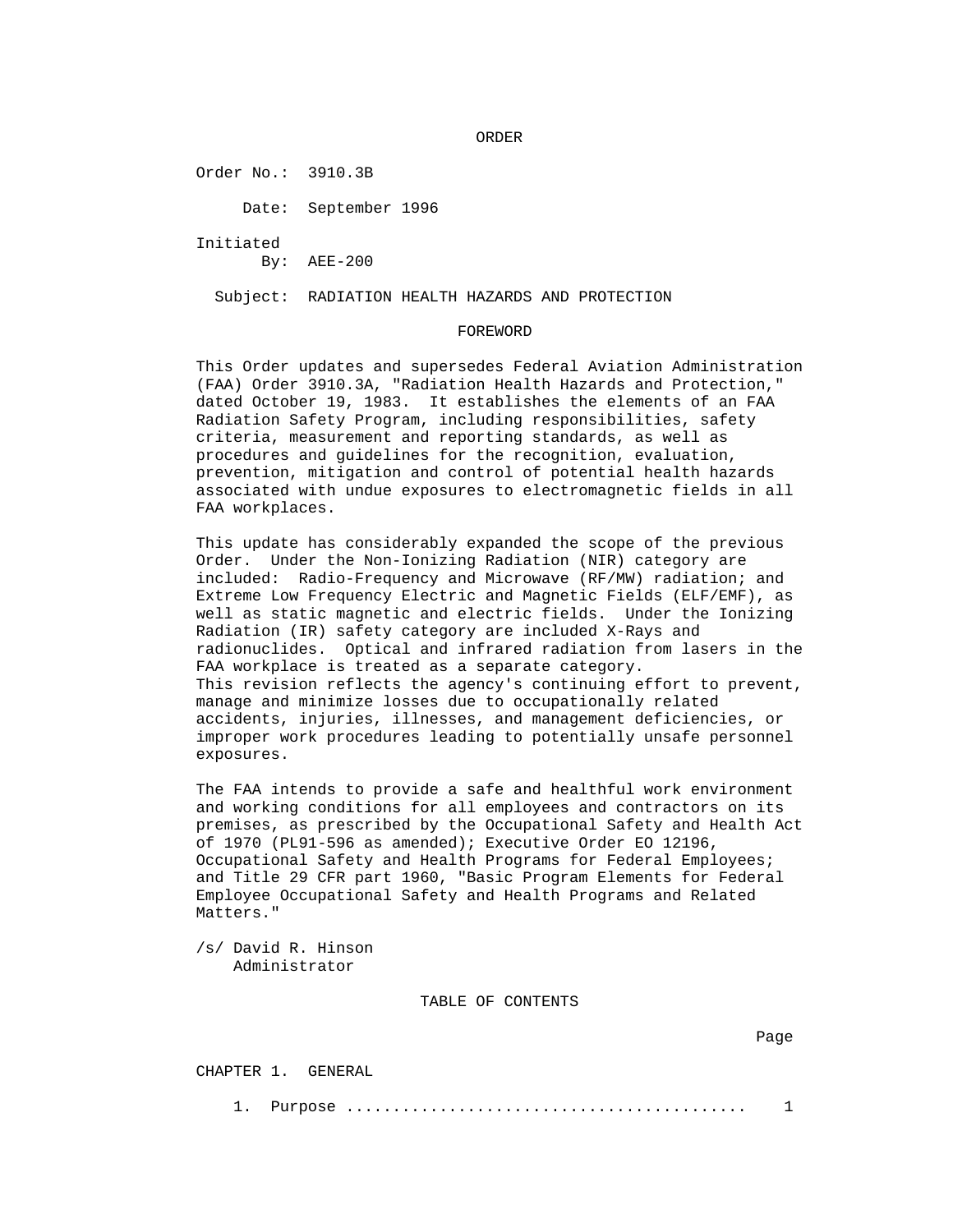| 2.<br>3.<br>4.<br>5.<br>б.<br>7. | Explanation of Changes<br>Authority to Change this Order<br>Exposure Criteria for Selected Employee<br>Table 1.<br>Categories | 1<br>1<br>$\mathbf{1}$<br>$\overline{a}$<br>$\overline{a}$<br>$\overline{2}$<br>$\sqrt{4}$ |
|----------------------------------|-------------------------------------------------------------------------------------------------------------------------------|--------------------------------------------------------------------------------------------|
| 8.                               | Responsibilities                                                                                                              | 5                                                                                          |
| 9.                               | Related Publications                                                                                                          | 9                                                                                          |
| APPENDIX 1.                      | DEFINITIONS                                                                                                                   |                                                                                            |
|                                  | Figure 1. Electromagnetic Spectrum                                                                                            | 10                                                                                         |
| APPENDIX 2.                      | NON-IONIZING RADIATION (NIR): RADIOFREQUENCY (RF)<br>AND MICROWAVE (MW) RADIATION                                             |                                                                                            |
| 1.                               |                                                                                                                               | 1                                                                                          |
| 2.                               | General Background                                                                                                            | $\mathbf 1$                                                                                |
| 3.                               | Exposure Criteria Adopted by the FAA                                                                                          | $\overline{a}$                                                                             |
| 4.                               | Hazards and Health Effects                                                                                                    | 3                                                                                          |
| 5.                               | Evaluation of Hazards                                                                                                         | $\epsilon$                                                                                 |
| б.                               | Prevention and Control of NIR Exposure Hazards                                                                                | 8                                                                                          |
| 7.                               | FAA Sources of NIR                                                                                                            | 10                                                                                         |
|                                  | Table 2-1.<br>RF/MW MPE's for Uncontrolled<br>$Environments$                                                                  | 20                                                                                         |
|                                  | RF/MW MPE's for Controlled Environments<br>Table 2-2.                                                                         | 21                                                                                         |
|                                  | Table $2-3$ .<br>Safe Distance Estimates for Radars and                                                                       |                                                                                            |
|                                  | Communication Systems                                                                                                         | 22                                                                                         |
|                                  | Attenuation of RF/MW Radiation Provided<br>Table 2-4.                                                                         |                                                                                            |
|                                  | by Various Types of Shielding Materials                                                                                       | 23                                                                                         |
|                                  | Figure 2-1A.<br>Maximum Permissible Exposure for<br>Uncontrolled Environments                                                 | 24                                                                                         |
|                                  | Maximum Permissible Exposure for<br>Figure 2-1B.<br>Controlled Environments                                                   | 25                                                                                         |
|                                  | Determining Compliance in a<br>Figure 2-2A.<br>Multisignal Environment. Case No. 1                                            | 26                                                                                         |
|                                  | Determining Compliance in a<br>Figure 2-2B.                                                                                   |                                                                                            |
|                                  | Multisignal Environment. Case No. 2                                                                                           | 26                                                                                         |
|                                  | חזה מדחזה וא התוקדת המשלח המשלח המשלח המשלח המשלחה המשלח המשלח המשלח המשלח המשלח המשלח המשלח המשלח ה                          |                                                                                            |

 APPENDIX 3. SAFETY GUIDELINES FOR POWER FREQUENCY ELECTRIC AND MAGNETIC FIELDS (EMF) AND STATIC FIELDS

| 2.             | Power Frequency Electric and Magnetic Fields (EMF) |                |
|----------------|----------------------------------------------------|----------------|
|                | 3. Static Magnetic and Electric Fields             | 8              |
|                | APPENDIX 4. IONIZING RADIATION (IR)                |                |
|                |                                                    |                |
| 2.1            | General Background                                 |                |
| $\mathbf{3}$   | Potential Health Effects                           | $\mathfrak{D}$ |
|                |                                                    |                |
| 4 <sup>1</sup> |                                                    |                |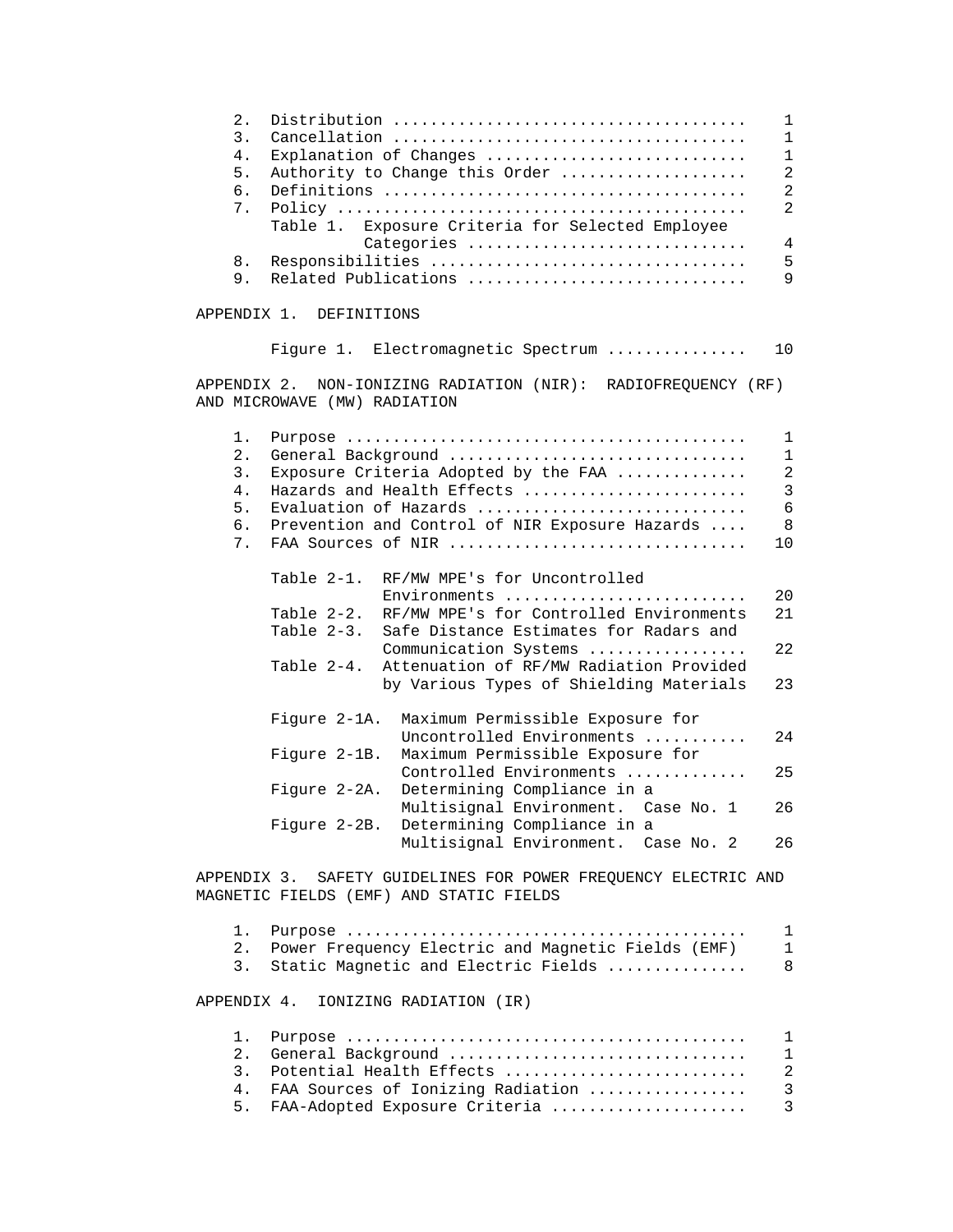| б.<br>7.<br>8. |                                                                                                                                                                                                                                                                                                                                    | Control Measures<br>Evaluation of Hazards $\ldots, \ldots, \ldots, \ldots, \ldots, \ldots, \ldots$<br>Radon (Reserved) | 4<br>6<br>7 |
|----------------|------------------------------------------------------------------------------------------------------------------------------------------------------------------------------------------------------------------------------------------------------------------------------------------------------------------------------------|------------------------------------------------------------------------------------------------------------------------|-------------|
|                | Table 4-1.                                                                                                                                                                                                                                                                                                                         | Categories and Forms of Ionizing                                                                                       | 8           |
|                | Table 4-2.                                                                                                                                                                                                                                                                                                                         | Radiation<br>Units of Effective, Equivalent, and                                                                       |             |
|                |                                                                                                                                                                                                                                                                                                                                    | Average Absorbed Dose                                                                                                  | 9           |
|                | Table 4-3.                                                                                                                                                                                                                                                                                                                         | Measures Used in Limiting Exposure to                                                                                  |             |
|                |                                                                                                                                                                                                                                                                                                                                    | Ionizing Radiation                                                                                                     | 9           |
|                | Table 4-4.                                                                                                                                                                                                                                                                                                                         | Tissue Weighting Factors                                                                                               | 10          |
|                | Table 4-5.                                                                                                                                                                                                                                                                                                                         | Radiation Weighting Factors                                                                                            | 10          |
|                | Table 4-6.                                                                                                                                                                                                                                                                                                                         | Potential Ionizing Radiation Exposures                                                                                 |             |
|                |                                                                                                                                                                                                                                                                                                                                    | in FAA Workplaces                                                                                                      | 11          |
|                | Table 4-7.                                                                                                                                                                                                                                                                                                                         | FAA Occupational Limits for Exposure to                                                                                |             |
|                |                                                                                                                                                                                                                                                                                                                                    | Ionizing Radiation                                                                                                     | 11          |
|                | Table 4-8.                                                                                                                                                                                                                                                                                                                         | FAA Limits for Public Exposure to                                                                                      |             |
|                |                                                                                                                                                                                                                                                                                                                                    | Ionizing Radiation                                                                                                     | 12          |
|                | Figure 1.                                                                                                                                                                                                                                                                                                                          | Sources of Ionizing Radiation Exposures                                                                                |             |
|                |                                                                                                                                                                                                                                                                                                                                    | to the U.S. Population                                                                                                 | 8           |
|                | Figure 2.                                                                                                                                                                                                                                                                                                                          | Examples of Signs Used in Protection                                                                                   |             |
|                |                                                                                                                                                                                                                                                                                                                                    | from Ionizing Radiation                                                                                                | 13          |
|                |                                                                                                                                                                                                                                                                                                                                    | APPENDIX 5. LASER RADIATION HEALTH HAZARDS AND PROTECTION                                                              |             |
|                |                                                                                                                                                                                                                                                                                                                                    |                                                                                                                        |             |
|                | $\mathbf{r}$ $\mathbf{r}$ $\mathbf{r}$ $\mathbf{r}$ $\mathbf{r}$ $\mathbf{r}$ $\mathbf{r}$ $\mathbf{r}$ $\mathbf{r}$ $\mathbf{r}$ $\mathbf{r}$ $\mathbf{r}$ $\mathbf{r}$ $\mathbf{r}$ $\mathbf{r}$ $\mathbf{r}$ $\mathbf{r}$ $\mathbf{r}$ $\mathbf{r}$ $\mathbf{r}$ $\mathbf{r}$ $\mathbf{r}$ $\mathbf{r}$ $\mathbf{r}$ $\mathbf{$ |                                                                                                                        |             |

| 2. |               | General Background                                 |               |
|----|---------------|----------------------------------------------------|---------------|
| 3. |               | Exposure Criteria                                  | 2             |
| 4. |               | FAA Sources of Exposure                            | 2             |
| 5. |               |                                                    | $\mathcal{R}$ |
|    |               | Table 5-1. Limiting Apertures Applicable to Laser  |               |
|    |               |                                                    | 5             |
|    | Table $5-2$ . | Parameters and Correction Factors                  | 5             |
|    |               | Table 5-3. TLV's for Direct Ocular Exposures       | 6             |
|    |               | Table 5-4. TLV's for Skin Exposure to a Laser Beam | 7             |
|    |               |                                                    |               |

#### CHAPTER 1. GENERAL

 1. PURPOSE. This order establishes the elements of an FAA Radiation Safety Program, including responsibilities, safety criteria, measurement and reporting standards, as well as procedures and guidelines for the recognition, evaluation, prevention, mitigation, and control of potential health hazards from exposures to Non-Ionizing Radiation (NIR), Ionizing Radiation (IR), and laser radiation in FAA workplaces.

2. DISTRIBUTION. This Order is distributed to:

 a. Within Washington headquarters, to the Associate Administrators in Administration, Regulation and Certification, Air Traffic Services, and Research and Acquisitions; to the Director of the Air Traffic Service; to the Federal Air Surgeon; to the Director and Program Directors within the Airway Facilities Service; and to the Director of the Office of Communication, Navigation, and Surveillance Systems.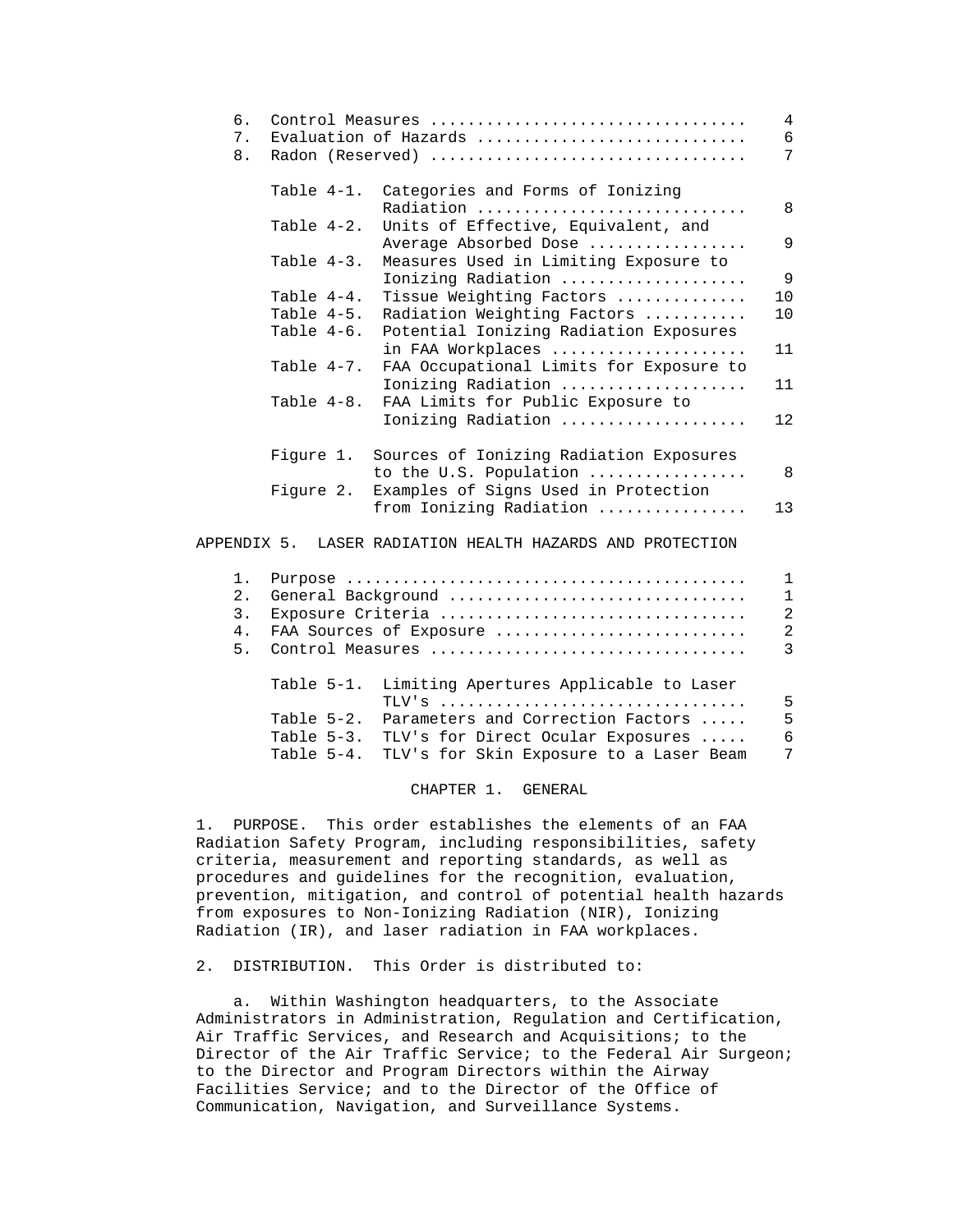b. In the regions and centers, to the Regional Administrators and the Center Directors; to the regional AF Divisions; to the Environmental, Safety, and Emergency Management Division; to the Facilities Management Division; to the Regional Flight Surgeons; to the Medical Field Staff; to the Director, Civil Aeromedical Institute; and to the Program Director of Aviation System Standards.

 3. CANCELLATION. Order 3910.A, Radiation Health Hazards and Protection, dated October 19, 1983, is canceled.

4. EXPLANATION OF CHANGES.

 a. This document updates, expands, and replaces FAA Order 3910.3A, dated October 1983. Although the earlier order has proven effective in protecting the health and safety of FAA workers from both IR and NIR potentially hazardous exposures, thanks to the conservative margin of safety provided to match the most restrictive public protection standards, an update is timely and necessary.

 b. New safety and health protection standards for NIR, including Radio-Frequency (RF) and Microwave (MW) radiation; for IR; and for laser radiation, are adopted, established, and interpreted with respect to all sources of workplace exposures associated with FAA facilities and operations. Voluntary guidelines for power-frequency (PF) and static electric and magnetic fields (EMF) are also included.

 c. This update also reflects restructured agency radiation protection responsibilities per FAA Notice 1100.234, Occupational Safety and Health Functions, dated 12/21/94. The Office of Environment and Energy (AEE) has policy and oversight/evaluation responsibility for FAA employee occupational safety and health programs. NAS Transition and Implementation (ANS) has implementation responsibility for the occupational safety and health program. The Resources Management Training Division (AFZ-100) has primary responsibility to develop updated training courses and materials for potentially exposed FAA employees. The Office of Spectrum Policy and Management (ASR) will continue its historical function as the organization responsible for all agency radiation hazard measurements.

 5. AUTHORITY TO CHANGE THIS ORDER. Only the Director of Environment and Energy (AEE) may issue changes to this order necessary to enact policy which will safeguard the health and safety of FAA employees. Changes made to this order's Appendices which reflect updates issued by the FAA-adopted voluntary standard-setting organizations, or by the Occupational Safety and Health Administration (OSHA), shall be made at the discretion of AEE, and will require only headquarters approval. Other changes to the policy will be subject to the standard directives review process.

 6. DEFINITIONS. Terms used in this Order are defined in Appendix 1.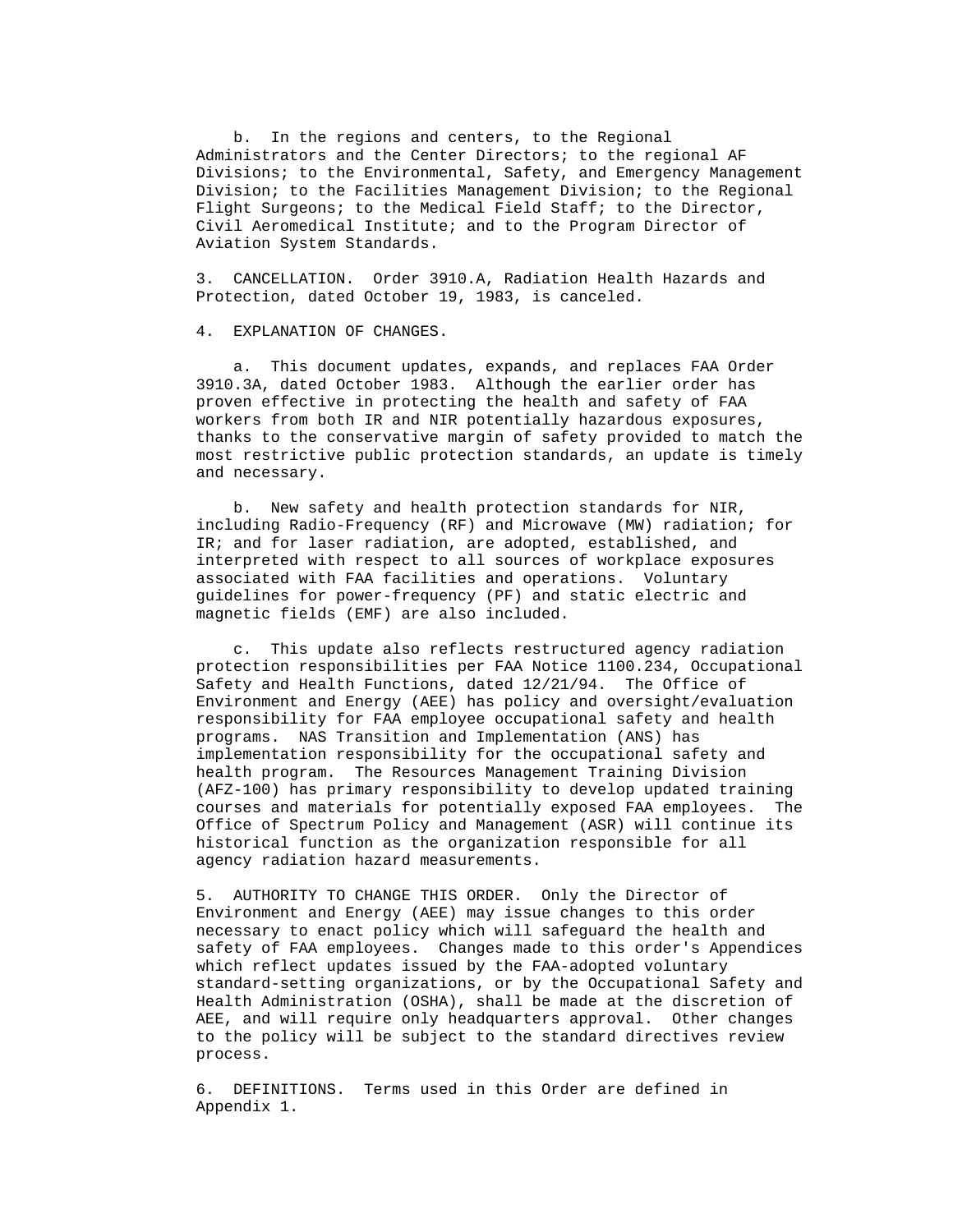7. POLICY.

 a. It is FAA policy to protect all employees and contractors working at FAA facilities from potentially hazardous electromagnetic radiation workplace exposures to the maximum extent practical. This shall be accomplished through a comprehensive agency Radiation Safety Program. In addition, this protection shall be extended to other non-employee groups, such as authorized visitors and occupants of child care centers collocated at FAA facilities.

 b. The FAA shall adopt the most appropriate current NIR (RF/MW), IR, and laser exposure safety standards for FAA employees, contractors, visitors, and occupants of child care centers on FAA property. Use of the guidelines and exposure criteria for Extremely Low Frequency (ELF) Electric and Magnetic Fields (EMF), and static fields, is voluntary at this time, due to the controversial and inconclusive evidence of potential for harm. Table 1 identifies the employee/non-employee category and the corresponding standards for each type of radiation hazard. See paragraph 9, Related Publications, for the appropriate standard citation. Fuller explanations of these standards are covered in Appendices 2-5.

| Employee Category                                                                                                                                                                                                                                             | Exposure Criteria                                                                                                                                                                                      |
|---------------------------------------------------------------------------------------------------------------------------------------------------------------------------------------------------------------------------------------------------------------|--------------------------------------------------------------------------------------------------------------------------------------------------------------------------------------------------------|
| Employees and contract<br>1.<br>workers who are authorized to<br>operate and/or perform repair<br>and maintenance tasks on radar 1<br>surveillance, navigation and<br>communications equipment,<br>including support equipment,<br>such as engine generators. | For NIR $(RF/MW)$ :<br>ANSI/IEEE<br>C95.1-1991- Uncontrolled Areal<br>Maximum Permissible Exposures]<br>(MPE's) as Action Threshold;<br>not to exceed MPE's for<br>Controlled Areas.<br>$(T.2-1, 2-2)$ |
| Electronics and<br>Example:<br>Environmental Technicians,<br>Frequency Management Officers<br>$(FMO'S)$ .<br>These workers shall<br>Note:                                                                                                                     | FOY ELF/EMF:<br>ACGIH Threshold]<br>Limit Values (TLV's) for<br>Sub-Radiofrequency Electric<br>and Magnetic Fields. (T.3-1)                                                                            |
| have successfully completed<br>the FAA NIR and IR safety<br>course for electronic and<br>environmental technicians, or                                                                                                                                        | For Static Electric and<br>Magnetic Fields:<br>ACGIH<br>TLV's. $(T.3-3)$                                                                                                                               |
| equivalent.                                                                                                                                                                                                                                                   | For Ionizing Radiation:<br>ICRP Occupational Limits<br>(T.4-7; NCRP limits for<br>embryo/fetus).                                                                                                       |
|                                                                                                                                                                                                                                                               | For Laser Radiation: ACGIH<br>Standards for Eye, Skin<br>$(T.5-3, 5-4)$                                                                                                                                |
| Employees described in #1<br>2.                                                                                                                                                                                                                               | ] For NIR (RF/MW):<br>IEEE C95.1                                                                                                                                                                       |

 Table 1. Radiation Exposure Safety Criteria for Selected Employee Categories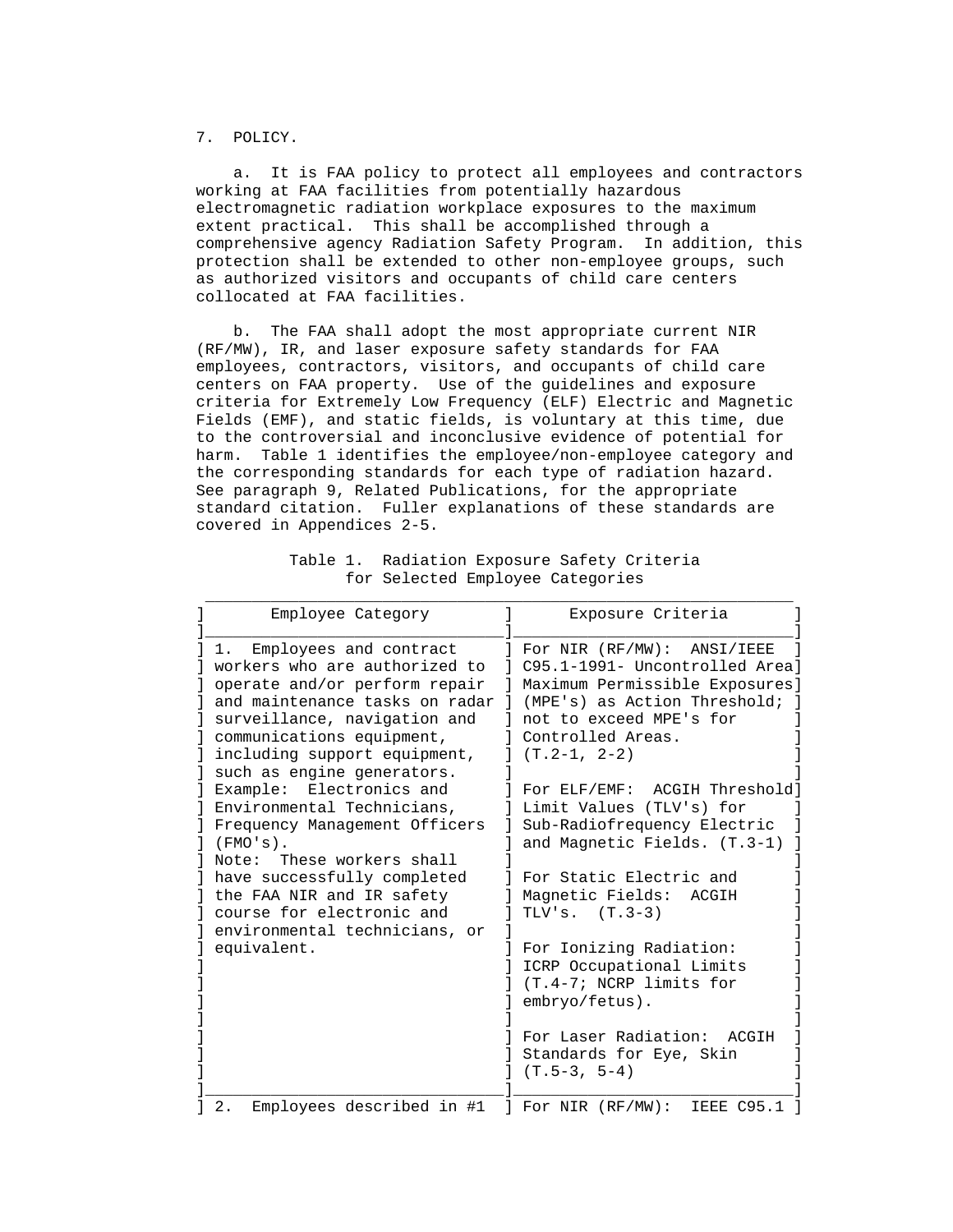| above, but who have not yet<br>completed the FAA NIR safety<br>course. Also, all employees<br>(including contract employees)<br>not engaged in the functions<br>covered in #1, and individuals<br>with medical restrictions. | ] Maximum Permissible Exposures]<br>(MPE's) for Uncontrolled<br>Areas. $(T.2-1)$<br>For ELF/EMF:<br>IRPA Power<br>Frequency Fields Exposure<br>Safety Guidelines- |
|------------------------------------------------------------------------------------------------------------------------------------------------------------------------------------------------------------------------------|-------------------------------------------------------------------------------------------------------------------------------------------------------------------|
| Example:<br>Office workers,<br>pregnant employees, pacemaker<br>wearers, safety and health<br>personnel, etc.                                                                                                                | Occupational, with Public<br>Exposure Limits for workers<br>$\mathbf{L}$<br>with medical restrictions.<br>$(T.3-2)$                                               |
|                                                                                                                                                                                                                              | For Static Electric and<br>Magnetic Fields: IRPA Public]<br>Exposure Limits, with warning]<br>for pacemaker wearers.<br>$J(T.3-4)$                                |
|                                                                                                                                                                                                                              | For Ionizing Radiation:<br>ICRP]<br>Public Limits, except for<br>] occasional exposure to<br>Cocupational Limits<br>$J (T.4-7, 4-8)$                              |
|                                                                                                                                                                                                                              | For Laser Radiation: ACGIH<br>Standards for Eye, Skin<br>$(T.5-3, 5-4)$                                                                                           |
| Non-employees, such as<br>3.<br>visitors and occupants of child]<br>care centers on FAA property.                                                                                                                            | ] The most stringent Public<br>Exposure Limits apply for all]<br>radiation hazard categories<br>(Tables in Appendices 2-5).                                       |

c. It is FAA policy to:

 (1) Conduct baseline and periodic surveys of typical NIR (RF/MW), IR, and laser workplace exposures, in order to document, assess, control and mark or restrict access to areas where employee exposures could exceed recommended exposure limits from a single, or multiple radiation sources. Surveys of Extremely Low Frequency (ELF) Electric and Magnetic Fields (EMF) and static fields will be performed only on an as-needed basis.

 (2) Ensure that FAA personnel are trained or informed of potential NIR (RF/MW), IR, and laser exposure hazards, and also of the current scientific position regarding ELF/EMF and static fields. This shall be done in a manner appropriate to their employee category in order to prevent or mitigate unnecessary or excessive exposures.

 (3) Archive all measured radiation levels by facility type, source type, configuration, location, date, and exposed employee category; and maintain a centralized resource file and data base on radiation exposures, augmented by informative reading materials to assist in responding to inquiries from concerning employees.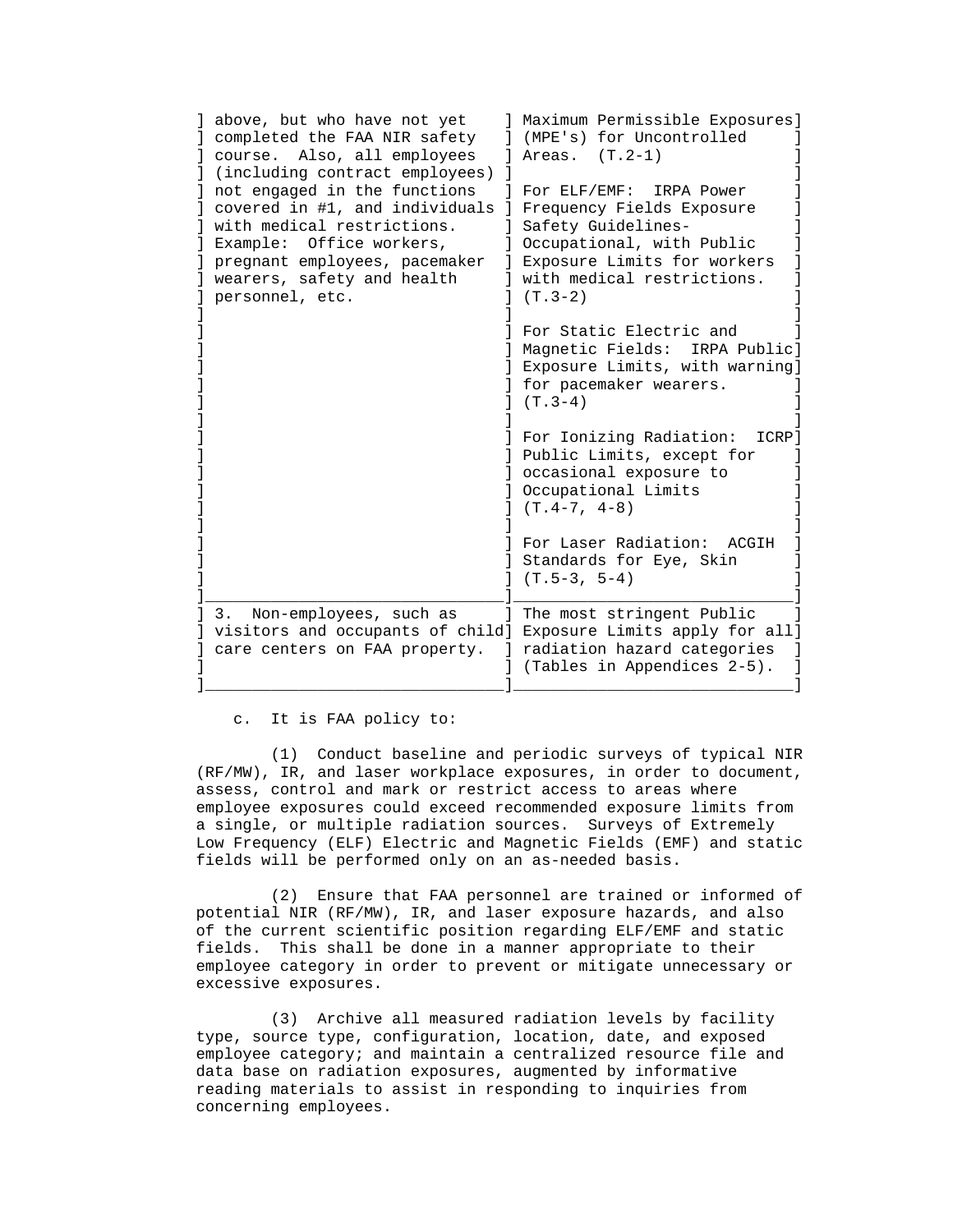(4) Investigate and document any alleged workplace exposure incidents and levels which exceed the adopted exposure guidelines and standards, and recommend prevention and mitigation strategies.

8. RESPONSIBILITIES

 a. The Assistant Administrator for Policy, Planning, and International Aviation (API) shall:

 (1) As the Designated Agency Safety and Health Official (DASHO), represent top management support for the FAA Radiation Safety Program.

 (2) Serve as liaison to the FAA Management Board in safety related matters involving potential radiation hazard to employees in accordance with the terms of the FAA Occupational Safety and Health Compliance Committee (OSHECCOM) Charter.

b. The Office of Environment and Energy (AEE) shall:

 (1) Establish policy, including exposure criteria, for the agency Radiation Safety Program.

 (2) Provide oversight of the Radiation Safety Program to ensure that all program elements established by AEE policy and by ANS program guidance are effective in preventing, minimizing, or mitigating potential radiation hazards to employees, contractors, visitors, and occupants of child care centers on FAA property.

 (3) Coordinate with AAF in all policy changes relating to the Radiation Safety Program.

 (4) Identify, and periodically update, minimum training requirements for employee radiation safety courses to be developed and maintained by AAF.

c. The Airway Facilities Service (AAF) shall:

 (1) Implement and administer the Radiation Safety Program policy.

 (2) Budget for funds required for the effective management of the program.

 (3) Coordinate with other organizations, such as AEE, AAT, ABA, AND, and AAM, as required to ensure their support for program implementation.

 d. The NAS Transition and Implementation (ANS) organization shall:

 (1) Be responsible for the implementation and management of the Radiation Safety Program.

(2) Establish and provide for a Radiation Protection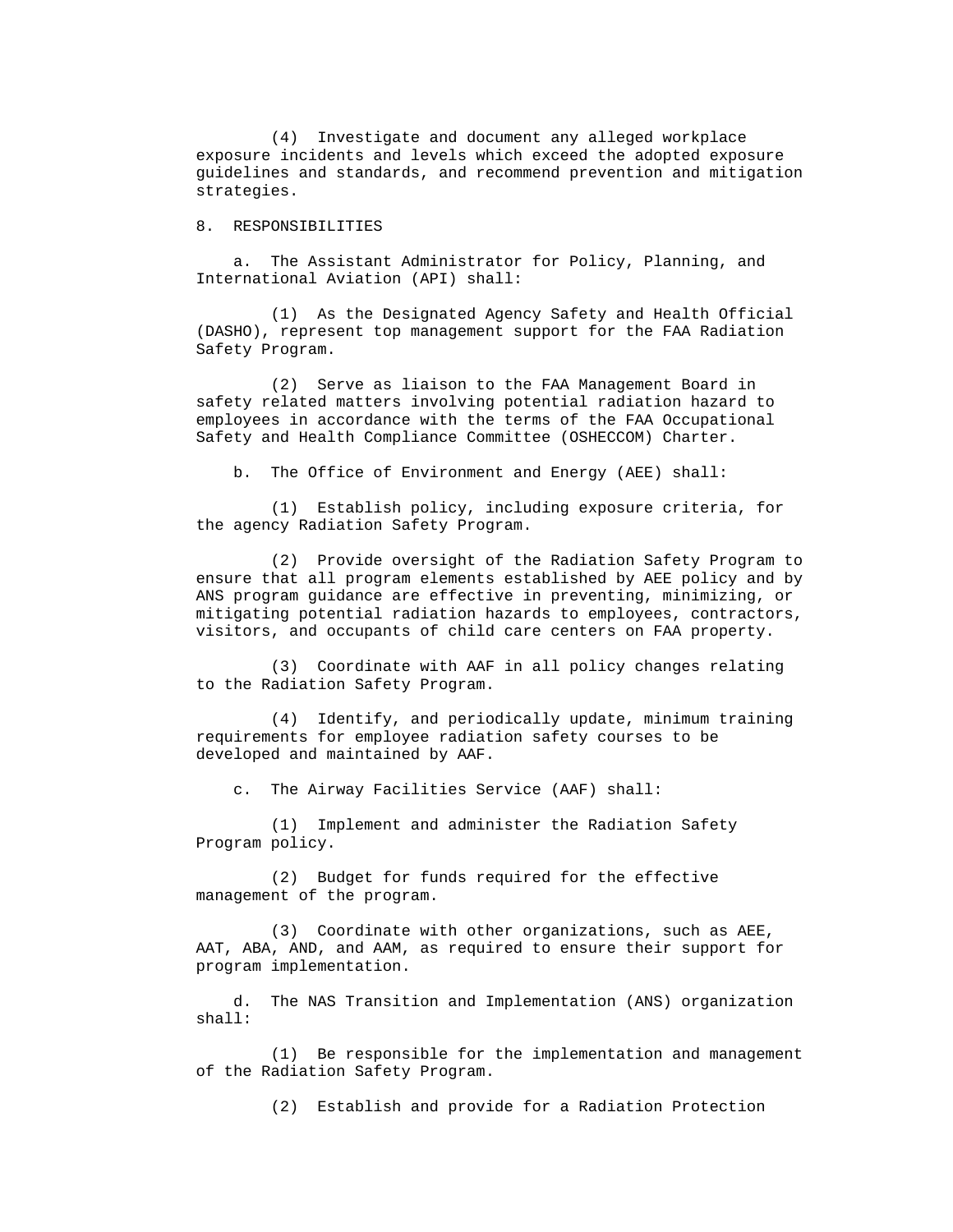Officer (RPO), who is qualified by training and experience to serve as the agency focal point for all employee radiation health and safety concerns.

 (3) Be the budget advocate for funding for needed radiation hazard monitoring and measurement equipment, including initial calibration of the equipment, and for related training and educational needs.

 (4) Collaborate with the Office of Spectrum Policy and Management (ASR-1) on the identification and resolution of any employee complaints alleging undue exposures to NIR (RF/MW), IR, laser, ELF/EMF and static fields exposures.

 (5) Coordinate with AAM when seeking health and/or medical interpretation of any NIR (RF/MW), IR, laser, ELF/EMF and static fields measurement data.

 (6) Coordinate periodic (at least annual) reviews of employees' work tasks and/or work environments to identify new operations or modifications to the workspace environment that may increase the potential for radiation exposure hazard. These reviews shall be documented and archived in a centralized data base (see para. e(7) below.)

 (7) Develop and implement FAA radiation safety courses for FAA employees who must perform radiation measurement tasks, as well for employees who must perform work tasks or work in environments where potential exists for exposure at or above adopted exposure safety criteria. Also, provide informational resources to concerned employees upon request.

 (8) Ensure that emerging or planned NAS systems and components, or modifications to existing systems, are evaluated for possible radiation and fields hazards in all phases of acquisition and lifecycle management processes.

 (9) Ensure that the safety paragraphs in allied radar maintenance orders (6000-series) and related publications are revised to include this order and any ANS radiation safety guidelines, and that the safety information is current and sufficient to the needs of the publications' readers.

e. The Office of Spectrum Policy and Management (ASR) shall:

 (1) Serve as the agency point of contact for the performance of all NIR (RF/MW), IR, laser, ELF/EMF and static fields measurements and archiving of data.

 (2) Provide regional Frequency Management Officials (FMO's) with equipment and/or technical support required for laser, NIR (RF/MW), IR, laser, ELF/EMF and static fields measurements.

 (3) Verify and document that equipment provided to FMO's is maintained in good condition and calibrated at least annually.

(4) Be the budget advocate for training courses for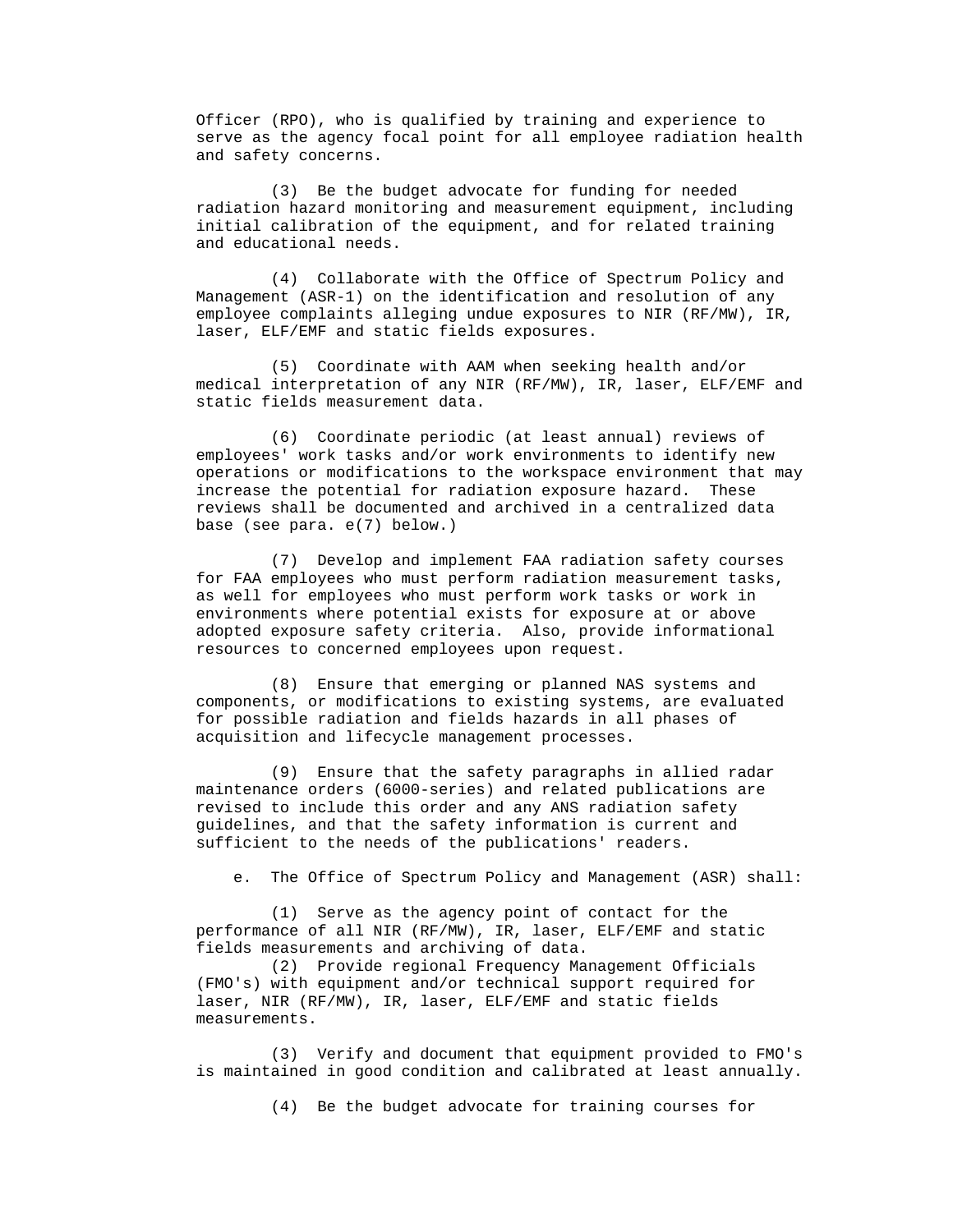FMO's appropriate to the level of knowledge and skill necessary for them to perform NIR (RF/MW), IR, laser, ELF/EMF and static fields measurements.

 (5) Transfer to the RPO all employee requests for health and/or medical interpretations of NIR (RF/MW), IR, laser, ELF/EMF and static fields.

 (6) Advise the RPO and AEE in writing of any employee complaint relating to potentially unsafe workplace exposure to NIR (RF/MW), IR, laser, ELF/EMF and static fields, so that policy and/or implementation guidance may be reviewed for possible revisions.

 (7) Develop, in collaboration with ANS and AEE, a spectrum engineering data management system for logging and tracking all NIR (RF/MW), IR, laser, ELF/EMF and static fields measurement data, including baseline and periodic inspection data, as well as data arising from planned or unplanned investigations relating to possible hazardous exposures with potentially adverse health effects.

 (8) Collaborate with the RPO in developing and recommending hazard prevention, control, and mitigation strategies as needed for coordination with appropriate headquarters, regional, and center Airway Facilities staff.

f. The Office of Aviation Medicine (AAM) shall:

 (1) Provide health and/or medical interpretation of NIR (RF/MW), IR, laser, ELF/EMF and static fields measurements upon request by the RPO for measurement data collected by ASR as a result of an employee complaint of an unnecessary, excessive, undue or potentially hazardous exposure.

 (2) Recommend, upon request by the RPO, an appropriate medical monitoring or treatment strategy when there has been a documented accidental or routine exposure to an employee in excess of the adopted exposure safety criteria.

g. The regional Airway Facilities Managers (AXX-400) shall:

 (1) Provide regional assistance in the identification of and resolution of employee concerns of potential and alleged radiation hazards.

 (2) Maintain a current list of regional employees who perform tasks, or work in environments, where potential exists for exposure at or above adopted exposure safety criteria.

 (3) Ensure that all individuals per paragraph (2) above, are all informed and/or trained in safe work practices and radiation exposure prevention, and that this training is documented.

 h. The regional Frequency Management Officials (FMO's) shall: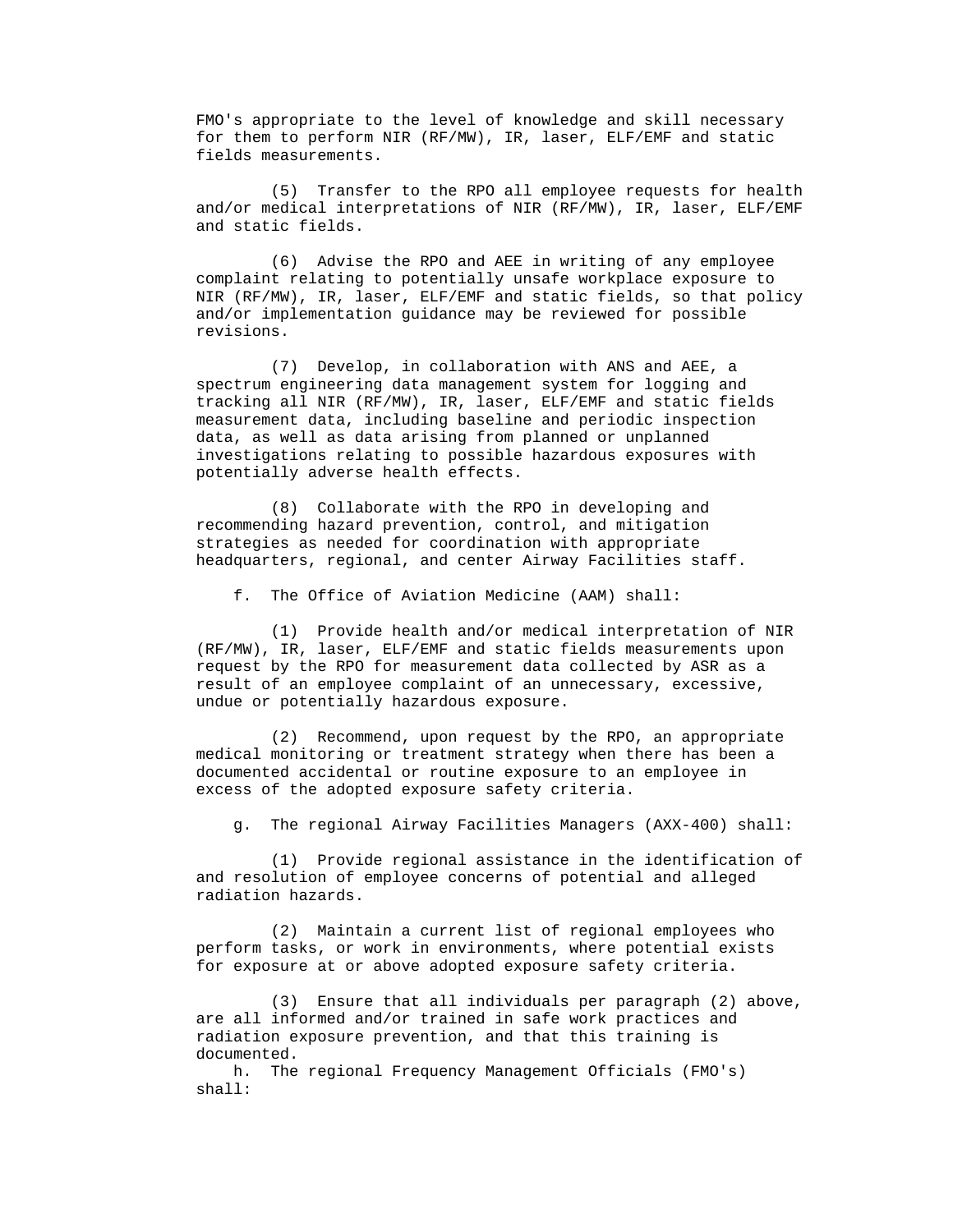(1) Perform (or request ASR to perform on their behalf) radiation measurements for the commissioning and/or decommissioning of FAA facilities, including on-site or collocated child care centers, using the most current, peer-adopted procedures; estimate potential for radiation exposure to individual categories identified in Table 1. Coordinate with ASR if any potential exists for exposure above the adopted radiation and fields safety criteria.

 (2) Perform radiation and fields measurements, in collaboration with ASR, when there has been a radiation-related complaint from an employee or a member of the public, or when a modification has been made to a facility, or work environment, or whenever a work practice may increase or enhance the likelihood of radiation or fields exposures in excess of the FAA adopted safety criteria to any employee, contractor, visitor, or occupants of child care facilities on FAA property.

 (3) Log results of all radiation and fields measurements (baseline, periodic, and any others associated with planned or unplanned investigations) as standardized reports or data into the spectrum engineering data management system.

 (4) Be familiar with the requirements of this policy, the ANS radiation and fields safety guidance, and the ASR Order 6050.32, Spectrum Management Regulations and Procedures Manual (in revision) for proper environmental survey and personal exposure assessment, data recording, analysis, and reporting procedures.

 i. All employees meeting the employee category criteria of Table 1 shall:

(1) Be aware of the requirements of this policy.

 (2) Share responsibility for obtaining or requesting radiation and fields exposure safety information and training commensurate with one's exposure potential and work duties.

 (3) Adhere to all applicable proper work procedures and exposure safety guidelines.

#### 9. RELATED PUBLICATIONS

 (1) ANSI/IEEE C95.1-1991, Standard for Safety Levels With Respect to Human Exposure to Radio Frequency Electromagnetic Fields, 3 kHz to 300 GHz, April 1992, developed by the Institute of Electrical and Electronic Engineers, Inc. (IEEE) and adopted by the American National Standards Institute (ANSI).

 (2) IEEE Standard C95.3-1991, "IEEE Recommended Practice for the Measurement of Potentially Hazardous Electromagnetic Fields - RF and Microwave," 1992).

 (3) The American Conference of Governmental Industrial Hygienists (ACGIH) 1995-96 Threshold Limit Values (TLVs) for Chemical Substances and Physical Agents and Biological Exposure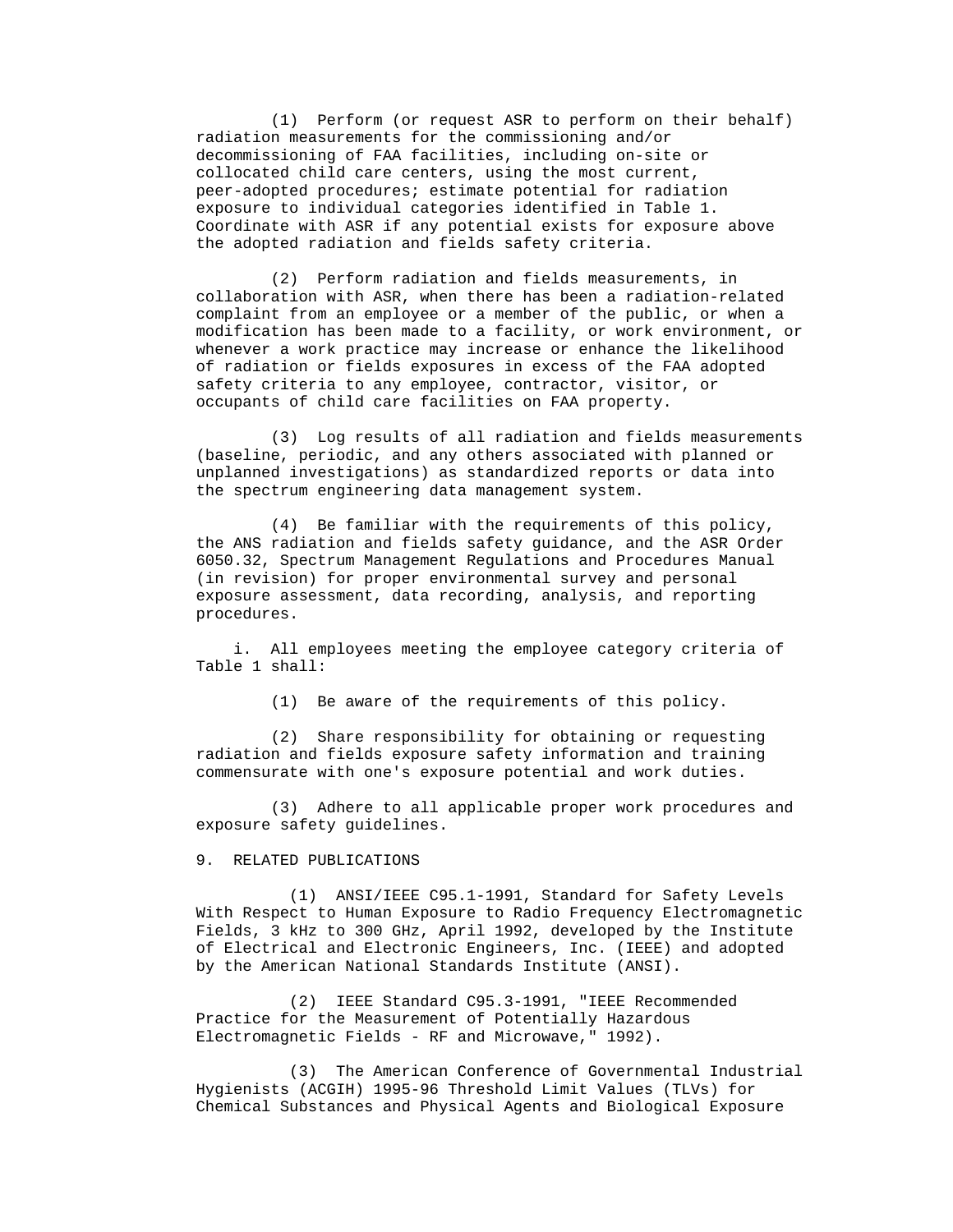Indices. (Physical agents include RF/MW, Subradio frequency ELF/EMF and static fields, ionizing radiation and lasers).

 (4) NCRP Report 119, A Practical Guide to the Determination of Human Exposure to Radiofrequency Fields, 1993, National Council on Radiation Protection and Measurements (NCRP).

 (5) The World Health Organization Criteria 137: Electromagnetic Fields (300 Hz to 300 GHz), 1993.

 (6) International Radiation Protection Association (IRPA/INIRC), "Interim 50/60 Hz ELF/EMF Exposure Guidelines, Health Physics" 58, 113-122, 1990.

 (7) IEEE Std 1308-1994, April, 1995: "IEEE Recommended Practice for Instrumentation: Specifications for Magnetic Flux Density and Electric Field Strength Meters - 10 Hz to 3 kHz."

 (8) NRC, "Health Effects of Exposure to Low Levels of Ionizing Radiation" (BEIR V), Washington, D.C., 1990, Nuclear Regulatory Commission.

 (9) NCRP, "Limitation of Exposure to Ionizing Radiation," Bethesda, 1993.

 (10) ICRP, 1990 "Recommendations of the International Commission on Radiological Protection," Oxford, 1991.

 (11) ANSI Z136.1-1993 "American National Standard for Safe Use of Lasers", The Laser Institute of America, 1993.

 (12) ACGIH "A Guide for Control of Laser Hazards", American Conference of Governmental Industrial Hygienists, Inc., 1990.

### APPENDIX 1. DEFINITIONS

Definitions Pertaining to Ionizing and Non-Ionizing Radiation:

 Absorbed Dose - The mean energy imparted by ionizing radiation per unit mass of irradiated material. The units of absorbed dose are the rad and the gray (Gy).

 Administrative Dose - The total effective dose equivalent that a Radiation Safety Officer assigns when dosimetry is inaccurate or has been misused.

 Alpha (alpha) Particles - One of the particles emitted in radioactive decay. It is identical with the helium nucleus, consisting of two protons and two neutrons bound together.

 Annual Reference Levels of Intake (ARLI) - The activity of a radionuclide, that - if taken into the body during a year - would provide a Committed Effective Dose to a person equal to the Reference man (REM), or to 20 mSv. The ARLI is expressed in becquerels (Bq).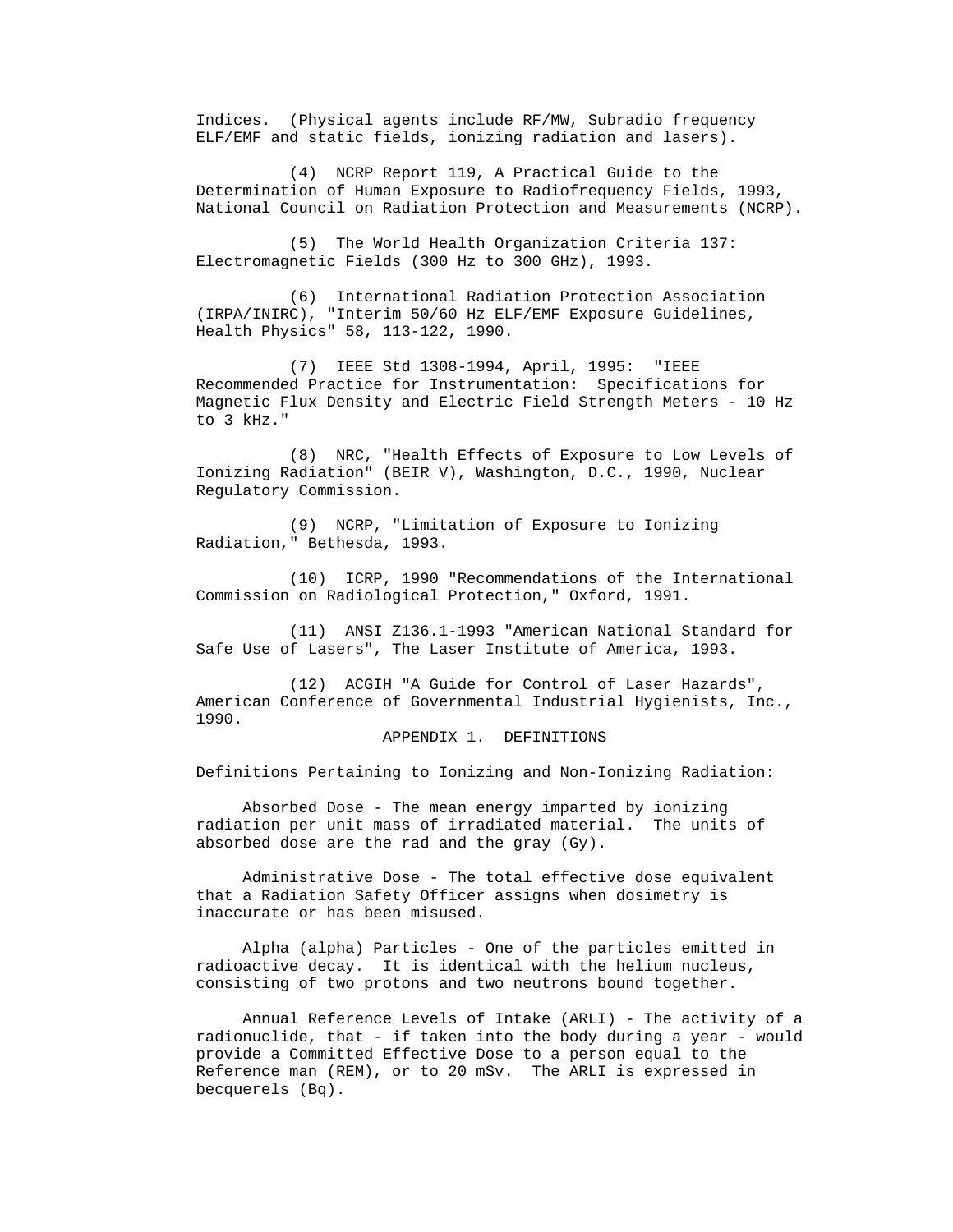Average Absorbed Dose (D sub  $t, r$ ) - The average dose of ionizing radiation of types r absorbed by tissue types t, measured in Grays (Gy).

 Averaging Time (T sub avg) - The time period over which exposure is averaged for determining compliance with exposure criteria recommended by recognized safety standards and/or guidelines.

 Becquerel (Bq) - The SI unit of radioactivity equivalent to one nuclear transformation per second.

 Beta (beta) Particles - One of the particles that can be emitted by a radioactive atomic nucleus. A negatively charged (beta) particle (beta-) is identical to the electron, while the positively charged type (a positron, beta+) differs from the electron in having equal but opposite electrical properties.

 Committed Effective Dose (E) - The sum of (i) the products of the tissue weighting factors (w sub T) applicable to each of the body organs or tissues that are irradiated due to the intake of radionuclides and (ii) the resultant committed equivalent doses H sub T(o) to each of these organs or tissues.

 Committed Equivalent Dose, H sub T(tau) - The equivalent dose in a particular organ or tissue accumulated in a specific period time T, after intake of a radionuclide. H sub T(tau) is the integral over time of the equivalent dose rate in that organ or tissue (T), from the time of intake (t sub 0) to (t sub  $0 +$  $o$ ), where  $o = 50$  years is applicable to workers and  $o = 70$  years is applicable to members of the public.

 Controlled Environment/Area - Locations where Non-ionizing Radiation (NIR) exposures conform with occupational MPE's recommended by C95.1 for exposure safety; or work areas occupied by personnel whose potential NIR exposures are concomitant to work duties. Safety training and best work practices to prevent and control exposures are assumed, and posted warnings or access restrictions (e.g., fences, enclosures, physical barriers or shields) might apply to controlled areas.

 Deterministic Effect - Effects for which the severity varies with dose, and for which a threshold usually exists or can be defined.

Effective Dose  $(E)$  - The sum of the products of  $(i)$  the equivalent doses (H sub T) absorbed by irradiated organs and tissues (T) and (ii) the weighting factors (w sub T) applicable to each of those body organs or tissues.

 Electric Field (E) - The magnitude of the electric field component of an electromagnetic wave, expressed in units of volts/meter (V/m), or kilo-volts/meter (kV/m).

 Electric and Magnetic Fields (EMF) - generally used to designate Electric and Magnetic Fields produced by Alternating Currents (AC) at Power Frequency (PF) or 60 Hertz (Hz) and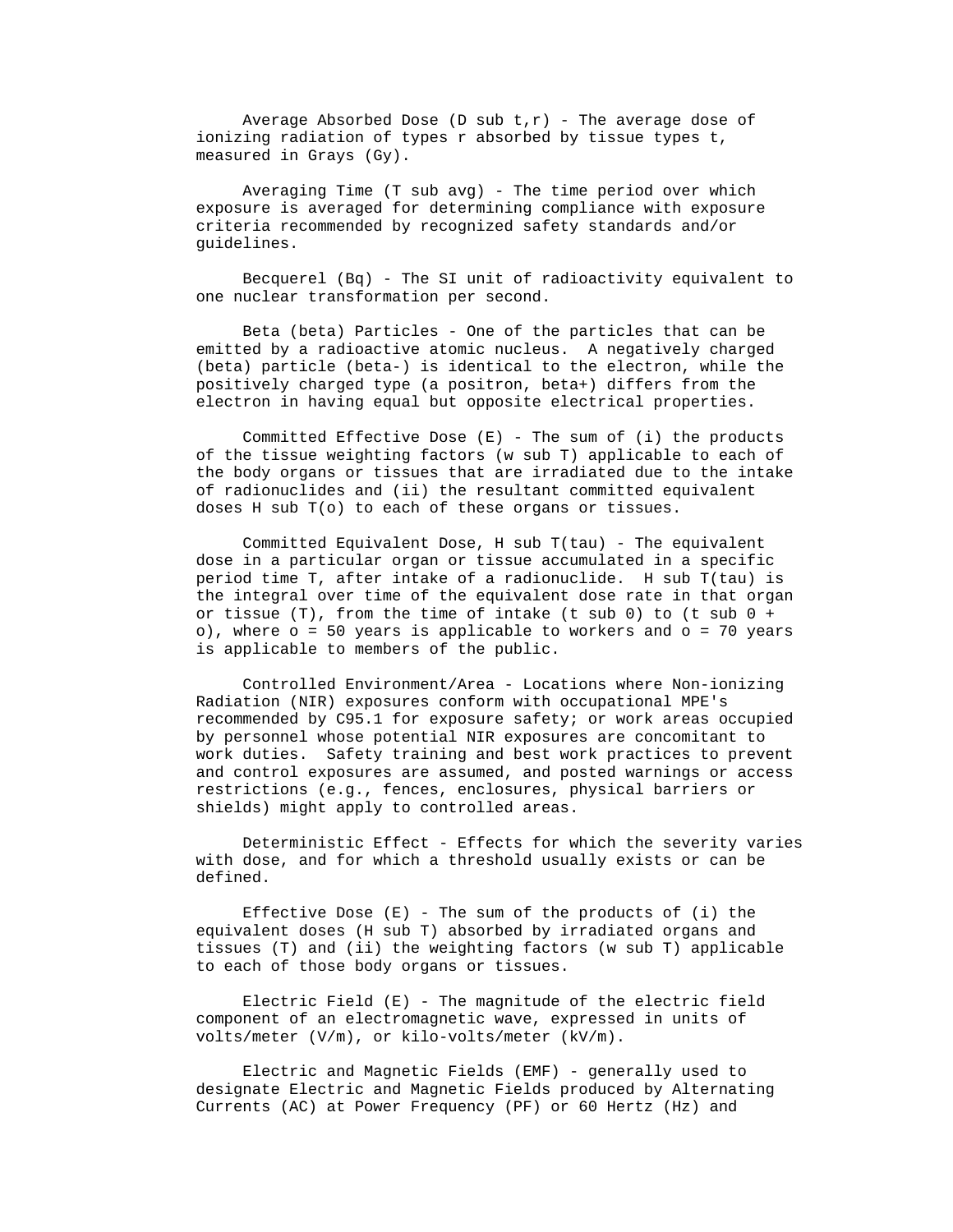harmonics, associated with electrical power generation, storage, transmission and utilization.

 -19 Electron volt (eV) - A unit of energy equal to 1.6 x 10 joule (see definitions of Ionizing vs. Non-Ionizing Radiation in terms of quantum energy in eV).

 Electromagnetic (EM) Spectrum - A graphical representation of the radiant electromagnetic energy according to frequency (or wavelength), ranging from Non-Ionizing Radio-Frequency (RF) to infrared and visible optical frequency, and extending into the Ionizing Radiation range (from ultraviolet, UV, to X-rays and Gamma Rays), as depicted in Figure 1.

 ---------------------------------------------------------------- Figure 1. Electromagnetic Spectrum, Band Designations, and Sample Applications

|                 | Frequency ] Wavelength   | Energy<br>$\mathbf{I}$                       |                                                |              |
|-----------------|--------------------------|----------------------------------------------|------------------------------------------------|--------------|
| (Hz)            | $\mathbf{1}$<br>(m)      | (ev)<br>1                                    | T                                              |              |
|                 |                          |                                              |                                                |              |
|                 | 8                        | $-14$<br>1                                   | 1<br>1                                         |              |
| $\mathbf{3}$    | 1<br>10                  | $1.25 \times 10$<br>$\overline{\phantom{a}}$ | 1                                              |              |
|                 |                          |                                              |                                                |              |
|                 | $\overline{7}$           | $-13$                                        |                                                |              |
| 30              | 10 <sup>1</sup>          | $1.25 \times 10$                             |                                                |              |
|                 |                          |                                              | F                                              |              |
|                 | $6\overline{6}$          |                                              |                                                | Power        |
|                 |                          | $-12$                                        | L                                              | Transmission |
| 300             | 10 <sub>1</sub>          | $1.25 \times 10$<br>1                        | 1<br>Е<br>-1                                   |              |
|                 |                          | 1                                            |                                                | Telephone    |
| $\overline{3}$  | $5\phantom{.0}$          | $-11$                                        | $\rm F$<br>-1                                  |              |
| $3 \times 10$   | 10                       | 1<br>$1.25 \times 10$                        | L                                              |              |
|                 |                          |                                              | V                                              |              |
| $\overline{4}$  | $\overline{4}$           | $-10$                                        |                                                |              |
| $3 \times 10$   | 10 <sub>1</sub>          | $1.25 \times 10$                             | F                                              |              |
|                 |                          |                                              | т.                                             |              |
| 5               | $\overline{\mathbf{3}}$  | $-09$                                        |                                                |              |
| $3 \times 10$   | 10                       | $1.25 \times 10$                             | F                                              |              |
|                 |                          |                                              | M                                              |              |
| 6               | $\overline{\phantom{a}}$ | $-08$                                        |                                                |              |
| $3 \times 10$   | 1<br>10 <sub>1</sub>     | $1.25 \times 10$<br>1                        | $\mathbf F$<br>1                               | AM Radio     |
|                 | 1                        | 1                                            | Н                                              |              |
| 7               |                          | $-07$                                        |                                                |              |
|                 |                          |                                              |                                                |              |
| $3 \times 10$   | 1<br>10                  | $1.25 \times 10$<br>1                        | $\mathbb{I}$<br>F<br>1<br>n                    |              |
|                 |                          |                                              | 1<br>$\circ$<br>$\mathbf{1}$<br>H              |              |
| 8               |                          | $-06$                                        | i<br>1<br>V                                    |              |
| $3 \times 10$   | $\mathbf 1$<br>1         | $1.25 \times 10$<br>1                        | $\sf t$<br>1                                   | FM Radio     |
|                 |                          |                                              | 1<br>$\mathsf{a}$<br>$\rm F$<br>$\blacksquare$ | Cellular     |
| 9               |                          | $-05$                                        | i<br>$H$ ]<br>1                                | Telephones   |
| $3 \times 10$   | $\mathbf{1}$<br>0.1      | $1.25 \times 10$<br>1                        | d<br>$\mathbf{1}$<br>U                         | Microwave    |
|                 |                          |                                              | $\mathsf{a}$                                   | Ovens        |
| 10 <sub>1</sub> | $-2$                     | $-04$<br>1                                   | $\mathbb{R}$<br>1<br>F                         | ╲            |
| $3 \times 10$   | $\mathbf{1}$<br>10       | $1.25 \times 10$<br>1                        | 1<br>H<br>$\lceil$                             | $\setminus$  |
|                 |                          |                                              | S<br>$\mathbf{I}$<br>- 1<br>1<br>g             | X            |
| $11-1$          | $-3$                     | $-03$                                        | $\mathbf{1}$<br>n ]                            |              |
| $3 \times 10$   | $\mathbf{1}$<br>10       | 1<br>$1.25 \times 10$                        | $\mathbf{1}$<br>i<br>F<br>1                    |              |
|                 | 1                        | 1                                            | 1<br>1<br>$\, {\rm H}$<br>-1<br>$\, {\bf z}$   | Approx.      |
|                 |                          |                                              |                                                |              |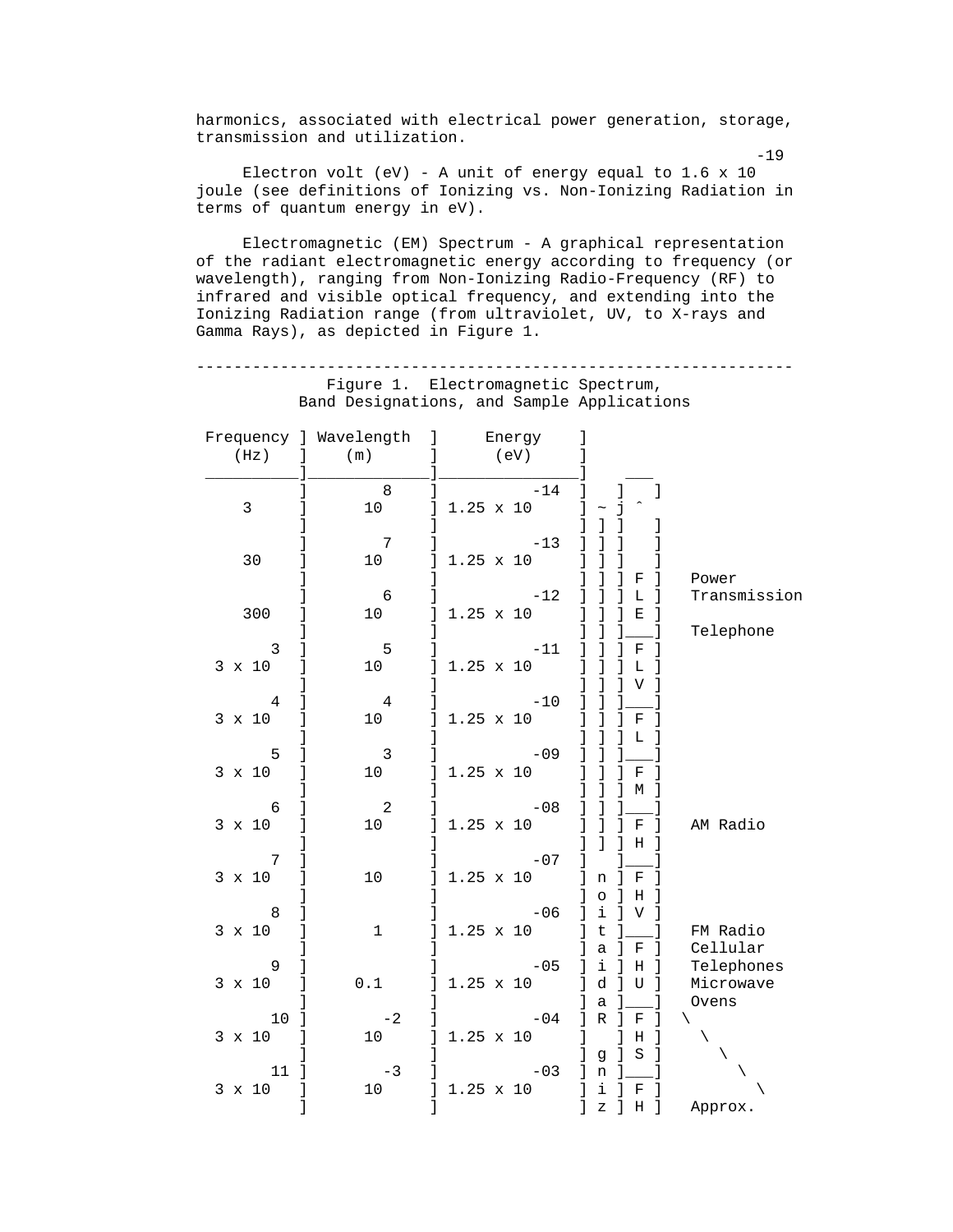| $12-1$<br>$3 \times 10$ ] | $-4$<br>10                | $-02$<br>$1.25 \times 10$                            | $j$ i $j$ E $j$<br>$\lfloor n \rfloor$ $\lfloor$                    | Spectral<br>Ray       |
|---------------------------|---------------------------|------------------------------------------------------|---------------------------------------------------------------------|-----------------------|
| 13 1                      | $-5$<br>1                 |                                                      | $\lceil$ 0 $\rceil$ F $\rceil$<br>i.<br>$\vert$ H<br>$\blacksquare$ | Radars<br>Operated by |
| $3 \times 10$ ]           | 10<br>1                   | 0.125                                                | $\mathbf n$<br>$1 \mathrm{V}$<br>$\circ$                            |                       |
| 14 1                      | $\mathbf{1}$<br>$-6$      |                                                      | NIR                                                                 |                       |
| $3 \times 10$ ]           | 1<br>10                   | 1.25                                                 | $\mathbf I$                                                         |                       |
| 15 <sup>1</sup>           | $-7$                      |                                                      | $\mathbf{1}$                                                        | ] Visible             |
| 3 x 10 ]                  | $\mathbb{I}$<br>10        | 12.5                                                 | $n \quad ]$<br>$\mathbf{1}$<br>$\overline{\phantom{a}}$ 0           | Light                 |
| 16 <sup>1</sup>           | $-8$                      | $\overline{\phantom{a}}$                             | $j$ i                                                               |                       |
| 3 x 10 ]                  | 10<br>$\perp$             | $] 1.25 \times 10$                                   | UV<br>] t<br>] a                                                    |                       |
| 17 ]                      | $-9$<br>$\mathbf{1}$      | $\mathbf{3}$                                         | 1 <sup>i</sup>                                                      |                       |
| 3 x 10 ]                  | 10                        | $] 1.25 \times 10$<br>$\mathbf{L}$                   | ] d<br>] a<br>X-rays                                                |                       |
| 18 ]<br>3 x 10 ]          | $-10$<br>10               | $\overline{4}$<br>$\mathbf{1}$<br>$] 1.25 \times 10$ | R<br>$1 -$                                                          |                       |
|                           |                           | $\mathbf{L}$                                         | ] g                                                                 |                       |
| $19$ ]<br>3 x 10 ]        | $-11$                     | 5<br>$\mathbf{1}$<br>10 ] 1.25 x 10                  | ln<br>1 <sup>i</sup>                                                |                       |
|                           |                           | $\mathbf{L}$                                         | ]Z                                                                  |                       |
| $20$ ]<br>$3 \times 10$ ] | $-12$                     | $\overline{6}$<br>$\mathbf{1}$<br>10 ] 1.25 x 10     | $1$ i<br>Gamma<br>ln<br>Rays                                        |                       |
|                           |                           | 1                                                    | $\log$                                                              |                       |
| $21$ ]<br>$3 \times 10$ ] | $-13$<br>$\mathbf{1}$     | 7<br>10 ] 1.25 x 10                                  | $J$ I<br>1                                                          |                       |
|                           |                           | $\mathbb{L}$<br>$\overline{\phantom{a}}$ 8           | $1\quad$                                                            |                       |
| $22$ ]<br>$3 \times 10$ ] | $-14$ ]                   | 10 ] 1.25 x 10                                       | ] ] Cosmic                                                          |                       |
| 23 ]                      | $\overline{1}$<br>$-15$ ] | $\overline{9}$                                       | $1-1$<br>Rays                                                       |                       |
| $3 \times 10$ ]           |                           | 10 ] 1.25 x 10                                       | 1 <sub>1</sub>                                                      |                       |
| $\mathbf{I}$              | $\mathbf{1}$              |                                                      | $J$ V                                                               |                       |

Equivalent Dose (H sub T) - The product of (i) the average absorbed dose (D sub T) in a specific organ or tissue and (ii) the radiation weighting factor (w sub R). The units of equivalent dose are the rem and sievert (Sv).

 Equivalent Dose Rate - The annual Equivalent Dose (in Sv) in any given future year that would result from intake of radionuclides.

 Extremely Low Frequency (ELF) electromagnetic radiation - Electromagnetic radiation with a frequency less than 3 kHz.

 Far-Field Region - The region far enough from an antenna where the radiated power density decreases with the squared distance and the electromagnetic fields are well characterized by the plane-wave approximation.

 Gamma (gamma) Rays - Quanta of electromagnetic wave energy, of much higher and more penetrating energy than ordinary x rays,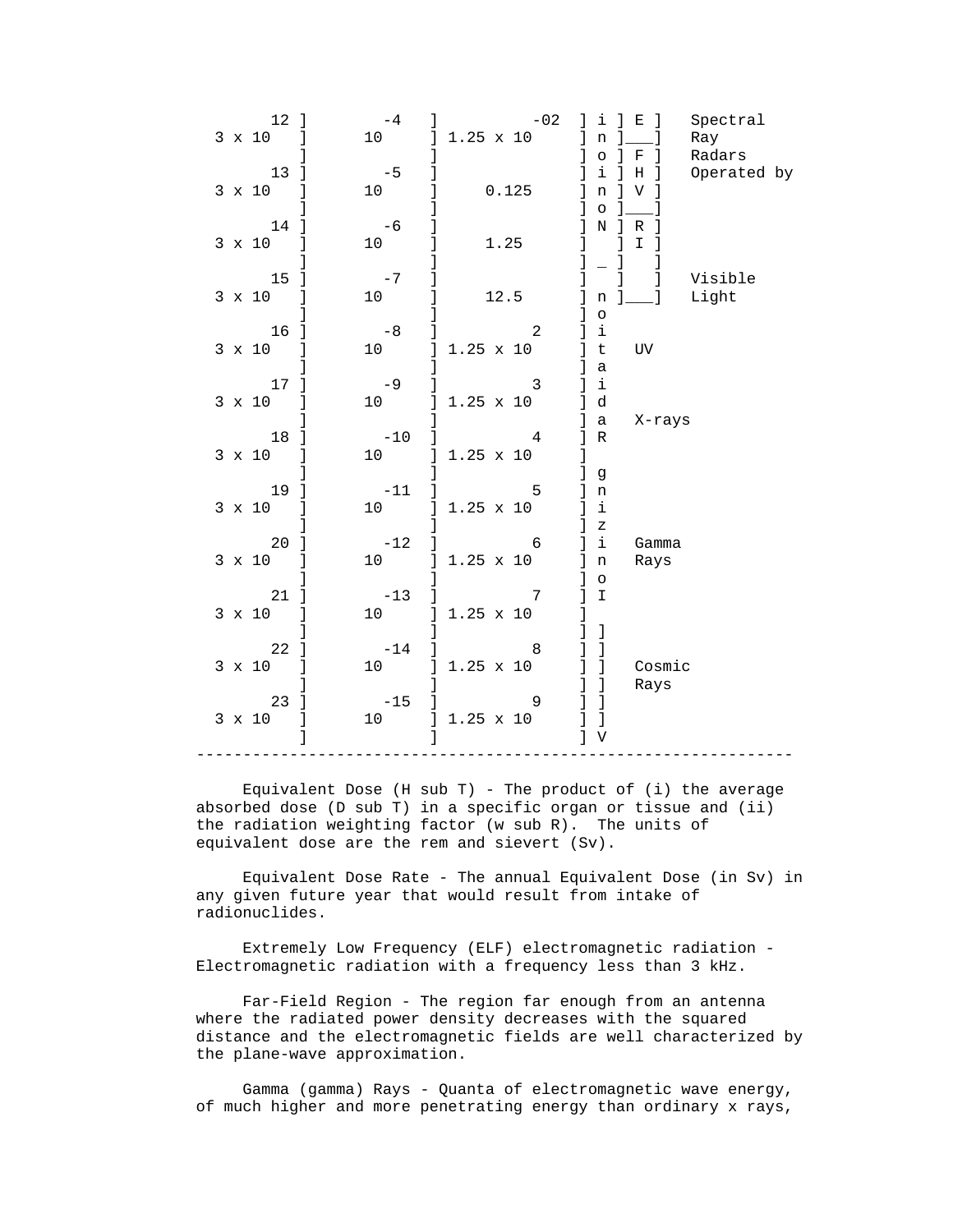that may be emitted from radioactive substances.

 Gray (Gy) - The SI unit of absorbed dose and specific energy imparted. One gray is equal to an absorbed dose of 1 joule/ kilogram (100 rads).

 Hertz (Hz) - Unit of electromagnetic radiation (EMR) frequency denoting 1 cycle per second (cps). EMR quanta of energy are characterized by their characteristic frequency and wavelength (product of frequency by wavelength equals the speed of light). Common units for spectral range designation for NIR are kilo-hertz (KHz), mega-hertz (MHz) for radiofrequency radiation (RFR), and Giga-hertz (GHz) for microwave (MW) radiation (Fig. 1-1).

 Ionizing Radiation - Subatomic particles with kinetic energies greater than 12.4 eV, electromagnetic radiation with photon energies greater than 12.4 eV, and all free neutrons.

 Infrared (IR) electromagnetic radiation - Electromagnetic radiation with wavelengths which lie with the range of 0.7 microns to 1 mm.

 Magnetic Field (H) - Magnetic fields are produced by direct (DC) or alternating (AC) electric currents, and also represent one of the components of an electromagnetic field. Common units of magnetic flux density (B) to enable comparison with the ambient Earth's field are: Gauss (G), milli-Gauss (mG), or fractions of Tesla (1 T = 10,000 G). Earth's steady (DC) field is about 0.5 G. Another unit used for magnetic field strength (H) measurements related to EM radiation is Amperes per meter  $(A/m)$ , where  $1 G = 79.58 A/m$  (in free space).

 Microwave Radiation (MW) - Electromagnetic radiation spanning the Radio Frequency (RF) portion of the EM spectrum from 300 MHz to 300 GHz, corresponding to wavelengths of 1 m to 10 mm. (see Figure 1-1)

 Maximum Permissible Exposure (MPE) - This term, defined in IEEE/ANSI Standard C95.1-1992, denotes the recommended levels of power density, or equivalent electric or magnetic field strengths, for radiated non-ionizing electromagnetic energy, as a function of frequency range (or corresponding wavelength). No harm is expected below or at MPE threshold to the public (for uncontrolled environment MPE) nor workers (for controlled environment MPE) from repeated exposures to NIR. These safety limits have large safety margins (of over 10 to 25 for occupational, and 25 to 50 or even 100 for the public) provided to ensure that no potentially harmful bioeffects of NIR exposure can occur.

 Near Field Region - The range of distances in close proximity to a radiating antenna, where the power density can vary considerably from point to point, does not vary with the inverse squared distance, and the plane wave approximation for electric and magnetic fields does not hold.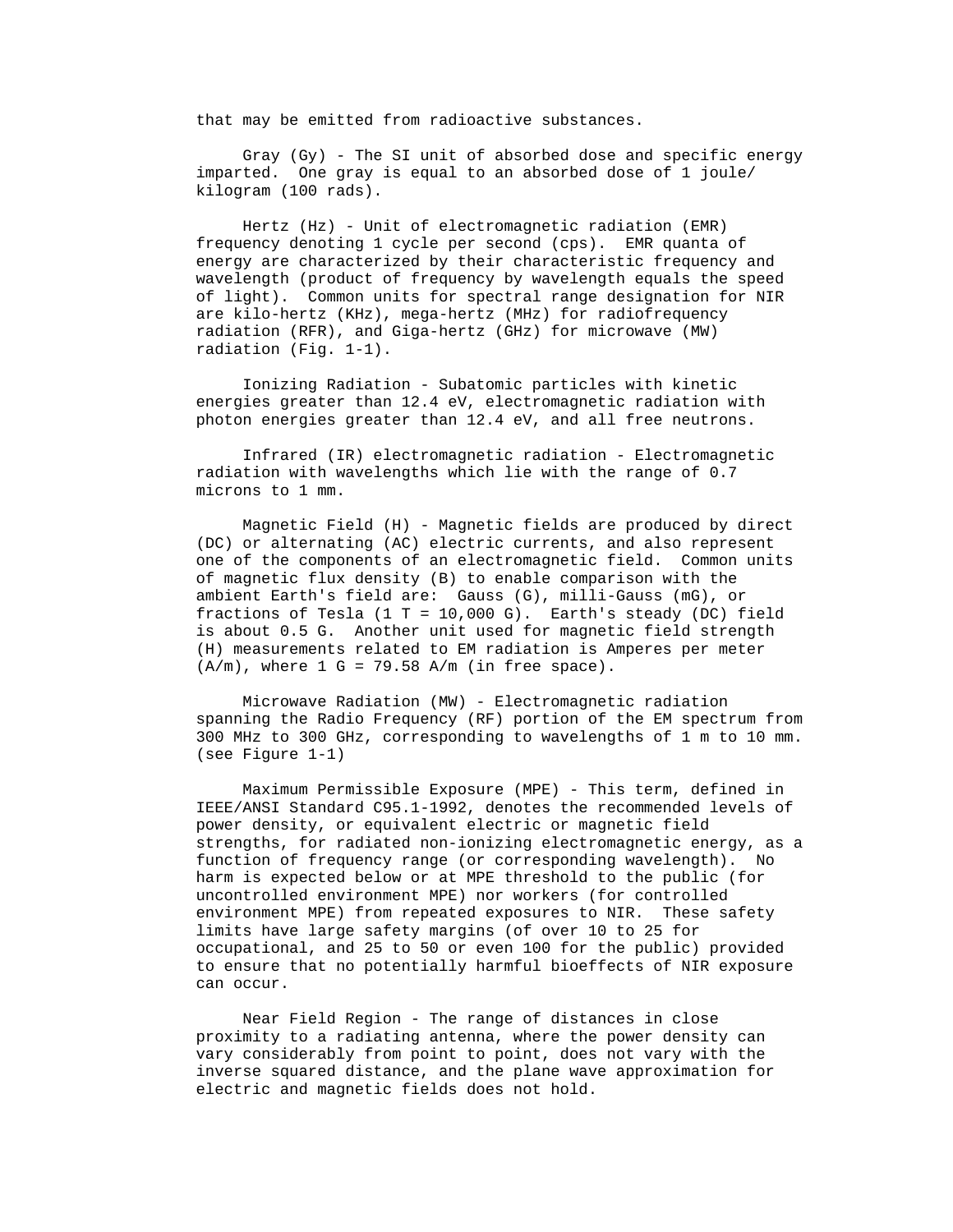Negligible Individual Dose (NID) - A level of Effective Dose of Ionizing Radiation that can be dismissed. The NID is 0.01 mSv/year.

 Non-Ionizing Radiation (NIR) - This term applies to electromagnetic radiation (Figure 1-1) with photon energies less than 12.4 eV. This energy is insufficient to ionize atoms and molecules. It includes all frequencies below the near-ultraviolet (UV) portion of the spectrum, namely:

- extreme low frequencies (ELF), f < 3000 Hz

 - radio-frequency radiation (RFR), including microwaves (MW), 300 Hz < f < 300 Ghz

 - optical radiation, with wavelengths longer than 100 nm and shorter than 1 mm, including infrared, visible and ultraviolet ranges.

 Non-occupational Exposure - Exposure to employees that occurs outside a controlled area, or to a visitor to a controlled work area, or to persons and members of the public who are not FAA workers, nor approved contractors. Examples of non-occupational exposure to non-ionizing radiation (NIR) might refer to children and employees of daycare centers operated by contractors, co-located with FAA facilities.

 Occupational Exposure - a) Exposure of an individual in the course of employment in which the individual's assigned duties involve exposure to radiation or radioactive material. Occupational dose does not include doses received from background radiation, from any medical administration the individual has received, from voluntary participation in medical research programs, or as a member of the public.

 b) Exposures of FAA employees (and approved contractors) to ionizing radiation (IR) and/or NIR, incurred as part of work duties in either controlled or uncontrolled areas/environments. It is expected that the exposed fraction of the FAA workforce has been informed or trained in safe work practices, as needed.

Photon - A quantum of electromagnetic radiation.

 Plane Wave - An EM wave is characterized by mutually orthogonal Electric (E) and Magnetic (H) fields, related by the impedance of free space (377 Ohms). For Plane Waves, the power density S is related to squared electric and magnetic field intensities by:  $S = (E \text{ squared})/3770 = 37.7(H \text{ squared})$ ; the units are mW/(cm squared) for S, V/m for E, and Amperes per meter,  $A/m$  for H. (S = (E squared)/377 in  $W/(m$  squared)).

 Power Density (S for Poynting Vector, or PD) - The average power per unit area (in milliWatt per squared centimeter, mW/(cm squared) or Watt per squared meter, W/(m squared)), representing the intensity of electromagnetic radiation (EMR), which is proportional to squared electric field and to squared magnetic field intensities.

Public Exposure - A very general term denoting that members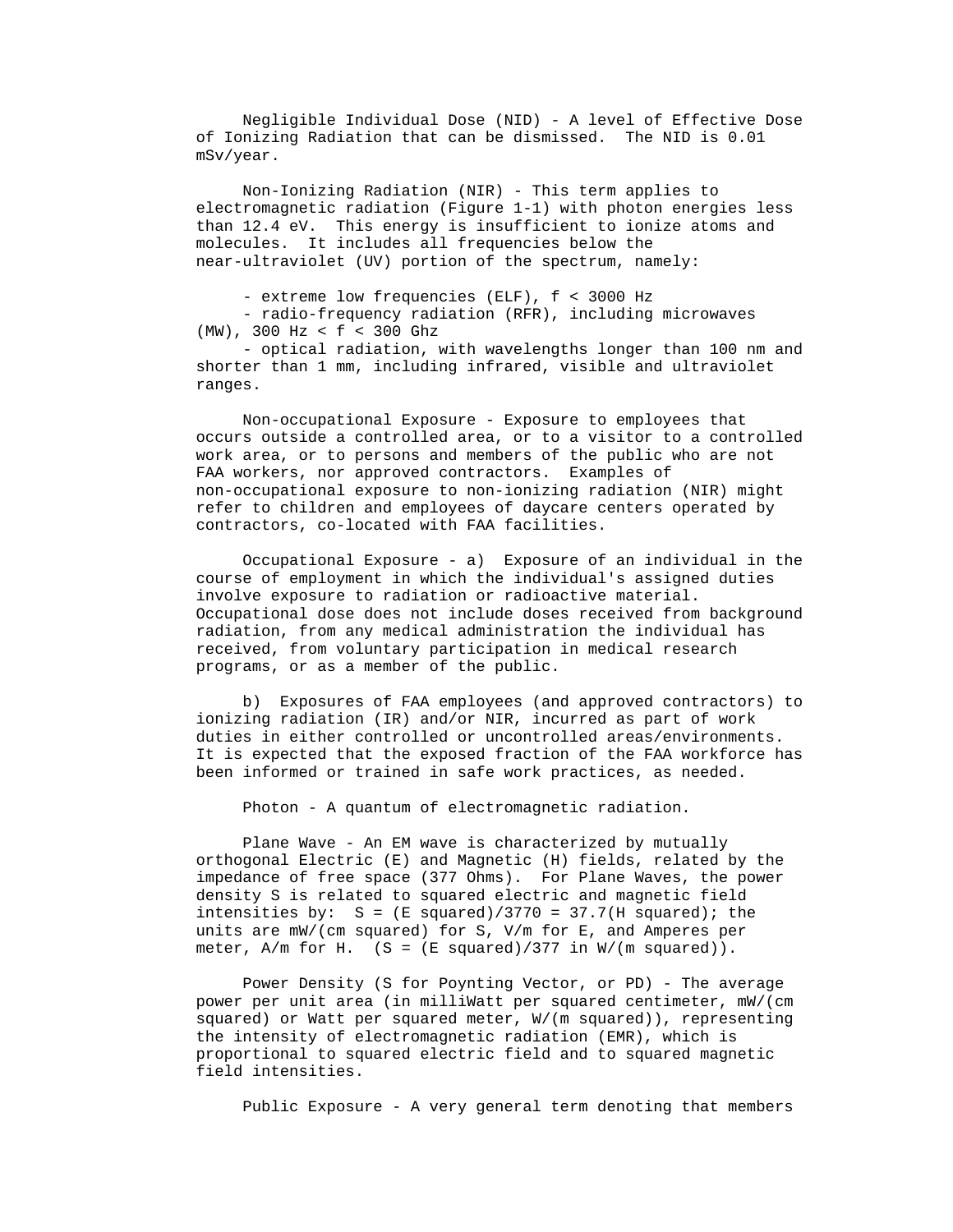of the public might be unknowingly or unintentionally exposed to environmental levels of electromagnetic radiation, for certain periods of time, and which correspond to specific limits or other recommended standards or guidelines for exposure safety.

 Rad - A unit of absorbed dose. One rad is equal to an absorbed dose of 0.01 Joule/kilogram (0.01 Gray).

 Radiation Protection Officer (RPO) - The FAA official charged with serving as the principal point of contact and coordinator for employee health and safety issues for ionizing and non-ionizing radiation exposures. This individual is qualified by education, training, and experience to evaluate the potential for short or long term health effects associated with use of radar and radar components in FAA workplaces.

Radiation Weighting Factor (W sub  $r$ ) - The dimensionless weighting factor applied to ionizing radiation of type r, when calculating Equivalent Dose (assumed to be tissue-independent).

 Radio-Frequency Radiation (RFR) - EM radiation over the spectral range of frequencies 3 KHz to 300 GHz (see Fig. 1-1). There are designated RF frequency bands defined by the International Telecommunication Union (ITU) and by the IEEE, that have corresponding wavelength and energy ranges. For instance, Very Low Frequency (VLF) is 3 to 30 KHz, Medium Frequency (MF) extends from 0.3 to 3 MHz, High frequency (HF) from 3 to 30 MHz, Very High Frequency (VHF) from 30 to 300 MHz, Ultra High Frequency (UHF) from 300 MHz to 3 GHz, Super High (SHF) from 3 to 30 GHz, and Extremely High Frequency (SHF) from 30 to 300 GHz.

 Radiofrequency (RF) Electromagnetic Radiation - The region of the electromagnetic radiation spectrum between the frequencies 3 kHz and 300 Ghz.

 Radionuclides - Materials which releases ionizing radiation over time through nuclear decomposition. Through intake into the body (e.g., through inhalation), radionuclides may be a potential source of exposure for FAA employees.

 Reference Man - A hypothetical set of human physical and physiological characteristics, which by international consensus, may be used by public health workers and researchers to normalize the biological damage from ionizing radiation.

 Rem - Roentgen Equivalent Man, an ionizing radiation unit of any of the quantities expressed as Dose Equivalent.

 Roentgen (R) - A unit of radiation exposure. It is defined as that quantity of x or gamma radiation which produces one electrostatic unit of positive or negative electrical charge per cubic centimeter of air at standard temperature and pressure, or 2.083 x 1,000,000,000 ion pairs per cubic centimeter of dry air.

 Sievert - The SI unit of ionizing radiation Effective Dose and Equivalent Dose:  $1 \text{ Sv} = 100 \text{ rem} = 1 \text{ J/kg}$ .

Specific Absorption Rate (SAR) - This quantity is the time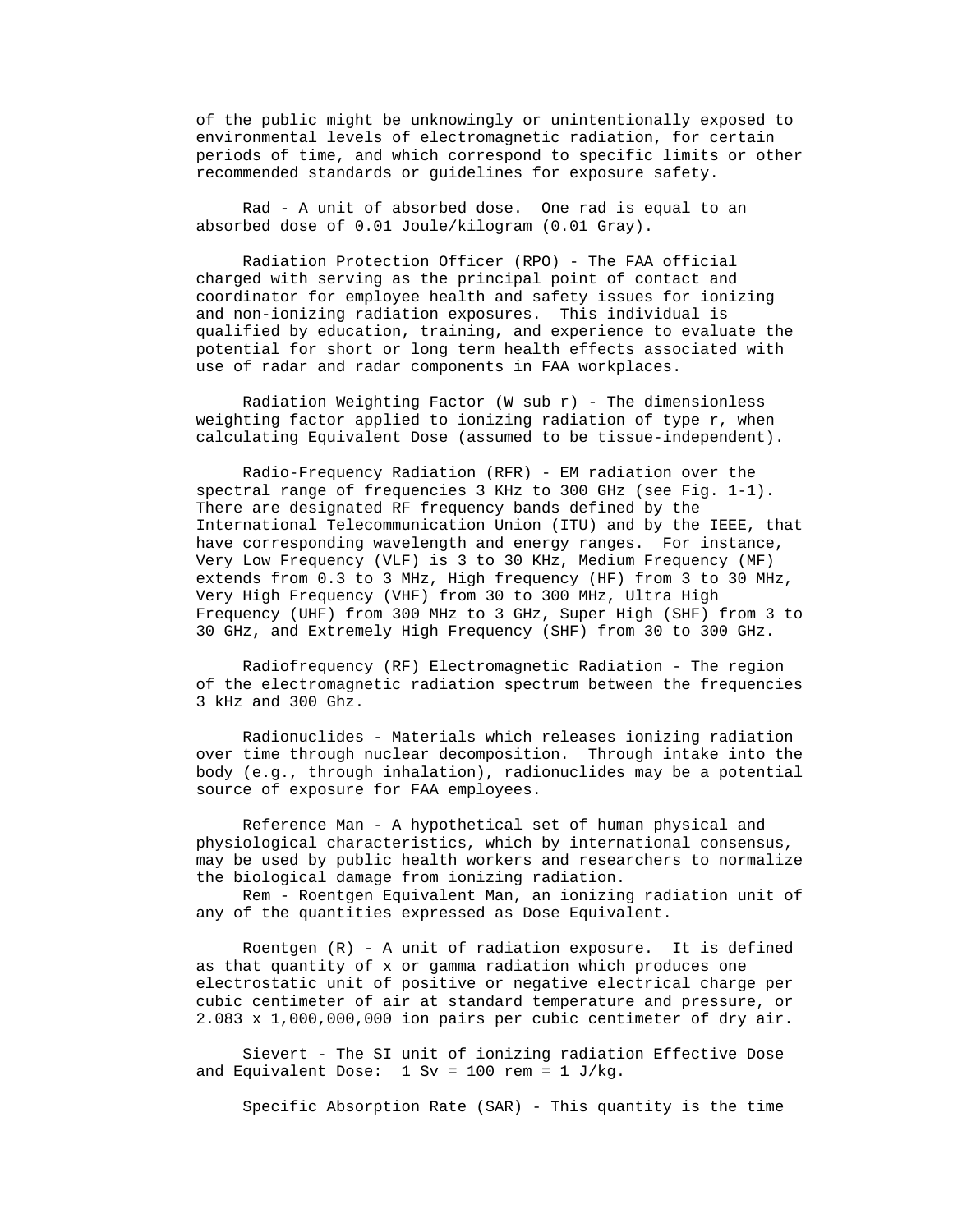rate for absorption of non-ionizing EM radiated energy by a unit of biological tissue of body mass (in W/kg). Average whole body SAR represents the energy transferred per unit time, or the total RFR energy per total body mass. Partial body SAR can be calculated for localized radiation absorption (by brain, eye, or limbs) from a small antenna, such as a personal wireless or cellular telephone.

 Stochastic Effect - Effects of ionizing radiation, for which the probability, rather than their severity depend on radiation dose, without a specified threshold.

 Tissue Weighting Factor - A factor denoting the risk ratio attributable to ionizing radiation effects for a specific organ or tissue type, to the total risk of stochastic effects when the whole body is uniformly irradiated (measures organ sensitivity to radiation damage).

 Threshold Limit Value (TLV) - Upper limits adopted by the American Conference of Governmental Industrial Hygienists (ACGIH) as good industrial hygiene practice for specific physical agents and chemical substances, representing conditions under which repeated daily work exposures can occur without expected adverse health effects.

 Uncontrolled Environment/Area - Locations where NIR exposures do not exceed the public MPE's recommended in the C95.1 ANSI/IEEE NIR exposure safety Standards.

 Ultraviolet (UV) electromagnetic radiation - The region of the electromagnetic radiation spectrum between the wavelengths 100 nm and 380-400 nm (Fig. 1-1).

 Visible light - The region of the electromagnetic radiation spectrum between the wavelengths 380-400 nm and 760-780 nm (Fig. 1-1).

 Working Level (WL) - That amount of potential alpha energy in a cubic meter of air that will result in the emission of 2.08 x 0.00001 joules of energy.

 Working Level Month (WLM) - A cumulative ionizing radiation exposure, equivalent to exposure to a working level for a whole working month (170 hours), i.e., 2 x 0.00001 J/(m cubed) X 170 hr  $= 0.0035 J-hr/(m \text{ cubed}).$ 

 X Rays - A type of electromagnetic radiation of higher frequency (i.e., shorter wavelength) than visible light but lower frequency (i.e., longer wavelength) than gamma rays. Usually produced by high energy electrons impinging on a metal target. Definitions Pertaining to Lasers:

 alpha sub max - The angular limit beyond which extended source TLVs for a given exposure duration are expressed as constant radiance or integrated radiance. This value is defined as 100 mrad.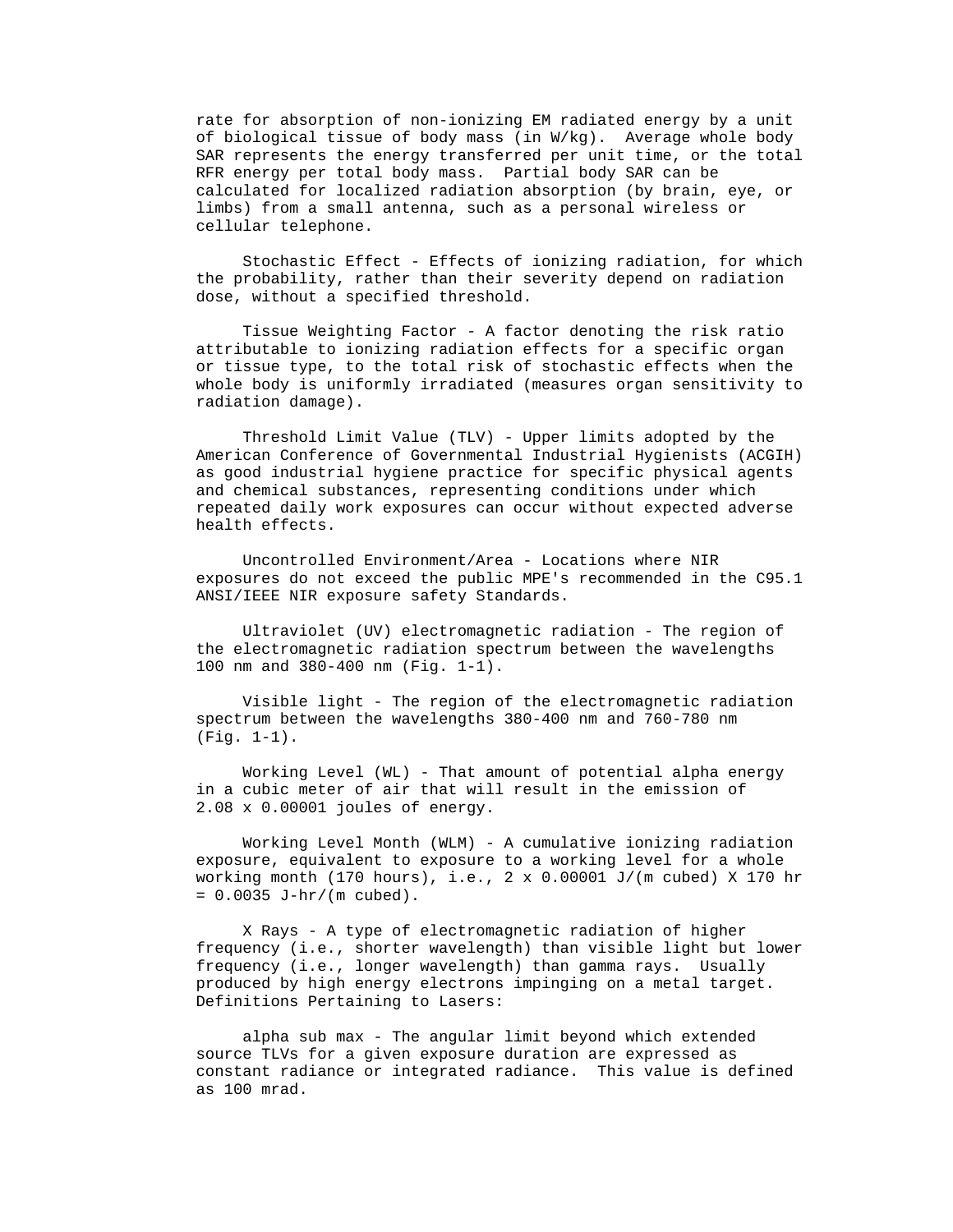alpha sub min (limiting angular subtense) - The apparent visual angle which divides intrabeam viewing from extended source viewing.

Aperture - An opening through which radiation can pass.

 Apparent Visual Angle - The angular subtense of the source as calculated from source size and distance from the eye. It is not the beam divergence of the source.

 C sub A - Correction factor which increases the TLV values in the near infrared (IR-A) spectral band (700-1400 nm) based upon reduced absorption properties of melanin pigment granules found in the skin and in the retinal pigment epithelium.

 C sub B - Correction factor which increases the TLV values in the red end of the visible spectrum (550-700 nm) because of greatly reduced photochemical hazards.

 C sub C - Correction factor which increases the TLV values for ocular exposure because of pre-retinal absorption of radiant energy in the spectral region between 1150 and 1400 nm.

 C sub E - Correction factor used for calculating the extended source TLV for the eye from the intrabeam TLV, when the laser source subtends a visual angle exceeding alpha sub min.

 C sub P - Correction factor which reduces the TLV for repetitively pulsed exposure of the eye.

 Continuous Wave (CW) - The output of a laser which is operated in continuous (i.e., for durations greater than or equal to 0.25 second) rather than pulsed mode.

 Extended Source - A source of laser radiation subtending an angle at the eye which is greater than alpha sub min.

 Intrabeam Viewing - The viewing condition where the source subtends an angle at the eye which is less than or equal to alpha sub min, the limiting angular subtense. This category includes most collimated beams and so-called point sources.

 Irradiance - Quotient of the radiant flux incident on an element of the surface containing the point at which irradiance is measured, by the area of that element. Unit: Watt per square centimeter (W/(cm squared)).

 Laser - A device which produces an intense, coherent, directional beam of light by stimulating electronic or molecular transitions from higher to lower energy levels. An acronym for Light Amplification by Stimulated Emission of Radiation.

 Limiting Aperture (D sub f) - The maximum diameter of a circle over which irradiance and radiant exposure can be averaged.

Nominal Hazard Zone (NHZ) - The region within which the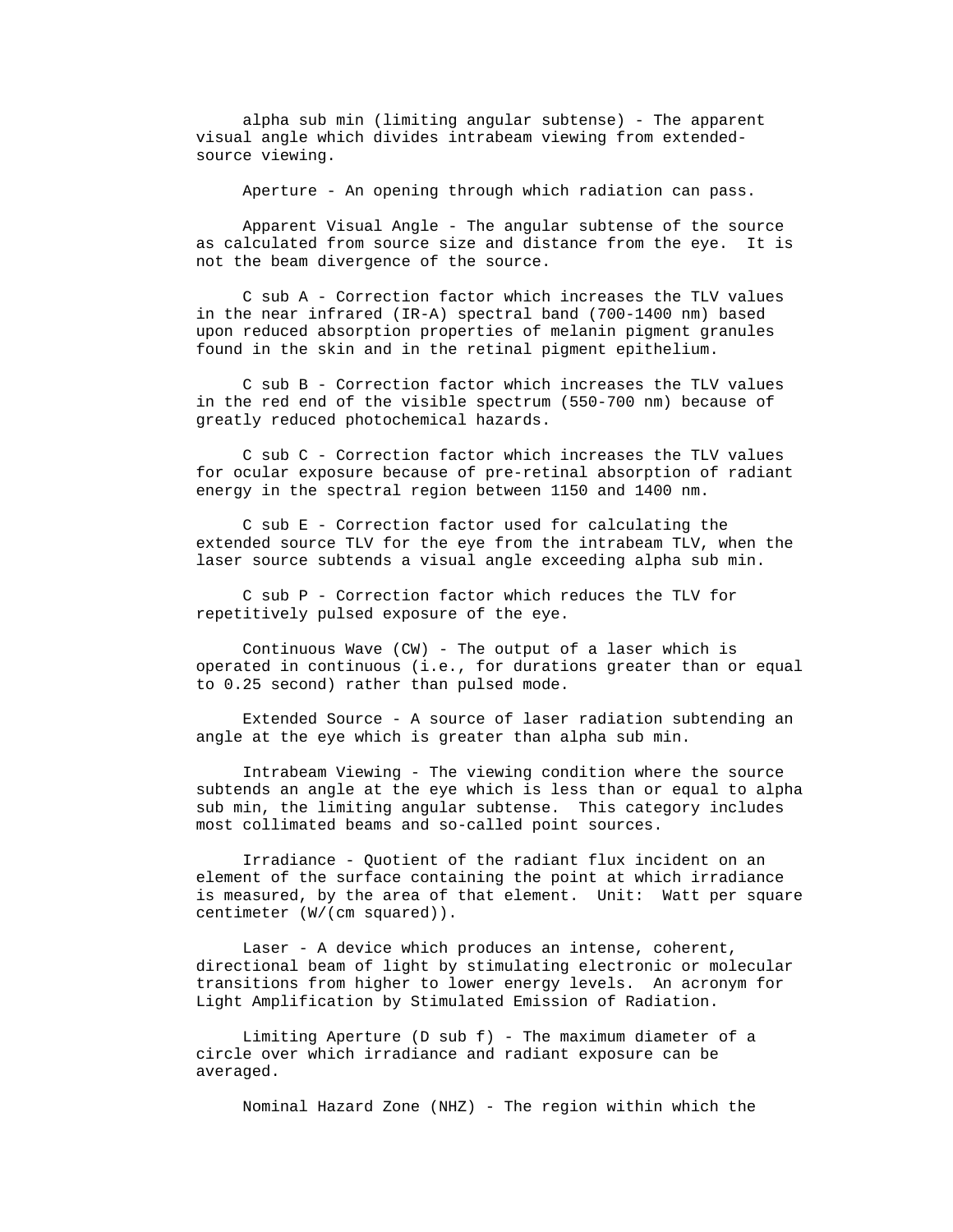level of direct, reflected, and/or scattered laser radiation during operation exceeds the applicable laser MPE or TLV.

 Radiance - Radiant flux or power output per unit solid angle per unit area. Unit: Watts per square centimeter per steradian (W/(cm squared)-sr).

 Radiant Energy - Energy emitted, transferred, or received in the form of radiation. Unit: Joule (J).

 Radiant Exposure - Surface density of the radiant energy received. Unit: Joules per square centimeter (J/(cm squared)).

 Radiant Flux - Power emitted, transferred, or received in the form of radiation. Unit: Watt (W). Also called radiant power.

 Steradian (sr) - The unit of measure for a solid angle. There are 4 pi steradians about any point in space.

 Threshold Limit Value (TLV) - The level of laser radiation to which a person may be exposed without hazardous effect or adverse biological changes in the eye or skin.

### APPENDIX 2. NON-IONIZING RADIATION (NIR): RADIOFREQUENCY AND MICROWAVE RADIATION

 1. PURPOSE. This appendix to FAA Order 3910.3B establishes exposure criteria and guidelines for protection from non-ionizing radiation (NIR), particularly radiofrequency and microwave radiation, in FAA workplaces. The intent of this appendix is to ensure that sources of non-ionizing radiation are identified and inventoried, that personnel are properly trained to work with and around these sources, and that measurements are taken to evaluate emission rates and personnel exposures. Controls to mitigate hazards are implemented when surveys indicate that exposures can exceed acceptable limits.

2. GENERAL BACKGROUND.

 a. The Occupational Safety and Health Administration (OSHA) has not yet updated or revised workplace exposure safety standards for NIR (29 CFR 1910.97), which was based on the 1966 American National Standards Institute (ANSI) Standard. While the OSHA Act of 1971 allows the automatic adoption of the most recent ANSI standard as a workplace exposure safety guide (under the "general duty" clause), OSHA guidelines for NIR are merely advisory and not strictly enforceable. The OSHA approach is to recommend adoption of peer-reviewed voluntary exposure guidelines, and to couple higher occupational exposure levels with a radiofrequency (RF) safety training program.

 b. Well respected international (e.g., World Health Organization, WHO) and national health and safety standards organizations have issued in the past 5 years revised voluntary or advisory standards and guidelines. National organizations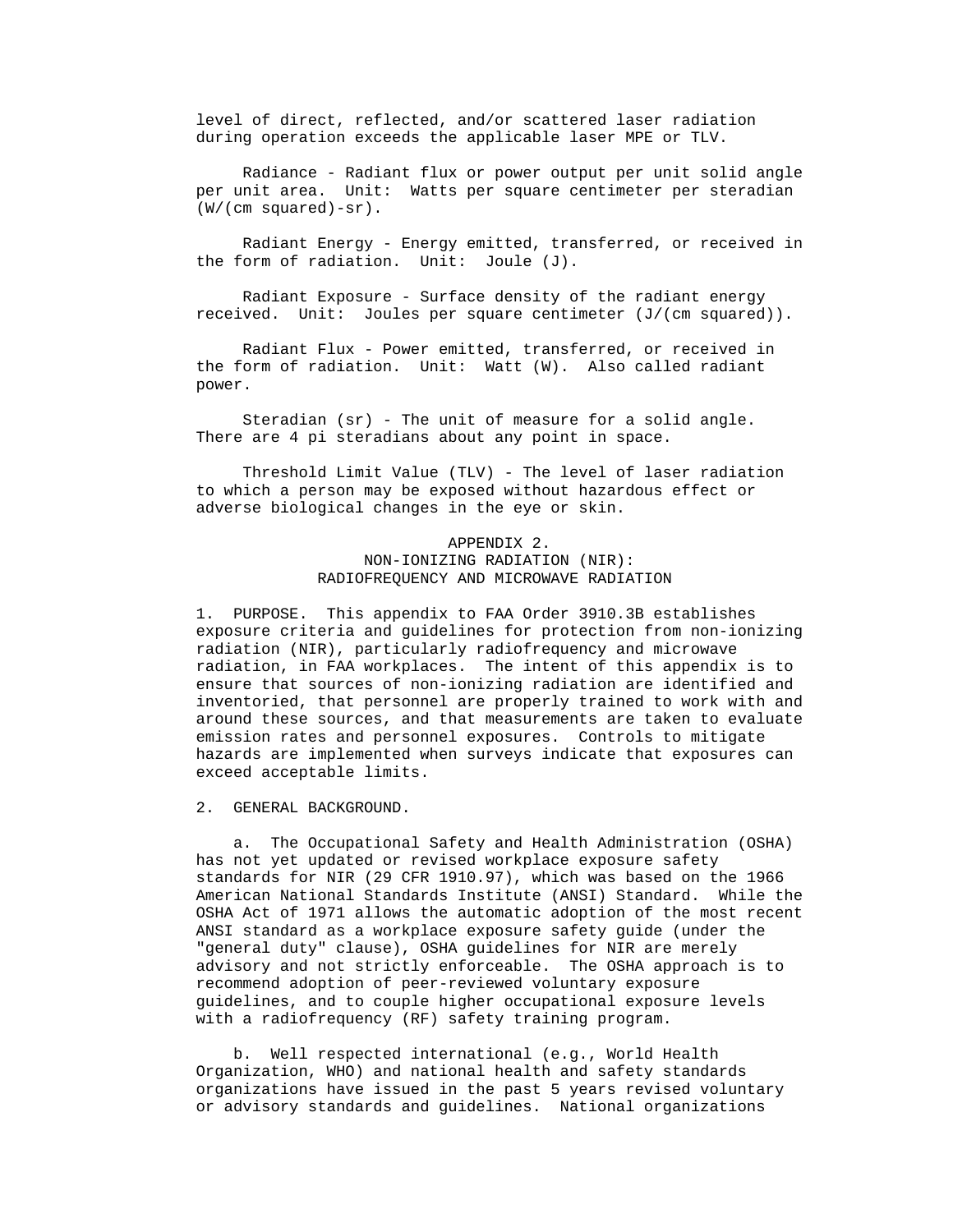include: the National Council on Radiation Protection and Measurements (NCRP); the American Conference for Governmental Industrial Hygienists (ACGIH); and the Institute for Electrical and Electronic Engineers (IEEE) in cooperation with ANSI. These updated interim standards and guidelines for exposure safety from non-ionizing radiation, and guidance concerning measurement and evaluation procedures, are based on reviews of published research results on biological and potential health effects of NIR acute and chronic exposures.

 c. The FAA has reviewed and evaluated all applicable safety and health radiation standards and guidelines for personnel and the public. Other Standards reviewed and evaluated include those recommended by recognized health standards organizations and trade association guidelines for occupational exposure safety and the voluntary industry-endorsed safety standards, such as:

 (1) The World Health Organization Criteria 137: Electromagnetic Fields (300 Hz to 300 GHz), 1993;

 (2) The NCRP Report 119, A Practical Guide to the Determination of Human Exposure to Radiofrequency Fields, 1993;

 (3) The American Conference of Governmental Industrial Hygienists (ACGIH) 1995-96 Threshold Limit Values (TLVs) for Chemical Substances and Physical Agents and Biological Exposure Indices;

 (4) The ANSI/IEEE C95.1-1991, Standard for Safety Levels With Respect to Human Exposure to Radio Frequency Electromagnetic Fields, 3 kHz to 300 GHz, published in April 1992, which set public and occupational NIR exposure safety to radio-frequency and microwave radiation.

3. EXPOSURE CRITERIA ADOPTED BY THE FAA.

 a. The FAA hereby adopts the current IEEE/ANSI C95.1 Standard for all FAA workplaces because it represents peer-reviewed consensus guidelines which reflect the latest scientific research findings. C95.1 is a dual exposure standard, which lists Maximum Permissible Limits (MPE's) for "uncontrolled" and "controlled" environments. Uncontrolled environments MPE's apply to public, or involuntary, exposure to NIR whereas controlled environments apply to workplace, or voluntary, exposures. The public MPE's have larger safety margins (typically by factors of 10 - 50) compared to the workplace MPE's (safety factors of about 10).

 b. The FAA adopts the most protective MPE's for uncontrolled environments for all its workers, in order to provide the most conservative safety margins for NIR exposures in or near FAA facilities and operations where NIR may be a hazard. Limits for uncontrolled environments are shown in Table 2-1. The frequency dependence of MPE's for electric and magnetic fields, and the corresponding power density limits for uncontrolled environments, is shown in Figure 2-1A.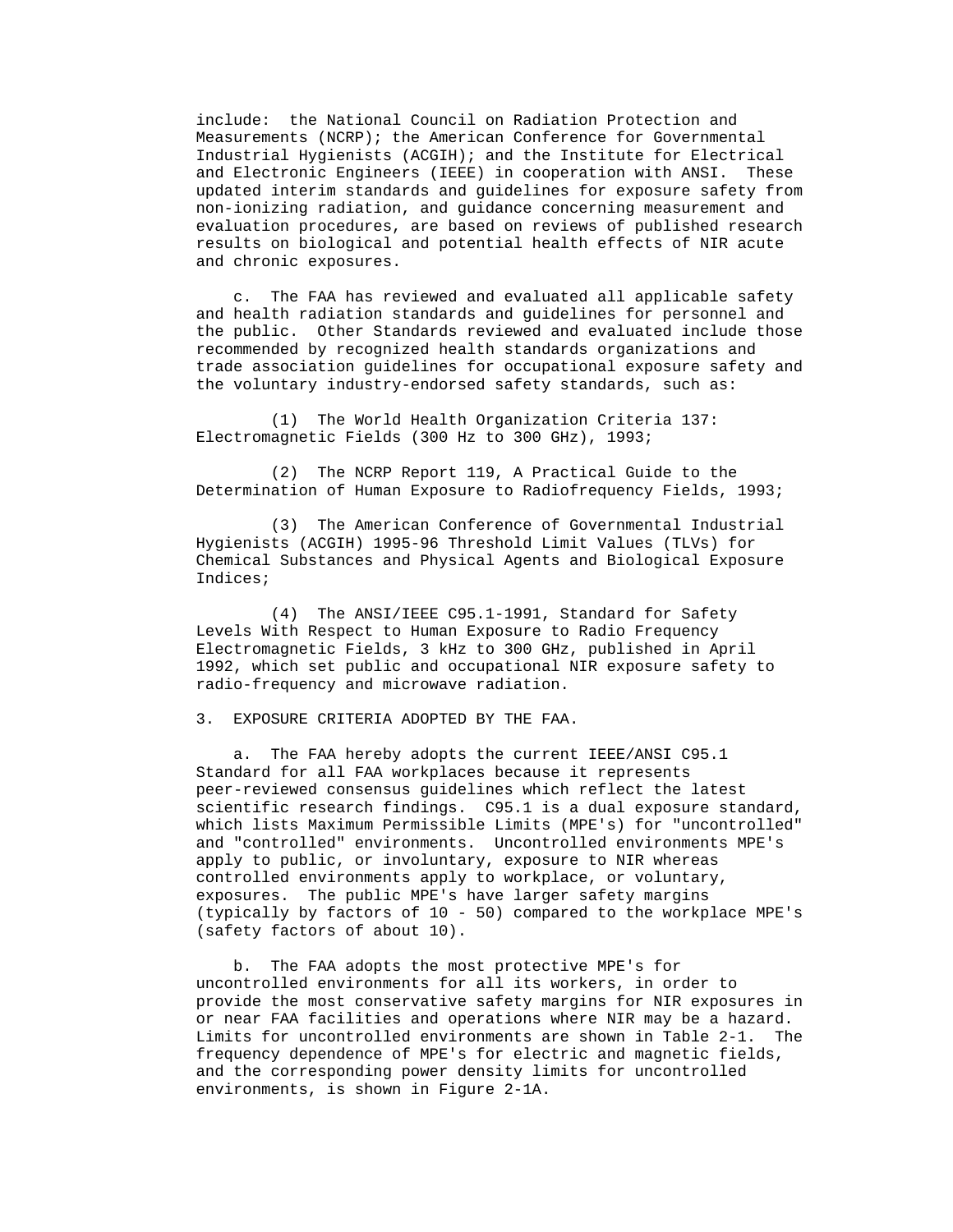---------------------------------------------------------------- Table 2-1. RF/MW MPE's for Uncontrolled Environments

| ]Frequency ]Electric]Magnetic                 |               |                 | ]Power<br><b>]Density</b>                                                    | ]Tavg (min)<br>$\begin{array}{ccc} & 2 & \end{array}$<br>2 |
|-----------------------------------------------|---------------|-----------------|------------------------------------------------------------------------------|------------------------------------------------------------|
| ]Range<br>$](f, MHz)$ $](E, V/m)$ $](H, A/m)$ | ]Field ]Field |                 | (S, mW/cm )                                                                  | $2$ $](E, S \text{ or } H)$                                |
|                                               |               |                 | $\overline{\phantom{a}}$ 2<br>$\overline{a}$<br>(E & H )                     |                                                            |
| $]0.003 - 0.1]614$                            |               | ]163            | $2 \quad 6$<br>$]10$ , $10$                                                  | ]6,6                                                       |
| $]0.1 - 1.34]$ 614                            |               | ]16.3/f         | $2 \t 4 \t 2$<br>$]10$ , $10$ /f                                             | ]6, 6                                                      |
|                                               |               |                 | 2 4 2 1 2<br>$]1.34 - 3$ $]823.8/f$ $]16.3/f$ $]180/f$ , 10 f $]f$ , 3, 6    |                                                            |
|                                               |               |                 | $1 \t2 \t4 \t21$<br>$]3 - 30$ $]823.8/f$ $]16.3/f$ $]180/f$ , $10/f$ $]30,6$ |                                                            |
| $]30 - 100$ $]27.5$                           |               | 1.668           | $]158.3/f$ $]0.2, 9.4 x$ $]30,$                                              | 5 3.336] 1.337                                             |
| $]100 - 300$ $]27.5$                          |               | 10.0729         | ]0.2                                                                         | ]30, 30                                                    |
| $[300 - 3,000]$ -                             |               | $\vert - \vert$ | ]f/1500                                                                      | $130 - -$                                                  |
| $\frac{13,000 - 1}{\cdot}$<br>15,000]         |               |                 | ]f/1500                                                                      | 190,000/f                                                  |
| $]15,000 - ]-$                                |               |                 | 110                                                                          | 1.2<br>]616,000/f                                          |

A. RF EMF

#### B. RF INDUCED CURRENT RESTRICTIONS

| Frequency      | ]Max. Current Through]Max. I Through]Contact |        |        |
|----------------|----------------------------------------------|--------|--------|
|                |                                              |        |        |
|                |                                              |        |        |
| $10.003 - 0.1$ | 1900 f                                       | 1450 f | 1450 f |
|                |                                              |        |        |
| $10.1 - 100$   | 190                                          | 145    | 145    |
|                |                                              |        |        |

### C. PULSED RF FIELDS

|                  |            | ] Frequency Range ] Peak Electric Field ] Peak Power Density |  |
|------------------|------------|--------------------------------------------------------------|--|
| $\vert$ (f, MHz) | ](E, KV/m) | per Pulse                                                    |  |
|                  |            |                                                              |  |
|                  |            | (mW/cm ) for Pulse                                           |  |
|                  |            | Duration < 100 msec                                          |  |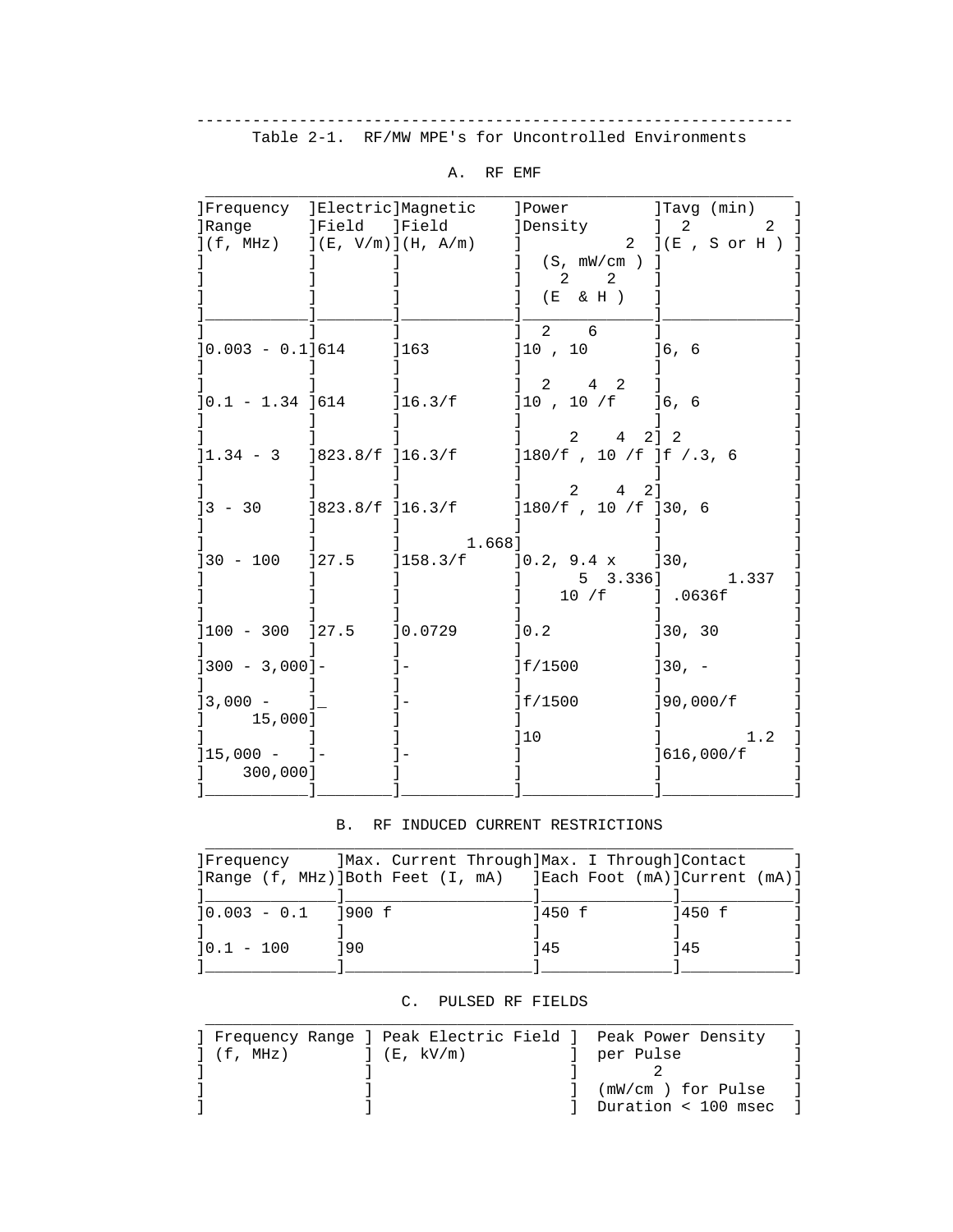| ] 0.1 - 300,000 | $\begin{array}{c} 1 & 100 \end{array}$ | MPE $\times$ T /5 $\times$ |
|-----------------|----------------------------------------|----------------------------|
|                 |                                        | avq                        |
|                 |                                        | g pulse width              |
|                 |                                        |                            |

#### D. PARTIAL BODY EXPOSURES

|                            | Frequency Range ] Peak Value of Mean                     | ] Equivalent                                                |
|----------------------------|----------------------------------------------------------|-------------------------------------------------------------|
|                            | ] Squared Field                                          | ] Power Density                                             |
|                            |                                                          |                                                             |
|                            | 2 2 2 2                                                  | $\mathcal{L}$                                               |
| (f, MHz)                   | $J$ (V /m or A /m )                                      | $\lceil$ (mW/cm )                                           |
|                            |                                                          |                                                             |
|                            | $2^{1}$<br>$\mathfrak{D}$                                |                                                             |
|                            | $0.1 - 300$ ] < 20E, or 20H                              |                                                             |
| $] 300 - 6,000$            |                                                          |                                                             |
| _6,000 - 30,000 ] -        |                                                          | $J_{f/1,500}$                                               |
| $30,000 - 300,000$ ] $-$   |                                                          | 20                                                          |
|                            |                                                          |                                                             |
|                            | Source: C95.1-1991 "IEEE Standard for Safety Levels With |                                                             |
|                            |                                                          | Respect to Human Exposure to Radiofrequency Electromagnetic |
|                            |                                                          |                                                             |
| Fields, 3 KHz to 300 GHz." |                                                          |                                                             |
|                            |                                                          |                                                             |
|                            |                                                          |                                                             |
|                            |                                                          |                                                             |
|                            | Figure 2-1A. Maximum Permissible                         |                                                             |
|                            | Exposure for Uncontrolled Environments                   |                                                             |

 c. For employees and contractors who are authorized to work with or in the vicinity of recognized sources of NIR (e.g., operation and/or maintainance), and who have successfully passed FAA's radiation safety course, the FAA shall permit occasional, short-term exposures above the MPE's for uncontrolled environments; however, exposures to these workers shall not exceed the higher MPE's for controlled environments, which are shown in Table 2-2. The frequency dependence of MPE's for electric and magnetic fields, and the corresponding power density limits for controlled environments, is shown in Figure 2-1B. In effect, the uncontrolled environment criteria become Action Levels for these workers, which will signal implementation of exposure control strategies.

 ---------------------------------------------------------------- Table 2-2. RF/MW MPE's for Controlled Environments

|        | Frequency IElectric] Magnetic      | lPower            | Tavg (min)        |
|--------|------------------------------------|-------------------|-------------------|
| ]Ranqe | <b>JField</b><br>l Field           | <b>]Density</b>   |                   |
|        | $](f, MHz)$ $](E, V/m)$ $(H, A/m)$ |                   | 2 ] (E, S or H )] |
|        |                                    | $\int$ (S, mW/cm) |                   |
|        |                                    |                   |                   |
|        |                                    | & H<br>( F.       |                   |
|        |                                    |                   |                   |

| д. | RF | EMF |  |
|----|----|-----|--|
|    |    |     |  |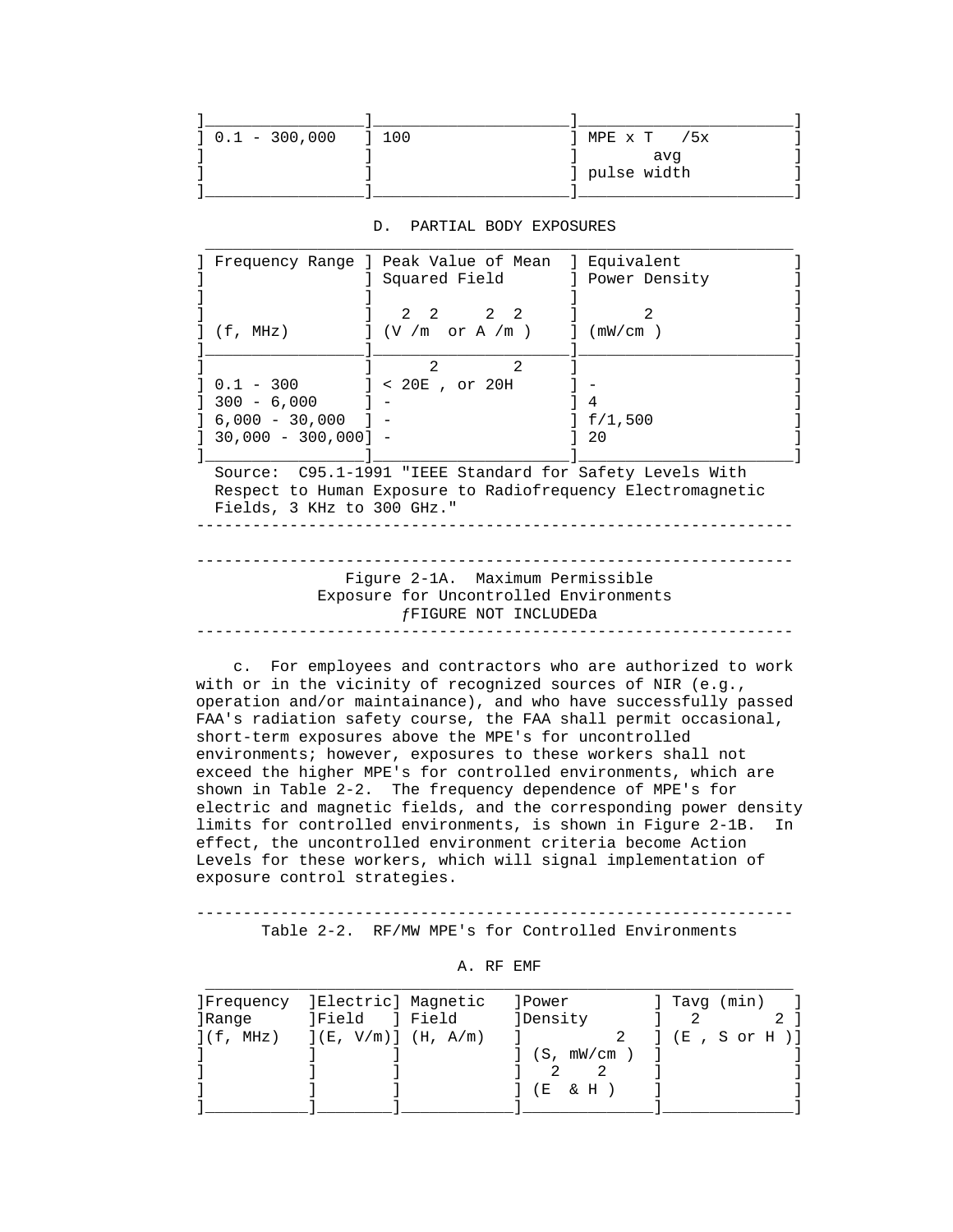| $]0.003 - 0.1]614$      |                    | 163         | 2<br>6<br>$]10$ , 10                                   | - 6              |
|-------------------------|--------------------|-------------|--------------------------------------------------------|------------------|
| $10.1 - 3$              | ]614               | 16.3/f      | 2<br>$4\overline{ }$<br>$\mathcal{L}$<br>$]10$ , 10 /f | - 6              |
| $3 - 30$                | $]1842/f$ ] 16.3/f |             | 4<br>2<br>2.<br>$]900/f$ , 10 /f ] 6                   |                  |
| $]30 - 100$             | 161.4              | $1\,16.3/f$ | 2<br>4<br>]1, 10 / f                                   | - 6              |
| $]100 - 300$            | ] 61.4             | ] 0.163     |                                                        | 6                |
| $]300 - 3,000]$         |                    |             | Jf/300                                                 | 6                |
| $13,000 -$<br>15,000]   |                    |             | 110                                                    | 6                |
| $]15,000 -$<br>300,000] |                    |             | 110                                                    | 1.2<br>616,000/f |

### B. RF INDUCED CURRENT RESTRICTIONS

| Frequency                 | ]Max. Current Through]Max. I Through]Contact |            |            |
|---------------------------|----------------------------------------------|------------|------------|
|                           |                                              |            |            |
|                           |                                              |            |            |
| $]0.003 - 0.1$ $]2,000$ f |                                              | $]1,000$ f | $]1,000$ f |
|                           |                                              |            |            |
| $10.1 - 100$              | 200                                          | 1100       | 1100       |

### C. PULSED RF FIELDS

| $J(f, MHz)$ $J(E, kV/m)$ | Frequency Range ] Peak Electric Field ] Peak Power Density | per Pulse             |
|--------------------------|------------------------------------------------------------|-----------------------|
|                          |                                                            |                       |
|                          |                                                            | (mW/cm ) for Pulse    |
|                          |                                                            | Duration $<$ 100 msec |
| $] 0.1 - 300,000$        | 1 100                                                      | 1 MPE x T /5x         |
|                          |                                                            | avq                   |
|                          |                                                            | ] pulse width         |

### D. PARTIAL BODY EXPOSURES

|               | Frequency Range ] Peak Value of Mean ] Equivalent |  |
|---------------|---------------------------------------------------|--|
|               | ] Squared Field [1] Power Density                 |  |
|               |                                                   |  |
|               | 2 2<br>2 2                                        |  |
| $J$ (f, MHz)  | $\vert$ (V /m or A /m ) $\vert$ (mW/cm )          |  |
|               |                                                   |  |
|               |                                                   |  |
| $10.1 - 300$  | $] < 20E$ , or $20H$                              |  |
| $300 - 6,000$ |                                                   |  |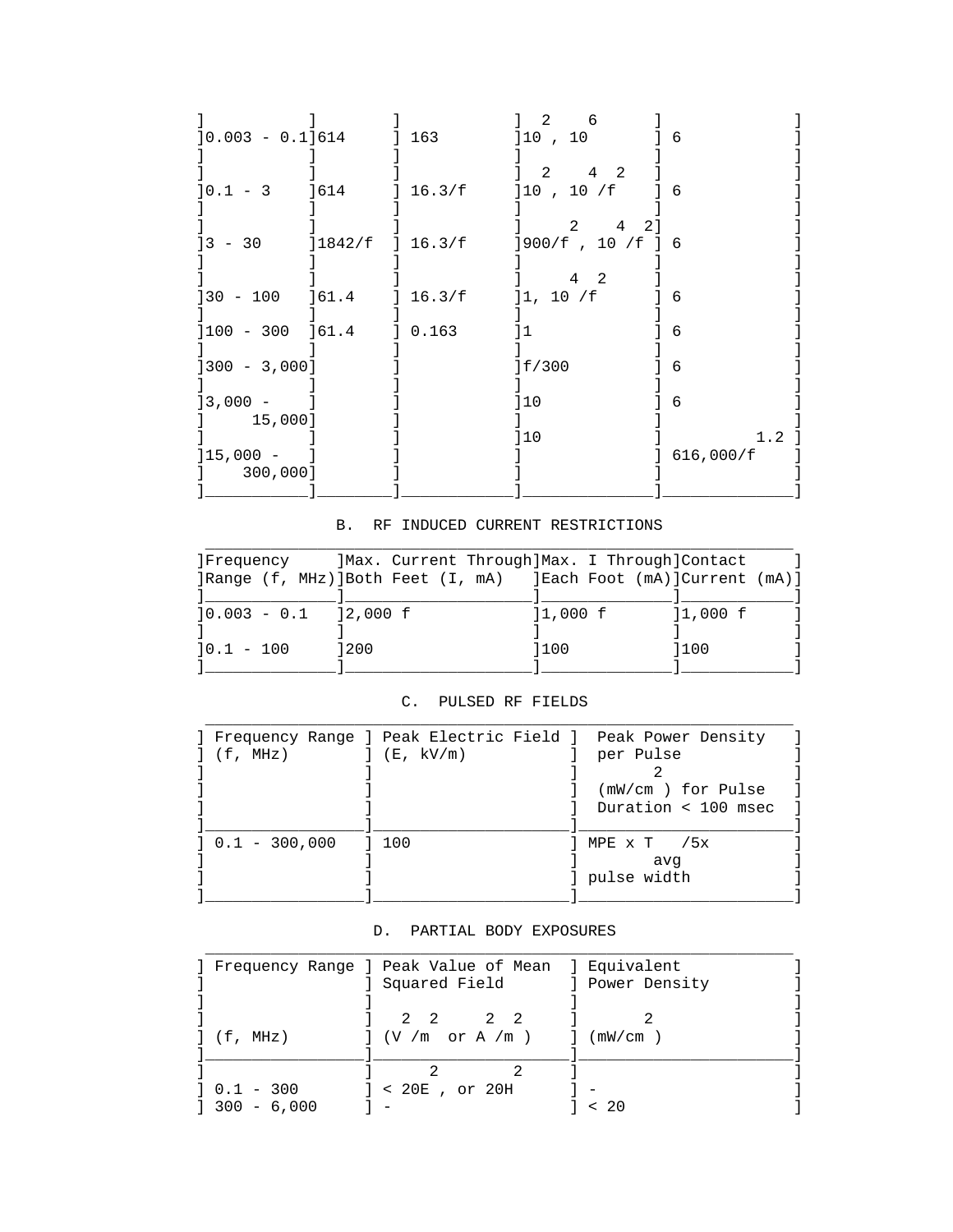|                                                          | 0.25                                                          |
|----------------------------------------------------------|---------------------------------------------------------------|
| $1, 6, 000 - 96, 000$ 1 -                                | $] < 20$ (f/6,000)                                            |
| $[$ 96,000 - 300,000] -                                  | 40                                                            |
|                                                          |                                                               |
| Source: C95.1-1991 "IEEE Standard for Safety Levels With |                                                               |
| Fields, 3 KHz to 300 GHz."                               | Respect to Human Exposure to Radiofrequency Electromagnetic   |
|                                                          |                                                               |
|                                                          | Figure 2-1B. Maximum Permissible                              |
|                                                          | Exposure for Controlled Environments<br>fFIGURE NOT INCLUDEDa |
|                                                          |                                                               |

 d. In addition, the FAA shall adopt new requirements for measurement and evaluation of contact currents, induced body currents, and partial body exposures. Tables 2-1B and 2-2B specify the maximum safe current limits for either induced currents through limbs (for a free standing individual and no contact with metal objects), and for contact currents (associated with grasping or touching an ungrounded metal object), both of which can lead to RF burns. Grasping contact of unprotected hands or feet with RF energized metal objects can also cause startle reactions and shock discharges. Personnel safety training, posted warning signs in controlled areas and the use of protective gloves, or prohibition to touch metal objects in RF fields, can assure compliance with limits or induced or contact currents through the body. Limits for partial body exposures are shown in Tables 2-1D and 2-2D.

 e. The FAA adopts new criteria for pulsed RF fields which are shown in Tables 2-1C and 2-2C. C95.1 prescribes MPE's for pulsed RF sources for short-duration pulses (< 100 msec) in terms of peak pulse power: peak MPE = MPE x Average Time (sec)/5 x pulse width (sec). In the case of high power radars, time averaging due to pulse repetition rate and spatial averaging due to radar rotation greatly diminish radiation hazards. For multiple pulsed sources, it is the average radiated power, averaged both in time and spatially, which is used to estimate the MPE, rather than peak power.

 f. In the case of multiple exposure sources (mixed or broad-band fields), each having a different MPE, the FAA shall adopt procedures for determining the fraction of MPE for each specific frequency interval, and ensure that the sum of all fractional MPE's shall not exceed 1. Figures 2-2A and 2-2B illustrate the concept. The same summation of fractional MPE's shall apply to induced currents due to multiple radiating RF sources.

 ---------------------------------------------------------------- Figure 2-2A. Determining Compliance in Multisignal Environment. Case No. 1  $\mathcal{L}_\mathcal{L}$  , and the contribution of the contribution of the contribution of the contribution of the contribution of the contribution of the contribution of the contribution of the contribution of the contribution of

 $1$  ]  $\qquad$   $\qquad$   $\qquad$   $\qquad$   $\qquad$   $\qquad$   $\qquad$   $\qquad$   $\qquad$   $\qquad$   $\qquad$   $\qquad$   $\qquad$   $\qquad$   $\qquad$   $\qquad$   $\qquad$   $\qquad$   $\qquad$   $\qquad$   $\qquad$   $\qquad$   $\qquad$   $\qquad$   $\qquad$   $\qquad$   $\qquad$   $\qquad$   $\qquad$   $\qquad$   $\qquad$   $\qquad$   $\qquad$   $\qquad$   $\qquad$   $\$  $\begin{bmatrix} 0 & 1 \end{bmatrix}$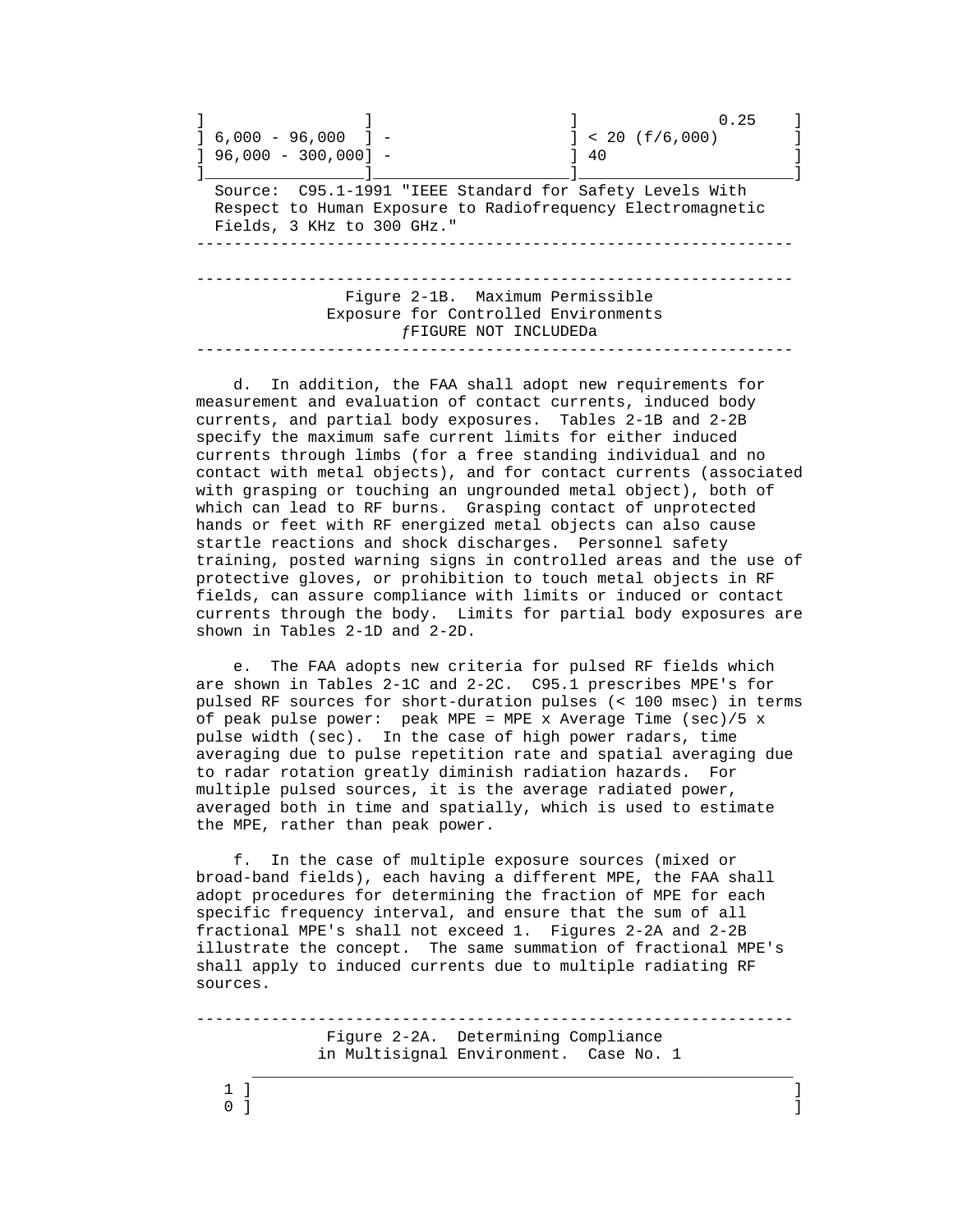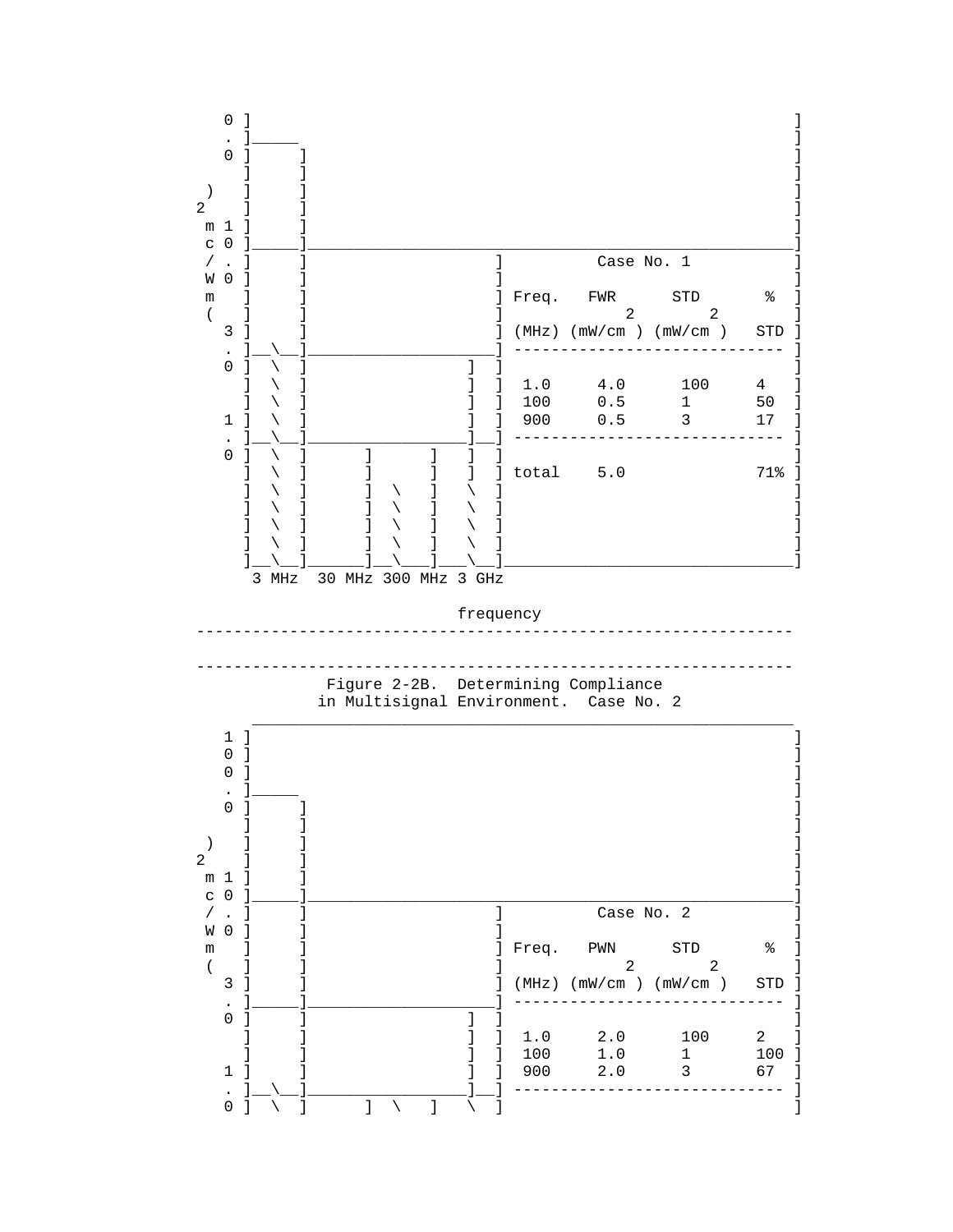

frequency ----------------------------------------------------------------

 g. Safe distance estimates for radars and communication systems have been calculated based on uncontrolled environment MPE's (referred to as "General" in the table, and for controlled environment MPE's, and are found in Table 2-3. Please note that these values do not take into consideration averaging of MPE's when there is more than one radar/communication system at a site. When there is such "clustering" of systems at a site, a site-wide survey is indicated to assess safe exposure distances.

 ---------------------------------------------------------------- Table 2-3. "Safe Distance" Estimates for Radars and

Communication Systems, Using ANSI/IEEE C95.1 Standards

1. PRIMARY RADARS

| Radar        | Average | Average   | MPE          |
|--------------|---------|-----------|--------------|
| Model        | Power   | Frequency | General      |
|              | (kW)    | (MHz)     | 2            |
|              |         |           | (mW/cm)      |
| $ARSR-3$     | 3.6     | 1250      | $\mathbf{1}$ |
| ARSR-4       | 3.0     | 1215      | $\mathbf{1}$ |
| $AN/FPS-115$ | 152     | 420       | 0.18         |
| $AN/FPS-118$ | 933.3   | 5         | 0.2          |
| $AN/FPS-120$ | 224     | 420       | 0.12         |
| $AN/FPS-20$  | 4.95    | 1250      | $\mathbf{1}$ |
| $AN/FPS-6$   | 3.6     | 2700      | 1.8          |
| $AN/FPS-124$ | 0.59    | 1215      | $\mathbf 1$  |
| $AN/FPS-117$ | 3.7     | 1215      | $\mathbf{1}$ |

A. RADARS (En Route)

| Radar | Safe     | MPE Controlled] Safe |                |
|-------|----------|----------------------|----------------|
| Model | Distance | Env. 2               | Distance       |
|       | General  | (mW/cm)              | l Controlled   |
|       | (meters) |                      | Env. (meters)] |
|       |          |                      |                |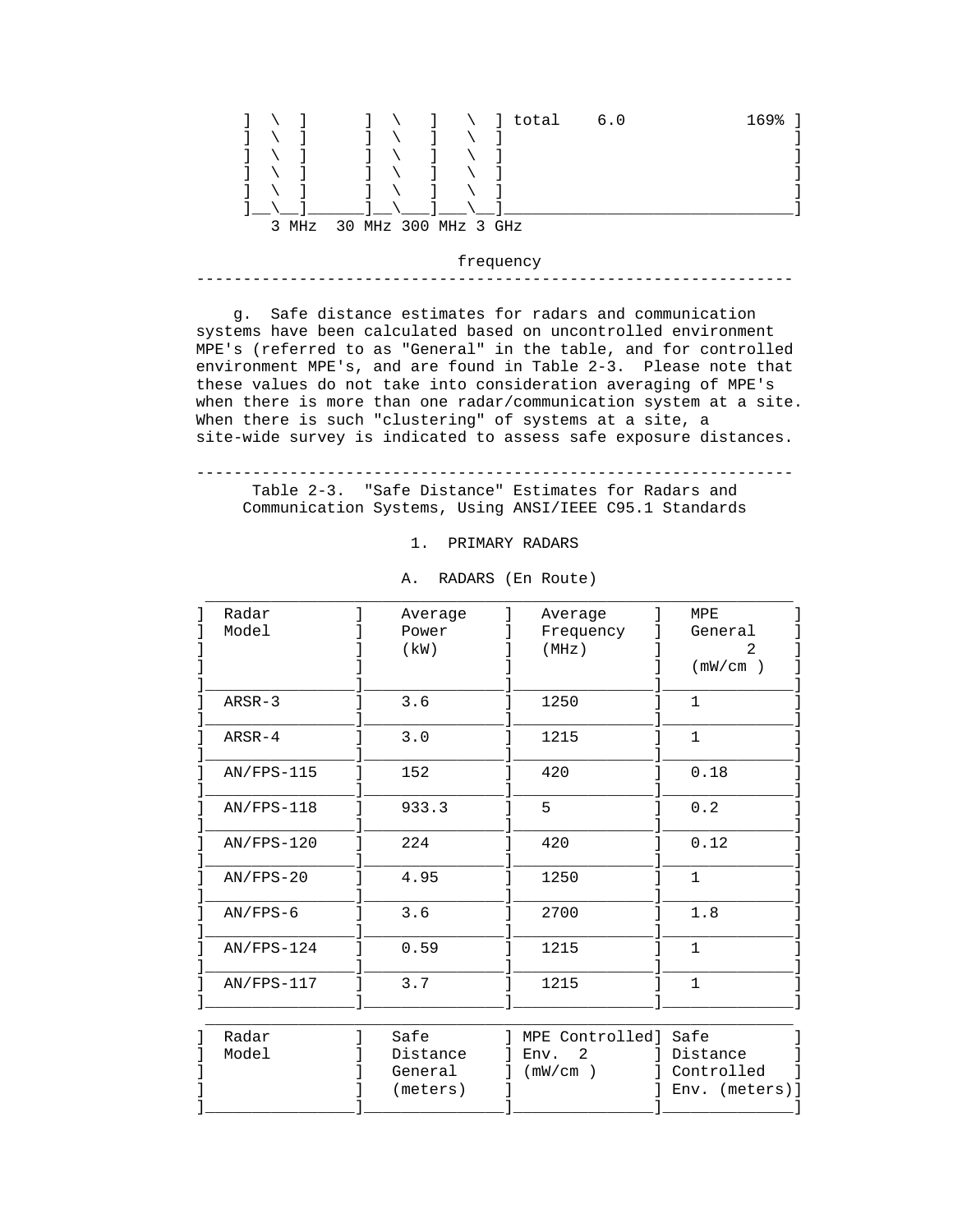| $ARSR-3$     | 284   | 4            | 142  |
|--------------|-------|--------------|------|
| $ARSR-4$     | 252   | 4            | 126  |
| $AN/FPS-115$ | 6820  | 1.2          | 2641 |
| $AN/FPS-118$ | 15312 | $\mathbf{1}$ | 6847 |
| $AN/FPS-120$ | 12592 | 1.4          | 3678 |
| $AN/FPS-20$  | 354   | 4            | 177  |
| $AN/FPS-6$   | 336   | 9            | 150  |
| $AN/FPS-124$ | 74    | 4            | 37   |
| $AN/FPS-117$ | 530   | 4            | 265  |

## B. RADARS (Terminal)

| Radar   | Average | Average   | MPE     |  |
|---------|---------|-----------|---------|--|
| Model   | Power   | Frequency | General |  |
|         | (kW)    | (MHz)     | 2       |  |
|         |         |           | (mW/cm) |  |
|         |         |           |         |  |
| $ASR-3$ | 3.65    | 1250      | 1       |  |
|         |         |           |         |  |
| $ASR-4$ | 3.0     | 1215      | 1       |  |
|         |         |           |         |  |
| $ASR-7$ | 0.4     | 2700      | 1.8     |  |
|         |         |           |         |  |
| $ASR-8$ | 1.2     | 2700      | 1.8     |  |
|         |         |           |         |  |
| $ASR-9$ | 1300    | 2700      | 1.8     |  |
|         |         |           |         |  |

| Radar   | Safe     | MPE Controlled] Safe   |                |
|---------|----------|------------------------|----------------|
| Model   | Distance | $\overline{2}$<br>Env. | Distance       |
|         | General  | (mW/cm)                | Controlled     |
|         | (meters) |                        | Env. (meters)] |
|         |          |                        |                |
| $ASR-3$ | 286      | 4                      | 143            |
|         |          |                        |                |
| $ASR-4$ | 252      | 4                      | 126            |
|         |          |                        |                |
| $ASR-7$ | 67       | 9                      | 30             |
|         |          |                        |                |
| $ASR-8$ | 105      | 9                      | 49             |
|         |          |                        |                |
| $ASR-9$ | 124      | 9                      | 56             |
|         |          |                        |                |
|         |          |                        |                |

## C. RADARS (Weather)

| Radar<br>111111 | ∼<br><b>AA</b> |  | MPE                      |  |
|-----------------|----------------|--|--------------------------|--|
| Mode            | POWAY          |  | $P^{\sim}$<br>$\epsilon$ |  |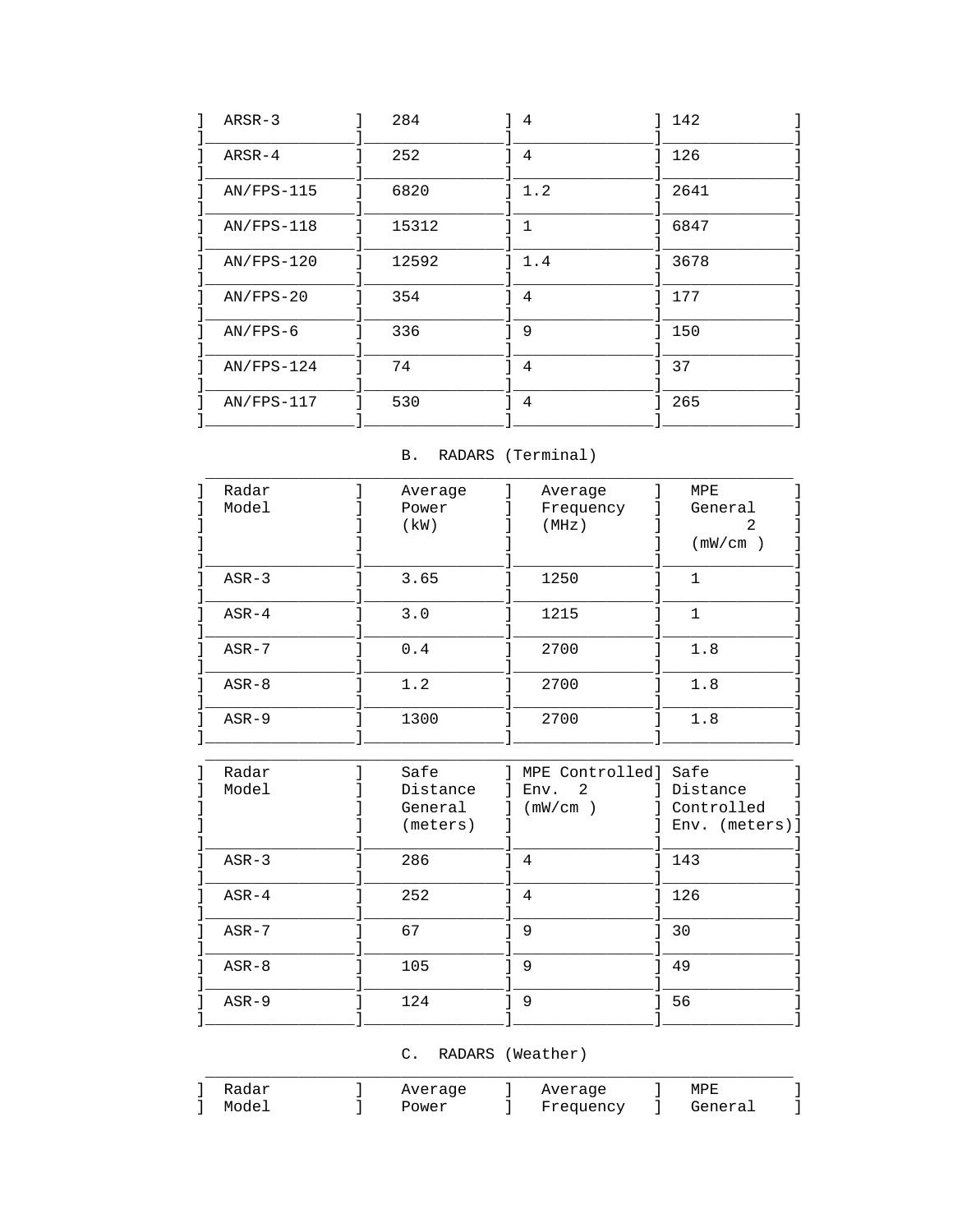|          | (kW)     | (MHz)                | (mW/cm)        |
|----------|----------|----------------------|----------------|
|          |          |                      |                |
| TDWR     | .55      | 5600                 | 6              |
| $WSR-88$ | 1.7      | 2700                 | 1.8            |
|          |          |                      |                |
| Radar    | Safe     | MPE Controlled] Safe |                |
| Model    | Distance | 2<br>Env.            | d Distance     |
|          | General  | (mW/cm)              | Controlled     |
|          | (meters) |                      | Env. (meters)] |
|          |          |                      |                |
| $ASR-3$  | 270      | 10                   | 210            |
|          |          |                      |                |
| $ASR-4$  | 518      | 9                    | 232            |
|          |          |                      |                |

### D. RADARS (Surface)

| Radar    | Average       | Average                | MPE            |
|----------|---------------|------------------------|----------------|
| Model    | Power         | Frequency              | General        |
|          | (kW)          | (MHz)                  | 2              |
|          |               |                        | (mW/cm)        |
|          |               |                        |                |
|          | $-3$          |                        |                |
| $ASDE-3$ | $2 \times 10$ | 15700                  | 10             |
|          |               |                        |                |
|          |               |                        |                |
| Radar    | Safe          | MPE Controlled] Safe   |                |
| Model    | Distance      | $\overline{2}$<br>Env. | 1 Distance     |
|          | General       | (mW/cm)                | l Controlled   |
|          | (meters)      |                        | Env. (meters)] |
|          |               |                        |                |
|          |               |                        |                |
| $ASDE-3$ | 6.6           | 10                     | 6.6            |
|          |               |                        |                |
|          |               |                        |                |

# 2. NAVIGATION AND COMMUNICATION AIDS

| Radar              | Average      | Average   | MPE     |
|--------------------|--------------|-----------|---------|
| Model              | Power        | Frequency | General |
|                    | (kW)         | (MHz)     |         |
|                    |              |           | (mW/cm) |
|                    |              |           |         |
| DME (en route)     | $\mathbf{1}$ | 960       | 0.6     |
|                    |              |           |         |
| ] DME (terminal) ] | 0.1          | 960       | 0.6     |
|                    |              |           |         |
| ] VOR (en route)   | 0.2          | 108       | 0.2     |
| ] VOR (terminal) ] | 0.05         | 108       | 0.2     |
|                    |              |           |         |
| TACAN              | 5            | 960       | 0.6     |
|                    |              |           |         |
| MLS                | 0.02         | 5000      | 6       |
|                    |              |           |         |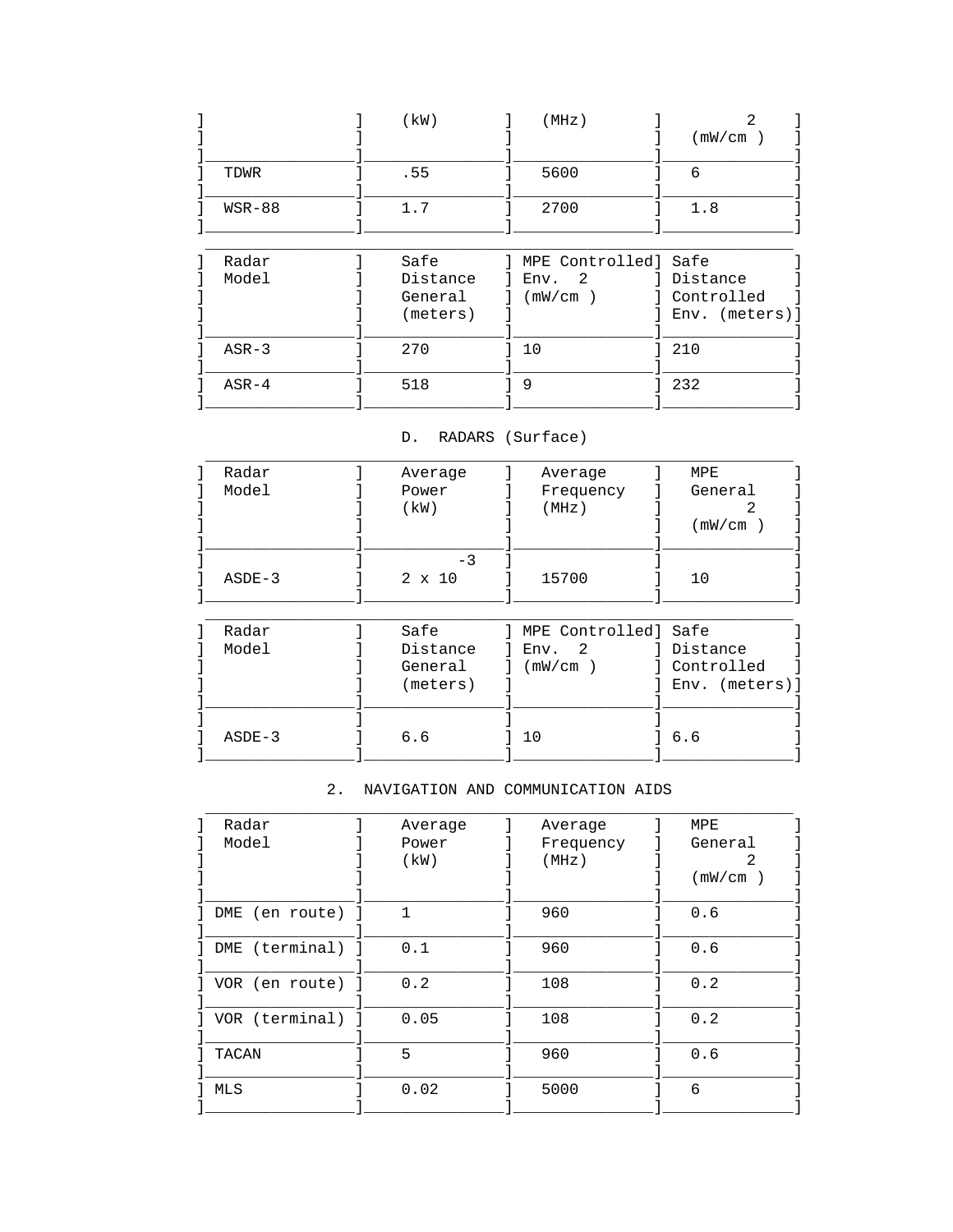| ILS              | .015     | 328                  | $\cdot$ 2    |
|------------------|----------|----------------------|--------------|
| Mode S Beacon    | 1.0      | 1,030                | $\mathbf{1}$ |
| Radar            | Safe     |                      | MPE          |
| Model            | Distance | Average<br>Frequency | General      |
|                  | General  | (MHz)                | 2.           |
|                  | (meters) |                      | (mW/cm)      |
| DME (en route) ] | 3.7      | 1.4                  | 2.4          |
| DME (terminal) ] | 1.2      | 1.4                  | 0.8          |
| VOR (en route) ] | 3        | 1.0                  | 1.3          |
| VOR (terminal) ] | 1.5      | 1.0                  | 0.65         |
| TACAN            | 8        | 1.4                  | 5.4          |
| MLS              | 14.7     | 10                   | 11.4         |
| <b>ILS</b>       | 24.5     | 1.5                  | 9            |
| Mode S Beacon    | 68       | $\overline{4}$       | 34           |

 h. Although these limits were selected with large safety factors so that no adverse effects are expected for repeated or continuous exposures over a workday, they are no substitute for proper work procedures and precautions, use of protection (shielding), engineering controls, and worker safety training. All are necessary to an effective Radiation Safety Program.

### 4. HAZARDS AND HEALTH EFFECTS.

 a. The primary biological effect of exposure to RF and MW radiation is heating (thermal effects), although there are documented non-thermal effects, which are not accompanied by detected temperature rise, but can have observable bioeffects (e.g., hearing microwave clicks, or changes in chemical reaction rates for certain cellular processes) exist at selected frequency ranges, and might affect specific organs or biological functions. Thermal effects are potentially harmful for specific population segments deemed to be "sensitive" because of impaired ability to dissipate heat effectively.

 b. Depending on the wavelength of radio-frequency radiation (RFR), electromagnetic energy can produce whole body heating (for wavelengths comparable to whole body size, in the so called "whole body resonance" range from 70 to 100 MHz for adults and to higher frequency ranges for children); or organ heating ("hot spots") or superficial skin heating for microwaves, which penetrate to lower "skin depth" in biological tissues. The depth of RF heating of human tissue varies with frequency and corresponding wavelength: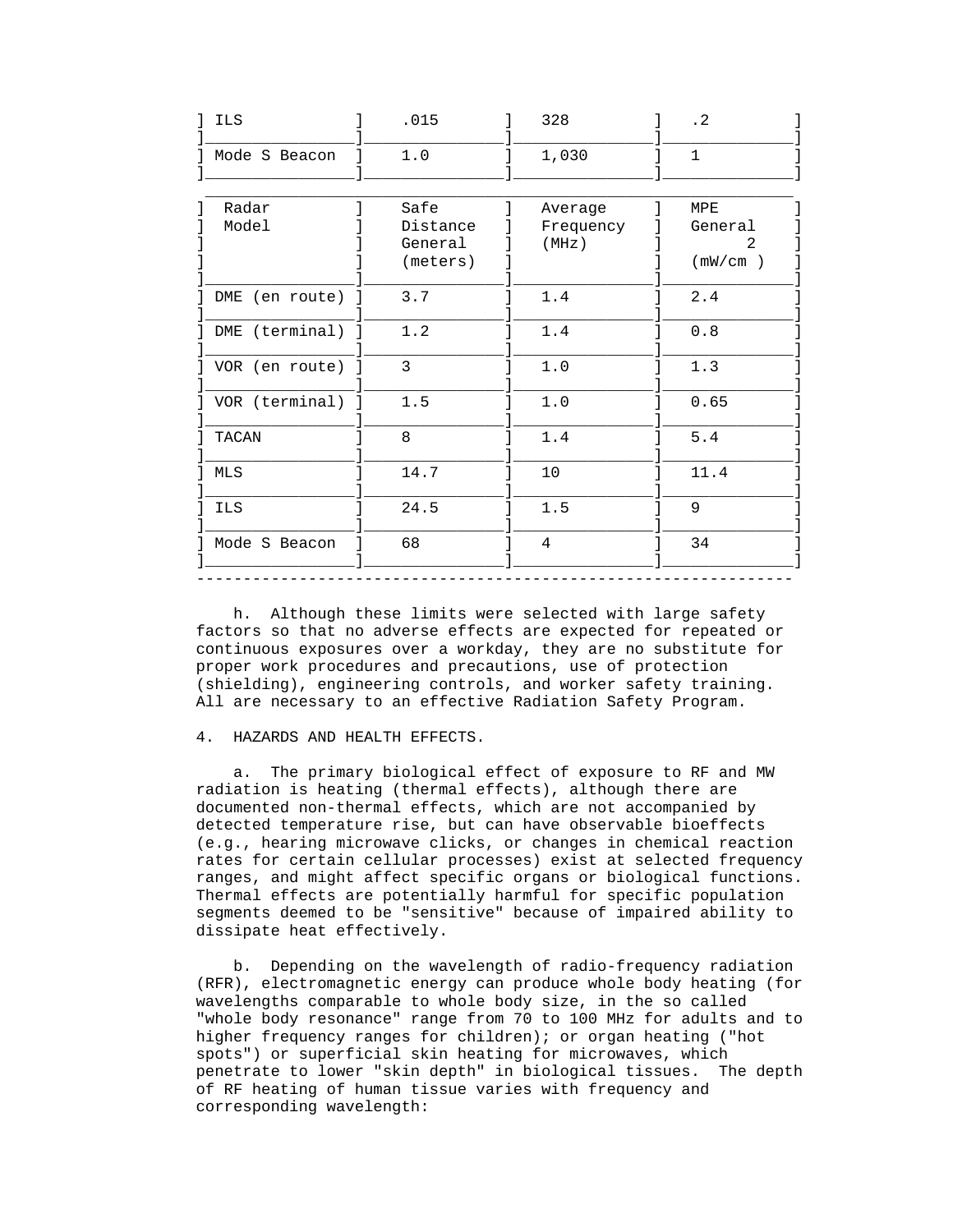(1) Above 10 GHz (3 cm wavelength) mainly the skin surface is heated, with efficient superficial cooling via perspiration;

 (2) From 3 GHz (10 cm wavelength) to 10 GHz deeper heating can occur as a result of energy absorption in tissues and organs, and the main heat dissipation mechanism is via the blood circulatory system;

 (3) From 150 MHz (2 m wavelength) to 1.2 GHz (25 cm) organ level and whole body heating can occur, possibly affecting the function of heat-sensitive organs, such as testes and the eye.

 c. Incompleteness of Information About Health Effects of NIR. The NIR bioeffects literature is often incomplete and merely suggestive of the potential for adverse health effects. Research gaps exist for certain frequency ranges, and for whole animal and humans at realistic exposure levels. In effect, there is very little information on chronic health effects due to cumulative exposure to very low environmental levels, or continuous long-term exposure to work levels of NIR. The current Standards do not address specific health effects purported for some ELF-modulated RF fields, pulsed Radio Frequency Radiation (RFR), and the so-called non-thermal effects associated with sub-thermal bioeffects, or with resonant "window" biological responses at specific frequencies and/or intensities of RFR. The IEEE/ANSI and the NCRP are currently engaged in reviewing the literature and considering specific safety limits for workers and the public for such RF exposures.

 d. Potentially sensitive target-population segments that might require greater than normal protection from heating due to RFR/MW exposures include: people who cannot dissipate body heat well or are sensitive to additional heating (such as hypertensive patients, obese people, or pregnant women); people with metallic prosthetic implants (such as aneurism clips, metallic rods or plates, or copper IUD) that can be selectively heated by RF radiation; wearers of certain types of cardiac pacemakers that might be susceptible to electromagnetic interference (EMI) from external RF radiators. Certain types of hearing aids might also be EMI-susceptible and be impaired in an RF environment. Selected organs known to be heat sensitive (such as eye corneas or testes) might be unusually sensitive to RFR when unhealthy, as was documented for glaucoma patients treated with certain medication when exposed to MW radiation even below safety thresholds.

e. Thermal Hazards as Basis for MPE's.

 (1) Existing NIR standards are based on the assumed heating of the human tissue and body (to various penetration depths, dependent on NIR frequency). Thermal coupling of NIR to biological tissue leads to a rise in the internal temperature level, which the body compensates for through increased circulation or perspiration to maintain basal temperatures. The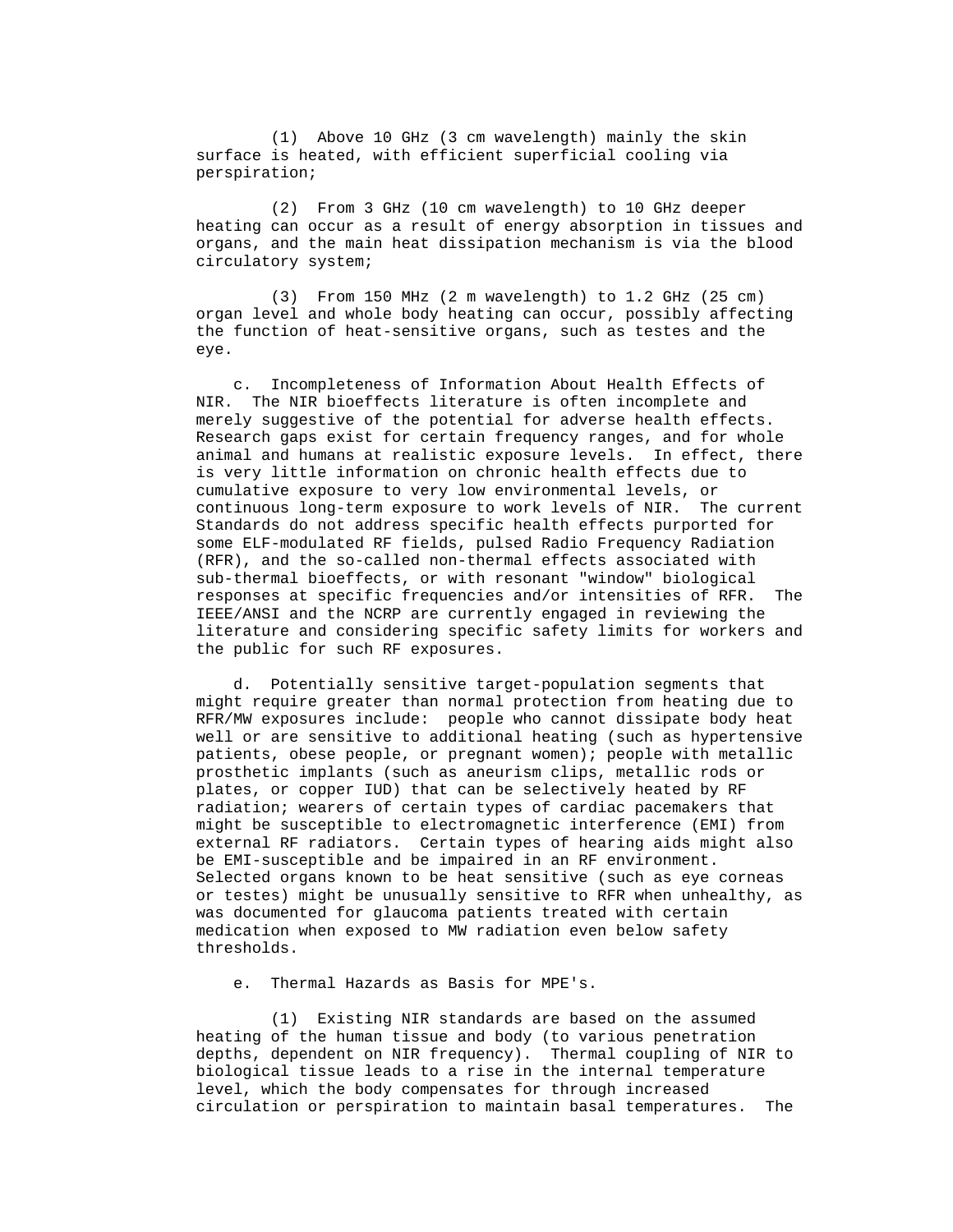guides also are designed to prevent potentially unsafe induced body or limb currents, and/or contact currents that might cause "RF Burns" upon inadvertently touching ungrounded metal objects immersed in RF fields (primarily below 3 MHz).

 (2) Time Averaging. Thermal effects are predicated on time averaging (typically over 6 to 30 min intervals) and spatial averaging (whole body or partial body in the near field of far field regions with respect to the radiating antenna) by the human body of the absorbed incident radiation (time needed to reach thermal equilibrium and respond by dissipating excess body heat). Therefore, the MPE limits are set to reflect power averaged over a time interval: this allows exposures to NIR at higher power levels for shorter duration, as long as the time averaged MPE is not exceeded for any 6 min period.

 (3) Specific Absorption Rate (SAR). All standard setting organizations have based their RF/MW exposure safety criteria on an agreed upon threshold for potential harm of about 4 W/kg, average whole-body SAR. In the RF spectrum the SAR in W/kg is the quantity denoting energy absorbed by tissue (averaged spatially and over time), which can potentially lead to internal temperature rise. However, the SAR is difficult to measure and estimate, so that exposure limits are set on surface (or incident radiation) power density in free space, at locations normally occupied by people (workers or the public). The damage threshold of about 4 W/kg is decreased by "safety factors" of 10 to 50 (0.4 to .08 W/kg) for the range of occupational to public NIR exposure limits on SAR.

 (4) To reflect the possibility of whole body heating, the MPE's are most conservative in the range of Very-High Frequency (VHF, 30 to 300 MHz). The whole body resonance for adults (where a standing adult is considered to act as a receiving antenna) occurs at frequencies between 60 to 80 MHz, while smaller children are considered more susceptible in the frequency range 90 to 100 MHz. In this "valley," protective Specific Absorption Rate (SAR) values are of order 0.2-1 mW/(cm squared). Figures 2-1A and 2-1B also show that the equivalent power density and electric/magnetic field strength MPEs for the ANSI/IEEE C95.1-1992 Standards for both controlled and uncontrolled environments are U-shaped, with minima in this range.

 f. For further reading, recent excellent and comprehensive technical reviews of available biomedical research findings concerning potentially adverse effects of cellular, organ, animal and human exposure to RF/MW radiation include:

 (1) The International Radiation Protection Association (IRPA) "Guidelines on Protection Against Non-Ionizing Radiation," 1991 Pergamon Press, Ch. 1, Guidelines on Protection Standards for Exposure to Non-Ionizing Radiation.

 (2) The World Health Organization "Electromagnetic Fields (300 Hz to 300 GHz), Environmental Health Criteria 137," WHO-137, 1993.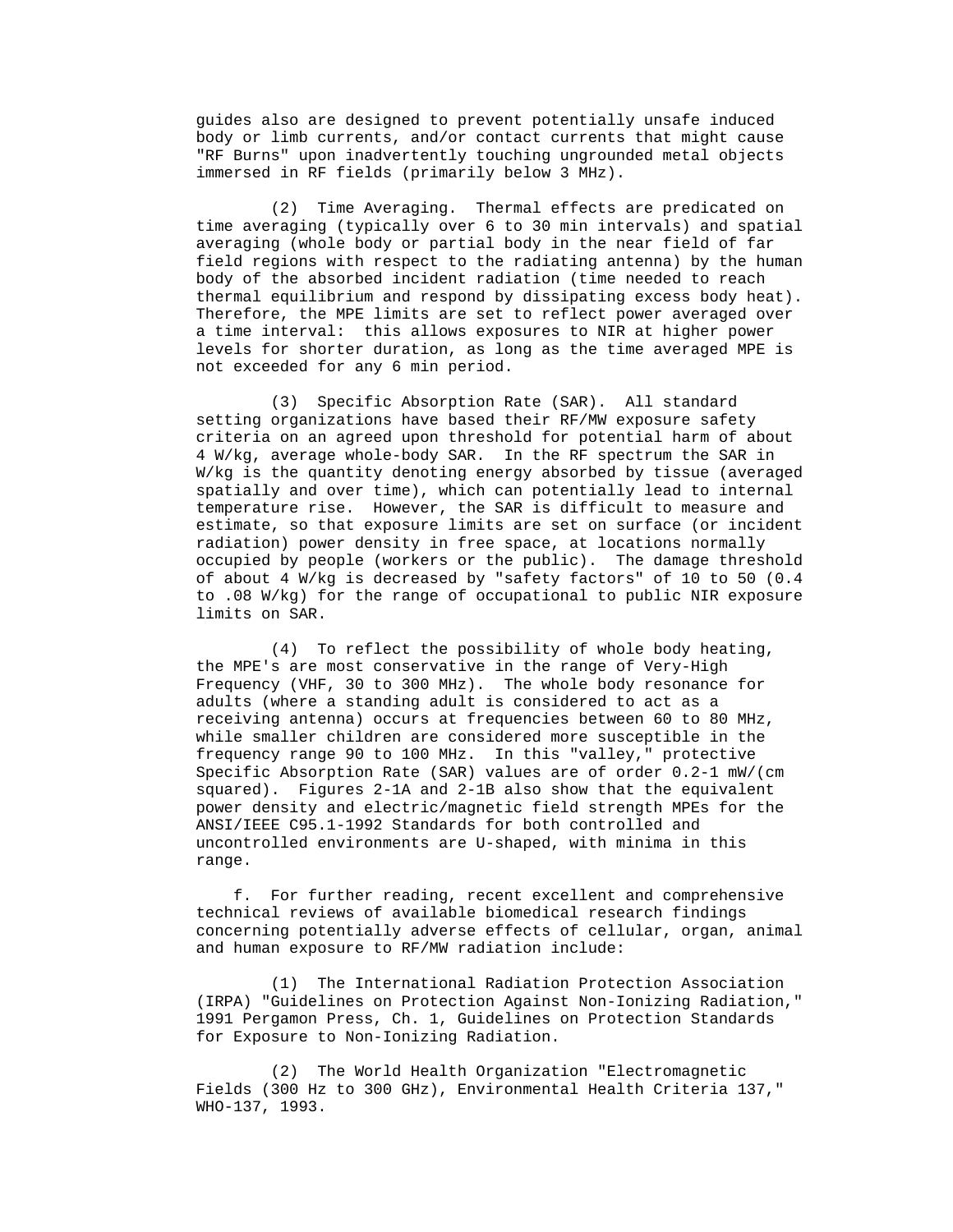(3) The National Council on Radiation Protection and Measurements (NCRP) Report 119, "A Practical Guide to the Determination of Human Exposure to Radiofrequency Fields," 1993.

 (4) Handbook of Biological Effects of Electromagnetic Fields, edited by Ch. Polk and E. Postow (CRC press, 1995, 2nd Edition).

 (5) "Radio Frequencies and ELF Electromagnetic Energies - A Handbook for Health Professionals", R. Timothy Hitchcock and R. M. Patterson (Van Nostrand Reinhold, 1995).

 5. EVALUATION OF HAZARDS. In order to identify the presence and characterize the nature of any potential workplace hazard associated with excessive or lengthy personnel exposure to NIR, the following components of a Radiation Safety Program must be implemented:

 a. Survey Procedures. A systematic survey of the NIR workplace environment, both for baseline of typical facilities and work practices, and by scheduling additional assessment surveys each time NIR sources are added or operating specifications are changed, will ensure compliance with the adopted NIR exposure safety standards.

 (1) Standardized survey protocols shall be prepared by ASR and ANS engineers, in consultation with AEE. The procedures shall be used by them and by regional Frequency Management Officers (FMO's) to conduct periodic workplace NIR surveys. Initial, baseline, surveys will be conducted, and followed up with additional surveys when there are deviations from the baselined equipment as the facility is modified or modernized or added.

 (2) Survey procedures shall be guided by the measurement and analysis protocols illustrated in NCRP Report 119, "A Practical Guide to the Determination of Human Exposure to Radiofrequency Fields", 1993.

 (3) Such surveys shall include both broad band measurements (for multiple NIR sources) where fractional contributions to the NIR MPE's in the presence of multiple NIR sources can be assessed, and narrow band (for single or dominant source) specific to NIR radiator of concern.

 (4) The following standards for safe NIR measurement procedures by qualified and trained personnel shall be observed.

 (a) Measurement methods for RF and Microwave fields shall comply with the IEEE Standard C95.3-1991, "IEEE Recommended Practice for the Measurement of Potentially Hazardous Electromagnetic Fields - RF and Microwave", 1992. This companion standard to the C95.1-1991 NIR exposure safety standard is a valuable guide to both near-field and far-field Power Density (P sub D) or electric and magnetic field levels measurement, as well as offering practical guidance for instrumentation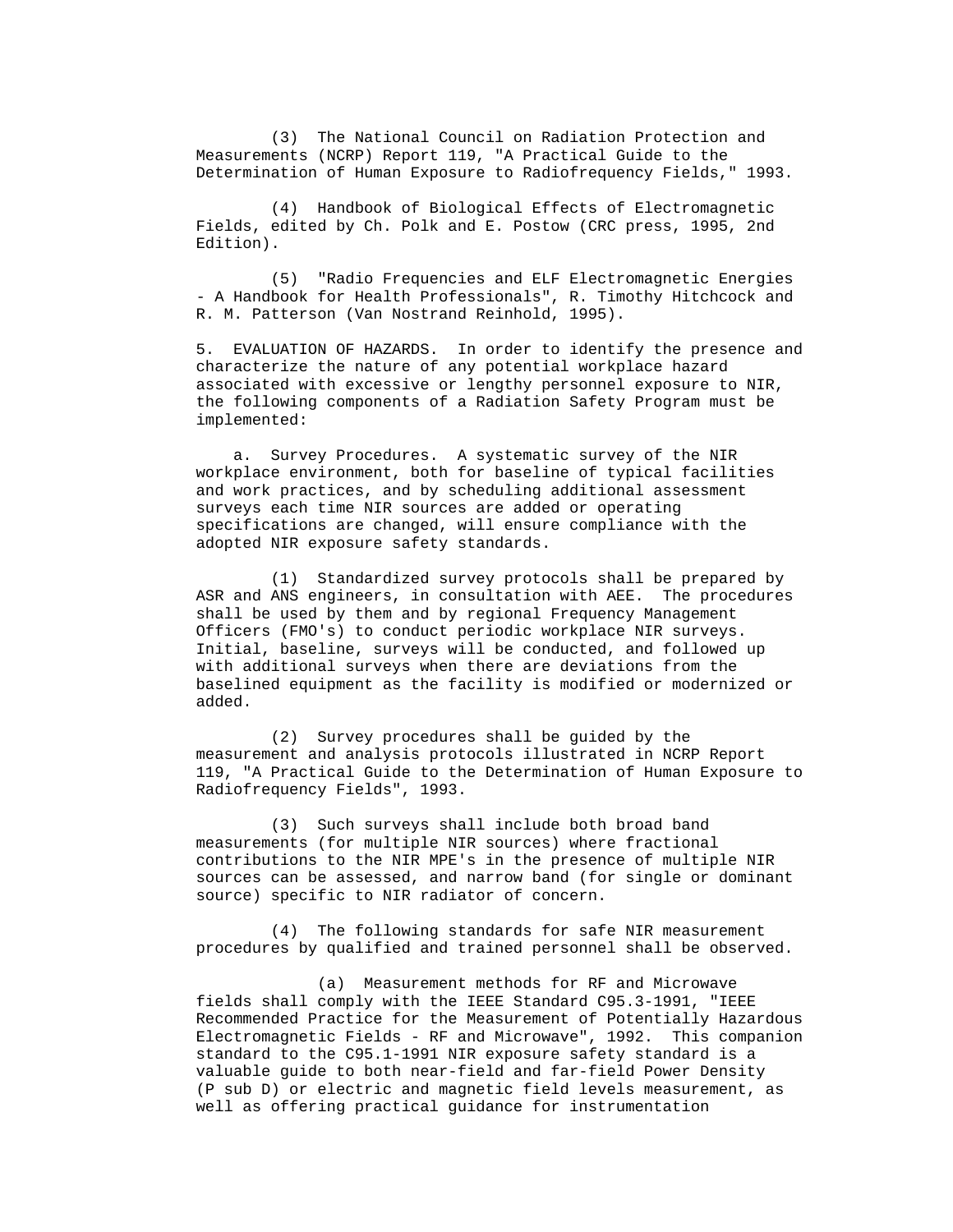performance and calibration checks, and theoretical calculations for fields and induced body and contact currents to aid radiation hazard assessments.

 (b) For assessing the NIR environmental contributions from FAA equipment which is an "unintentional radiator" and has RF noise, the FAA shall use ANSI C63.4-1992 "American National Standard for Methods of Measurement of Radio-Noise Emissions from Low Voltage Electrical and Electronic Equipment in the Range of 9 kHz to 40 GHz", 1992.

 (5) When measuring radiated power density (P sub D) or RF fields in the main beam of a radar, the beam size, shape and character, and the "safe distance" and MPE should be determined prior to measurements to avoid excessive personnel exposure. All such measurements should be made in close coordination with operating personnel.

 (6) All operating RF sources should be approached from a safe distance, and remote measurements (e.g., using probes connected by long fiber optic cables to the recording and analysis station) should be performed to the extent practical. For surveys of operating radars, the area between the feedhorn and the reflector should be considered hazardous and carefully avoided.

 b. Equipment. Standardized equipment for assessing ambient NIR levels and personnel exposures (spatial and temporal averaging) and appropriate survey procedures (narrow band for single or dominant NIR source, and broad band surveys for multiple or clustered NIR sources) must be used.

 (1) Standardized NIR monitoring equipment (e.g., threshold based alarm/alert time-integrating or time averaging device) shall be used to alert personnel of excessive potential personal exposure in a given work area. An inventory of measurement equipment available at FAA Headquarters and in the regional spectrum engineering offices shall be maintained by ASR and made available to qualified personnel for surveys periodically and on request.

 (2) Mobile laboratory equipment shall include both Power Density Devices and Field Intensity Devices, approved by ASR, and calibrated annually. In addition to traditional surveys, new measurement equipment and methods required by C95.1 and C95.3 involve induced body currents and contact current meters. Survey personnel shall be trained and certified in proper measurement, data analysis, and reporting procedures.

 (3) The equipment shall consist of both narrow band antennae analyzers, and broad band (integrating) devices. Personal exposure monitors capable of alarm/alert upon exceeding safe NIR exposure (time averaged and broad-band) MPE limits, as well as area monitoring equipment (time and frequency-averaging) with alarm/alert capabilities shall be made available on request for suspected radiation hazard.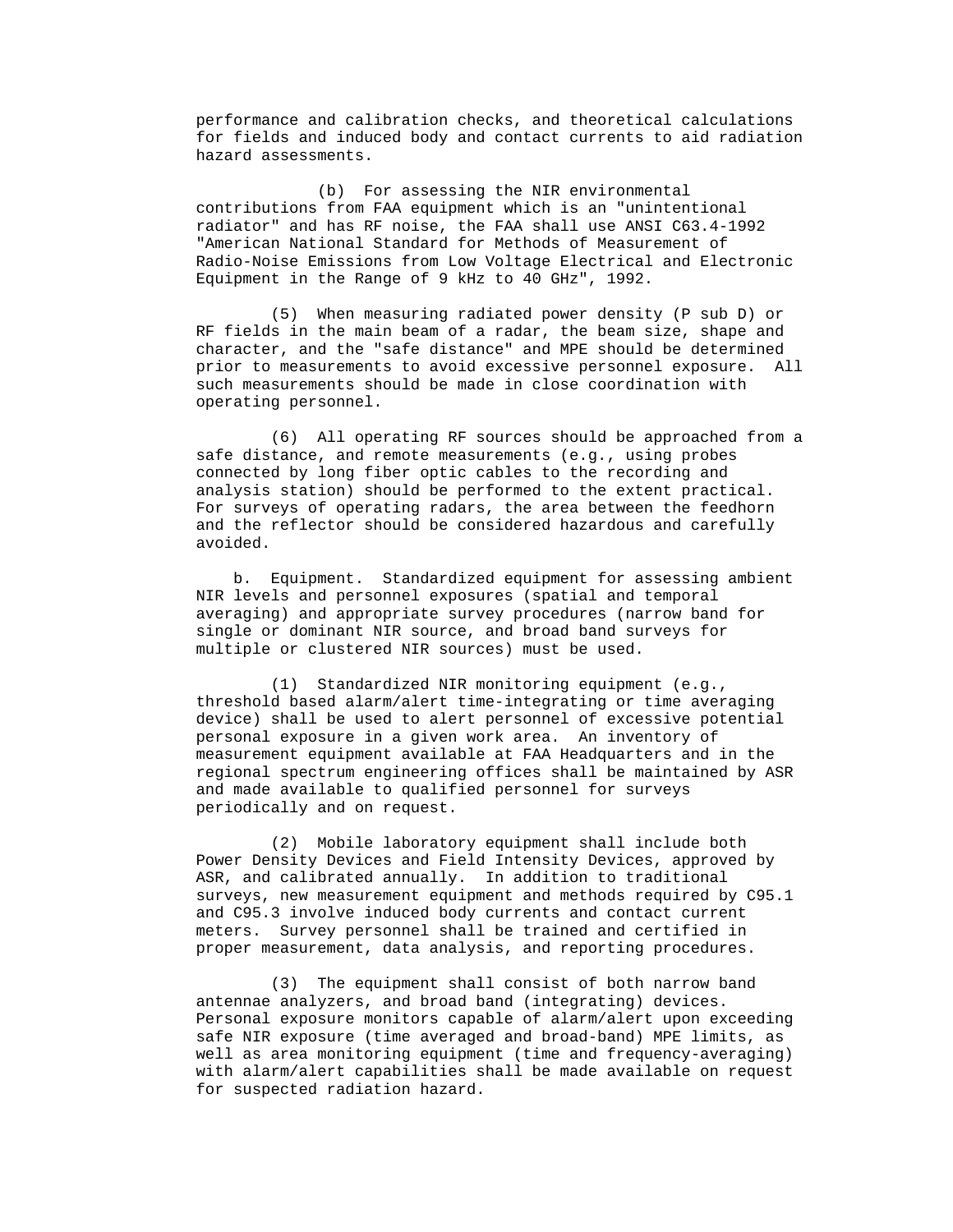c. Documentation, Reporting, and Archiving NIR Data. Standardized measurement, analysis, and reporting of NIR fields and power levels, as well as estimated or measured RF induced body and contact currents shall be archived to compare findings with applicable MPE. NIR and other radiation emission or exposure limits data shall be entered in a standardized database (sorted by: facility, equipment, frequency, power level, and distance from the radiating source). ASR shall maintain a central repository of all such FAA radiation environmental survey data, and the regional FMO's shall archive NIR surveys results for FAA facilities and/or workplaces in their region.

 6. PREVENTION AND CONTROL OF NIR EXPOSURE HAZARDS. Across the NIR spectrum, the number of sources, their intensity and frequency, the antenna radiating pattern, the location and duration of exposure, and other spatial and temporal characteristics of exposure must be taken into consideration in order to assess exposure, prevent, and control hazards. The basic methods of controlling, preventing, and minimizing personnel exposure to NIR in the FAA workplace are:

 a. Limit Exposure Time. Although the potential health effects of NIR exposure are not considered to be cumulative, the recommended standards are based on time averaged incident power density (ranging from 6 minutes for RFR down to 10 sec for high frequency MW radiation). The time averaging is designed to limit the SAR to safe levels adopted by ANSI/IEEE. Therefore, it is good safety practice to limit personnel exposure times for a known harsher NIR environment, such as those expected for maintaining and testing a radar.

 b. Increase Distance from NIR Radiating Sources. Since the power density in the beam of a NIR radiator decreases with the inverse squared distance from the antenna in the far field, and linearly with distance in the near field, the calculated "safe distances" (or, more exactly, hazard distances) from NIR sources listed in Table 2-3, based on the ANSI/IEEE C95.1 Standard, shall be observed if applicable. Estimated "safe distances" imply that the radar beam, if intersecting the ground or the target, might lead to exposure at the recommended limits. However, most radar sources are positioned on high towers and the beam has positive elevation (upwards tilt), so that the beam does not intercept human targets (with rare exceptions, such as an unauthorized tall office building erected in the vicinity.) The "uncontrolled safe distances" listed in Table 2-3 apply to all FAA personnel and contractors, as well as visitors, members of the public on the premises of FAA property, and FAA office workers. For comparison are listed the "controlled" safe distances, which would apply to military personnel on shared FAA/DOD facilities.

c. Use of Shielding Materials.

 (1) RF radiation can be reflected, refracted, scattered, and absorbed. In most systems, the materials designed to enclose and direct NIR beams also provide protective shielding (e.g., radars waveguides, and metal cabinets). In some cases, metal surfaces reflect and thereby enhance radiation to which workers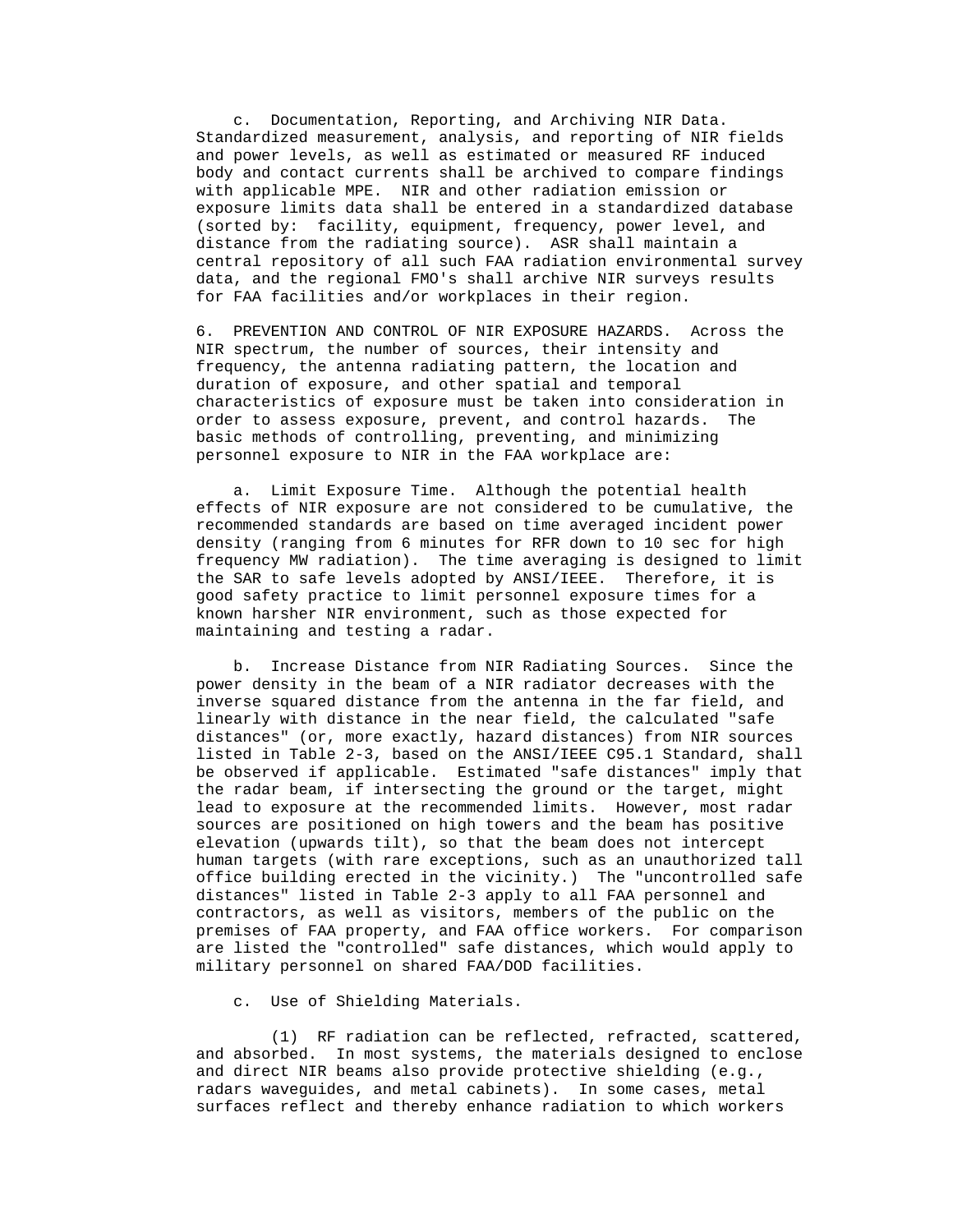are exposed. In most cases, concrete, glass, and fencing can provide attenuation to safe NIR levels, as needed.

 (2) Table 2-4 shows the attenuation efficiency of known construction and building materials. In special cases, protective gloves or clothing might be necessary to protect from shock and RF burns personnel working in a radiation field likely to exceed prescribed MPE's (e.g., if work on a new radar proceeds in the vicinity of an older operating radar, and workers touch ungrounded metal ladders). In rare instances, primarily to prevent electromagnetic interference (EMI) with the operation of sensitive electronic systems, rather than for personnel protection, special shielding materials to attenuate incident RF and MW radiation can be selected.

 ---------------------------------------------------------------- Table 2-4. Attenuation of RF/Microwave Radiation Provided by Various Types of Shielding Materials (decibels, dB)

\_\_\_\_\_\_\_\_\_\_\_\_\_\_\_\_\_\_\_\_\_\_\_\_\_\_\_\_\_\_\_\_\_\_\_\_\_\_\_\_\_\_\_\_\_\_\_\_\_\_\_\_\_\_\_\_\_\_\_\_\_\_\_

| ]MATERIAL\\Frequency (GHz) ] 1 - 3 ] 3 - 5 ] 5 - 7 ] 7 |                                   |    |               | 10<br>$\overline{\phantom{m}}$ |
|--------------------------------------------------------|-----------------------------------|----|---------------|--------------------------------|
| 160 x 60 mesh screening                                | 120                               | 25 | 22            | 120                            |
| ]32 x 32 mesh screening                                | 18                                | 22 | 22            | 18                             |
| ]1/4" mesh (hardware cloth)] 18                        |                                   | 15 | 12            | 10                             |
| ]window glass                                          | 2                                 | 2  | - 3           | 3.5                            |
| 13/4" pine sheeting                                    | $\begin{array}{cc} 2 \end{array}$ | 2  | $\mathcal{D}$ | 3.5                            |
| 8"<br>concrete blocks                                  | 20                                | 22 | 26            | 30                             |

----------------------------------------------------------------

d. Warning Signs.

 (1) RF radiation warning signs shall be posted at the entry to the antenna deck of each long range and short range radar. This is a precautionary measure in addition to the safety interlocks, which cut off power to the radar upon entry, to remind FAA personnel and contractors that the MPE for RF radiation can be exceeded in the vicinity of the radiating antenna. It does not mean that entry to the antenna deck will result in excessive NIR exposures, but rather that RF energy in this area is not as confined as in other parts of the radar system and that proper precautions by trained personnel should be observed.

 (2) Warning signs may also be placed as necessary to mark the boundaries of "controlled areas" (as defined in the C95.1 Standard), in special cases when NIR levels from a single or multiple sources might exceed the MPE's for uncontrolled environments in Table 2-1. Also, the estimated "safe distances" in Table 2-3, based on MPE's listed in Tables 2-1 and 2-2, may be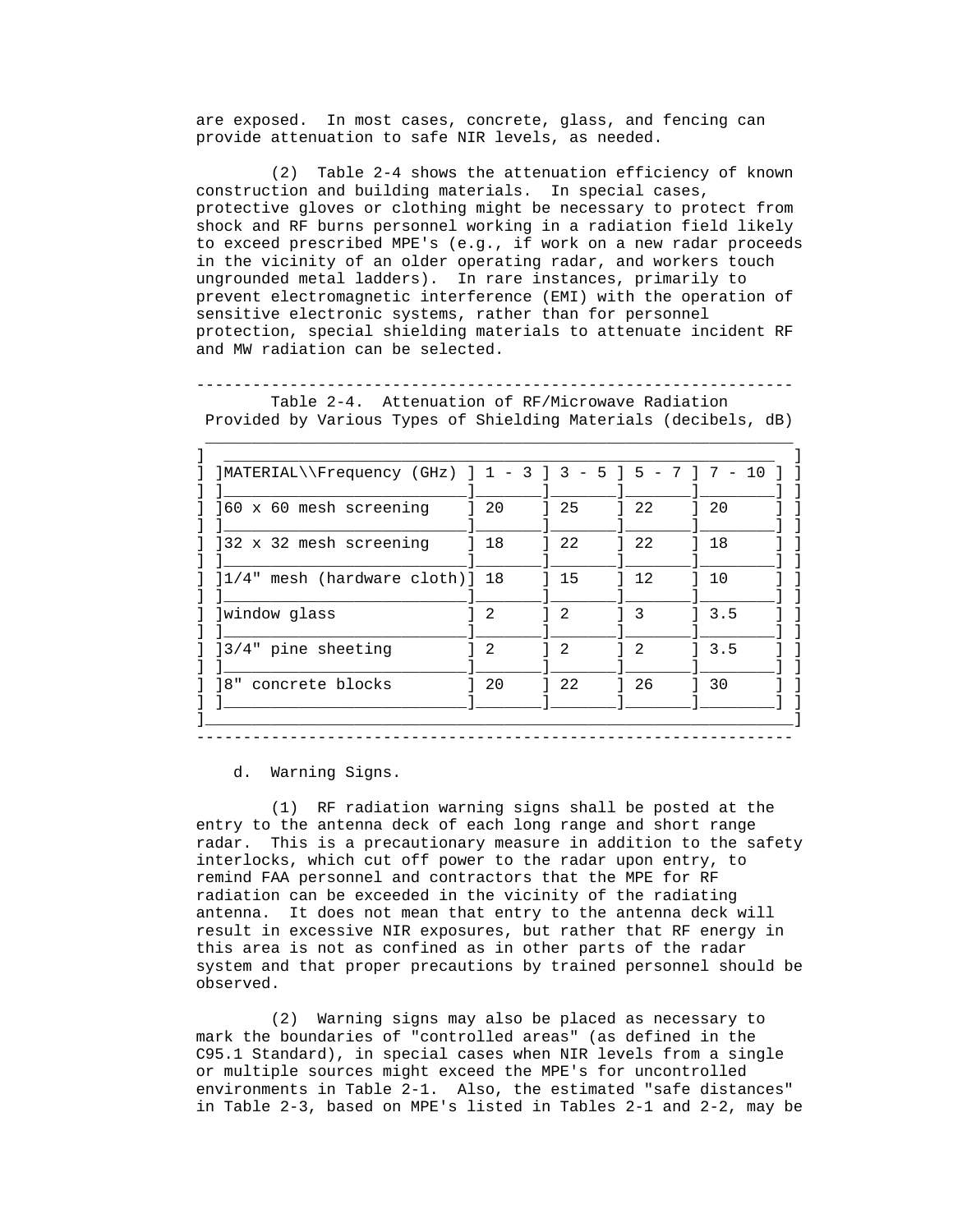used to guide the placement of warning signs to restrict access by visitors, members of the public, or unauthorized personnel to FAA facilities co-located with high power radar or multiple, clustered NIR radiators.

 e. Safety Training. In view of limited knowledge on specific thresholds for biological effects of RF/MW exposure in the workplace, radiation hazard safety training is required for environmental/electronic maintenance workers; technical, scientific, and academic personnel; and for safety and health personnel. Specialized training is also required for all radiation hazard measurement personnel. Non-technical personnel, such as office workers and authorized visitors, may be provided informational materials which advise prudent avoidance strategies. Training strategies should be tailored to the need-to-know level of the employee category identified in Chapter 1, Table 1.

 f. Proper Work Procedures. Observing proper operating procedures for equipment operation, testing, repair and maintenance are essential to preventing unnecessary and potentially hazardous NIR exposures in the workplace. For instance, although safety interlocks and radar tube shielding and warning signs are usually provided, maintenance and test workers may improperly bypass or ignore the safety interlocks.

 g. Proper Installation. Proper grounding of susceptible metal structures, combined with insulating gloves for workers in the presence of operating radar transmitters or communication transceivers can prevent contact currents and "RF burns."

 h. Temperature Control. To limit thermal effects in workers exposed to NIR, the ambient temperature contributions must be considered. Cool temperatures and dry air in the workplace can aid the thermal regulation of body temperature through thermal dissipation by transpiration and evaporation.

 i. Environmental NIR Surveys. Since radiated power is proportional to squared electric and magnetic field strengths, field measurements shall be made periodically, when the operating parameters of radars have been changed, or when new equipment is installed, to confirm compliance with recommended NIR safety guidelines. For exposure from multiple sources, the exposure (power density of field squared) should be measured at each source frequency and divided by the corresponding MPE to obtain the fractional contribution from each NIR source. The basic limit is that the sum of fractional MPE's for the multiple sources should not exceed unity.

7. FAA SOURCES OF NIR.

a. Radar Systems.

 (1) The sources of greatest concern for non-ionizing radiation hazard (radhaz) assessment and prevention are the high power, ground-based primary radars providing aircraft surveillance for Air Traffic Control (ATC) and weather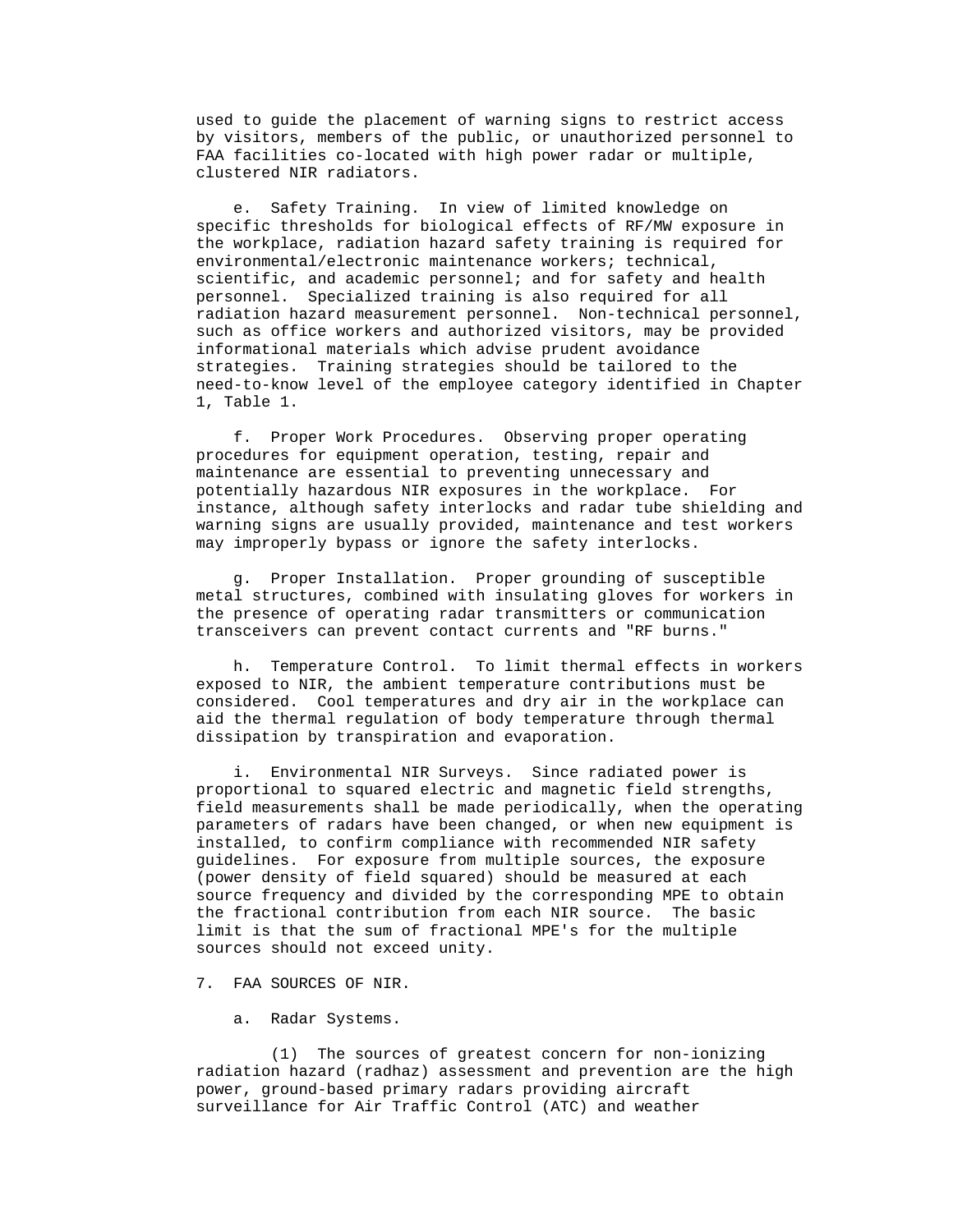information within the National Air Space (NAS). Examples of these radars include:

 (a) In the current architecture, primary high-power radars transmit pulses of electromagnetic energy, which are reflected by target aircraft ("skin tracking"). En-route surveillance uses the primary Air Route Surveillance Radars (ARSR), which transmit at 1.2 - 1.4 GHz over a range of 200 - 250 nmi. They have large antennae, rotating once every 10 - 14 sec. Primary radars, like the ARSR-1, -2, -3 and -4, have some weather detection capability, as well as aircraft target detection.

 (b) Secondary surveillance radars (SSR), or beacon radars, transmit a pulse pair signal at 1.03 GHz to aircraft, whose transponder responds at 1.09 GHz with identification, altitude, and speed information. Secondary radars (such as the Mode-S transponder or interrogator) are normally collocated with primary ARSR radars, but a few sites (such as the Air Traffic Control Beacon Interrogator, ATCBI-3, 4 and -5 series) are beacon-only.

 (c) Terminal area surveillance is provided by lower power, shorter range (60 nmi) airport surveillance radars (ASR) which transmit at 2.7 - 2.9 GHz. To track departing and approaching aircraft traffic, the ASR's rotate faster, once every  $4 - 5$  sec. ASR-4,  $-5$ ,  $-6$ ,  $-7$ ,  $-8$  and  $-9$  units are now operating, but -4 through -6 series are being phased out, and a new ASR-11 with integrated monopulse secondary surveillance radar (MSSR) is now in development. A beacon SSR radar (series ATCBI-3, -4, -5 or Mode S) is collocated with each ASR.

 (d) At larger airports, surface traffic surveillance is performed by a short range primary radar, the airport surface detection radars (ASDE). The ASDE-3, is the latest now deployed at about 25 busy hub airports. In addition, various weather radars, like the Terminal Doppler Weather Radar (TDWR), the Low Level Wind Shear Alert System (LLWAS), and the higher power next generation weather radar (NEXRAD or WSR-88D) systems are installed to detect and delineate hazardous weather conditions.

 (e) Some weather radars, like the NEXRAD (or weather surveillance radar WSR-88D) and the Terminal Doppler Weather Radar (TDWR), scan and then dwell on regions of space in the "searchlight mode" at low angles, where bad weather features require resolution. For such radars, the dwell time of the beam at any one field of view (FOV is several degrees wide) is limited to 5 min, to meet the time averaging required by C95.1. Similarly, the NEXRAD average power at 2.7-3 GHz will not exceed .005 mW/(cm squared) at ground level and a maximum of 0.6 mW/(cm squared) at the radome, in compliance with C95.1 guidelines (see "Supplemental Environmental Assessment, SEA of the Effects of Electromagnetic Radiation from the WSR-88D Radar", April 1993).

(2) "Safe Distance" Estimates (SDE's).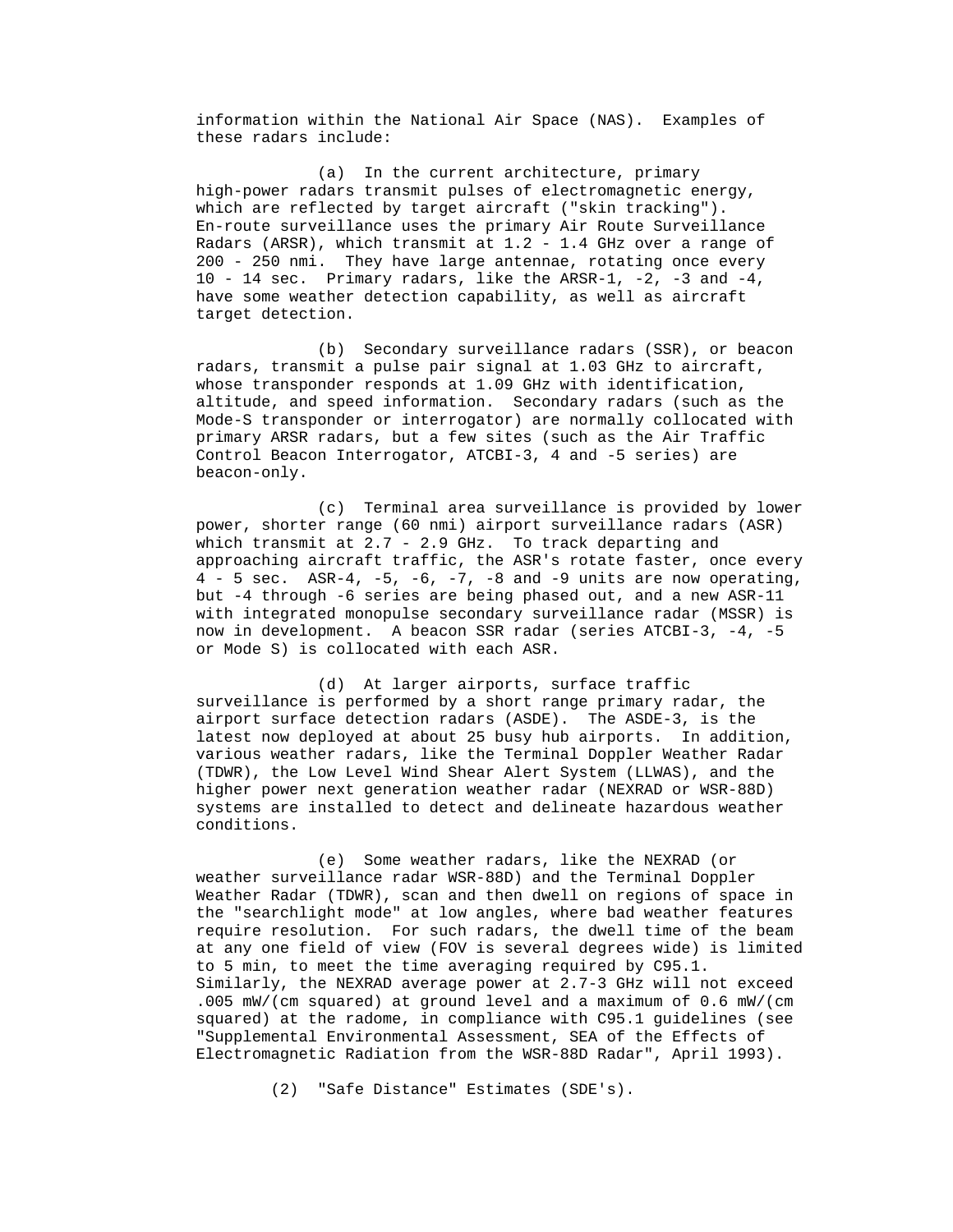(a) Background. The preceding order, FAA 3910.3A, estimated the safe distances (also called "keep-out" or "hazard distances" in the literature) based on power levels measured in the beam under worst case exposure conditions, with the radar beam stopped and the measurement device within the full beam. These "worst case" exposure estimates with stopped beam at peak power were unnecessarily conservative, and ignored power averaging for a rotating radar and with short on cycles (Pulse Repetition Rate, PRR). FAA now adopts the C95.1 and its companion ANSI/IEEE Standard C95.3-1991, "IEEE Recommended Practice for the Measurement of Potentially Hazardous Electromagnetic Fields - RF and Microwave" (August 21, 1992). These standards set both safe exposure limits and prescribe the proper measurement procedures for time and spatial consideration of radiated power, and for potential contact and induced body currents.

 (b) Parameters For Calculating SDE's. The following parameters are used along with the allowable power density, "P sub D" from the ANSI/IEEE Tables 2-1 and 2-2 (where it's denoted by S, for Poynting Vector) to derive the SDE's.

 1. Average power transmitted. In case average power is not directly available, peak power, pulsed beam width and pulse repetition frequency (PRF), may be collected;

 2. Frequency, or if several frequencies are allotted to a radar, the lowest frequency (longest wavelength) must be used for safe distance, as it gives the lowest MPE;

 3. Antenna gain: If antenna gain is not readily available it can be approximated by 32,400 divided by Azimuth beam width in degrees and elevation beam width in degrees;

 4. Elevation beam width in degrees, and Azimuth beam width in degrees, Antenna dimensions in meters;

5. Tower height in meters;

 6. Configuration of various kinds of radars and/or telecommunication equipment, capable of potentially unsafe radiation exposures including NIR at the site under investigation.

 (c) The power density "P sub D" in mW/(cm squared) is calculated by employing



where P is the Average power transmitted T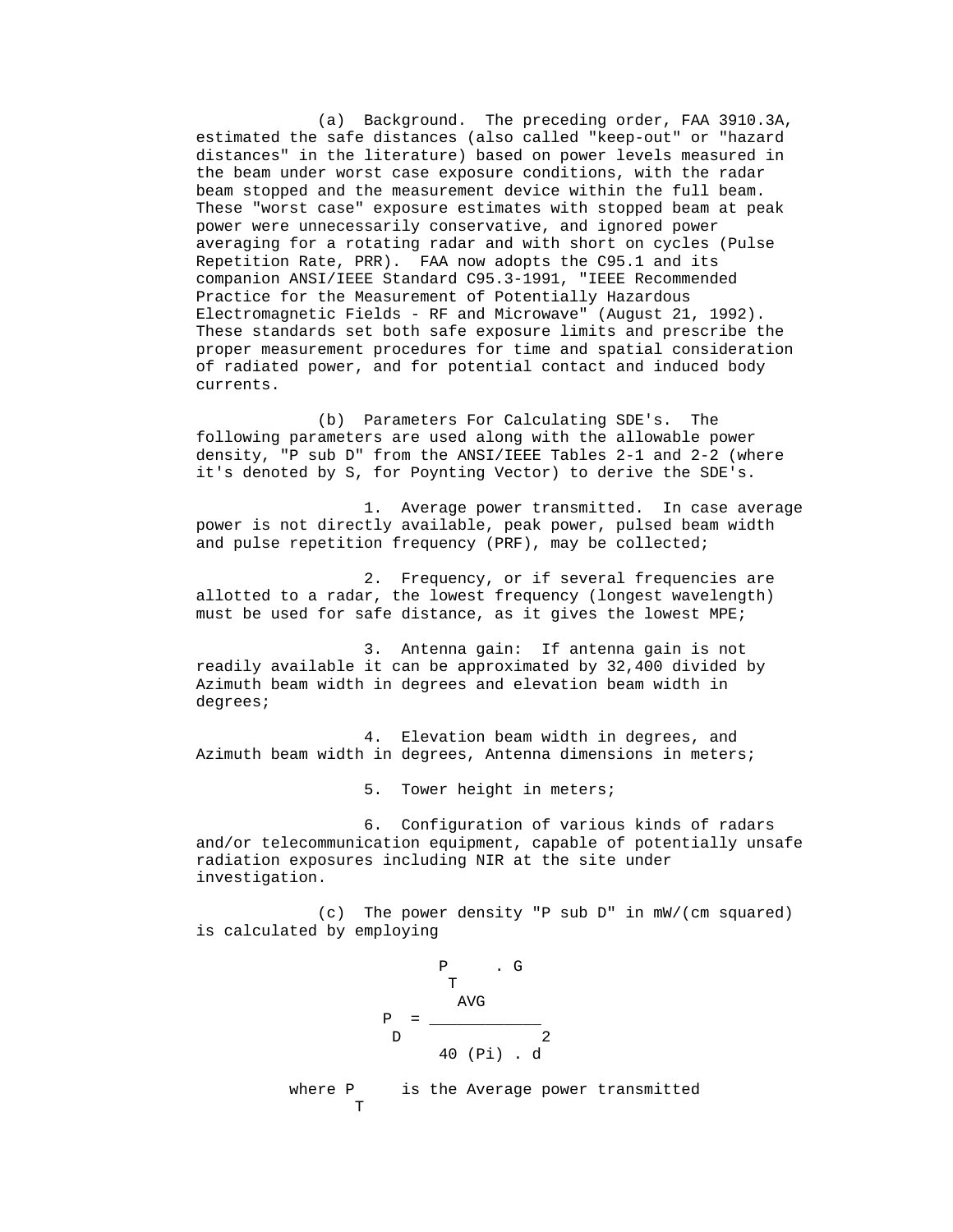AVG G is the Antenna Gain d is the distance, in meters, at which calculations are being made. When P sub D from the MPE tables is used, then "d" becomes the estimate for safe distance. 32,400 The Antenna Gain can be approximated by  $G =$  B . B 1d 2d where B is the Azimuth beam width in degrees 1d B is the Elevation beam width in degrees. 2d Note: B , B are essential for ground/lobe patterns. 1d 2d

 (d) Tower height is essential for assessing whether the nearby targets can be - intersected by the radar beam, and determining "blanking" angle needed

 (e) The dimensions of antenna are essential, as (D squared)/(lambda) is the transition between the far field and near field calculations, where D is the largest dimension of the antenna in meters and lambda is the wavelength in meters. The longest lambda is taken for conservatism in estimation of "safe distance" corresponding to the lowest MPE in the chosen NIR exposure safety Standards, if the radar is operational at several different frequencies.

 (f) The configuration is important because average power will be summed up from all the different radars and/or telecommunication antennae or beacons equipment (see Figures 2-2A and 2-2B for examples of summation needed to assess exposure safety in a multisource environment).

 (g) Several beams maybe transmitted from a radar, but generally they do not get activated simultaneously. In this case, only the worst case scenario, i.e., lowest frequency and longest wavelength, is needed for safe distance calculations.

 (3) Safety Interlocks. There is a built-in "safety interlock" feature provided for many rotating beam radars: as it stops rotating, it ceases transmitting, too. In view of this, "worst case" radhaz exposure measurements would require stopping the radar rotation and potentially risking exposure of personnel in the stationary beam, a situation now achievable only through manual override of the safety feature.

b. Navigation Aids (NAVAIDS): VORTAC and TACAN.

 (1) Specifications for VOR/DME and TACAN. The Government (FAA, USCG, and DOD) operates radionavigation systems which meet most of the current and projected civil user requirements for safety of navigation, economic efficiency, and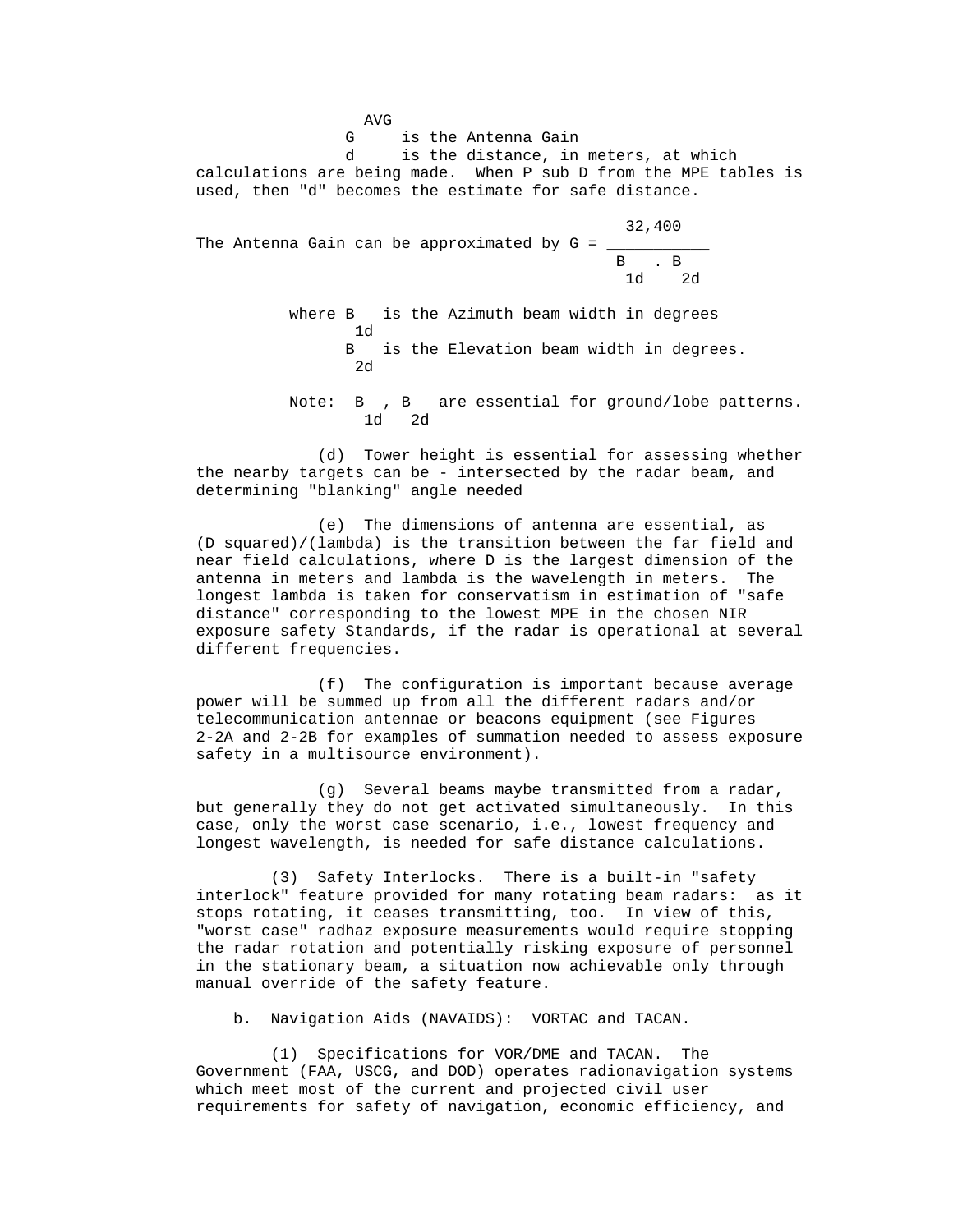positioning and time applications. These systems are adequate for the general navigation of civilian private and commercial aircraft, and of military aircraft as well. NIR emissions and exposure safety from the Very High Frequency Omnidirectional Range (VOR)/Distance Measuring Equipment (DME) and Tactical Air Navigation (TACAN) are considered below. Safe distances for the ground transmitters have been calculated, and are tabulated in section 3, "Navigation and Communication Aids," of Table 2-3.

 (a) The VOR was developed as a Very High Frequency (VHF) radio ranging navigation aid to provide a bearing from any aircraft to the VOR transmitter. A collocated DME provides the distance from the aircraft to the DME transmitter. At most sites, the DME function is provided by the TACAN system, which also provides azimuth guidance to military users. Such combined facilities are called VORTAC stations.

 (b) VOR's are assigned frequencies in the range 108 to 119 MHz, with 100 kHz separation between bands, and an ELF signal modulation at 30 Hz (the signal is quite complex with a frequency modulated reference phase and an amplitude modulated variable phase). The en route transmitter stations radiate approximately 200 watts average power, whereas terminal VOR's are rated at approximately 50 watts. Assuming the "worst case" zero dB gain, and MPE's of 0.2 mW/(cm squared) for uncontrolled exposures, the safe distances are: 3 meters for en route VOR, and 1 meter for terminal VOR. Based on earlier FAA measurements of power density for a transmitting VOR with the TACAN off, it was concluded that a potential hazard for NIR exposure existed only at the surface of the conical tower covering the rotating antenna.

 (c) The TACAN is a shorter range Ultra-High Frequency (UHF) radionavigation system, which provides range and azimuth information. Because of propagation characteristics and radiated power, a TACAN is limited to line-of-sight use up to 180 miles range at higher altitudes. It transmits in one of two frequency bands: 962 to 1024, or 1151 to 1215 MHz. Its power output is higher, at 5 kW peak and 130 W average. Based on earlier FAA NIR survey data at 5 and 20 cm from the radome, it was concluded that a potential NIR hazards existed only at the radome surface. Again, assuming the "worst case" TACAN gain of zero dB and an MPE of 0.6 mW/(cm squared) based on the newer ANSI/IEEE standard (for uncontrolled environments), the calculated safe distance turns out to be 12 meters.

 (d) A VOR/DME currently provides users with the primary means of air navigation in the National Air Space (NAS). The VOR/DME is in force through 1997, according to the joint FAA and International Civil Aviation Organization (ICAO) plans. Its phaseout will be completed by 2010. The DOD requirements for and use of VOR/DME will terminate when aircraft avionics are properly integrated with the more accurate navigation and positioning capability of the 24 satellites in the Global Positioning System (GPS) and when GPS is certified by the DOD to meet Required Navigation Performance (RNP) for national and international air space by year 2000. In order to satisfy the RNP criteria, the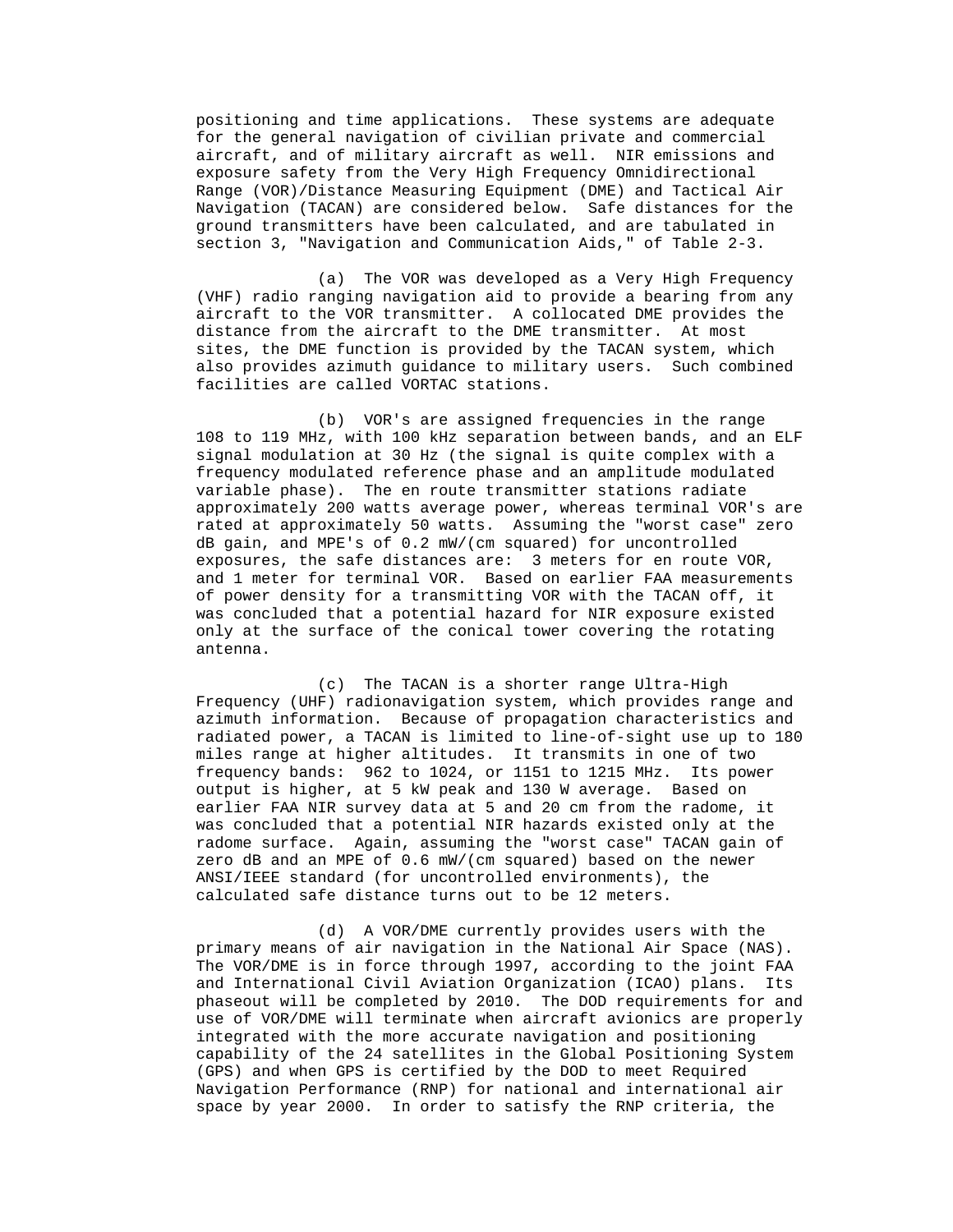TACAN will continue beyond 2005, when it, too, will be replaced by GPS in air space.

 (2) Hazards and Safe Distances. According to the 1994 Federal Radionavigation Plan, DME's operate at 960 to 1213 MHz (with 1 MHz bands separation and paired pulsed signals). En route DME's radiate 1 kW average power, whereas terminal DME's radiate 100 Watts. Since these are omnidirectional transmitters, they exhibit zero dB gain. Since the MPE from the C95.1 Standard for uncontrolled environments is 0.6 mW/(cm squared) at its worst, the most conservative (lowest frequency and longest wavelength) safe distances are 3.7 meters for en route, and 1.2 meters for terminals DME's.

 (3) Procedural Controls. FAA personnel practices require that they avoid unnecessary exposure and direct contact with TACAN radome surface and proximity to the VOR conical tower and transmitting antenna during maintenance work.

c. Communication Systems.

 (1) Specifications. The FAA is currently modernizing the ground to air and ground to ground voice communications systems to include data links. The Aeronautical Telecommunications Network (ATN) partnership announced in 1995 that there will be an interconnected worldwide system combining satellite communication technology with ground-based distribution of data and voice messaging. This will replace the current VHF and UHF voice and data transmission aeronautical telecommunications network. Recent installations include:

 (a) The Voice Switching Communications System (VSCS), which was recently commissioned at the first 3 (e.g., in Longmont, CO, Seattle, and Salt Lake City) of FAA's 21 Air Route Traffic Control Centers (ARTCC), with the rest of the ground installations to become operational by February, 1997. It uses fiber optic and digital technology for high speed message transfer to allow air traffic controllers and pilots to communicate faster and clearer by using menu-driven touch-activated computer screens to direct their calls and to automatically route voice communications from pilots to the correct air traffic controller.

 (b) The Enhanced Terminal Voice Switch (ETVS) will provide to 336 FAA and DOD tower and terminal facilities the same benefit as the VSCS for ARTCC, using state-of-the-art, off-the-shelf components.

 (c) Integrated Communications Switching System (ICSS), will combine navigation and weather information with communications and control capabilities in one console.

 (d) The Advanced Oceanic Automation System (AOAS) will include a broad range of digital datalink services and use the Automated Dependent Surveillance (ADS), a satellite-based tracking system to provide controllers with precise position information of aircraft over the oceans. The ADS will use data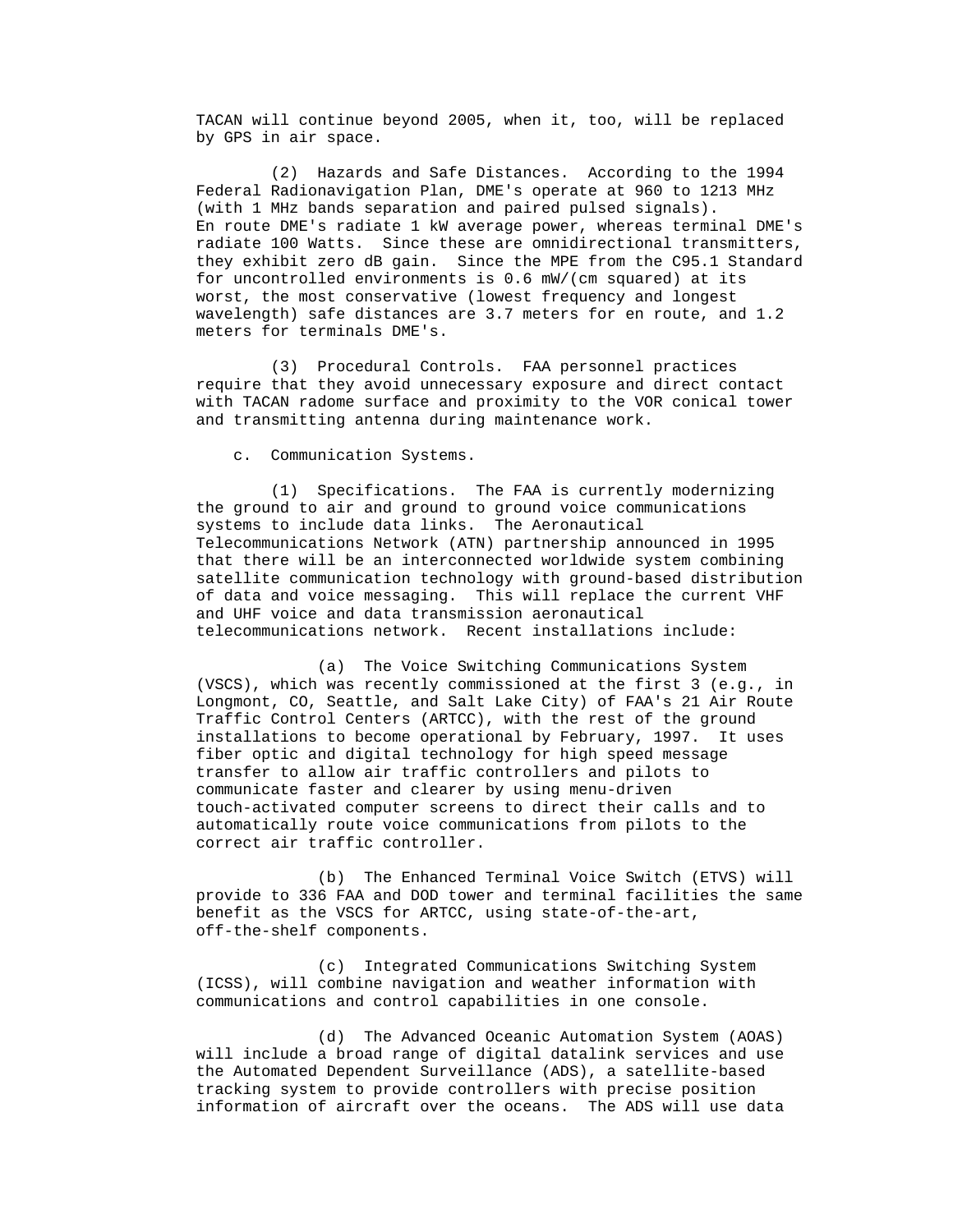links for transmission at 35 and 94 GHz, but NIR emissions depend on specific design and operational parameters.

 (e) The Flight Data Input/Output (FDIO) System, which dates back to the 1960's, will be replaced by the enhanced oceanic sector workstations Oceanic Data Link (ODL), such as those recently installed at the Oakland and the New York ARTCC. This system will use two-way satellite connection for pilot to controller communication.

(f) New Generation Data Display Equipment.

 1. Advanced Automation System (AAS) consoles and data processors, such as the new air traffic control computers called Display Channel Complex Rehost (DCCR). These integrated computer, communication, and display systems include various types of cathode ray tubes (CRT) used as display monitors, such as the Plan View Display (PVD), the Radar Bright Display (RDBE) and Plan Position Indicators (PPI) radarscopes, all of which are similar to any TV or computer Video Display Terminals (VDT's) commonly used as office equipment.

 2. Although this equipment is too new to have been surveyed specifically for NIR emissions, OSHA and NIOSH have performed health studies concerning VDT use in the workplace and published a bibliography in 1991 (NTIS #PB92-109230). The weak RF associated with VDT's is in the 15-250 kHz range, and maximum operator exposures from such terminals were measured and found to be more than a factor of 5 below C95.1 MPE's.

 (g) Automated Radar Terminal Stations (ARTS II and III) equipment and consist of advanced versions of workstations, display consoles and communication links for the nation's 70 terminal radar control facilities (TRACONs).

 (h) The planned GPS-based Wide Area Augmentation System (WAAS) ground installations are in the planning, test, and evaluation stages. Frequencies for the GPS downlink and uplink are around the 1.5 GHz, but the WAAS bands are around 6 GHz. Specifics on power and antenna aperture and gain are needed to estimate safe distances. Environmental Assessments for the FAA WAAS network, and the USCG complementary coastal installations, will consider potential NIR issues and minimize radhaz impacts on the public and on workers.

 (i) Currently, all voice communications for Air Traffic Control (ATC) utilize AM in these bands: 118.0 to 135.975 MHz; 225.0 to 328.699 MHz; and 334.4 to 400.0 MHz.

 (j) Ground transmitter power is normally at one of three levels 10, 20 or 50 watts. The higher power is normally used only for difficult terrain. UHF coverage is less than VHF, even for the same power. Aircraft transmitter powers differ between aircraft. For practical purposes, however, all aircraft are assumed to have the same output Effective Isotropic Radiated Power (EIRP) as a low ground transmitter with feedline losses. Other communication systems, such as the NARACS (National Radio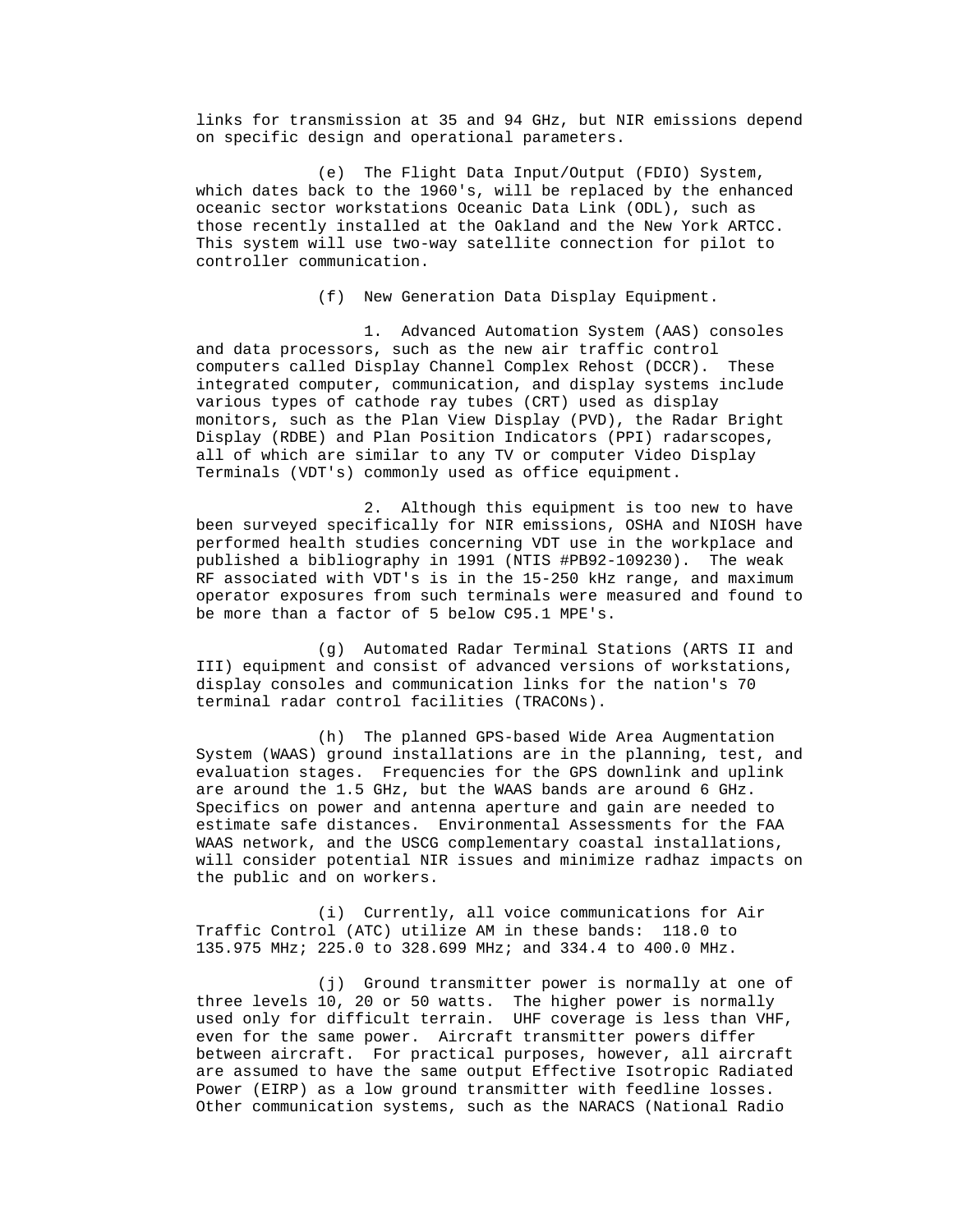Communication System) installed for emergency communications, operate in the HF band (at 4, 8 and 19.4 MHz) with proper siting safeguards to avoid NIR exposures.

 (k) Most of the communication equipment complies with the limits for a Class A digital devices, pursuant to Part 15 of the FCC Rules. These limits are designed to provide reasonable protection against harmful interference when the equipment is operated in a commercial environment. The equipment, however, could radiate RFR if not installed properly.

 (2) Safe Distances. Since "worst case" MPE for communication devices, such as the VSCS, is 0.2 mW/(cm squared), according to the C95.1 MPE table for uncontrolled environments, a safe distance of 2 meters can be calculated for an assumed 50 Watts of transmitted power with gain of zero dB. However, most of the devices that have been investigated, power has been found to be below 3 Watts, and the corresponding safe distance for exposure is thus only half a meter. The assumption is made here that all FAA communication equipment are unintentional NIR radiators but, in reality, the equipment's housing, which protects it from electromagnetic interference (EMI), also limits its radiated emissions. Anti-interference housings, casings, and covers are normally provided by manufacturers for communication equipment. If these are not tampered with, and proper installation and operation, or maintenance procedures, are followed, then communication equipment should not radiate any appreciable power, and should be safe for operators and fellow workers.

 (3) Procedural Controls. It is desirable to avoid direct contact with UHF and VHF transmitting antennas that operate at high power levels, and with metallic ungrounded objects (cars, or vehicles parked nearby) that might cause RF shock due to discharging through limbs upon touching. To avoid unnecessary exposure to RFR, it recommended that maintenance or other work on/near transmitters be performed only when they have been turned off.

c. Other sources of NIR.

 (1) Microwave landing systems (MLS). The MLS provides a common civil/military landing system to meet the full range of user operational requirements as specified by ICAO for precision approach and landing system for the year 2000 and beyond. However, differential GPS (DGPS) systems are now envisioned to satisfy the majority of requirements originally envisioned for MLS. 29 "Category 1" MLS are currently installed or planned for near-term installation for precision approach and landing. The FAA has already terminated all R, E & D activity associated with MLS and allowed limited deployment in support of international operations

(a) Specifications.

 1. The MLS signal is transmitted throughout a large volume of air space, thereby providing service to multiple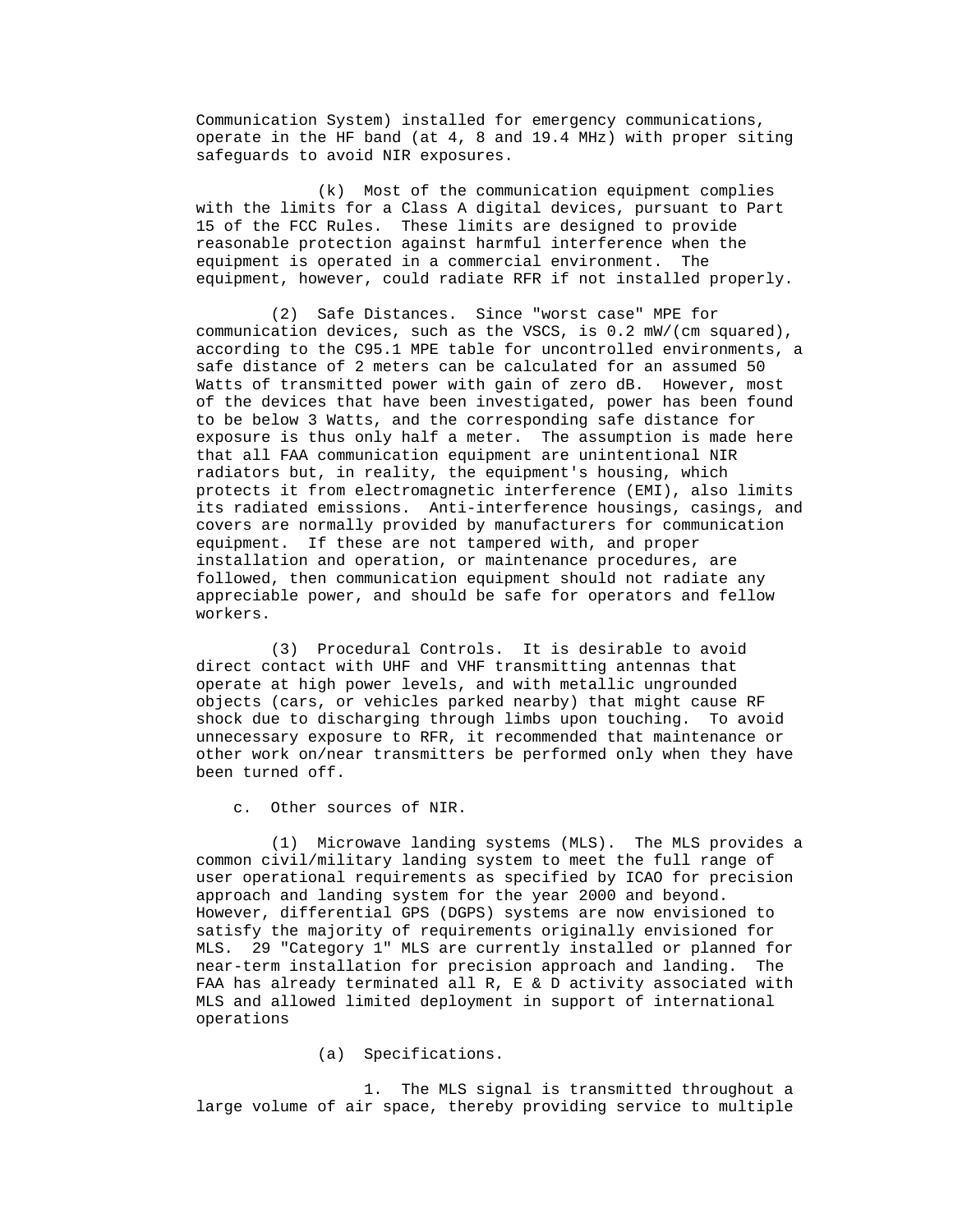aircraft along multiple approach paths, during approach, flare, touch down, and roll out maneuvers. The system permits greater flexibility in air traffic procedures, enhancing safety, and permits curved and segmented approach paths for purposes of noise abatement. MLS allows steep glide path approaches for airports in mountainous terrain, and facilities short field operations for short and/or vertical and landing (STOL and VTOL) aircraft.

 2. MLS transmits signals that enable airborne units to determine the precise azimuth angle, elevation angle, and range. The technique chosen for the angle function of the MLS is based upon Time-Referenced Scanning Beams (TRSB). All angle functions of the MLS operate in the 5 to 5.25 GHz band. For the existing systems, a special Super-High Frequency (SHF) option at 15.4-15.7 GHz is included, while ranging is provided by DME operating in the .96-1.215 GHz band.

 (b) Safe Distances. The MLS transmits in the GHz microwave range where there is a flat MPE of about 1 mW/(cm squared), according to the C95.1 Standard for uncontrolled environments. The average power is 20 Watts, and the azimuth angle and elevation angle are 2 degrees each. Therefore, the estimated gain is 8,100 or 39 dB and the calculated safe distance is 14.7 meters for uncontrolled environments. Since the MLS system ground installation are on or near airport runways, it does not pose NIR safety hazards to workers or the public.

 (c) Procedural Controls. In order to avoid unnecessary NIR exposures from MLS, personnel must avoid direct contact with antenna apertures of transmitting MLS equipment, and to work on such equipment only when it is turned off.

(2) Instrument Landing Systems (ILS).

 (a) Specifications. The ILS is the current ICAO primary precision landing system worldwide, and is expected to stay operational until 2005 for "Category 2 and 3" landing. The ILS consists of a glide-slope beam and a localizer beam installed on the runways. The glide slope beacon provides vertical steering signals for landing on the front course of the runway, while the localizer beacon provides lateral steering signals for front course and back course approaches to the runway. Two or three marker beacons at 75 MHz provide spot checks of position along the glide path (at 4.5 mi range, at the 200 ft altitude "Category 1" decision height, and at the 100 ft altitude "Category 2" decision height along the front course). Each beacon radiates as a fan-shaped vertical beam which is 40 degrees wide along the glide path, by 85 degrees wide perpendicular to it. The localizer facility and antenna are typically located about 1000 ft of each runway and provides a UHF 328-335.4 MHz signal. Two 75 MHz marker beacons at 3500 ft and 7000 ft from the runway approach are also part of the ILS glide slope facility, and provide a UHF (328.6-335.4 MHz) signal.

 (b) Safe Distances. Safe distance calculations were made based on power transmitted of 15 Watt, with an antenna gain of 20 dB, combined with limits listed in Tables 2-1 and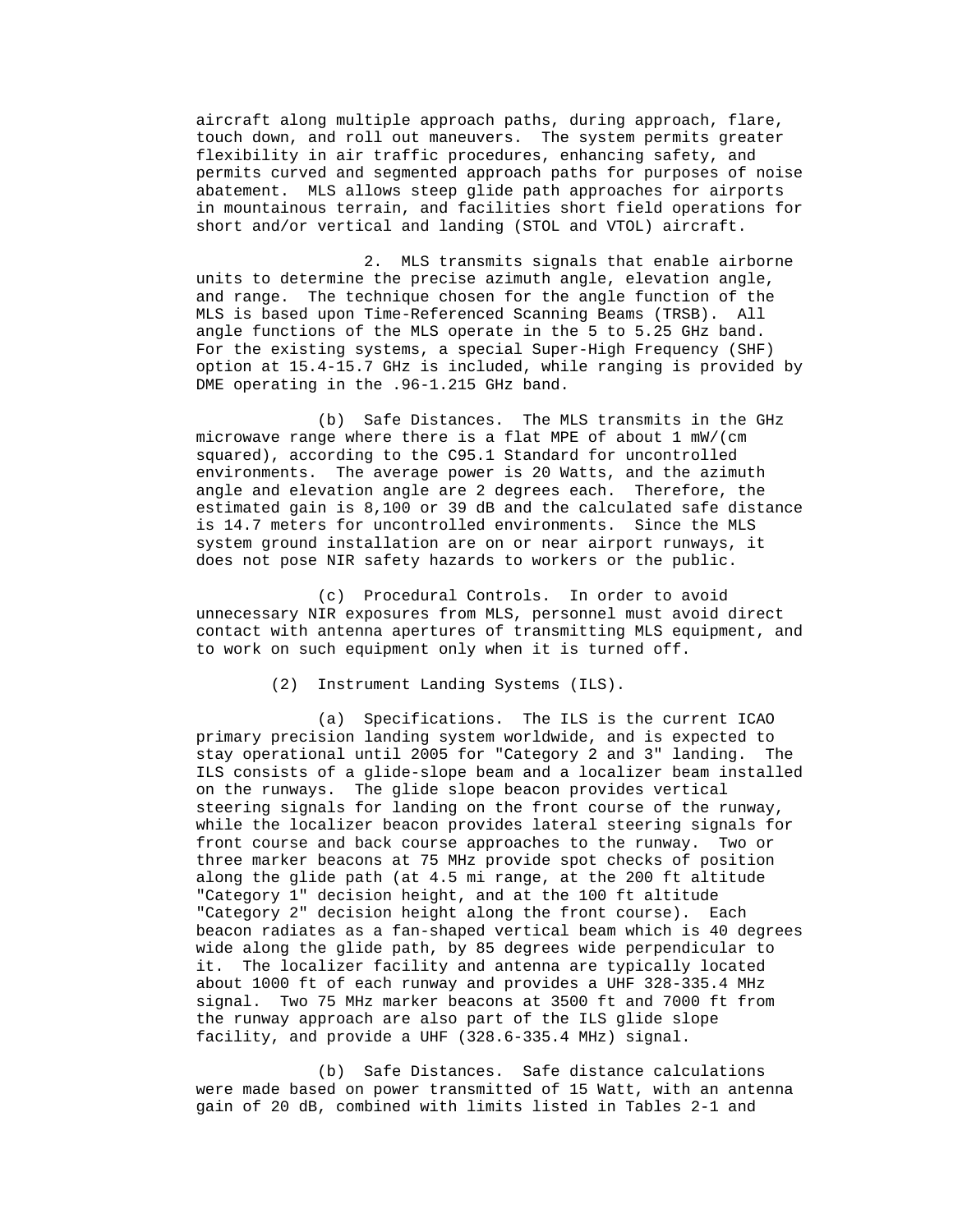2-2. Safe distance estimates are 24.5 m for an uncontrolled environment MPE of 0.2 mW/(cm squared), and 9 m for controlled environments with an MPE of 1.5 mW/(cm squared).

 (3) Mode S Beacon. The Mode S Beacon is a secondary surveillance radar (SSR) or beacon deployed in the 90's, collocated with and chin-mounted on the same revolving shaft above the antenna of en route primary radars like ARSR-4. Mode S operates at 830 MHz and 1090 MHz as a ground-air-ground data link system capable of providing aircraft surveillance and communication necessary to support ATC automation in a dense traffic environment. Mode S uses common channel interrogation integrated with current Air Traffic Control Radar Beacon System (ATCBS). Safe distance estimated based on a nominal power of 1 kW for the transmission frequency (1030 MHz), with an antenna gain of 27.5 dB, is 68 m for the uncontrolled environment MPE of 1 mW/(cm squared) and 34 m for the corresponding occupational controlled environment MPE of 4 mW/(cm squared) (see section 3 of Table  $2-3$ ).

 APPENDIX 3. SAFETY GUIDELINES FOR POWER FREQUENCY ELECTRIC AND MAGNETIC FIELDS (EMF) AND STATIC FIELDS

 1. PURPOSE. This appendix to FAA Order 3910.3B recommends guidelines for protection from power frequency electric and magnetic fields, as well as static electric and magnetic fields. These guidelines are voluntary, but should be useful in view of the great deal of employee interest that has been generated in recent years.

2. POWER FREQUENCY ELECTRIC AND MAGNETIC FIELDS (EMF).

 a. General Background. An emerging safety, environmental and health issue of current research interest is the potential for adverse health effects from exposure to electric and magnetic fields (EMF). Of special concern to the public and to Congress are magnetic fields at extremely low frequency (ELF), in the spectral range of 3 to 3000 Hz, which includes the electrical power grid frequency (PF) to 60 Hz, and its harmonics.

(1) Current Research.

 (a) Numerous recent studies, press articles, and TV programs have publicized suggestive, but so far inconclusive and mutually inconsistent evidence for possible association of exposure to EMF at or near power line frequencies and various adverse health impacts, including cancers and reproductive effects. Epidemiological studies of residential and occupational exposures to EMF, and laboratory studies on humans, animals and cells, carried out for a wide range of EMF exposure conditions, have yet to agree on a reproducible and validated causal mechanism for adverse bioeffects from chronic exposure to weak environmental EMF.

 (b) Although some EMF bioeffects are recognized, there is no proven mechanism for causal linkage of EMF exposures to specific adverse health end effects. Also, the EMF characteristics that are bioactive have not yet been identified,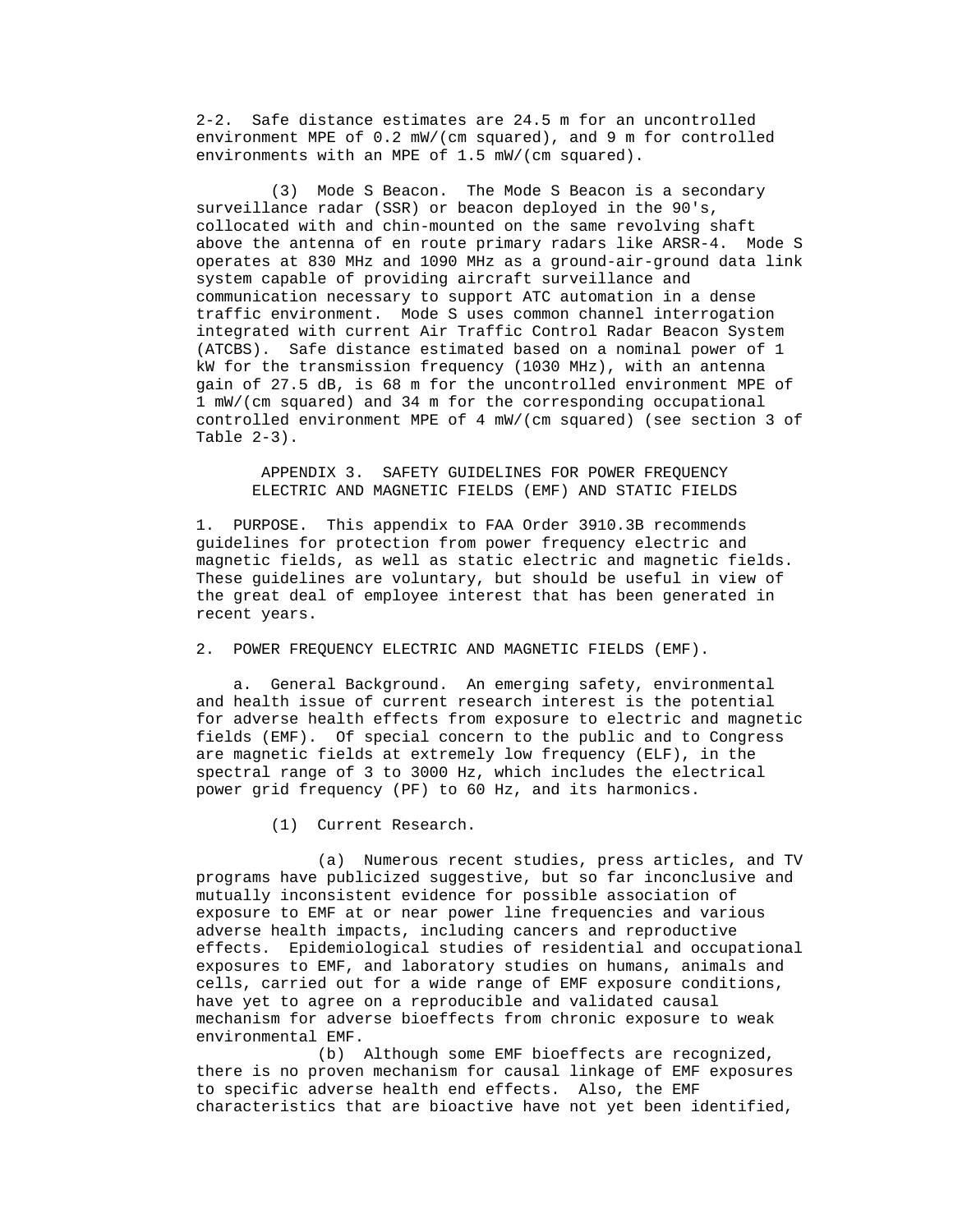nor have the "dose" metrics and "dose response" required for health risk assessment been established.

 (c) Research findings on bio-effects of EMF to date, albeit controversial, have focused considerable public and governmental attention on the need for more research to resolve uncertainties, and for coordinated policies, pre-regulatory actions and communications on this issue. The present state of scientific knowledge is still too rudimentary to serve as a basis for regulations or guidelines limiting EMF emissions and exposures for the public and for workers. The Council on Scientific Affairs of the American Medical Association (AMA) issued a report in 1994 on "Effects of Electric and Magnetic Fields", which reviewed published research on EMF health effects and concluded:

 "Most studies of magnetic field effects in children, workers and other populations do not meet accepted scientific criteria in terms of measuring past exposure, identifying comparable test and control groups, and accounting for potentially confounding factors. Findings of studies are inconsistent in terms of whether a risk exists, what conditions might be related to exposures, and risk magnitude. Positive studies indicate, for the most part, that the associated relative risks are low."

 (d) The DOE, as the lead agency of an Interagency EMF Working Group (on which DOT/FRA was represented) has prepared a "National Strategic EMF Research Plan". The 1992 Energy Policy Act (EPACT) Section 2118 mandated that the DOE and the HHS' National Institute of Environmental Health Science (NIEHS) lead a coordinated \$65M, five-year public-private cost-shared national EMF Research and Public Information Dissemination (RAPID) program. The DOT, based on the FRA R & D program on EMF assessment and health effects, is a designated participating member of the EMF Interagency Committee (IAC), which guides the RAPID planning and review efforts. Currently, the RAPID National EMF R & D program is developing standardized EMF measurement and environmental or personal exposure characterization and quantification guidelines and protocols.

(2) Status of Regulatory Rulemaking.

 (a) The Committee on Interagency Radiation Research and Policy Coordination (CIRRPC) convened by OSTP included representatives from EPA, DOE, FDA, DOA, OSHA/DOL, DOD, as well as DOT/RSPA. Its Science subpanel on health effects of EMF has reviewed the current state of knowledge, to determine if regulatory actions are warranted. CIRRPC sponsored a review of EMF-related health effects, which concluded that no definite linkage of EMF with cancers and other adverse health outcomes has been proven in its report, "Health Effects of Low Frequency Electric and Magnetic Fields", 1992.

 (b) The National Institute for Occupational Safety and Health (NIOSH), the research arm for the Occupational Safety and Health Administration (OSHA), convened a 1991 workshop to define a National Research Agenda on EMF effects in the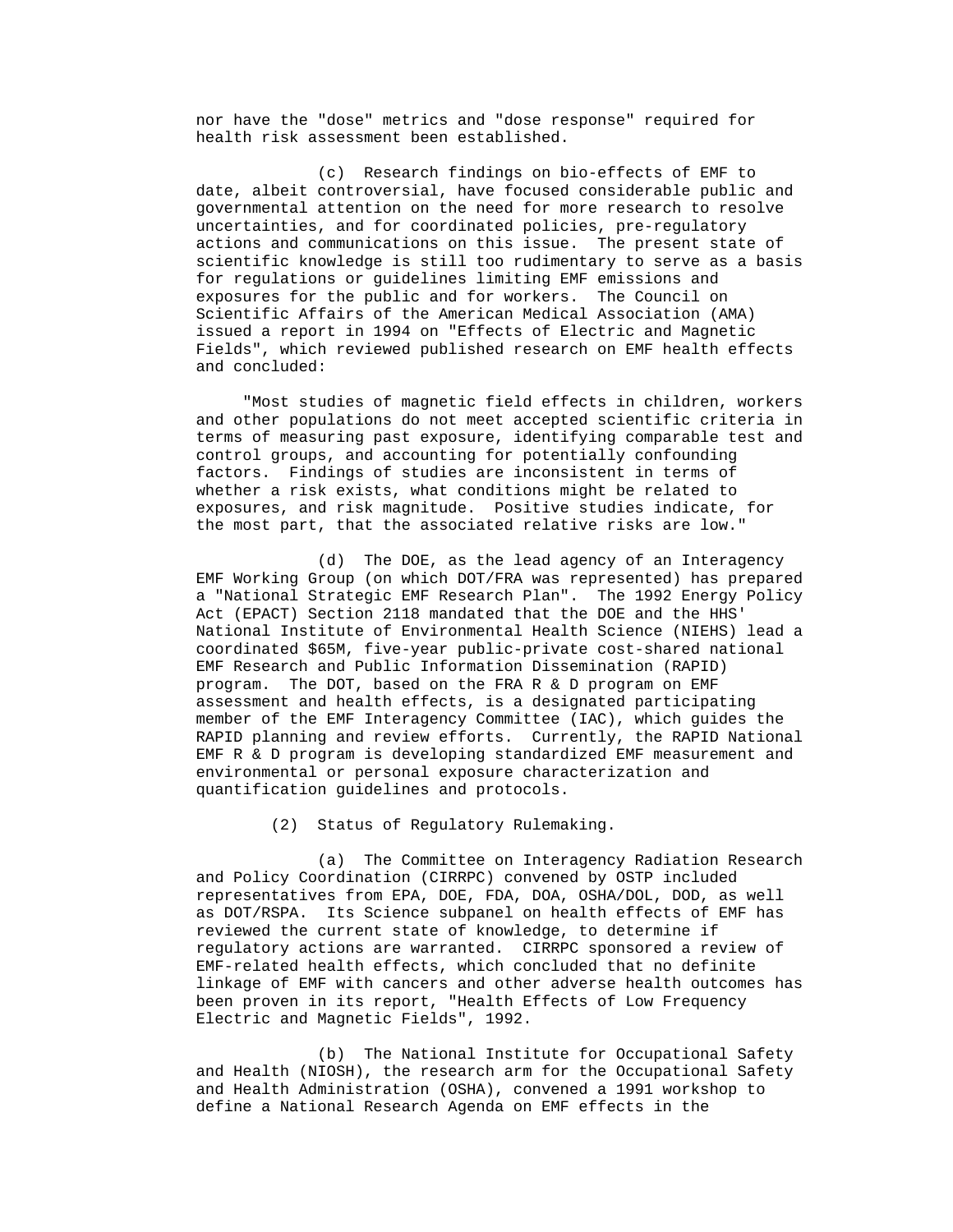workplace. NIOSH has developed a draft protocol for EMF workplace surveys, but did not publish it as yet and is currently pilot testing it in industrial work environments. NIOSH did not recommend to OSHA (as of January 1996) adoption of any interim EMF exposure standards or guidelines for workplace enforcement, since research has not yet resolved the issues of EMF dose and dose-response, nor the potentially hazardous aspects of EMF.

 (3) Interim Guidelines for Workplace and Public Exposure. At present, given the uncertainties regarding potentially adverse health effects and the lack of an accepted dose metric and threshold for bioeffectiveness, there are no federal standards and guidelines for EMF exposure in the workplace or in specific environments. Indeed, the EMF typical of various work environments and numerous sources is just being characterized under the RAPID program, using common survey protocols, in order to assemble a consistent data base.

(a) International Standards and Guidelines.

 1. Several countries and the European Community (EC) have adopted public and occupational exposure interim limits to 50/60 Hz EMF. The World Health Organization and the International Radiation Protection Association (IRPA) International Non-Ionizing Radiation Committee (INIRC) published the "Interim ELF/EMF Exposure Guidelines" in 1990, listed in Table 3-2. In 1994, after reviewing the literature on health effects - EMF links, the IRPA ruled that there was no reason to update and revise the guidelines. (Source: Health Physics 58: 113-122).

 2. The IRPA/INIRC guidelines are based on well established bioeffects, such as nerve stimulation, or induced body and limbs currents, and are much higher than EMF levels typical of occupational and residential environments. The special provision for short term exposure to electric field is that the product of the Electric Field Strength times exposure time should not exceed 80 over a whole working day. Similarly, whole body exposure to alternating current (A/C) magnetic fields (up to 2 hours a day) should not exceed 50 Gauss. For comparison, the earth's steady or DC field is of order 0.5 Gauss. The 1 Gauss limit is adopted as a prudent limit for pacemaker wearers, to avoid potential electromagnetic interference (EMI).

 3. In January 1995, the European Committee for Electrotechnical Standardization (CENELEC) adopted a European prestandard (ENV 50166-1, "Human Exposure to Electromagnetic Fields, Low-Frequency, 0-10 kHz"), and recommended methods for checking compliance with field limits and for controlling exposure. These limits are given as induced current density (in mA/(m squared), RMS) by frequency range, as well as limiting direct contact currents for workers and the public. Reference levels (to ensure compliance with induced current limits) are: (1) 30 kV/m for electric fields at 50-60 Hz for workers (10 kV/m for the general public); and (2) 16G for magnetic fields for workers (6.4 Gauss for the general public), with about 10 times higher values allowed for limbs.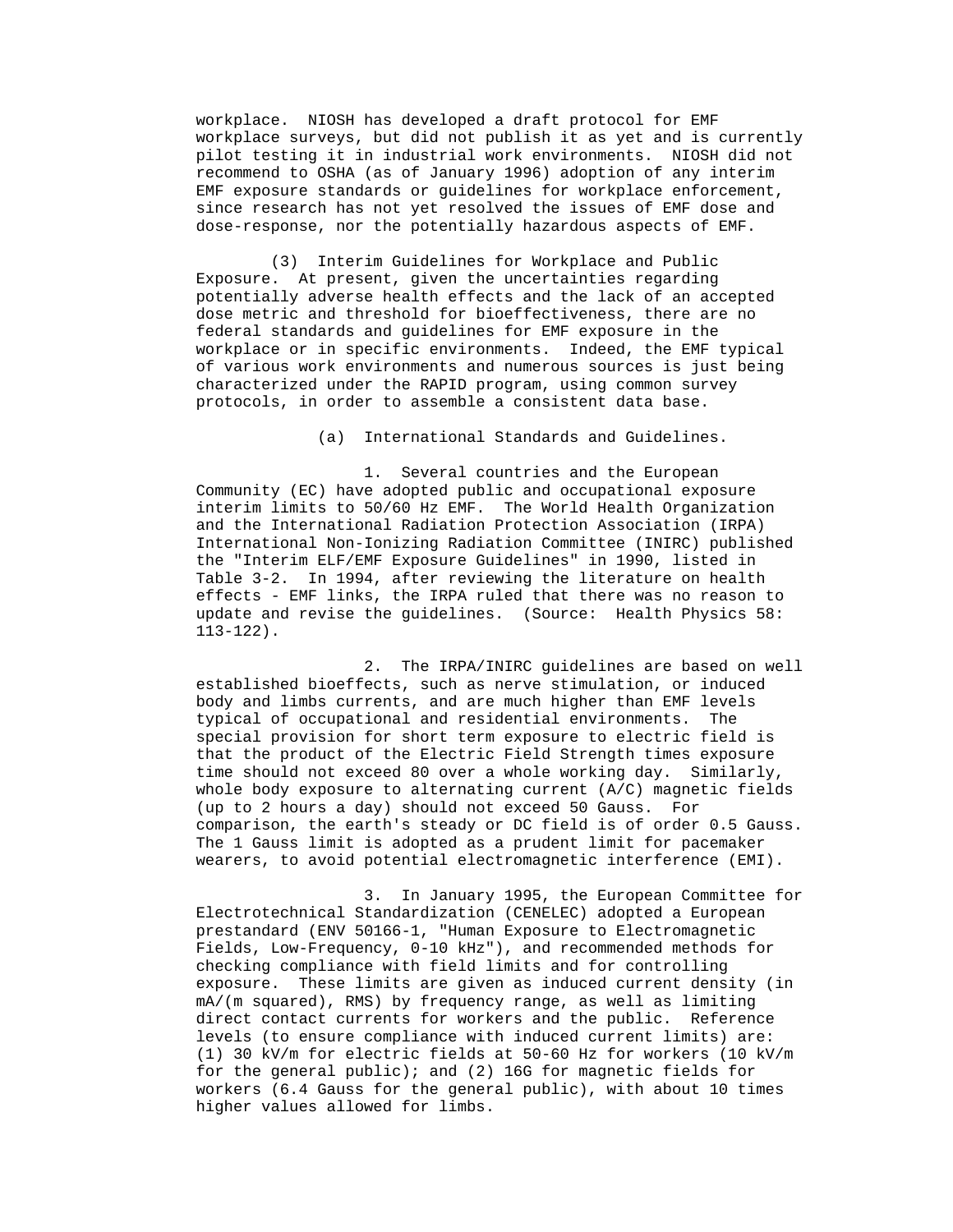4. The Swedish trade associations and workers unions have recently recommended the most restrictive, but voluntary for industry, guidelines for EMF (magnetic fields of order 2 mG and electric fields of about 10 V/m) produced by computer system modules and keyboards, as measured just in front of display screens. However, ergonomics, visual quality and other factors are considered more important than EMF for worker safety in Sweden. The rest of the world has not endorsed, nor adopted these voluntary industry guidelines.

(b) U.S. Voluntary Standards and Guidelines.

 1. The American Conference of Governmental Industrial Hygienists (ACGIH) has also set voluntary occupational standards for EMF, which are reviewed annually. The 1995-96 Threshold Limit Values (TLV) for Sub Radio Frequency (30 KHz and below) Magnetic and Electric Fields are given in Table 3-1. The ACGIH also recommends the use of protective wear or devices (e.g., suits, gloves, insulation) for workers exposed to electric fields in excess of 25 kV/m, to avoid contact discharge currents.

 ---------------------------------------------------------------- Table 3-1. ACGIH 1995-96 Threshold Limit Values for Subradiofrequency (30 KHZ and Below) Magnetic and Electrical Fields

| ] Occupational Exposure ] Electric Field ] Magnetic Field                                                              |                            |                                |
|------------------------------------------------------------------------------------------------------------------------|----------------------------|--------------------------------|
| $(60 \text{ Hz})$ TLV $\qquad$ 1                                                                                       | (kV/m)                     | (Gauss)                        |
|                                                                                                                        |                            |                                |
| l For workers with<br>] cardiac pacemakers                                                                             | 1 < 1                      | 1 < 1                          |
| For 300 Hz-30 kHz $\,$ ] 2.5/f (f in kHz),] < = 2 (or 160 A/m) ]<br>] partial and whole body] for 100 Hz-4 kHz ] 600/f |                            | (x 5 for arms and              |
|                                                                                                                        | $.625$ for 4-30 kHz] legs) | I (x 10 for hands<br>and feet) |

 2. In the absence of U.S. federal guidelines for power frequency EMF, six states have issued their own regulations limiting electric and magnetic fields for electric power transmission lines at the edge of right-of-way. All of these guidelines are based on maintaining existing environmental levels of EMF due to transmission and distribution (T & D) power lines, and power companies strive not to exceed them when designing and erecting new power lines. The most restrictive state guidelines are in Florida, where electric fields are limited to 2 kV/m at the edge of right-of-way, and corresponding magnetic fields to 150-200 mGauss.

(3) Public Sources of Information.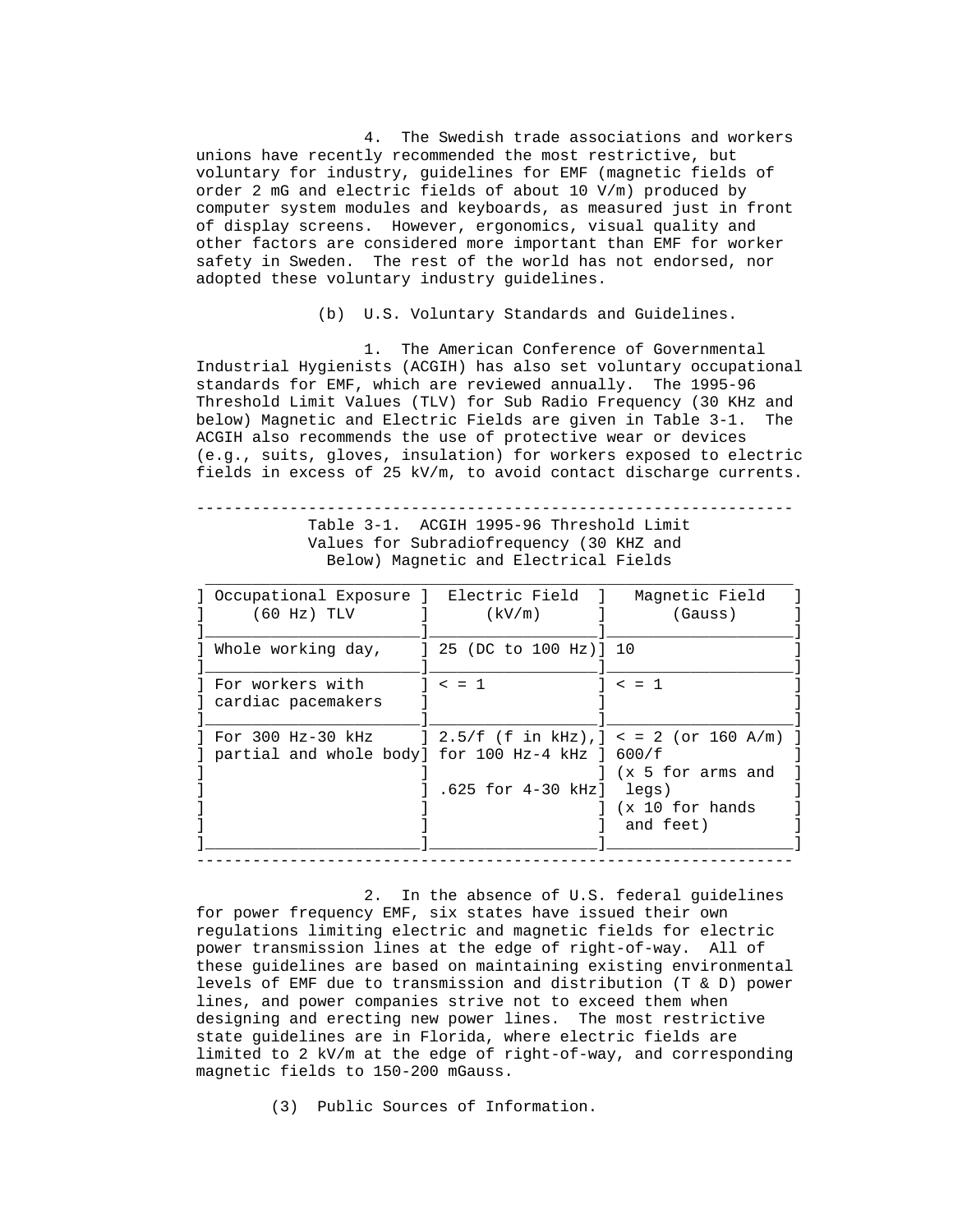(a) The RAPID program has produced an EMF public information booklet ("Questions and Answers about Electric and Magnetic Fields Associated with the Use of Electric Power", January 1995), which lists up-to-date research results and related EMF resources. NIOSH, NIEHS, and DOE have prepared a draft brochure, "EMF In the Workplace - Questions and Answers" (1996), summarizing the state of knowledge and EMF levels in typical work environments.

 (b) In addition public information hotlines have been established by RAPID to answer specific EMF questions:

 1. The EMF Infoline at EPA is 1-800-363-2383 (or 484-1803 in Washington, DC) responds to questions regarding state of science;

 2. Questions about EMF exposures in the workplace are answered by NIOSH at 1-800-356-4674;

 3. Environmental health and safety questions can be answered by the ENVIRO-HEALTH hotline maintained by NIEHS at 1-800-643-4794.

 (c) The RAPID interagency program also funds an internet Information Clearinghouse site (EMF-Link at http://infoventures.com), reporting on EMF-related research results.

b. Effects and Potential Hazards.

 (1) Direct and Indirect Effects. There are both direct and indirect (secondary) effects of external electric and magnetic fields on biological systems. In direct coupling of EMF to biological tissue, electric fields are easily screened by objects (e.g., trees or walls) and attenuated by biological materials by factors of about 1-10 million. In contrast, magnetic fields can permeate space, and might actually be enhanced by magnetic materials, or shielded due to induced currents in non-magnetic conductors (aluminum or copper). They are not attenuated by biological tissue, and are therefore considered to be of primary interest to potential health effects. As secondary effects of EMF, time changing electric fields can induce internal magnetic fields in the human body, and time changing magnetic fields can induce electric fields and currents.

 (2) Published Reviews. There are numerous reviews of the potential health effects of EMF, which are so far inconclusive. In addition to the information sources on EMF and health effects listed above, more extensive discussions can be found in:

 (a) The IRPA "Guidelines on Protection Against Non-Ionizing Radiation", 1990, Chapter 6, which discusses the underlying health and safety rationale for setting interim limits for exposure to 50/60 Hz EMF;

(b) An extensive collection of papers in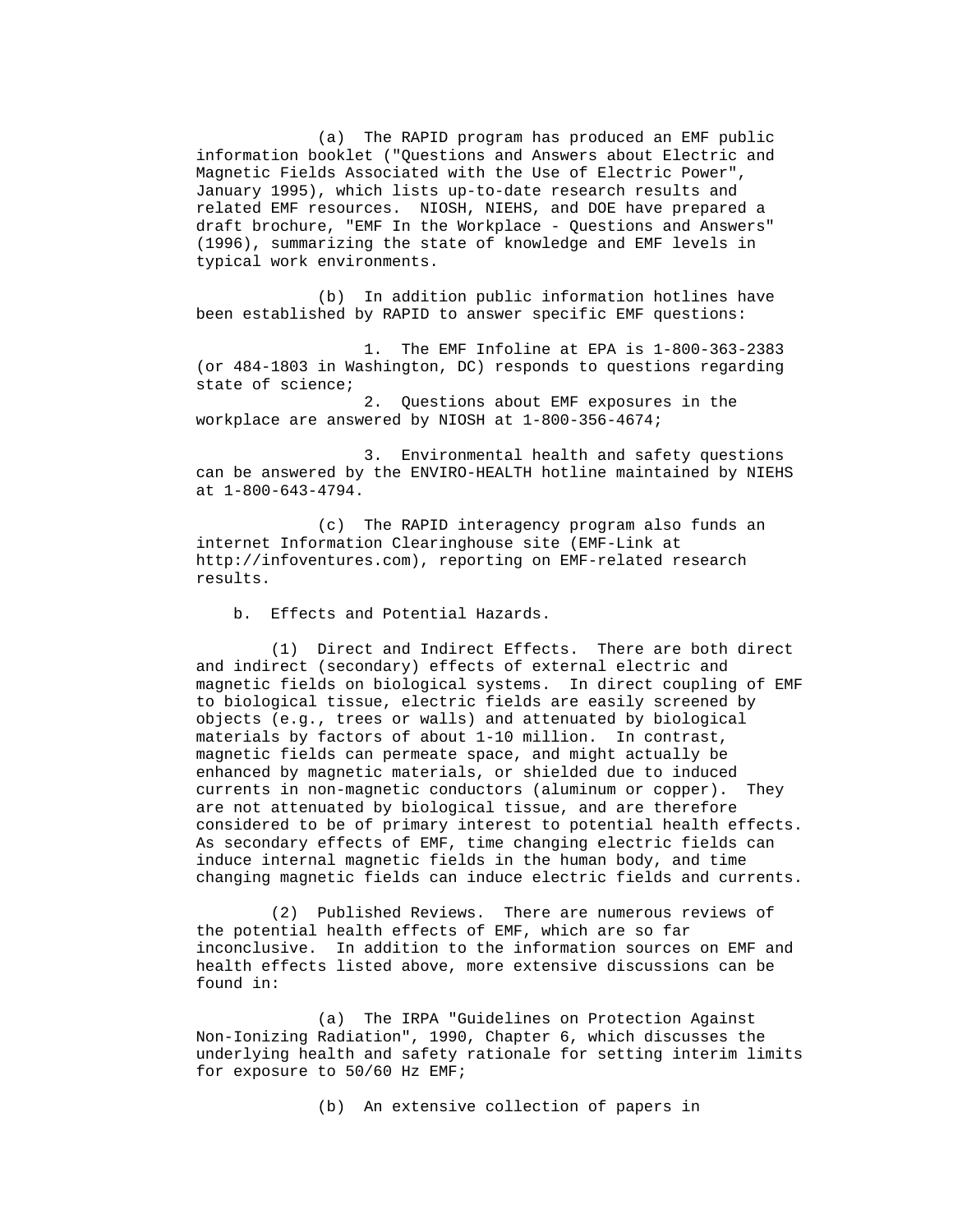"Biological Effects of Electric and Magnetic Fields, Vol. 1: Sources and Mechanisms, and Volume 2: Beneficial and Harmful Effects,", D.O. Carpenter and S. Ayrapetyan, eds., 1994.

 (3) Documented Bioeffects. There are a number of EMF bioeffects documented at high electric fields (e.g., sensing by hair cells of several kV/m) and magnetic fields (e.g., seeing magneto-phosphenes above a few hundred Gauss). Power line fields have, for certain exposure conditions, caused mild increases in heart rate, some changes in brain wave patterns, and, for a few subjects, changes in secreted nighttime melatonin. These bioeffects cannot be considered hazardous to health until and unless a long chain of causation is established linking EMF characteristics (such as, spatial, temporal, quantitative, directional), and direct or indirect coupling to biological cells, organs, or to functional effects of external EMF exposures to specific adverse health end effects.

 (4) Laboratory Studies. A number of laboratory studies on cells, cell and organ level metabolism, and on animals behavior and hormonal, reproductive and cancer incidence and mortality have suggested a range of potentially adverse health effects. Only cancer co-promotion (i.e., enhancing under certain exposure conditions specific types of cancers initiated by known carcinogens), and not direct causation has been suggested for EMF factors (usually at high fields, above 10 Gauss) for certain cancers (skin, breast, brain and blood or lymph systems). However, no magnetic field threshold has been defined, and no clear combination of EMF parameters that can suppress the immune system, and thus promote cancer growth.

 (5) Proposed Mechanisms. Several mechanisms for coupling EMF (primarily magnetic fields) to biological systems have been proposed, the most plausible involving calcium ion metabolic processes, free radical oxidation reaction, and effects on the master regulatory hormone melatonin, which is known to inhibit cancer growth. However, there are enormous problems in extrapolating from single cell or classes of cells under controlled laboratory exposure conditions to a single organ or, further, to response of complex organisms in a continually changing EMF environment.

 (6) Human Research. Little research on primates and humans exposed to EMF under controlled conditions has been done, and results to date have indicated only temporary and reversible effects on heart rate, brain waves, or melatonin level, but these findings have not been consistent or reproducible. Worldwide, about a dozen epidemiology studies on children, the general population, and on occupational categories considered to be chronically exposed to higher than average EMF (e.g., electric utility workers) have yielded suggestive, but inconclusive, results for associations of certain types of cancers (e.g., leukemia or brain cancer). However, the most direct association has been with surrogate, or indirect, measures of EMF exposure. Whenever direct measurements of magnetic field intensities in residences or workplaces were done, the correlations were weakened or absent.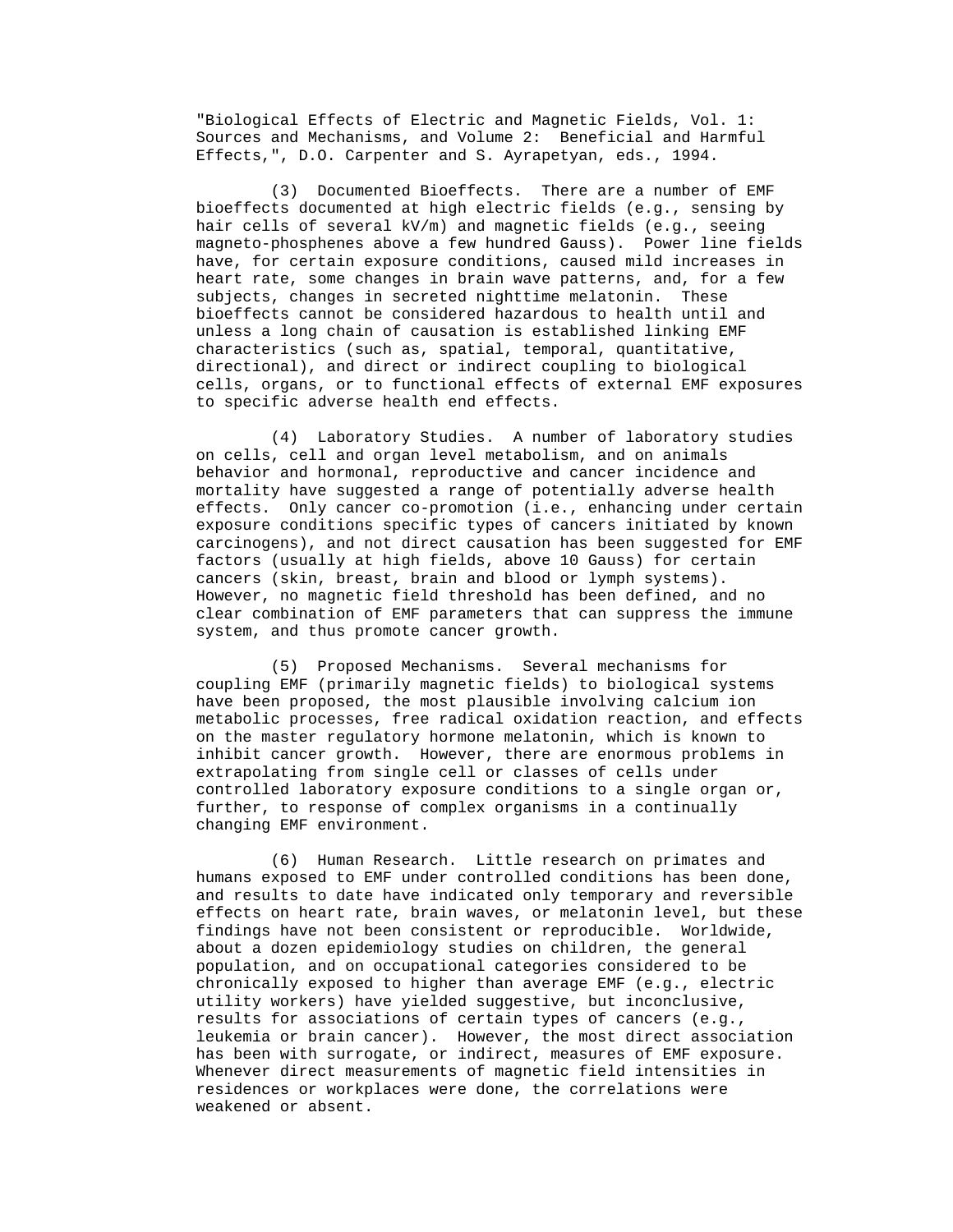c. Sources of Exposure.

 (1) General. ELF/EMF sources and emissions are pervasive in our technological society. Common sources of environment EMF are: power generation, transmission and distribution lines; industrial equipment and office computer, communication, xeroxing and lighting devices; home electric appliances; and electrically powered transportation systems. Most modern transportation systems and work environments involve electric power, propulsion, sensors, control and communication systems which have associated EMF. These will require first systematic characterization, quantification, evaluation and eventual mitigation when and if the hazardous EMF parameters are identified and regulated.

(2) FAA Sources of Exposure.

 (a) Within the FAA environment, EMF sources are associated with power generation for surveillance, communication, and control equipment, as well as with common office communication and display equipment. Each electrically powered system or equipment may have several ELF (0-3 kHz) EMF sources associated with it, including power generation and conditioning units (e.g., converters, rectifiers, and choppers), as well as power storage, transmission (e.g., cabling), and utilization subsystems (e.g., motors, fans, display screens, cathode ray tubes). Each such source typically has a characteristic EMF signature, denoting spatial, temporal (duty cycle), and frequency domain variability. Magnetic and electric fields diminish with increasing distance from the source, depending on its power and current rating, and on its geometry.

 (b) Since biologically significant EMF parameters and "exposure" metrics of interest to health risk assessment have not been determined so far, emission characteristics at and near sources are being measured in the interim in order to gather baseline information. The source geometry and current determine how rapidly magnetic fields fall of with distance. Single line sources decay with inverse of distance; double line sources, with distance squared; and compact sources (e.g., motors and generators), which can be considered magnetic dipoles, fall off rapidly with the inverse cubed distance.

d. FAA Recommended Guidelines.

 (1) Measurements. The FAA recommends that measurements and characterization of ELF/EMF fields in FAA workplaces be conducted according to procedures described in "IEEE Recommended Practice for Instrumentation: Specifications for Magnetic Flux Density and Electric Field Strength Meters - 10 Hz to 3 kHz" (IEEE Std 1308-1994, published April 1995.

 (2) Exposure Limits. The FAA encourages the collection of data that characterize and documents workplace ELF EMF exposures. Personnel exposure measurements should be compared with current interim ACGIH and IRPA standards, which are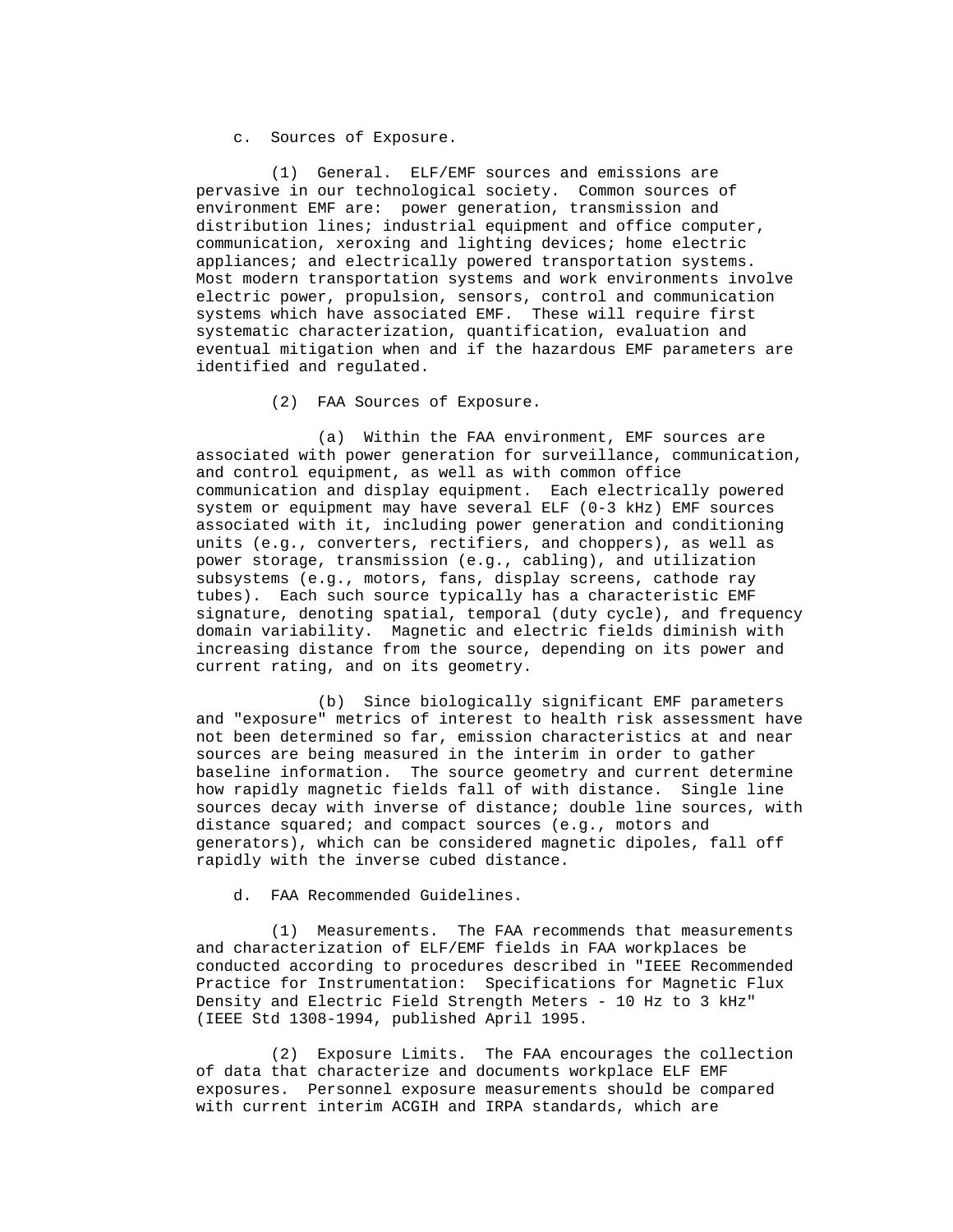tabulated in Table 3-1 and Table 3-2, respectively.

 Table 3-2. IRPA/INIRC (1990) Interim Guidelines on Limits of Exposure to 50/60 Hz Electric and Magnetic Fields (ELF/EMF)

----------------------------------------------------------------

| Electric Field<br>(kV/m) | Magnetic Field<br>(Gauss) |
|--------------------------|---------------------------|
|                          |                           |
| 10                       | 5                         |
| 30                       | 50                        |
|                          | 250                       |
|                          |                           |
| 5                        |                           |
| 10                       | 10                        |
|                          |                           |

e. Prudent Avoidance Strategies for Control of EMF Exposure.

 (1) General. On an interim basis, "prudent avoidance" has been adopted as best practice to prevent unnecessary or prolonged EMF exposure, but mostly as a personal risk avoidance matter. Prudent avoidance means avoiding prolonged EMF exposure and increasing one's distance from localized sources (e.g., electric devices in home and office environments).

 (2) Electric Field Control. Corporate or public organizations (like electric utilities) have sometimes adopted ELF/EMF prevention and control strategies, but only if not costly, nor difficult to implement. For the workplace, metallic screens might be effective against low-frequency electric fields ("Faraday cages"), but these are not effective for low frequency magnetic fields.

 (3) Magnetic Field Control. Rearranging the cabling (bunching conductors which carry currents of opposite phase, or changing current phasing for multiple 3-phase circuits) could reduce the magnetic field levels. Soft magnetic alloys (e.g., mu-metal) with special shielding characteristics might also be effective for magnetic field attenuation in the case of localized sources of unusually strong magnetic fields (such as transformers), but specific control methods must be designed based on source characteristics. Increasing a worker's distance from the magnetic field source is often very effective, especially for point-like sources (equivalent to a magnetic dipole, for which the field strength decreases rapidly, with cubed distance). Another prudent practice is time management, which limits the worker's access to and dwell time in known high EMF locations. This assumes that the "dose" of EMF is the product of time by field intensity over a work day (cumulative exposure), and that the "dose rate" is the time-weighted magnetic field average (TWA).

 (5) Burial of Power Lines. Although some believe that burial of power lines (undergrounding) would lower EMF exposures,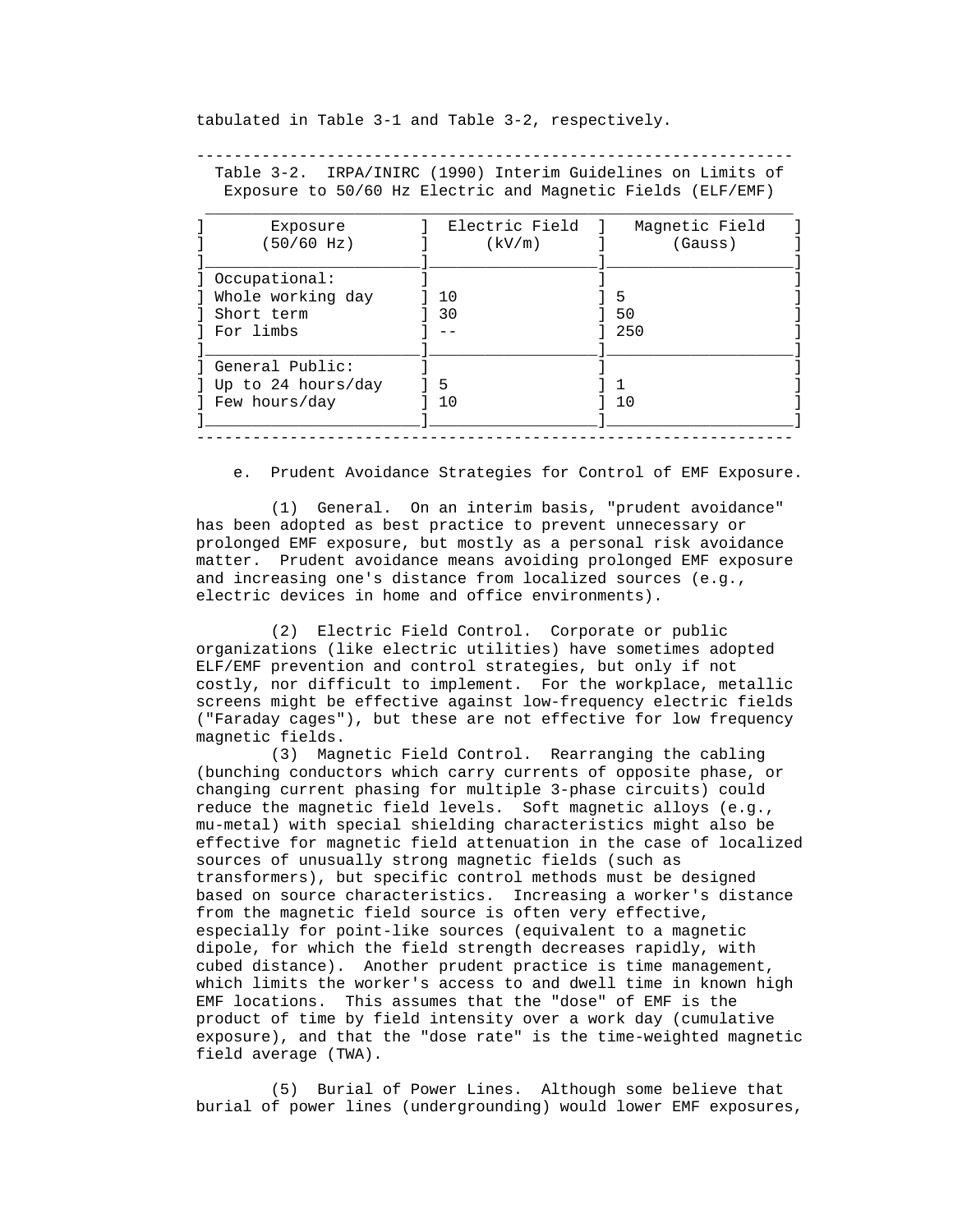unless shielding is provided (e.g., using metal tubes to enclose bunched cables), problems could arise, such as ground return currents; the enhanced proximity of power lines to people; increased costs of undergrounding and maintenance; and higher risk of short-outs due to bunching of cables.

 (6) Barriers to EMF. Insulating covers to prevent contact currents, physical barriers, and warning signs to restrict access of pacemaker wearers to areas of higher than normal electric or magnetic fields might be advisable. For high electric fields, suitable insulating gloves can prevent contact currents, and special insulating suits and shoes might offer effective protection. As a rule, no one should work on or near a live high voltage line without proper electrical safety training and ground protection.

 (7) Prudent Practices. In the absence of federal EMF limits, but in response to public concern of this perceived EMF health risk, some manufacturers are voluntarily and proactively adopting prudent and low cost practices that avoid unnecessary or unreasonably high EMF, such as:

 (a) Redesign of consumer electrical devices and products (e.g., computer equipment);

 (b) Reconfiguration of work environments (current phasing or bundling of cables to provide current return paths or phase cancellation that result in field reduction, or ergonomic redesign of office space and repositioning of work stations and copying or other electrical equipment) to provide lower exposures for office workers;

 (c) Rescheduling of maintenance and other workplace operations associated with potentially higher occupational EMF exposures to prevent unnecessary exposure to electric and/or magnetic fields.

3. STATIC MAGNETIC AND ELECTRIC FIELDS.

 a. General Background. Static, or direct current (DC), electric and magnetic fields do not change direction and intensity 60 times per second as do the fields associated with alternating currents (AC), which underlie conventional electrical power grid systems. Natural static fields are produced by the earth. Electric fields are produced by thunderstorm activity, whereas natural magnetic fields arise from movement of liquid iron over the solid inner core of the earth. On average the earth's magnetic field is larger than typical AC electric power magnetic fields, but DC fields do not create currents in objects in the way that AC fields do.

 b. Potential Hazards of Workers Exposure to Static Electric Fields. Electric fields up to 12 kV/m were found not to have any adverse health or behavioral effects on animals or people. Surface charging effects on hair are perceived at and above about 20 kV/m. Fields up to about 600 V/m were found not to affect human circadian rhythm, although an effect on daily melatonin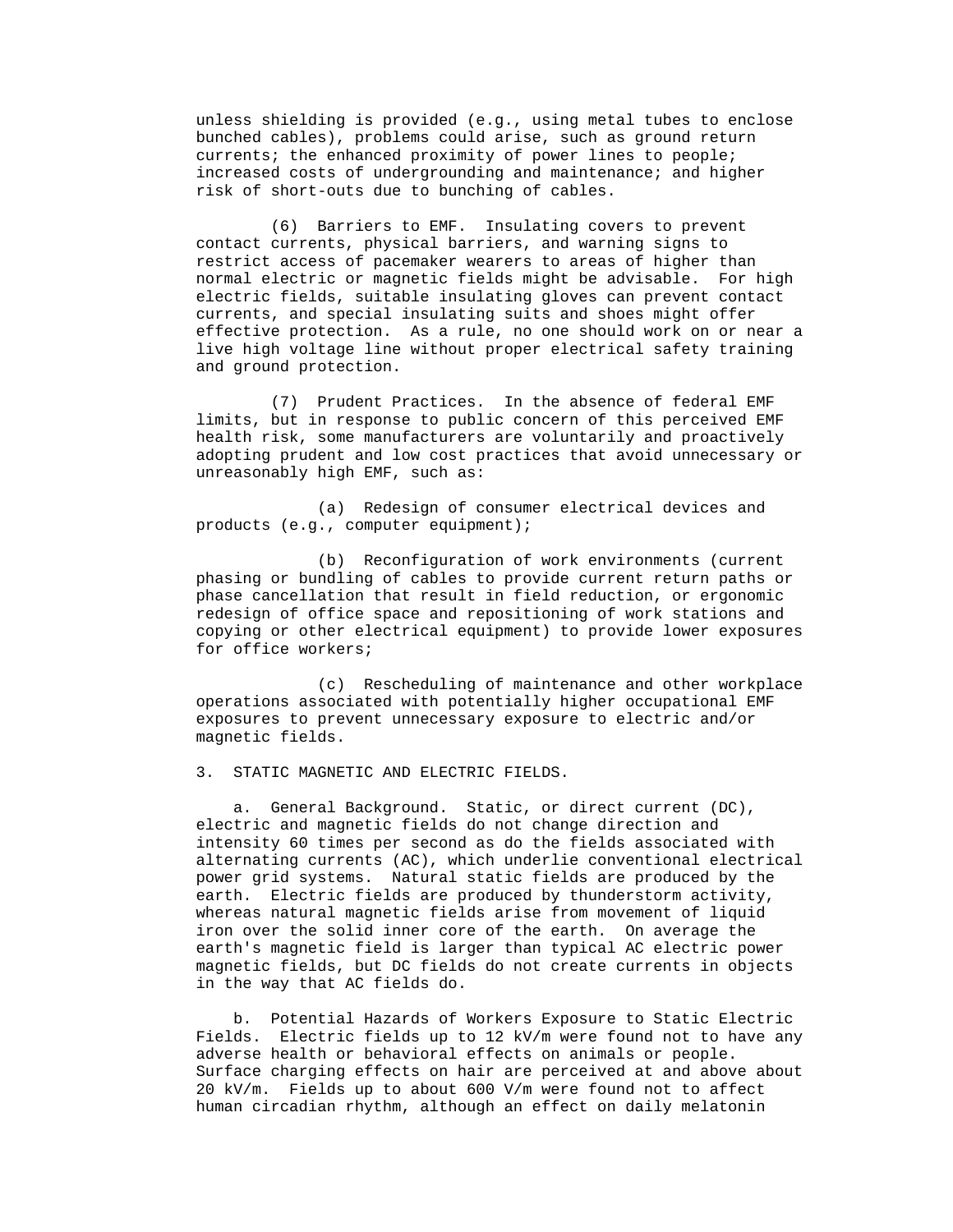secretion similar to jet lag and fatigue was observed for laboratory rats. Electric vertical fields in fair weather are typically 100 V/m, and increase to double or triple that during electric storms. Static electric fields are perceived by people above 20 kV/m as a startle response, when the hair stands up, and at sufficiently high fields by a noticeable coronal discharge and electric shock and sparks upon touching a grounded object.

 c. Potential Hazards of Workers Exposure to Static Magnetic Fields.

 (1) Physical Effects. There is no direct experimental evidence of either acute or chronic health effects due to exposure to static magnetic fields below 2 Teslas (20,000 gauss) magnetic fields. However, body movement relative to high magnetic fields can induce electric fields, and therefore currents inside the body. These are perceived as "magneto phosphenes" (flickering light) and sometimes as vertigo and nausea, and some effects (lower heart rate, neural effects, performance of learned tasks) have been reported in animal studies at fields in excess of 2 T. Chronic health effects are uncertain and unconfirmed for fields below 1-2 T, although some effects on circadian rhythm via the melatonin hormone were reported in animal studies. Induced electric currents due to movement across static magnetic fields can have some electrophysiological effects.

 (2) Interference With Medical Implants. There are potential hazards to individuals vulnerable to strong static magnetic fields because of certain medical implants. The hazard derives from forces and torques that can displace or dislodge metallic prosthetic implants (deflection of magnetic hemostatic or aneurism clips, suture staples, shunt connectors, metallic rods and joints), that are susceptible to either induced magnetization, or to heating from induced electric currents. In addition, some types of heart pacemakers (those with a reed switch) were found to be reset by static and ELF magnetic fields, at an intensity threshold that varies with frequency.

 d. Sources of FAA Workplace Exposure to Static Electric and/or Magnetic Fields. A number of traditional radar transmitters in operation, including klystron amplifiers, magnetron oscillators, and amplitrons require relatively high crossed static magnetic and electric fields acting on an electron beam. Voltages required can be from 1.5 to 100 kVolts, and magnetic fields produced either by large horseshoe magnets, smaller permanent magnets, or electromagnets often exceed 1 kGauss (range listed for various pulsed magnetrons is 1.4 - 6.1 kGauss). Although these fields are limited to the radar transmitter enclosed in the radome and fall off rapidly with distance from the localized source, radar facility maintenance employees who are working with magnetizable tools in the vicinity should adopt safe work practices and be advised of existing static fields exposure limits and potential exposure hazards.

e. FAA Recommended Exposure Criteria.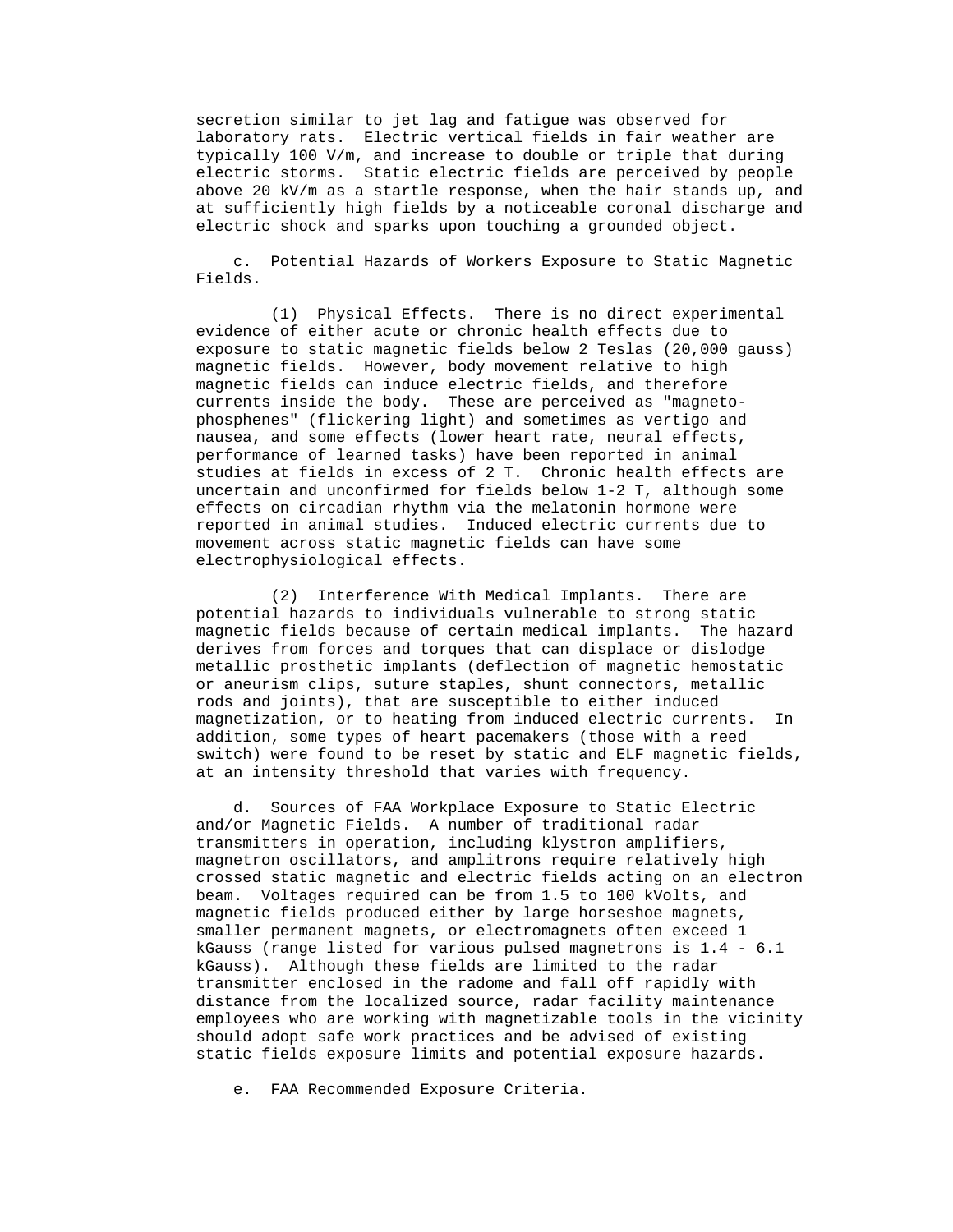(1) Current American Conference of Government Industrial Hygienists (ACGIH) Threshold Limit Values (TLV's).

 (a) Routine Daily Exposure. The ACGIH 1995-96 Threshold Limit Values (TLV) for routine daily exposure to static magnetic fields without adverse health effects are shown in Table 3-3. On a daily time-weighted average (TWA) basis, whole body exposures are limited to 600 gauss, and for limbs to 6,000 Gauss TWA. A ceiling value of 2 T is recommended for short term work exposures.

| Occupational Exposure ] Electric Field ]<br>(60 Hz) TLV | (kV/m)                   | Magnetic Field<br>(Gauss)      |
|---------------------------------------------------------|--------------------------|--------------------------------|
| Whole working day,                                      | ] 25 (DC to 100 Hz)] 600 |                                |
| Whole body                                              |                          |                                |
| For workers with<br>cardiac pacemakers                  | $\leq$ = 1               | $< = 5$                        |
| Partial body,<br>extremities (startle                   | $125(5 - 7)$             | $16000$ TWA,<br>20,000 ceiling |
| reaction, shock,<br>spark discharge,                    |                          |                                |
| contact currents)                                       |                          |                                |

 ---------------------------------------------------------------- Table 3-3. ACGIH 1995-96 Threshold Limit Values (TLV's) for Static Magnetic and Electric Fields

 (b) Special Limits. For susceptible individuals with medical implants and for workers using ferromagnetic tools, limit of 5 Gauss is recommended. The ACGIH Guidelines (Table 3-3) advise that warnings to potentially susceptible individuals be posted for magnetic flux/field equal to or larger than 1 Gauss. Since Earth's magnetic field is commonly 0.5-0.8 Gauss, and is typically enhanced by iron and steel bearing structures (cars, trains, metallic desks and file cabinet) and by magnets (e.g. refrigerator and other door magnets) by factors of 5-10, the latter limit appears excessively conservative.

 (2) IRPA/ICNIRP Guidelines ƒSource: Health Physics, Vol: 66, Number 1, pp. 100-106 in January, 1994.a. These were developed in cooperation with the World Health Organization (WHO) in 1987 to guide limits for occupational and public static magnetic field exposure (see Table 3-4.)

 ---------------------------------------------------------------- Table 3-4. 1994 IRPA/ICNIRP Guidelines of Exposure to Static Magnetic Fields

| Exposure | Magnetic Field |
|----------|----------------|
|          | (Gauss)        |
|          |                |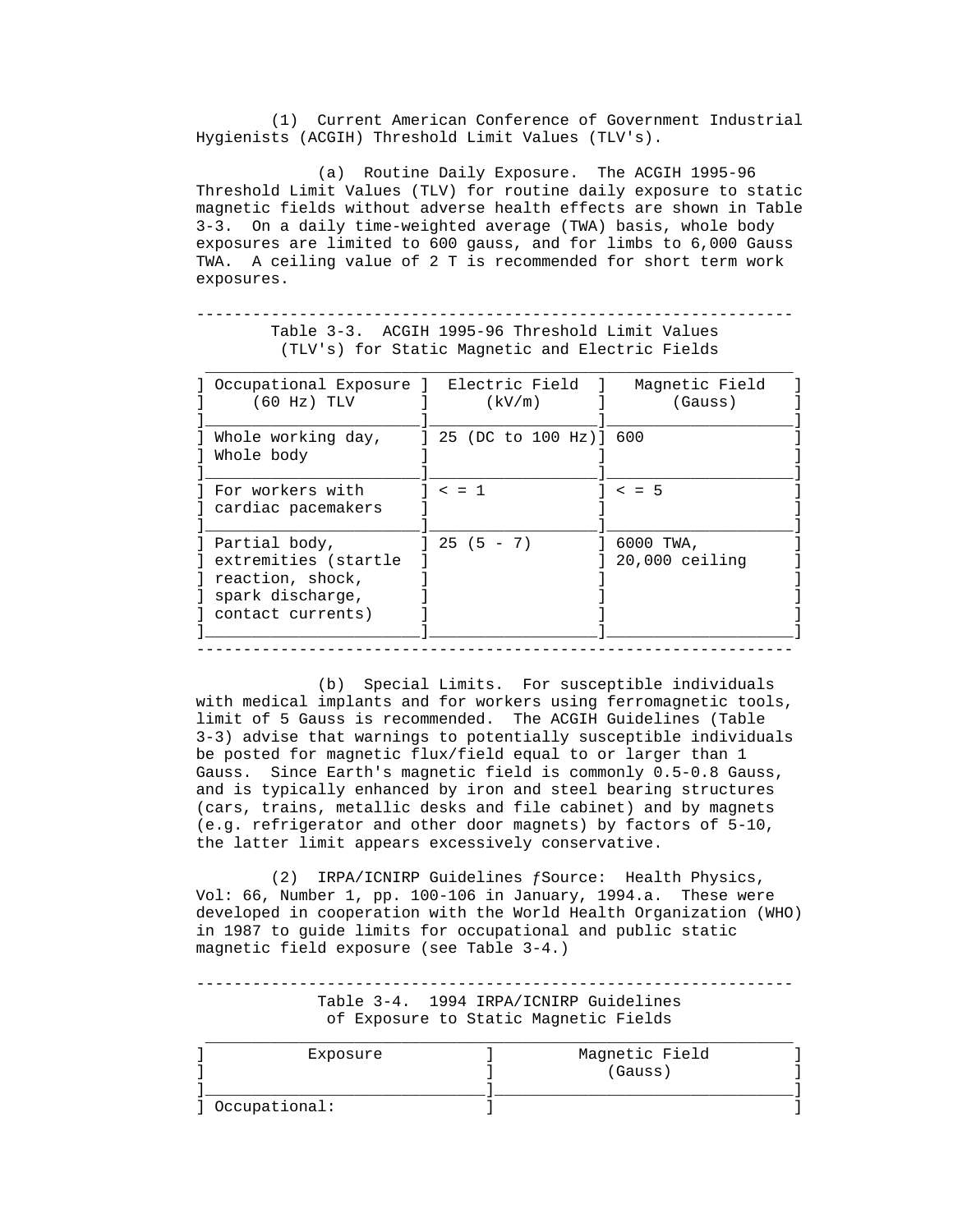| ] Whole working day (TWA)                                     | ] 2,000 |
|---------------------------------------------------------------|---------|
| ] Ceiling value                                               | 20,000  |
| l For limbs                                                   | 50,000  |
| General Public:<br>] Continuous exposure<br>Pacemaker wearers | 400     |

#### APPENDIX 4. IONIZING RADIATION

----------------------------------------------------------------

 1. PURPOSE. This appendix to FAA Order 3910.3B establishes exposure criteria and guidelines for protection from ionizing radiation hazards in FAA workplaces. The intent of this appendix is to ensure that sources of ionizing radiation are identified and inventoried, that personnel are properly trained to work with and around these sources, and that measurements are taken to evaluate emission rates and personnel exposures. Controls to mitigate hazards are implemented when surveys indicate that exposures can exceed acceptable limits.

2. GENERAL BACKGROUND.

a. Ionizing Radiation Terminology and Units.

 (1) For purposes of FAA Order 3910.3B, ionizing radiation is presented as two major categories, (1) electromagnetic radiation, and (2) particulate ionizing radiation (see Table 4-1). Electromagnetic radiation is considered to be ionizing at wavelengths below 100 nm, i.e., photons of energy greater than 12.4 eV. Particulate ionizing radiation includes alpha and beta particles. Exposure to both categories potentially may contribute to employee exposures to ionizing radiation in FAA workplaces. Ingestion of radionuclides, materials which release ionizing radiation over time through nuclear decomposition, is also a potential source of exposure.

----------------------------------------------------------------

Table 4-1. Categories and Forms of Ionizing Radiation

| Electromagnetic Radiation | x rays, qamma rays                                       |
|---------------------------|----------------------------------------------------------|
| Particulate Radiation     | ] alpha particles, beta<br>] particles (e.g., electrons) |

 (2) The Gray and Sievert are both international system (SI) units, and replace the Rad and Rem as units for quantifying radiation doses. The Sievert is a measure of the biological harm that ionizing radiation may cause. The conversions are given in Table 4-2.

 ---------------------------------------------------------------- Table 4-2. Units of Effective, Equivalent, and Average Absorbed Dose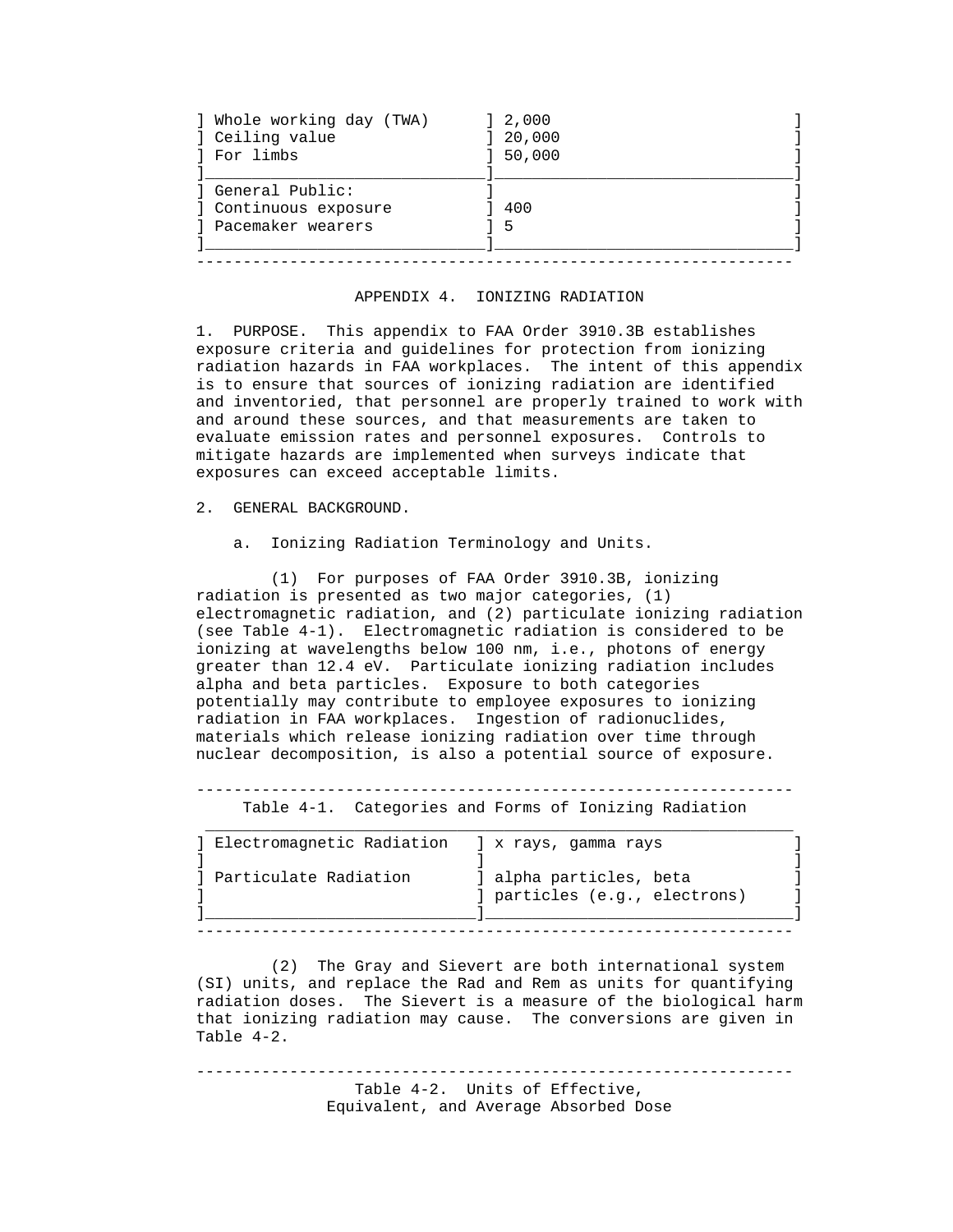| ] Equivalent<br>Dose<br>$\lceil \text{Gray (Gy)} \rceil$ $\lceil \text{1 Gy} \rceil$ $\lceil \text{J/kg} \rceil$ $\lceil \text{rad} \rceil$ $\lceil \text{1 Gy} \rceil$ $\lceil \text{100 rad} \rceil$<br>] Absorbed<br>Dose | Measure | 1 SI Units 1 Definition 1Previous1 Conversion | l Units |  |
|------------------------------------------------------------------------------------------------------------------------------------------------------------------------------------------------------------------------------|---------|-----------------------------------------------|---------|--|
| ] Effective, $ Sievert(Sv) 1 Sv = 1 J/kg$ ] rem $ 1 Sv = 100 rem $                                                                                                                                                           |         |                                               |         |  |
|                                                                                                                                                                                                                              |         |                                               |         |  |
|                                                                                                                                                                                                                              |         |                                               |         |  |
|                                                                                                                                                                                                                              |         |                                               |         |  |
|                                                                                                                                                                                                                              |         |                                               |         |  |
|                                                                                                                                                                                                                              |         |                                               |         |  |

 (3) In general, exposure limits are expressed in terms of effective dose E, which is measured in Sieverts (Sv). As indicated in Table 4-3, the effective dose is defined as the sum over all organs and tissues of the equivalent doses H sub T absorbed by those tissues T multiplied by the applicable tissue weighting factors w sub T (Table  $4-4$ ). For each organ or tissue, the effective dose is defined as the sum over all forms of radiation R (e.g., x rays, gamma rays, alpha particles, etc.) absorbed by that tissue of the average absorbed dose D sub T,R, multiplied by the appropriate radiation weighting factor w sub R (Table 4-5). Either ICRP Publication 60 (1990) or NCRP Report 116 (1993) may be consulted regarding the definition and calculation of equivalent and effective dose.

 ---------------------------------------------------------------- Table 4-3. Measures Used in Limiting Exposure to Ionizing Radiation

| Quantity             | ] Symbol ] | Units                              | Calculation                   |
|----------------------|------------|------------------------------------|-------------------------------|
| IEffective Dose      |            | $E$ ]Sievert (Sv) ]E = SUM (H      | w)                            |
|                      |            |                                    | $\mathbf{T}$<br>T<br>T.       |
|                      |            |                                    |                               |
|                      |            |                                    |                               |
|                      |            |                                    |                               |
| ]Equivalent Dose ]H  |            | $]Sievert$ $(Sv)$ $]H = SUM$ $(D)$ | W)                            |
|                      | т          |                                    | lт<br>$R \sim$<br>T,R R       |
| ]Average Absorbed]D  |            | ]Gray (Gy)                         | ]measured/calculated          |
| lDose                | ] T,R      |                                    |                               |
|                      |            |                                    |                               |
| Tissue Weighting]w   |            | dimensionless see Table 4-4        |                               |
| <i>lFactor</i>       | T          |                                    |                               |
|                      |            |                                    |                               |
| Radiation            | 1w         | dimensionless see Table 4-5        |                               |
| ]Weighting Factor] R |            |                                    | t + tau                       |
|                      |            |                                    |                               |
|                      |            |                                    |                               |
|                      |            |                                    | $]$ H (tau) = $]$<br>H (t)dt] |
|                      |            |                                    | т<br>t.                       |
|                      |            |                                    |                               |
|                      |            |                                    |                               |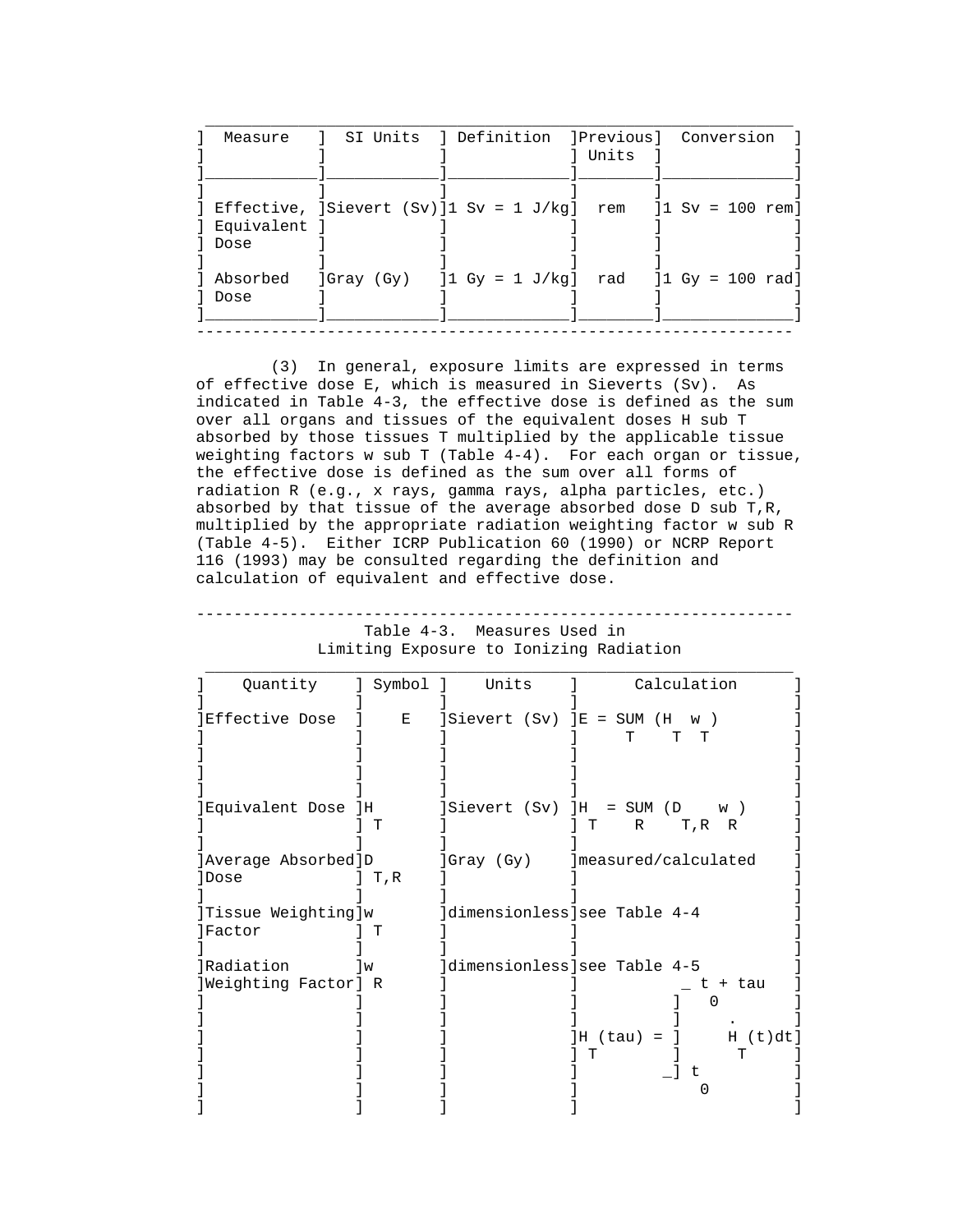]Committed ]H (tau) ]Sievert (Sv) ]workers: tau = 50 years] ]Equivalent Dose ] T ] ]public: tau = 70 years ] ] ]. ] ] ]  $\begin{array}{ccccccc} \text{1} & \text{1} & \text{1} & \text{1} & \text{1} & \text{1} & \text{1} & \text{1} & \text{1} \\ \text{2} & \text{3} & \text{1} & \text{1} & \text{1} & \text{1} & \text{1} & \text{1} \\ \text{3} & \text{1} & \text{2} & \text{3} & \text{1} & \text{1} & \text{1} & \text{1} & \text{1} \\ \text{4} & \text{1} & \text{1} & \text{1} & \text{1} & \text{1} & \text{1} & \text{1} & \text{1} & \text{$  ]Rate ] T ] ] ] ]\_\_\_\_\_\_\_\_\_\_\_\_\_\_\_\_]\_\_\_\_\_\_\_\_]\_\_\_\_\_\_\_\_\_\_\_\_\_]\_\_\_\_\_\_\_\_\_\_\_\_\_\_\_\_\_\_\_\_\_\_\_] ---------------------------------------------------------------- ---------------------------------------------------------------- Table 4-4. Tissue Weighting Factors  $1$ Organ or Tissue **Weighting Factor (w** ) **T** Gonads 0.20<br>Red Bone Marrow 0.12 Red Bone Marrow Colon 0.12 Lung  $0.12$ Stomach 0.12 Bladder 0.05 Breast 0.05 Liver 0.05 Esophagus 0.05 Thyroid 0.05 Skin 0.01 Bone Surface 0.01 Remainder 0.05  $\mathcal{L}_\text{max} = \{ \mathcal{L}_\text{max} \mid \mathcal{L}_\text{max} \}$  Source: NCRP, 1993 Note 1: Tissue and radiation weighting factors are assumed to be mutually independent. ---------------------------------------------------------------- ---------------------------------------------------------------- Table 4-5. Radiation Weighting Factors  $1$ Form of Radiation **Weighting Factor (w** ) R x and gamma rays 1 Electrons, Positrons, and Muons 1 Neutrons, Energy < 10 keV<br>Neutrons, 10 keV < Energy < 100 keV 10 Neutrons, 10 keV < Energy < 100 keV 10 Neutrons, 100 keV < Energy < 2 MeV 20 Neutrons, 2 MeV < Energy < 20 MeV 10 Neutrons, Energy > 20 MeV<br>Protons, Energy > 2 MeV 3 Protons, Energy > 2 MeV Alpha Particles 20 Fission Fragments, Nonrelativistic 20 Heavy Nuclei  $\mathcal{L}_\mathcal{L}$  , and the contribution of the contribution of the contribution of the contribution of the contribution of the contribution of the contribution of the contribution of the contribution of the contribution of Source: NCRP, 1993. Note 1: Tissue and radiation weighting factors are assumed to be mutually independent. ----------------------------------------------------------------

 (4) For x and gamma rays, exposure to one Roentgen (R), which is defined as that amount of radiation that results in the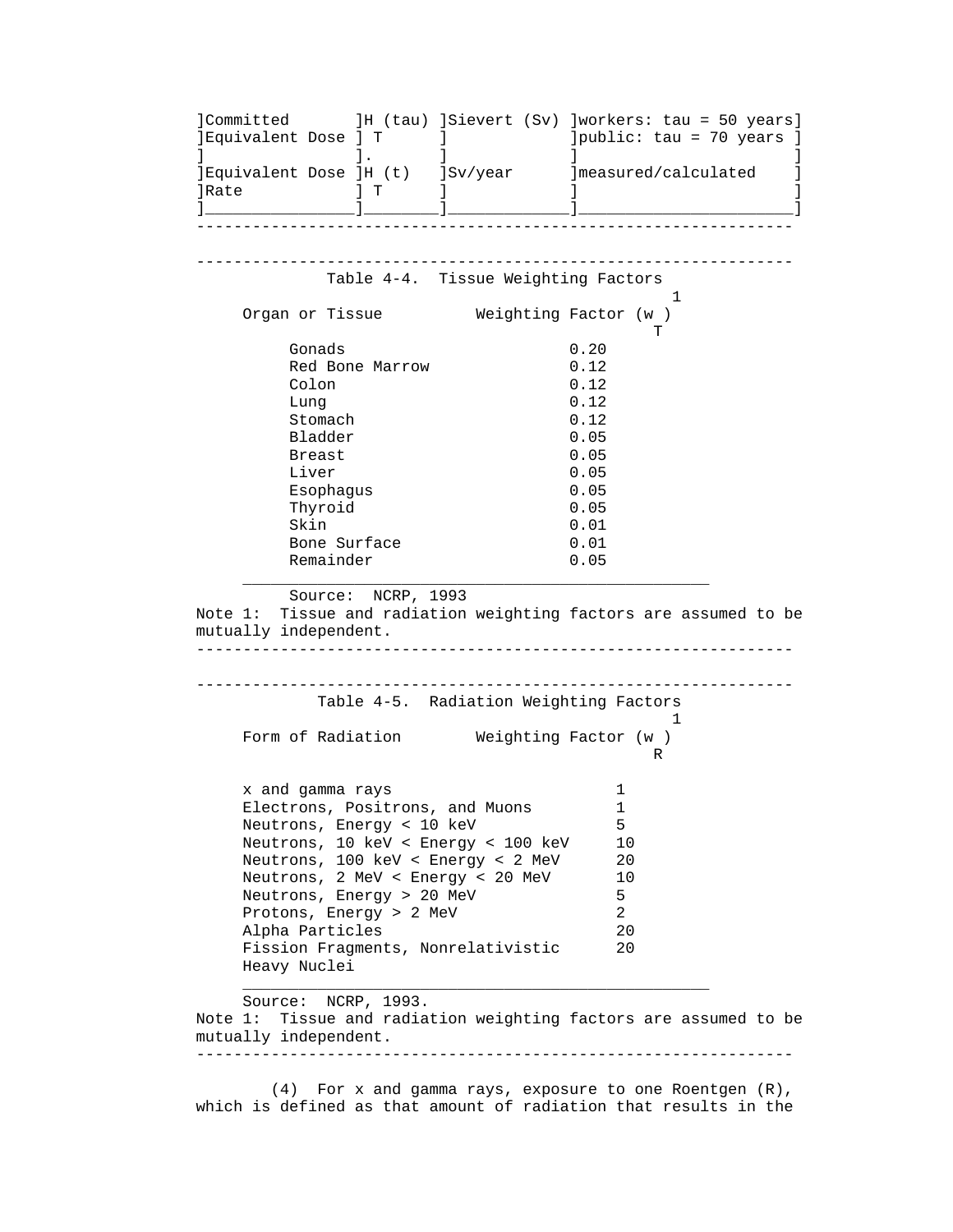production of 2.083 x 1,000,000,000 ion pairs per cubic centimeter of dry air, may be assumed to be equivalent to 0.01 Gy (1 rad) of absorbed dose. In the absence of tissue-specific information, exposure to one R of x or gamma rays may also be assumed to be equal to 0.01 Sv of effective dose. Although determination and summation of the tissue- and radiation-specific absorbed doses in J/kg remains the preferred technical approach for evaluating effective dose, this will greatly facilitate the interpretation of measured x and/or gamma ray emission and/or exposure (as opposed to absorption) rates.

 b. Sources of Exposure to Ionizing Radiation. Although some individuals are exposed to small or large doses of ionizing radiation from non-natural sources, everyone is continually exposed to natural sources of ionizing radiation, which range from high-energy cosmic rays to radioactive materials present in the atmosphere, the earth, and the human body. As shown in Figure 4-1, these are the dominant sources of effective dose (defined in Table 4-3) to the U.S. population, and medical radiation is the next most important. Occupational exposures represent about 0.3% of the total annual effective dose absorbed by the U.S. population.

 --------------------------------------------------------------- Figure 4-1. SOURCES OF IONIZING RADIATION EXPOSURES TO THE U.S. POPULATION. Cosmic 7% Terrestrial 8% Internal 11% Medical X-rays 11% Nuclear Medicine 4% Consumer Products 3% Other 1% Radon 55% (Source: NRC, 1990) ƒFIGURE NOT INCLUDEDa ---------------------------------------------------------------

c. Currently Accepted Standards and Guidelines.

 (1) There are Occupational Safety and Health Administration (OSHA) regulations for ionizing radiation in 29 CFR Section 1910.96. However, these limits have not been updated to account for currently-available data, and do not provide specific limits applicable to pregnant women.

 (2) In 1990, the National Research Council (NRC) reported on the health effects of ionizing radiation, based on new data that was becoming available. Its findings were presented in Health Effects of Exposure to Low Levels of Ionizing Radiation -- BEIR V (NRC, Washington, D.C., 1990). In 1993, the National Council on Radiation Protection and Measurements (NCRP) issued updated guidance for Limitation of Exposure to Ionizing Radiation (NCRP, Bethesda, 1993), based on a review of the NRC findings. This is similar to guidance provided by the International Commission on Radiological Protection (ICRP) in 1991, in its 1990 Recommendations of the International Commission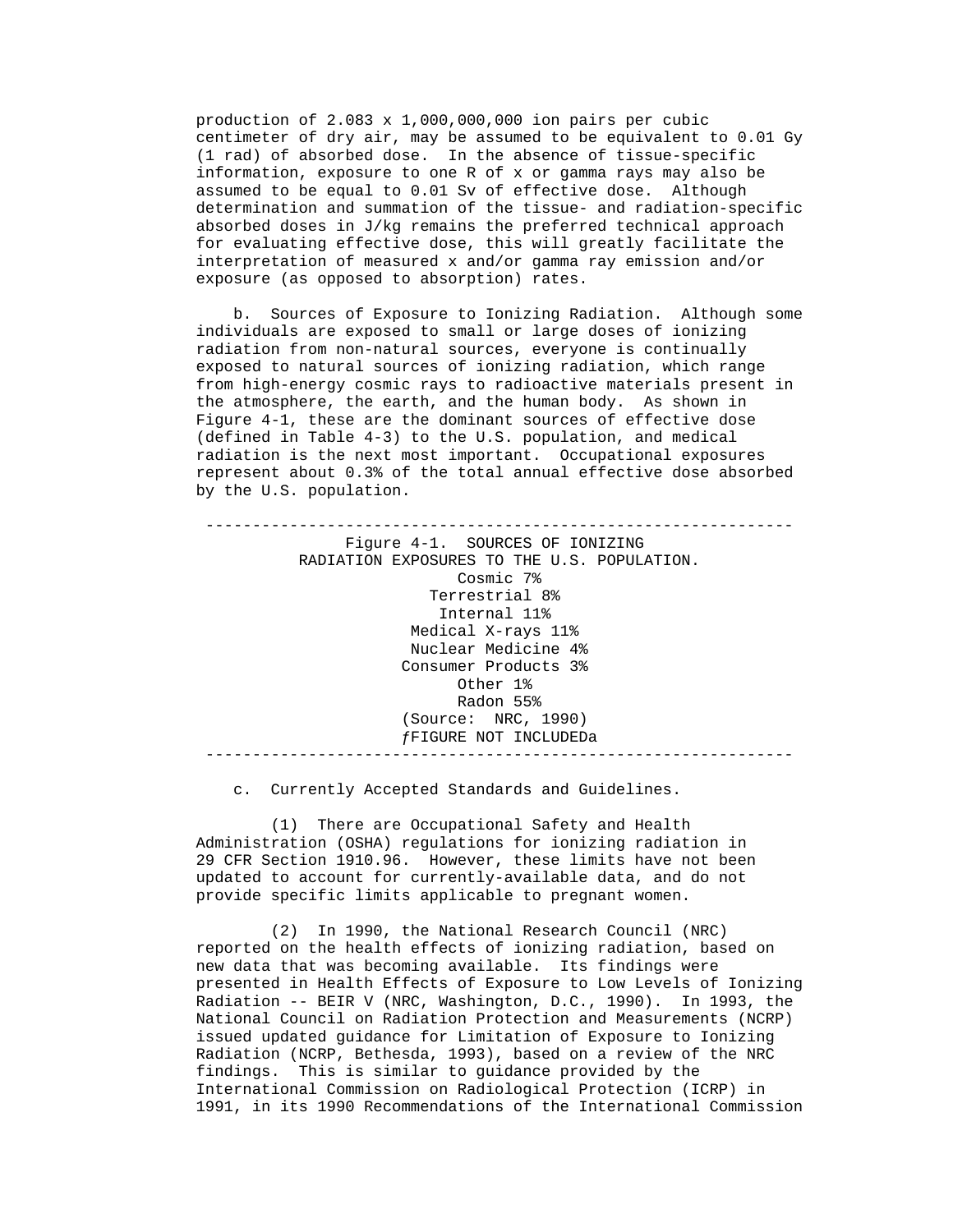on Radiological Protection, (ICRP, Oxford, 1991).

 (3) The American Council of Governmental Industrial Hygienists (ACGIH) accepts the guidance of the NCRP in its 1995-1996 Threshold Limit Values for Chemical Substances and Physical Agents and Biological Exposure Indices, (ACGIH, Cincinnati, 1995), and recommends consideration of future guidance of both the NCRP and the ICRP.

 (4) Exposure limits recommended by the NCRP are currently similar to those recommended by the ICRP, with differences in limitation of cumulative lifetime exposures, and of limits applicable to pregnant women. Unlike both the ICRP and NCRP recommendations, the OSHA regulations have not been updated in response to NRC's 1990 report, and do not provide special standards for protection of pregnant women.

 3. POTENTIAL HEALTH EFFECTS. The potential health effects of exposure to ionizing radiation include deterministic effects and stochastic effects. Deterministic effects are somatic effects (i.e., loss or damage of functional cells resulting in clinically observable pathological effects on organs and tissues) which increase in severity with increasing radiation dose above a threshold dose. Examples include cataracts, temporary or permanent sterility, and reduced blood formation. Stochastic effects are those which increase in probability with increasing dose, but which do not demonstrate a threshold effect, and which exhibit severity independent of the absorbed dose. Examples include cancer and genetic effects.

4. FAA SOURCES OF IONIZING RADIATION.

 a. Sources of ionizing radiation in FAA workplaces include high voltage electron tubes (e.g., thyratron tubes) and klystrons, which may emit x rays, and radionuclides that may be present in certain types of electron tubes and in radium activated luminous paint used in many older flight instruments and obsolete radar equipment dials. For example, radiation levels of as high as 90 mRoentgen/hour have been measured during klystron tuning operations. Over approximately 23 hours, this exposure rate could lead to the absorption of radiation exceeding the 20 mSv annual limit for effective dose adopted by FAA. With proper shielding, levels well under 2.5 mRoentgen/hour are much more typical. Potential exposure sources most relevant to specific worker categories are summarized in Table 4-6.

 ---------------------------------------------------------------- Table 4-6. Potential Ionizing Radiation Exposures in FAA Workplaces

|       | Worker Category             | Potential Exposures                                        |  |
|-------|-----------------------------|------------------------------------------------------------|--|
|       |                             |                                                            |  |
| 1 W1. |                             | Air Traffic Controllers ] Video Display Terminals,         |  |
|       |                             | ] Planned View Displays                                    |  |
|       |                             |                                                            |  |
|       |                             | ] W2. Airways Facilities (AF) ] Maintenance of radar power |  |
|       | ] Electronics/Environmental | equipment; storage, handling,                              |  |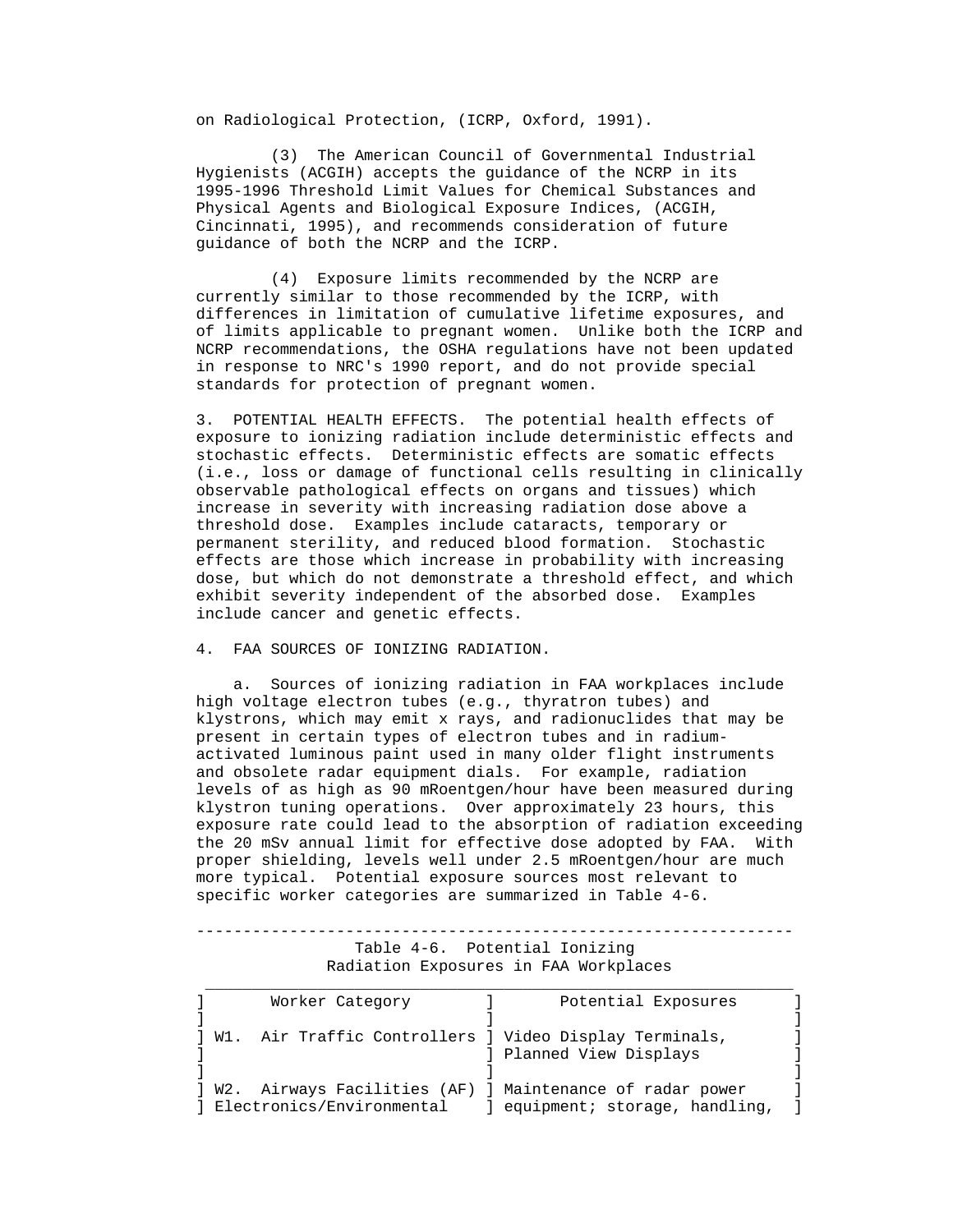| Technicians                                                                      | ] and disposal of electron tubes ]<br>l and older luminous instruments<br>l and dials     |
|----------------------------------------------------------------------------------|-------------------------------------------------------------------------------------------|
| W3. Academy Instructors,<br>] Safety Personnel, HAZMAT<br>] personnel            | 1 Occasional and intermittent<br>exposure to same sources of<br>] concern to W2 employees |
| W4. FAA Office and Computer ] Video Display Terminals<br>] Staff Support Workers |                                                                                           |

 b. All significant potential sources of ionizing radiation, including but not limited to, the components identified in the preceding paragraph, shall be maintained in a centralized file in each regional headquarters, and updated at least on an annual basis.

----------------------------------------------------------------

 c. Although VDTs can emit x rays, they are generally not significant sources of exposure. FDA standards for television receivers (which are similar to VDTs) manufactured after 1969, for example, limit exposure rates (measured at 5 cm) to 0.5 mRoentgen/hour. At this exposure rate, it would take 4,000 hours at 5 cm from the receiver to reach the recommended 20 mSv limit for effective dose. Because of the relative insignificance of VDTs that comply with the above-mentioned standards, they need not be included in the regional inventory of ionizing radiation sources. On the other hand, special-purpose displays produced specifically for the FAA may exhibit higher emission rates, and measurements shall be taken to determine baseline exposure levels.

 5. FAA-ADOPTED EXPOSURE CRITERIA. FAA employees should not normally be exposed to higher levels of radiation than are acceptable for the general population. When repair or testing of equipment is involved, however, higher levels of exposure may be permitted for those periods, subject to approval of the Radiation Protection Officer (RPO). Exposures shall not exceed the limits specified in this order. No FAA employee shall handle radiation emitting components or perform duties in work areas that have been labeled as radiation hazard areas without first receiving information and training in radiation hazards.

 a. FAA adopts exposure limits for all employees that are fundamentally based on the ICRP recommendations, in part because of the international nature of aviation. In order to both maximize protection and minimize recordkeeping requirements, FAA is substituting the 50 mSv annual effective dose limit recommended by ICRP with a more stringent limit of 20 mSv, consistent with the 100 mSv 5-year limit recommended by the ICRP. Table 4-7 gives a summary of FAA limits for occupational exposures. Personnel and, if applicable, their fetuses shall not be exposed to ionizing radiation at levels exceeding those given in this table. Non-working visitors shall not be exposed to ionizing radiation exceeding levels given in Table 4-8.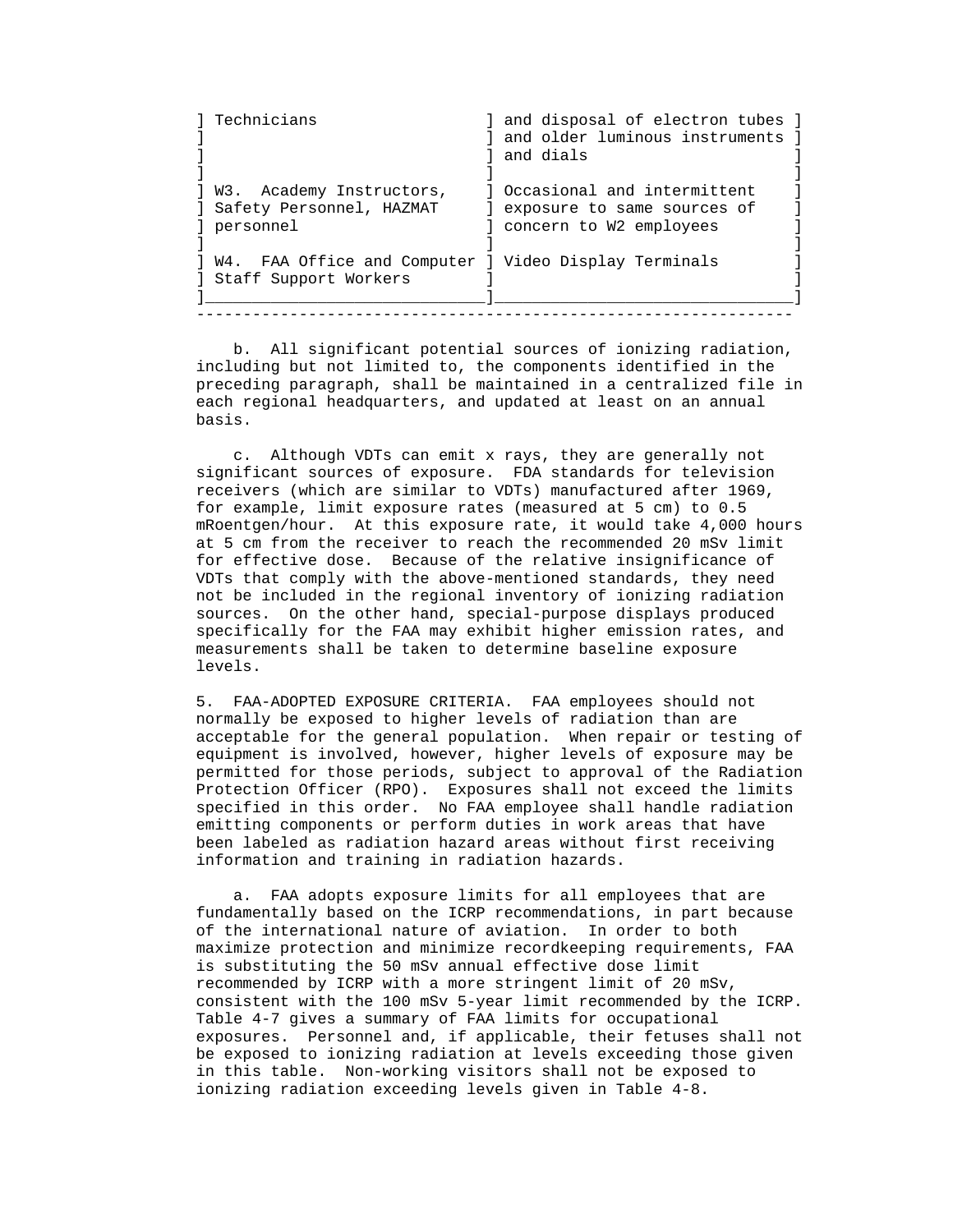| Measure                                                                     | Limit        |  |
|-----------------------------------------------------------------------------|--------------|--|
| Annual Rate of Effective Dose ]                                             | $20$ mS $v$  |  |
| Equivalent Dose to the                                                      | $2.0$ mS $v$ |  |
| Embryo-Fetus (total after<br>pregnancy has been declared)                   |              |  |
| Equivalent Dose to the                                                      | $0.5$ mS $v$ |  |
| Embryo-Fetus monthly limit<br>monthly limit pregnancy has<br>been declared) |              |  |
| Annual Equivalent Dose to<br>Lens of Eye                                    | $150$ mSv    |  |
| Annual Equivalent Dose to<br>Skin, Hands, Feet                              | 500 mSv      |  |
| Annual Equivalent Dose to<br>Skin, Hands, Feet                              | 500 mSv      |  |

## Table 4-7. FAA Occupational Limits for Exposure to Ionizing Radiation

----------------------------------------------------------------

 1 Including Committed Equivalent Dose (from intake of radionuclides). Not including medical or natural background exposures.

```
 ----------------------------------------------------------------
```

```
 ---------------------------------------------------------------- 
              Table 4-8. FAA Limits for Public
```
# 1

Exposure to Ionizing Radiation

| Measure                                             |    | Recommended |
|-----------------------------------------------------|----|-------------|
|                                                     |    | Limit       |
|                                                     | 2. |             |
| Annual Effective Dose from Continuous Exposure      |    | 1 mSv       |
|                                                     | 21 |             |
| Annual Effective Dose from Infrequent Exposures ]   |    | 5 mSv       |
|                                                     |    |             |
| Equivalent Dose to the Embryo-Fetus                 |    | $2.0$ mSv   |
| declared) (total after pregnancy has been declared) |    |             |
|                                                     |    |             |
| Annual Equivalent Dose to Lens of Eye               |    | $15$ mS $v$ |
|                                                     |    |             |
| Annual Equivalent Dose to Skin, Hands, Feet         |    | 50 mSv      |
|                                                     |    |             |

 1 Applies to non-working visitors to FAA facilities where potential for exposure to ionizing radiation exists.

 2 Including Committed Equivalent Dose (from intake of radionuclides). Not including medical or natural background exposures.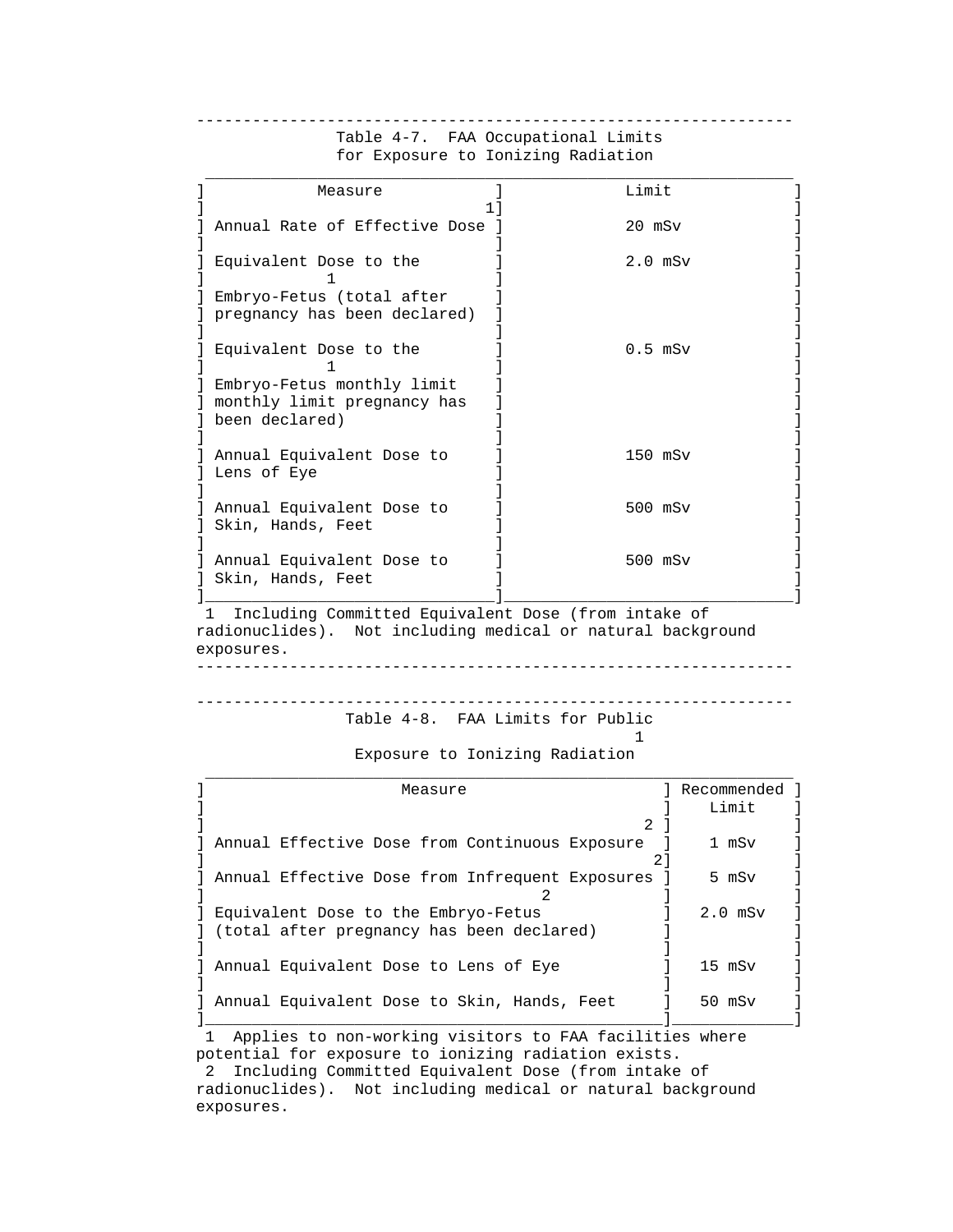----------------------------------------------------------------

b. Significant Features of FAA Limits.

 (1) The occupational effective dose absorbed by any non-pregnant adult in any twelve month period shall not exceed 20 mSv, including any committed dose from intake of radionuclides.

 (2) The total occupational effective dose absorbed by any embryo-fetus carried by an employee shall not exceed 2.0 mSv after the employee provides management with written notification of her pregnancy, and shall not exceed 0.5 mSv in any single month during that time. For radiation protection purposes, the dose received by the abdomen of the pregnant mother is considered to be the same as the dose to the embryo-fetus.

 (3) Medical exposures should not be included in estimates of occupational exposures.

 (4) Non-working visitors shall not be exposed to ionizing radiation exceeding 1.0 mSv in any twelve month period.

6. CONTROL MEASURES.

 a. This section contains requirements for limiting exposure to ionizing radiation, and intake (via ingestion or inhalation) of radionuclides. Engineering controls (e.g., shielding and isolation of sources) recommended by the RPO shall be used to limit exposure whenever practical.

 b. Absorbed radiation is proportional to the total time of exposure, and varies inversely with the square of distance from the source. Therefore, limiting the duration of exposure and increasing the distance from sources of radiation can be very effective.

 c. Although shielding of radiation sources is also very important, the absorbing material used and thickness required depend upon the size of the source, the type of radiation, its energy, and its flux. Alpha particles are stopped by an ordinary sheet of paper or a few inches of air. Gamma and x ray intensity decrease exponentially with thickness in absorbing materials. However, the attenuating value of such materials (e.g., lead, concrete) varies with the energy of the incident photons. The RPO shall be consulted regarding appropriate shielding for sources of ionizing radiation.

 d. Signs and labels complying with good industrial practice, examples of which are shown in Figure 2, shall be conspicuously posted inside and at all entrances to areas described in this section, and on equipment that is known to emit ionizing radiation and/or contain radioactive materials.

 --------------------------------------------------------------- Figure 2. Examples of Signs Used in Protection from Ionizing Radiation. ƒFIGURE NOT INCLUDEDa ---------------------------------------------------------------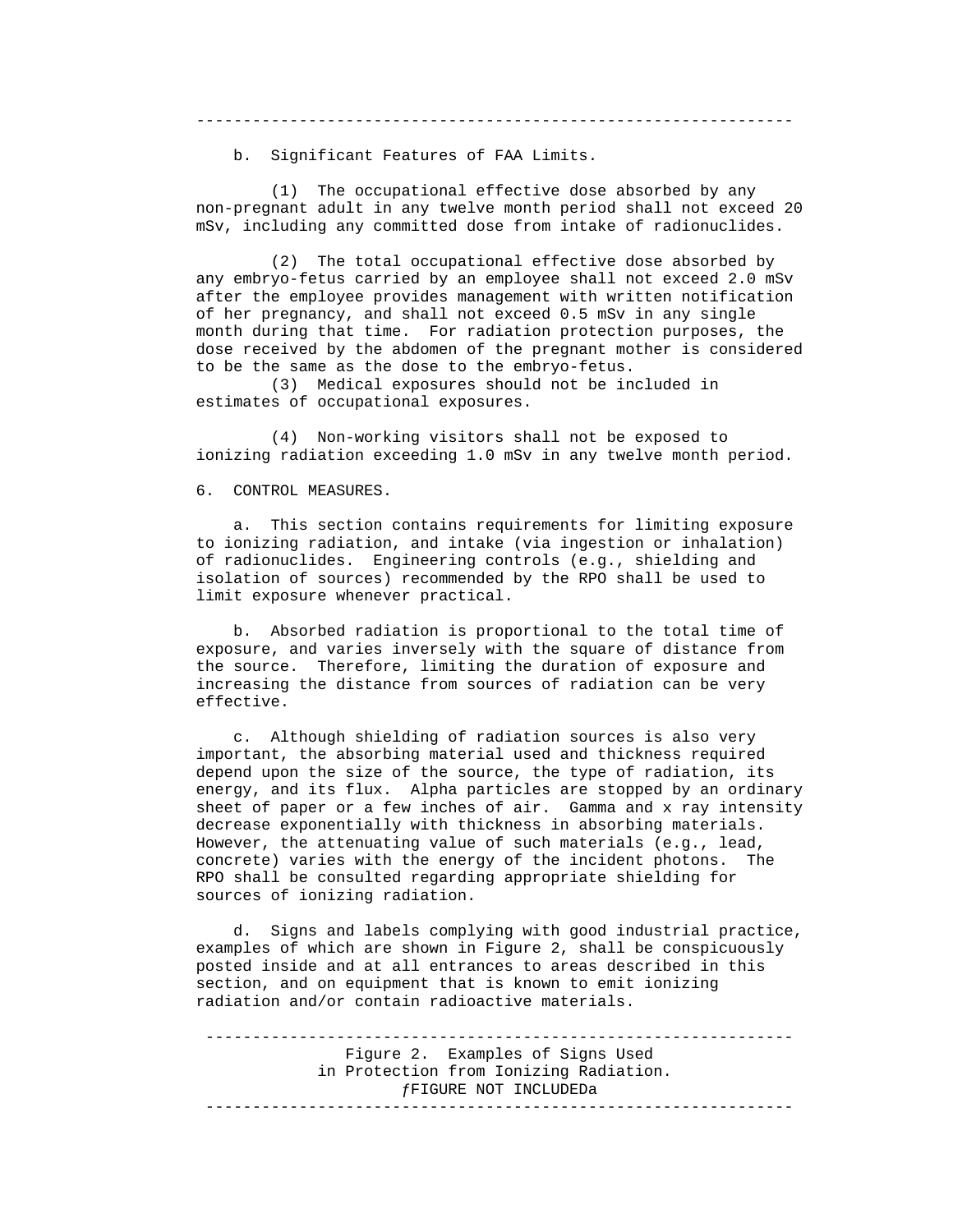e. Incident Control. If an incident occurs which may have led to exposure of employees to ionizing radiation in excess of the exposure criteria, the employees' supervisor will immediately report the incident to the regional safety office, where action will follow to evaluate the need for medical attention, to request radiation measurements by the Frequency Management Officer (FMO), and/or to notify Washington headquarters.

 (1) If measurements obtained by the FMO (or authorized designee) determine that one or more individuals were exposed to a cumulative dose that exceeds 10% of the recommended annual limit for a non-pregnant worker or the recommended limit for a pregnant worker, an incident report shall be prepared by the FMO within 2 working days following the incident for submittal to the regional safety office, the RPO, and the Manager of the Office of Spectrum Policy and Management (ASR).

 (2) The incident report should include at least the following information: the equipment that was the source of the radiation; the radiation monitoring devices, if any, that were used; the individuals involved, and their functions; and details of the exposure, and medical assistance provided, if any.

 (3) The RPO will prepare a report recommending steps to prevent future recurrences of the incident. Copies of the report will be sent to all regional safety offices, ASR, and AEE.

f. X Rays.

 (1) Equipment that use high electrical voltages (e.g., amplitrons, klystrons, magnetrons, thyratron tubes, traveling wave tubes) has the potential to produce harmful levels of ionizing radiation (x rays). Protection is provided by closed and locked metal doors and interlocks to prevent accidental exposures.

 (2) The manufacturer usually provides a warning label. However, if there is no label, potential sources of exposure must be surveyed, identified, and labeled.

 (3) The electrical power to the equipment normally should be turned off before doors are opened. If it is necessary that equipment remain operating when the doors are open and interlocks bypassed, the RPO must be contacted to determine necessity for exposure monitoring during the operation.

 (4) Instruments for monitoring should be appropriate for the type of radiation. If the potential for radio-frequency (RF) radiation exists, ionizing radiation monitoring instruments should be RF shielded.

 (5) Equipment capable of producing elevated x rays under specific operating conditions, such as during an electron tube's "burning in" period, should be surveyed when those conditions are present, and also whenever it is suspected that maintenance or operational changes have altered the radiation exposure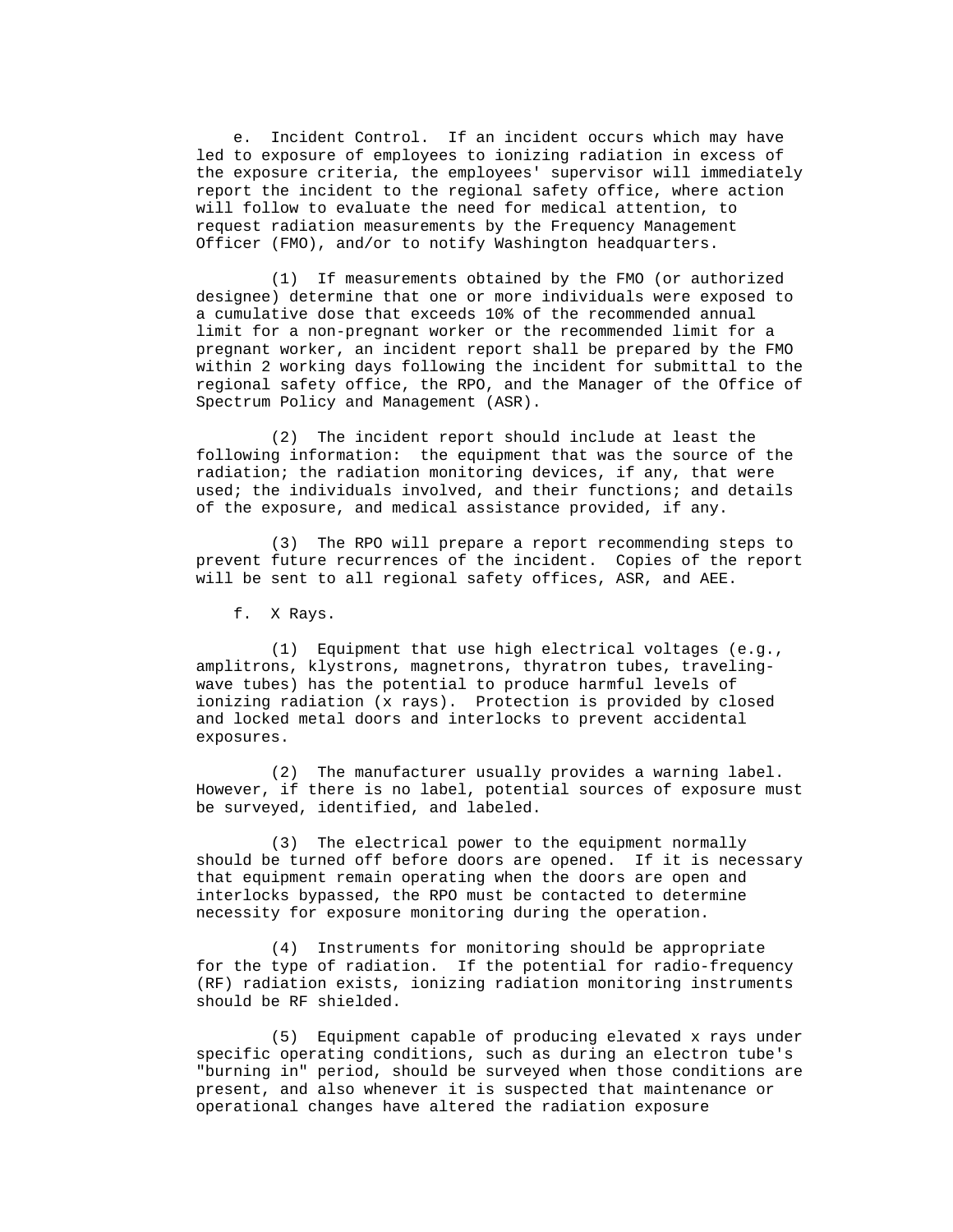potential.

 (6) In the event that equipment malfunctions in a manner that may lead to the emission of x rays (e.g., high-power output arcing, oscillation, sputtering), any corrective work in the vicinity of potential x ray sources shall be conducted with the equipment in a state that minimizes those emissions (e.g., with the high voltage off).

g. Radionuclides.

 (1) The following controls are necessary for work areas where radionuclides exist. In FAA workplaces, electron tubes, instrument dials, and equipment control knobs that contain radioactive materials are of particular interest.

 (2) Personnel shall take prudent precautions to avoid proximity and time exposed to components containing radioactive materials. For example, small tubes containing radionuclides should not be carried in pockets of clothing for long periods of time. Normal handling of intact electron tubes does not present a radiation hazard.

 (3) Personnel shall exercise caution to ensure that equipment parts containing radionuclides are inventoried and stored in a manner that avoids random storage, storage of large quantities, and potential for breakage that could release radionuclides.

 (4) All storage areas for large quantities of equipment parts containing radionuclides shall be clearly marked with radiation warning signs (samples are shown in Figure 2).

 (5) In the event of breakage of components that may contain radionuclides, the RPO shall be contacted immediately regarding appropriate decontamination procedures.

 (6) The RPO shall be contacted regarding appropriate disposal of any components that may contain radionuclides.

 7. EVALUATION OF HAZARDS. The regional FMO, in collaboration with ASR, shall be consulted regarding current radiation measurement equipment and procedures, which are detailed in ASR's Spectrum Management Regulations and Procedures Manual (FAA Order 6050.32A, currently in revision.) The RPO will be contacted when measurement data suggests potential for excessive exposure to employees, contract employees, authorized visitors, or to occupants of child care centers co-located on FAA property, and will determine if personal dosimetry is indicated.

8. RADON (RESERVED).

 APPENDIX 5. LASER RADIATION HEALTH HAZARDS AND PROTECTION

 1. PURPOSE. This appendix to FAA Order 3910.3B establishes guidelines for protection from laser radiation hazards in FAA workplaces. The intent of this appendix is to ensure that all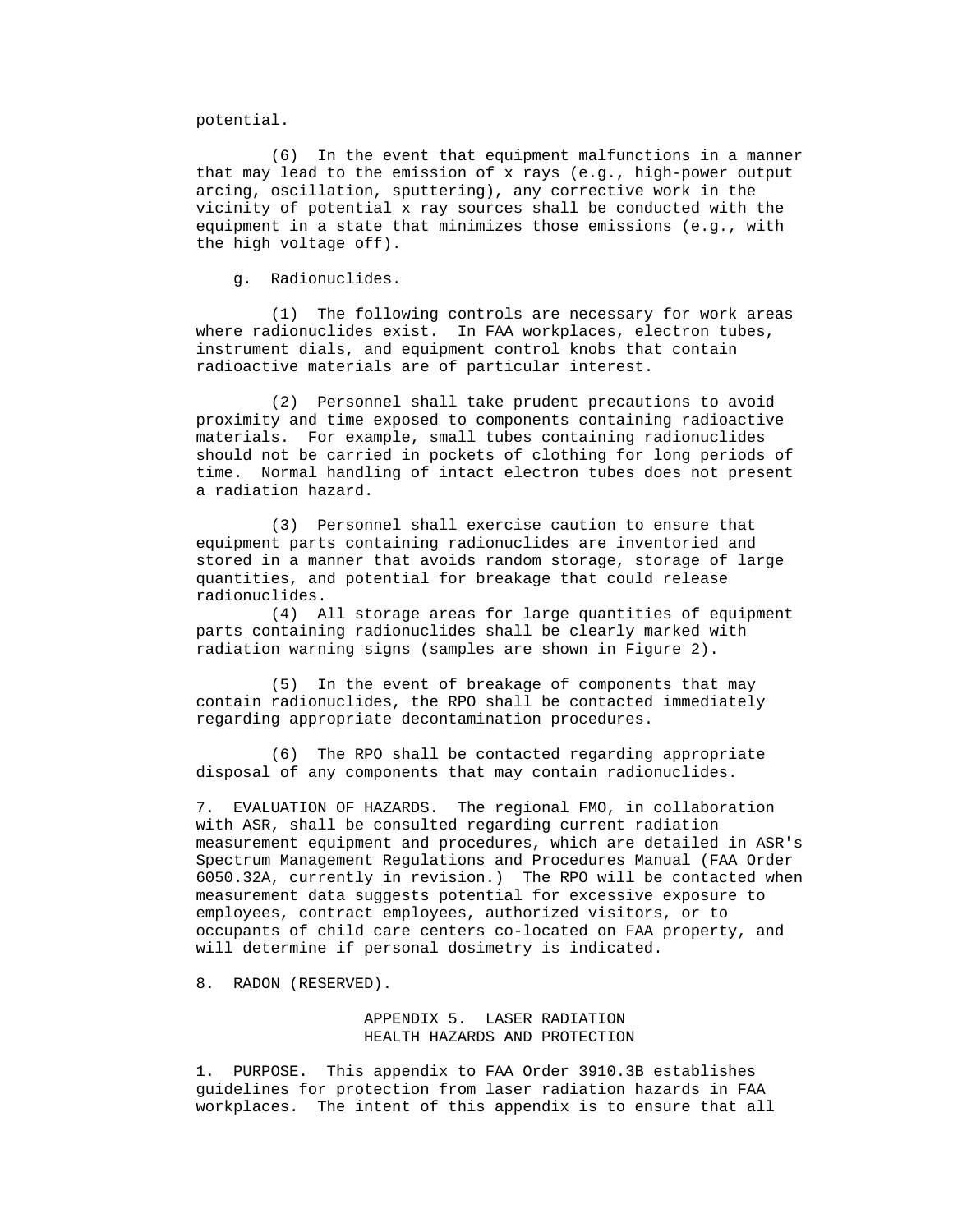lasers are identified and inventoried, that personnel are properly trained to work with and around lasers, and that measurements are taken to evaluate emission rates and personnel exposures. Controls to mitigate hazards are implemented when surveys indicate that exposures can exceed acceptable limits.

### 2. GENERAL BACKGROUND.

a. Description and Hazards.

 (1) A laser is a quantum mechanical device which produces an intense, coherent, and highly directional beam of light. Potential health effects of exposure to laser radiation include damage to the skin (e.g., surface burns at high power levels, skin cancer following chronic exposure to UV lasers) and, of primary concern, the eyes (e.g., corneal and/or retinal damage). The potential for eye damage is highly dependent on wavelength, duration, and intensity of exposure.

 (2) A laser is identified as Class 1, 2, 3a, 3b, or 4 based on an increasing potential to cause harm, in consideration of the accessible radiation during operation. For example, a Class 1 laser is considered to be incapable of producing damaging radiation during operation and maintenance. Class 2 lasers are of low enough power that the blink reflex normally provides sufficient eye protection. A Class 3 laser may be hazardous under direct and specular viewing conditions, but diffuse reflection is usually not a hazard. Direct and, sometimes, diffusely reflected light from a Class 4 laser is a hazard to the eye or skin and can present a range of non-beam hazards (discussed below). Existing guidelines regarding control measures are specific to the laser's class.

 (3) Non-beam Hazards. Laser systems can present a range of non-beam hazards, for example, electric shocks from high-voltage components. Those associated with the laser beam itself include the generation of air contaminants when Class 3b and 4 laser beams interact with matter; collateral radiation (e.g., x radiation) from plasmas generated by high-power pulsed laser beams; and fire hazards (Class 4 lasers).

b. Currently Accepted Standards and Guidelines for Exposure.

 (1) The American National Standards Institute (ANSI) has established laser safety standards, called Maximum Permissible Exposures (MPE's), for eye and skin exposures, which are contained in American National Standard for Safe Use of Lasers (ANSI Z136.1-1993).

 (2) The American Conference of Governmental Industrial Hygienists (ACGIH) publication, 1995-1996 Threshold Limit Values for Chemical Substances and Physical Agents and Biological Exposure Indices (ACGIH, Cincinnati, 1995), contains Threshold Limit Values (TLV's) that are consistent with ANSI's MPE's. ACGIH also provides detailed guidelines (A Guide for Control of Laser Hazards, fourth edition, ACGIH, 1990) regarding laser hazard evaluation and control, protective eye wear, and medical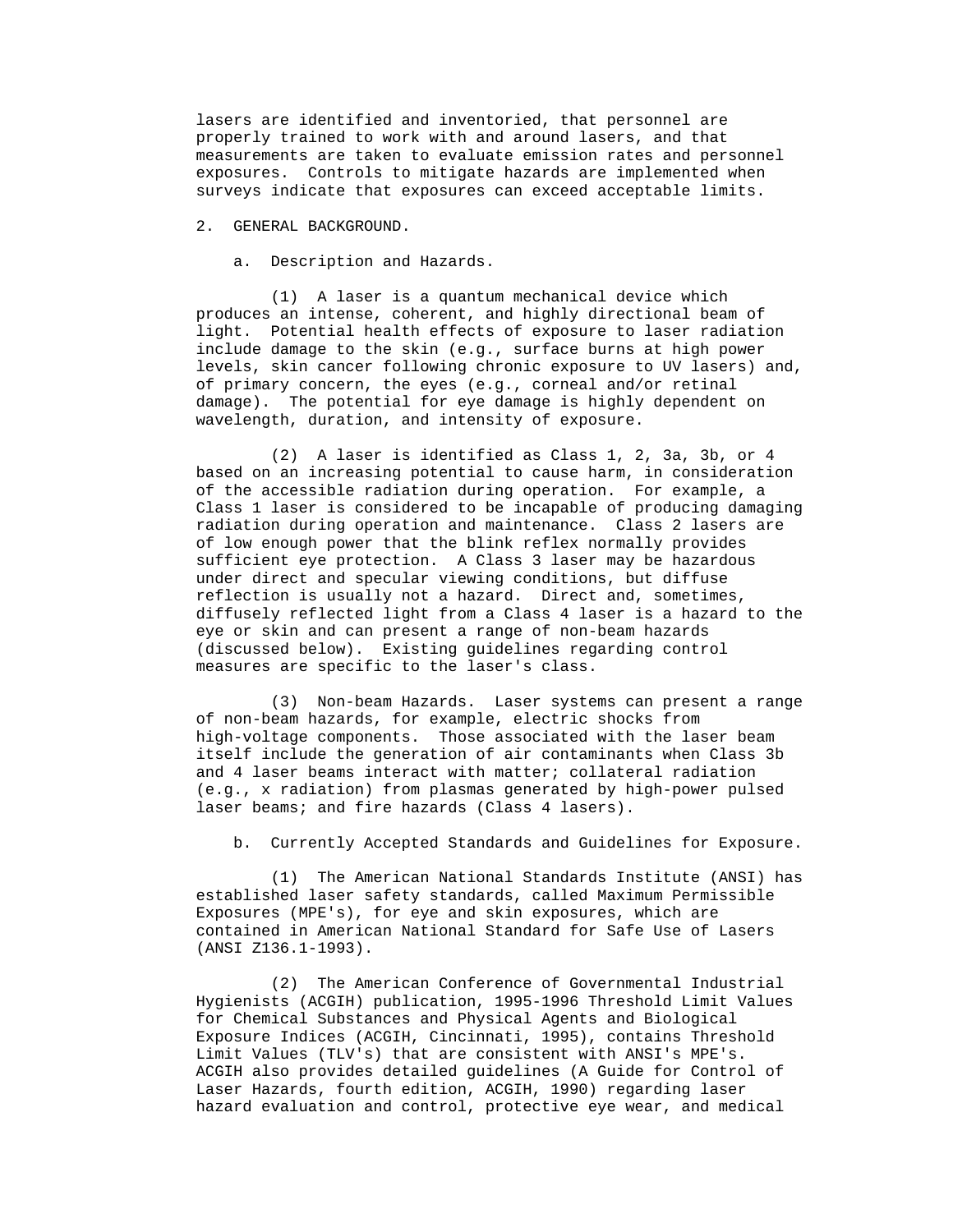surveillance.

3. EXPOSURE CRITERIA.

 a. The FAA adopts the current Threshold Limit Values (TLV's) recommended by the American Conference of Governmental Industrial Hygienists (ACGIH) for exposure to laser radiation.

 b. Measurements made to evaluate radiant exposure or irradiance may be averaged over apertures indicated in Table 5-1.

 ---------------------------------------------------------------- Table 5-1. Limiting Apertures Applicable to Laser TLV's

|             |                               | Limiting      |
|-------------|-------------------------------|---------------|
|             |                               | Aperture (mm) |
|             |                               |               |
| Wavelength  | Duration(s)                   | Skin<br>Eye   |
|             | $-9$                          |               |
|             | 180 to 400 nm 1 10 to 0.25    | 3.5<br>1.0    |
|             | 4                             |               |
|             | $0.25$ to $3 \times 10$       | 3.5<br>3.5    |
|             | -9                            |               |
|             | 400 to 1400 nm ] 10 to 3 x 10 | 7.0<br>3.5    |
|             | $-9$                          |               |
| 1.4 to 100  | $10$ to $0.25$                | 1.0<br>3.5    |
| microns     |                               |               |
|             | $0.25$ to $3 \times 10$       | $3.5$ $3.5$   |
|             | -9                            |               |
| 100 to 1000 | 10 to 3 x 10                  | 11.0<br>11.0  |
| microns     |                               |               |
|             |                               |               |

 c. Correction factors given in Table 5-2 shall be applied in calculating applicable exposure limits.

----------------------------------------------------------------

Table 5-2. Parameters and Correction Factors

|                          | Correction Factor |                                                              | Wavelength (microns) |
|--------------------------|-------------------|--------------------------------------------------------------|----------------------|
|                          |                   | $20$ (lambda-                                                |                      |
|                          |                   | $T \text{ sub } 1 = 10 \times 10$ 0.550 1                    | $0.550$ to $0.700$   |
|                          |                   | microns) ]                                                   |                      |
| $C \text{ sub } B = 1.0$ |                   |                                                              | $0.400$ to $0.550$   |
|                          |                   | 15(lambda-0.550                                              |                      |
|                          |                   | $  C \text{ sub } B = 10$ microns) $  C \text{ sub } B = 10$ | $0.550$ to $0.700$   |
| $C \text{ sub A} = 1.0$  |                   |                                                              | $0.400$ to $0.700$   |
|                          |                   | 2(lambda-0.700                                               |                      |
|                          |                   | $\vert$ C sub A = 10 $\vert$ microns) $\vert$                | 0.700 to 1.050       |
| $C \text{ sub A} = 5.0$  |                   |                                                              | $1.050$ to $1.400$   |
|                          | $-1/4$            |                                                              |                      |
| $\log$ C sub P = n       |                   |                                                              | $0.400$ to $1,000$   |
| $C \text{ sub } E = 1.0$ |                   |                                                              | $0.400$ to 1.400 $*$ |
|                          |                   | (for alpha < alpha sub min) ]                                |                      |
|                          |                   | $\vert$ C sub E = alpha/(alpha sub $\vert$                   | $0.400$ to 1.400 $*$ |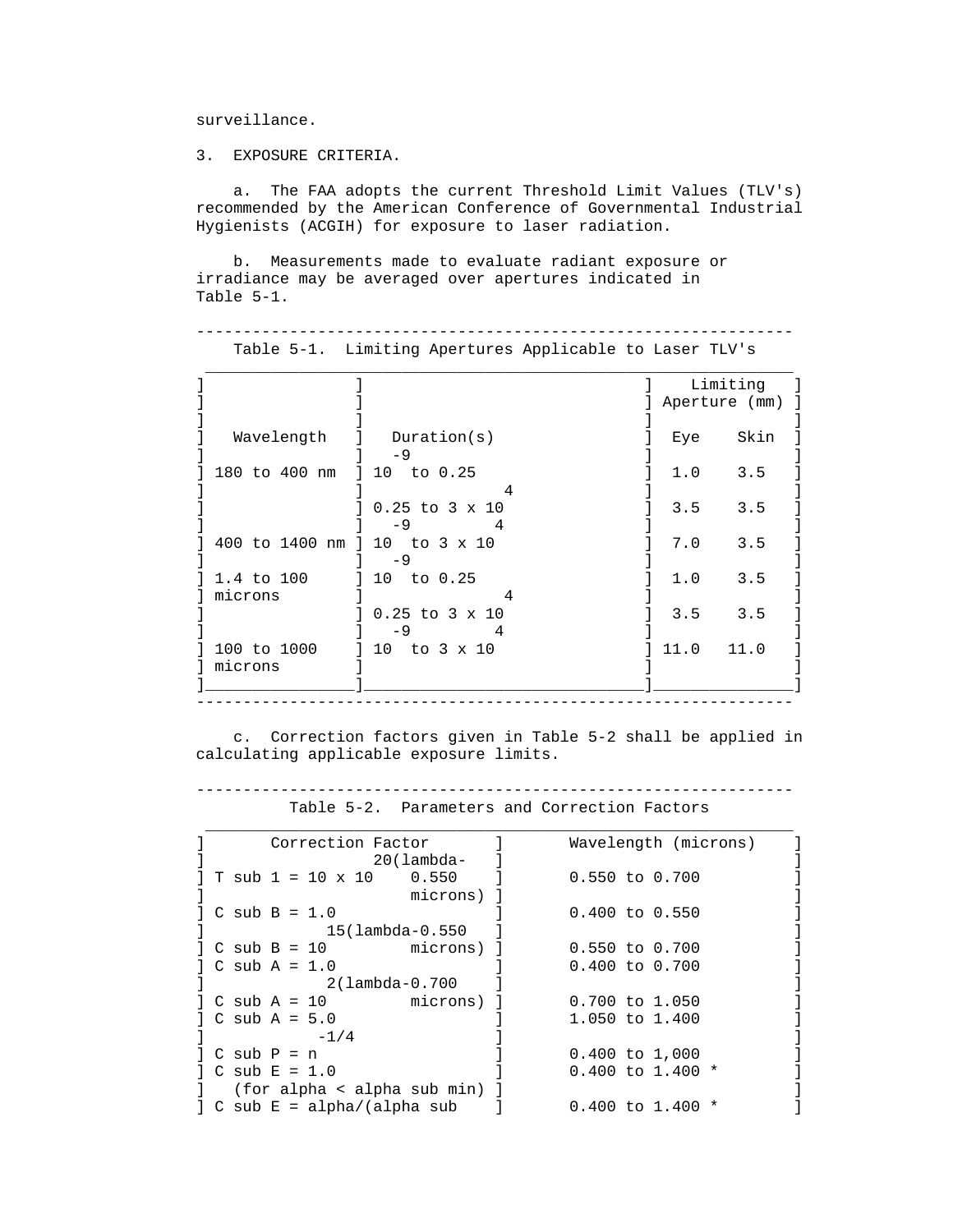]<br>  $\begin{array}{ccc} \text{min} & \text{min} & \text{min} \\ \text{for alpha sub min} < alpha & \text{min} \end{array}$ ] (for alpha sub min < alpha ]<br>] < alpha sub max) ]  $\vert$  < alpha sub max)  $\vert$   $\vert$  $\begin{bmatrix} 1 & 2 & 1 \end{bmatrix}$  $C$  sub  $E = alpha/alpha$  sub  $1$  0.400 to 1.400  $*$  ] ] max alpha sub min) ] ] ] (for alpha > alpha sub max) ]<br>] C sub C = 1.0 1.050 to 1.150 ]  $\begin{bmatrix} 1 & 0.050 & t & 1.150 \\ 0 & 0 & 1.150 & 1.150 \\ 0 & 0 & 0 & 0.1150 \\ 0 & 0 & 0 & 0.1150 \\ 0 & 0 & 0 & 0.1150 \\ 0 & 0 & 0 & 0.1150 \\ 0 & 0 & 0 & 0.1150 \\ 0 & 0 & 0 & 0.1150 \\ 0 & 0 & 0 & 0.1150 \\ 0 & 0 & 0 & 0.1150 \\ 0 & 0 & 0 & 0.1150 \\ 0 & 0 & 0 & 0.1150 \\ 0 & 0$  ] 18(lambda-1.150 ] ] ] C sub C = 10 microns) ] 1.150 to 1.200 ] ] C sub C = 8 <br> 1.200 to 1.400 ] ]\_\_\_\_\_\_\_\_\_\_\_\_\_\_\_\_\_\_\_\_\_\_\_\_\_\_\_\_\_\_\_]\_\_\_\_\_\_\_\_\_\_\_\_\_\_\_\_\_\_\_\_\_\_\_\_\_\_\_\_\_\_\_] \* alpha sub max = 100 mrad; alpha sub min =  $1.5$  mrad for  $t < 0.7$ s; 3/4 alpha sub min =  $2 t$  mrad for  $0.7 s < t < 10 s$ ; alpha sub min = 11 mrad for  $t > 10s$ 

----------------------------------------------------------------

 d. Ocular exposures to single laser pulses (or CW laser radiation) shall not exceed the TLV's given in Table 5-3.

 ---------------------------------------------------------------- Table 5-3. TLV's for Direct Ocular Exposures

(Intrabeam Viewing) to a Laser Beam

|             |                              |                        |                  |  |  |                  |              | TLV            |   |                |
|-------------|------------------------------|------------------------|------------------|--|--|------------------|--------------|----------------|---|----------------|
| Spectral]   |                              |                        |                  |  |  | Exposure Time t] |              | $\overline{2}$ |   | $\mathfrak{D}$ |
| ] Region ]  | Wavelength ]                 |                        | (seconds)        |  |  |                  | $\mathbf{I}$ | mJ/cm          | 1 | mW/cm          |
|             |                              |                        |                  |  |  |                  |              |                |   |                |
|             |                              |                        | $-9$             |  |  | $\overline{4}$   |              |                |   |                |
| <b>luvc</b> | ]180 to 280 nm ]10 to 3 x 10 |                        |                  |  |  |                  |              | 3              |   |                |
|             |                              |                        | $-9$             |  |  | 4                |              |                |   |                |
| ]UVB        | 1280 to 302 nm 110 to 3 x 10 |                        |                  |  |  |                  |              | 3              |   |                |
|             | 303 nm                       | ]10 to 3 x 10          | $-9$             |  |  |                  |              | 4              |   |                |
|             |                              |                        | -9               |  |  | 4                |              |                |   |                |
|             | 304 nm                       | 110                    | to 3 x 10        |  |  |                  |              | 6              |   |                |
|             |                              |                        | $-9$             |  |  | 4                |              |                |   |                |
|             | 305 nm                       | ]10 to 3 x 10          |                  |  |  |                  |              | 10             |   |                |
|             |                              |                        | - 9              |  |  |                  |              |                |   |                |
|             | 306 nm                       | ]10 to 3 x 10          |                  |  |  |                  |              | 16             |   |                |
|             |                              |                        | $-9$             |  |  |                  |              |                |   |                |
|             | 307 nm                       | ]10 to 3 x 10          |                  |  |  |                  |              | 25             |   |                |
|             | 308 nm                       | $110$ to $3 \times 10$ | $-9$             |  |  | 4                |              | 40             |   |                |
|             |                              |                        | - 9              |  |  | 4                |              |                |   |                |
|             | 309 nm                       | 110                    | to $3 \times 10$ |  |  |                  |              | 63             |   |                |
|             |                              |                        | $-9$             |  |  | 4                |              |                |   |                |
|             | 310 nm                       | 10 to 3 x 10           |                  |  |  |                  |              | 100            |   |                |
|             |                              |                        | $-9$             |  |  |                  |              |                |   |                |
|             | 311 nm                       | 110                    | to 3 x 10        |  |  |                  |              | 160            |   |                |
|             |                              |                        | -9               |  |  | 4                |              |                |   |                |
|             | 312 nm                       | 110                    | to $3 \times 10$ |  |  |                  |              | 250            |   |                |
|             |                              |                        | - 9              |  |  |                  |              |                |   |                |
|             | 313 nm                       | 110                    | to $3 \times 10$ |  |  |                  |              | 400            |   |                |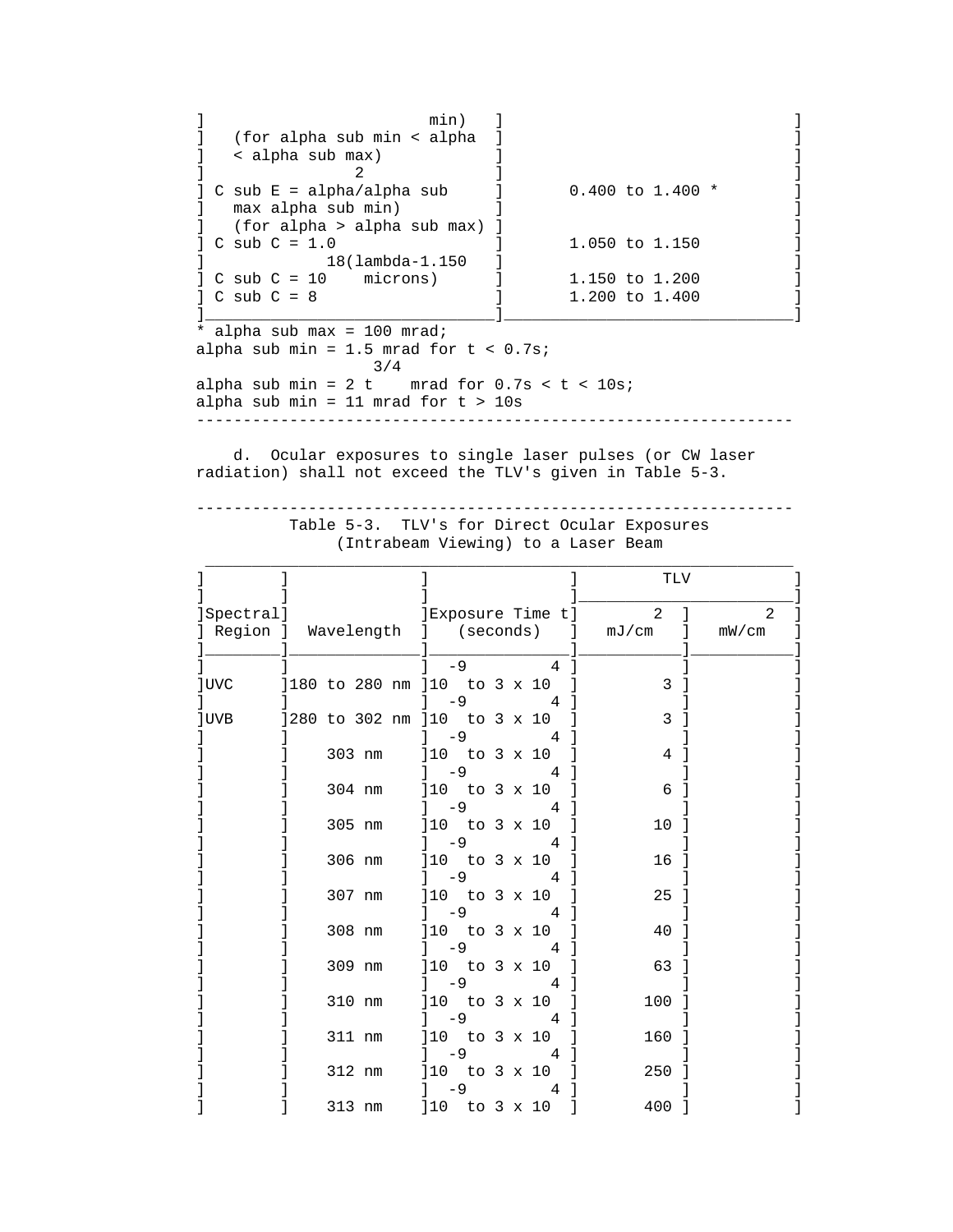|                                                                         |              |                                                                      | -9                                                             |    |                   | 41  |           | 630 ]             |                |  |
|-------------------------------------------------------------------------|--------------|----------------------------------------------------------------------|----------------------------------------------------------------|----|-------------------|-----|-----------|-------------------|----------------|--|
|                                                                         |              | [315 to 400 nm ]10 to 10 ]                                           | $1 -9$                                                         |    |                   |     |           | $1/4$ ]<br>560t   |                |  |
| ]UVA                                                                    |              | [315 to 400 nm ]10 to 1000 ]                                         |                                                                |    |                   | 41  |           | 1000 ]            |                |  |
|                                                                         |              | ]315 to 400 nm ]1000 to 3 x 10 ]                                     |                                                                |    |                   |     |           |                   | 1.0 ]          |  |
| JVisible ]400 to 700 nm ]10 to 1.8 x ]5 x 10<br><b>JLight</b><br>$\Box$ |              |                                                                      | $1 -9$<br>$]-5$                                                |    |                   |     |           | $-4$              |                |  |
|                                                                         |              |                                                                      | 110                                                            |    | $-5$              |     |           | 3/4               |                |  |
|                                                                         |              | 1400 to 700 nm 11.8 x 10 to 10]                                      |                                                                |    | 4                 |     |           | 1.8t              |                |  |
|                                                                         |              | 1400 to 549 nm 110 to 10<br>]550 to 700 nm ]10 to t                  |                                                                |    |                   |     |           | 10<br>$3/4$ ]     |                |  |
|                                                                         |              |                                                                      |                                                                |    | $\mathbf{1}$<br>4 |     |           | 1.8t              |                |  |
|                                                                         |              | ]550 to 700 nm ]t to 10 s                                            |                                                                |    |                   |     | 10C       | B                 |                |  |
|                                                                         |              | 1400 to 700 nm 110 to 3 x 10                                         | 4                                                              |    |                   | 4   |           |                   | $C$ /1000<br>B |  |
| IRA                                                                     |              | ]700 to 1049 nm]10 to 1.8 x ]5 x 10 C                                | $-9$<br>$1 - 5$                                                |    |                   |     |           | $-4$<br>A J       |                |  |
|                                                                         |              | [700 to 1049 nm]1.8 x 10 to                                          | ]10<br>$\mathbf{1}$<br>$\overline{\mathbf{3}}$<br>$\mathbf{L}$ |    | $-5$              |     | $]1.8C$ t | 3/4<br>Α          |                |  |
|                                                                         | lnm          | ]1050 to 1400 ]10 to 5.0 x ]5 x 10 C                                 | 110<br>$1 - 9$<br>$]-5$<br>110                                 |    |                   |     |           | $-3$<br>C         |                |  |
|                                                                         | ]nm          | ]1050 to 1400 ]5.0 x 10 to ]9C t<br>]700 to 1400 nm]1000 to 3 x 10 ] | ]1000                                                          |    | $-5$              | 4 J | Α         | 3/4               | 10.32C C       |  |
| JIRB, IRC]1.401 to 1.5 ]10 to 10                                        | microns      |                                                                      |                                                                | -9 | $-3$              |     |           | 100 ]             | A C            |  |
|                                                                         | 1<br>microns | 11.401 to 1.5 110 to 10                                              | $-3$<br>$\mathbf{I}$                                           |    |                   |     |           | $1/4$ ]<br>560t   |                |  |
|                                                                         | microns      | 11.501 to 1.8 10 to 10                                               | -9                                                             |    |                   |     |           | 1000 ]            |                |  |
|                                                                         | microns      | 11.801 to 2.6 10 to 10                                               |                                                                |    | $-9 -3$           |     |           | 100 ]             |                |  |
|                                                                         |              | 11.801 to 2.6 10 to 10                                               | $-3$<br>$\mathbf{I}$                                           |    |                   |     |           | $1/4$ ]<br>560t ] |                |  |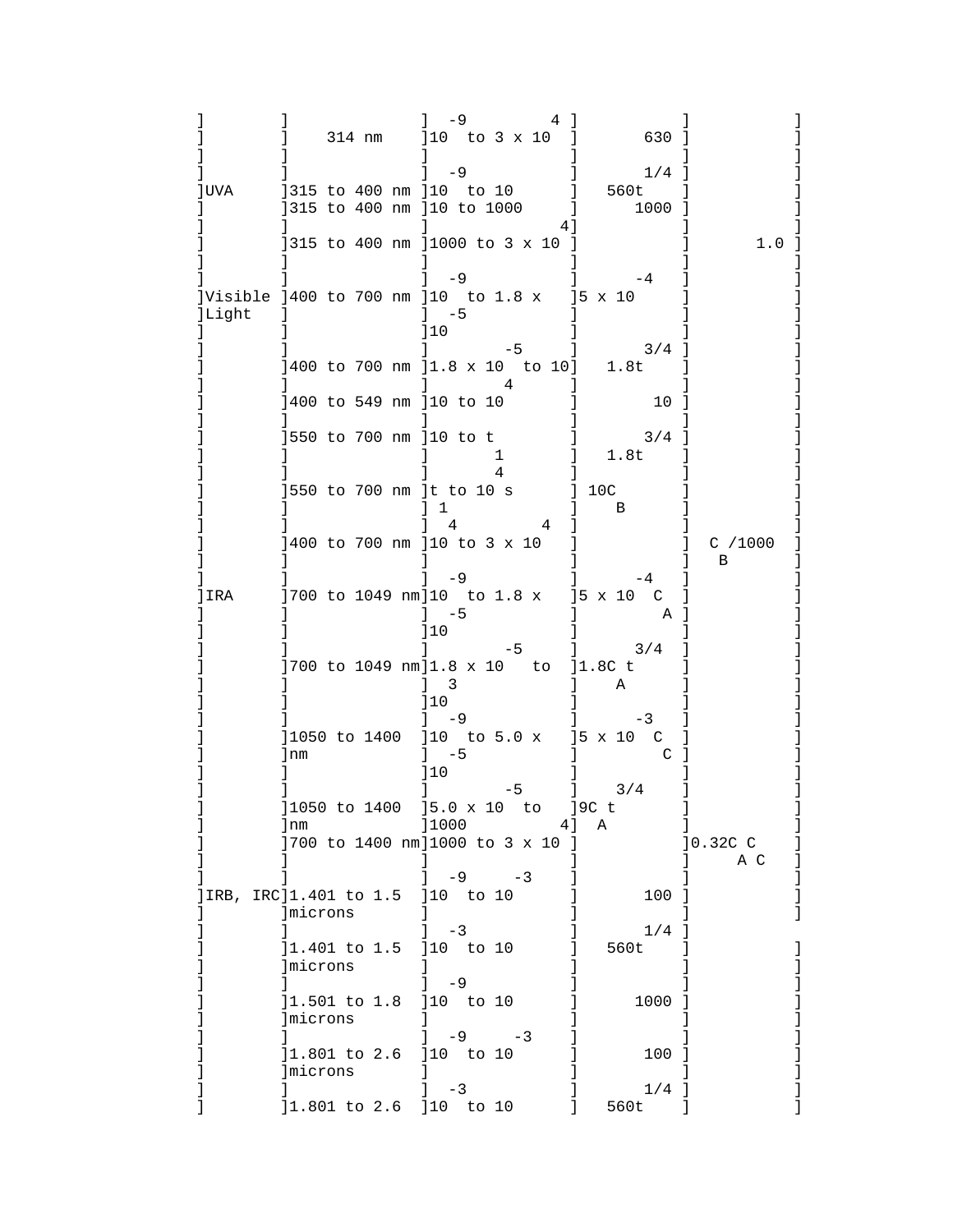| Imicrons                         |         |     |
|----------------------------------|---------|-----|
| $-7$<br>$-3$                     |         |     |
| 12.601 to 1000 110 to 10         | 10 T    |     |
| <i>Imicrons</i>                  |         |     |
| $-7$                             | $1/4$ 1 |     |
| 12.601 to 1000 110 to 10         | 560t    |     |
| microns                          |         |     |
|                                  |         |     |
| $]1.400$ to 1000 $]10$ to 3 x 10 |         | 100 |
| microns                          |         |     |
|                                  |         |     |

 e. Skin exposures to single laser pulses (or CW laser radiation) shall not exceed the TLV's given in Table 5-4.

|            |        |                                                  | TLV                  |      |
|------------|--------|--------------------------------------------------|----------------------|------|
| [Spectral] |        | Exposure Time t]                                 | $\overline{a}$       | 2    |
| Region ]   |        | Wavelength ] (seconds)<br>$\mathbf{I}$           | J/cm<br>$\mathbf{1}$ | W/cm |
| ]UVC *     |        | $-9$<br>4<br>]180 to 280 nm ]10 to 3 x 10        | $0.003$ ]            |      |
|            |        |                                                  |                      |      |
| ]UVB *     |        | $-9$<br>4<br>]302 to 303 nm ]10 to 3 x 10<br>1   | 0.003                |      |
|            |        | $-9$<br>1<br>4                                   |                      |      |
|            | 303 nm | ]10 to 3 x 10<br>1<br>$-9$<br>4                  | $0.004$ ]            |      |
|            | 304 nm | $]10 \tto 3 \times 10$                           | $0.006$ ]            |      |
|            |        | -9<br>4                                          |                      |      |
|            | 305 nm | to 3 x 10<br>110<br>-9<br>4                      | 0.010                |      |
|            | 306 nm | ]10 to 3 x 10                                    | $0.016$ ]            |      |
|            | 307 nm | $-9$<br>4<br>]10 to 3 x 10                       | $0.025$ ]            |      |
|            |        | $-9$<br>4                                        |                      |      |
|            | 308 nm | to $3 \times 10$<br>110<br>-1<br>$-9$<br>4<br>-1 | $0.040$ ]            |      |
|            | 309 nm | to 3 x 10<br>110<br>1                            | $0.063$ ]            |      |
|            | 310 nm | $-9$<br>4<br>to 3 x 10<br>110                    | $0.100$ ]            |      |
|            |        | - 9                                              |                      |      |
|            | 311 nm | to 3 x 10<br>110<br>-9<br>4                      | $0.160$ ]            |      |
|            | 312 nm | to 3 x 10<br>110                                 | 0.250                |      |
|            | 313 nm | -9<br>4<br>]10 to 3 x 10                         | 0.400                |      |
|            |        | -9<br>4                                          |                      |      |
|            | 314 nm | ]10 to 3 x 10<br>-1<br>$-9$                      | $0.630$ ]            |      |
|            |        |                                                  |                      |      |
|            |        | $-9$                                             |                      |      |
| JUVA *     |        | ]315 to 400 nm ]10 to 10                         | $1/4$ ]              |      |

 ---------------------------------------------------------------- Table 5-4. TLV's for Skin Exposure to a Laser Beam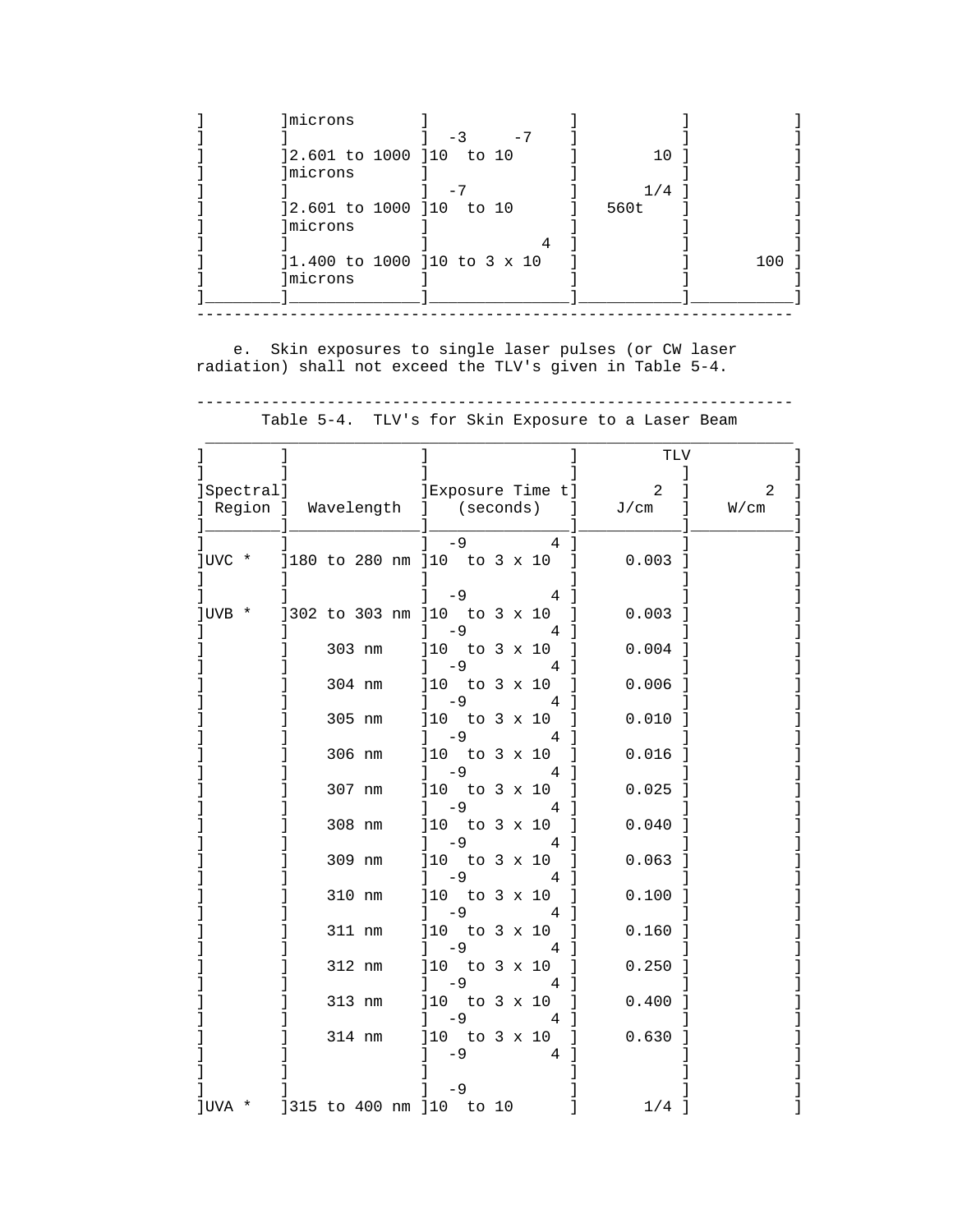] ] ] ] 0.56t ] ] ] ]315 to 400 nm ]10 to 1000 [1] [1] [1] ]<br>
] ] ]<br>
] ] 315 to 400 nm ] 1000 to 3 x 10 ] [ ] [ ] [ 0.001 ] ] ] ]315 to 400 nm ]1000 to 3 x 10 ] ] ] ] ] ] ] ] ] ] ] ] ] -9 -7 ] ] ] ]Visible 1400 to 1400 nm]10 to 10  $[0.02C]$  ] ]Light, ] ] ] A ] ] ]IRA ] ] -7 ] 1/4 ] ] ] ]400 to 1400 nm]10 to 10 ] ]1.1C t ] ] ] ] ] A ] ] ] ] ] 4 ] ] ] ] ]400 to 1400 nm]10 to 3 x 10 ] ]0.2C ] ] ] ] ] ] A ] ] ] ] -9 -7 ] ] ] ]IRB, IRC]1.400 to 1000 ]10 to 10  $\qquad$  ] 0.01 ] ] ] **different gradies**  $\begin{bmatrix} 1 & 0 & 0 \\ 0 & 0 & 0 \\ 0 & 0 & 0 \\ 0 & 0 & 0 \\ 0 & 0 & 0 \\ 0 & 0 & 0 \\ 0 & 0 & 0 \\ 0 & 0 & 0 \\ 0 & 0 & 0 \\ 0 & 0 & 0 \\ 0 & 0 & 0 \\ 0 & 0 & 0 \\ 0 & 0 & 0 \\ 0 & 0 & 0 & 0 \\ 0 & 0 & 0 & 0 \\ 0 & 0 & 0 & 0 \\ 0 & 0 & 0 & 0 \\ 0 & 0 & 0 & 0 \\ 0 & 0 & 0 & 0 & 0$  $\begin{bmatrix} 1 & 1 & 1 & 1 \end{bmatrix}$   $\begin{bmatrix} -7 & 1 & 1/4 & 1 \end{bmatrix}$   $\begin{bmatrix} 1/4 & 1 & 1 \end{bmatrix}$ ] ]1.400 to 1000 ]10 to 10  $\qquad$  ] 0.56t ] ] ] ] ] ] ] ] ] ] ] ] ] ] ] ] ] [1.400 to 1000 ]> 10 ] ] ] [ ] ] 1.400 to 1000 ] > 10 ] ] ] ]microns ] ] ] ] ]\_\_\_\_\_\_\_\_]\_\_\_\_\_\_\_\_\_\_\_\_\_\_]\_\_\_\_\_\_\_\_\_\_\_\_\_\_\_]\_\_\_\_\_\_\_\_\_\_\_]\_\_\_\_\_\_\_\_\_\_\_] 1/4

 \* or TLV = 0.56t, whichever is lower ----------------------------------------------------------------

 g. Exposure to repetitively pulsed (or scanned CW) lasers between 400 and 1,400 nm shall not exceed TLV's corrected according to the following equation:

|            | $-1/4$ |          |
|------------|--------|----------|
| TT JV      | $=$ n  | TLV      |
| repetitive |        | single,t |
|            |        |          |

 where n is the total number of pulses in a given exposure situation (i.e., the product of the pulse repetition rate in Hz and the total duration of exposure in seconds), and TLV sub single,t is the single pulse TLV for the applicable pulse width t, as given in either Table 5-3 or Table 5-4.

### 4. FAA SOURCES OF EXPOSURE.

 a. Lasers currently deployed in FAA workplaces include Ga-As diode lasers used in upward-directed ceilometers, which rely on reflected laser radiation to determine cloud base altitude. These Class 3b lasers are operated in the pulsed mode between 904 and 912 nm. Pulse widths typically range from 50 to 150 nS, and repetition rates range from 200 to 2500 Hz. Pulsed power levels range from 20 W up to a maximum of about 40 W. In normal use, ceilometers are aligned so that the laser radiation is transmitted upward. Typical maintenance activities include cleaning optical lenses and filter, and aligning the ceilometer.

b. In addition to lasers, very bright incoherent light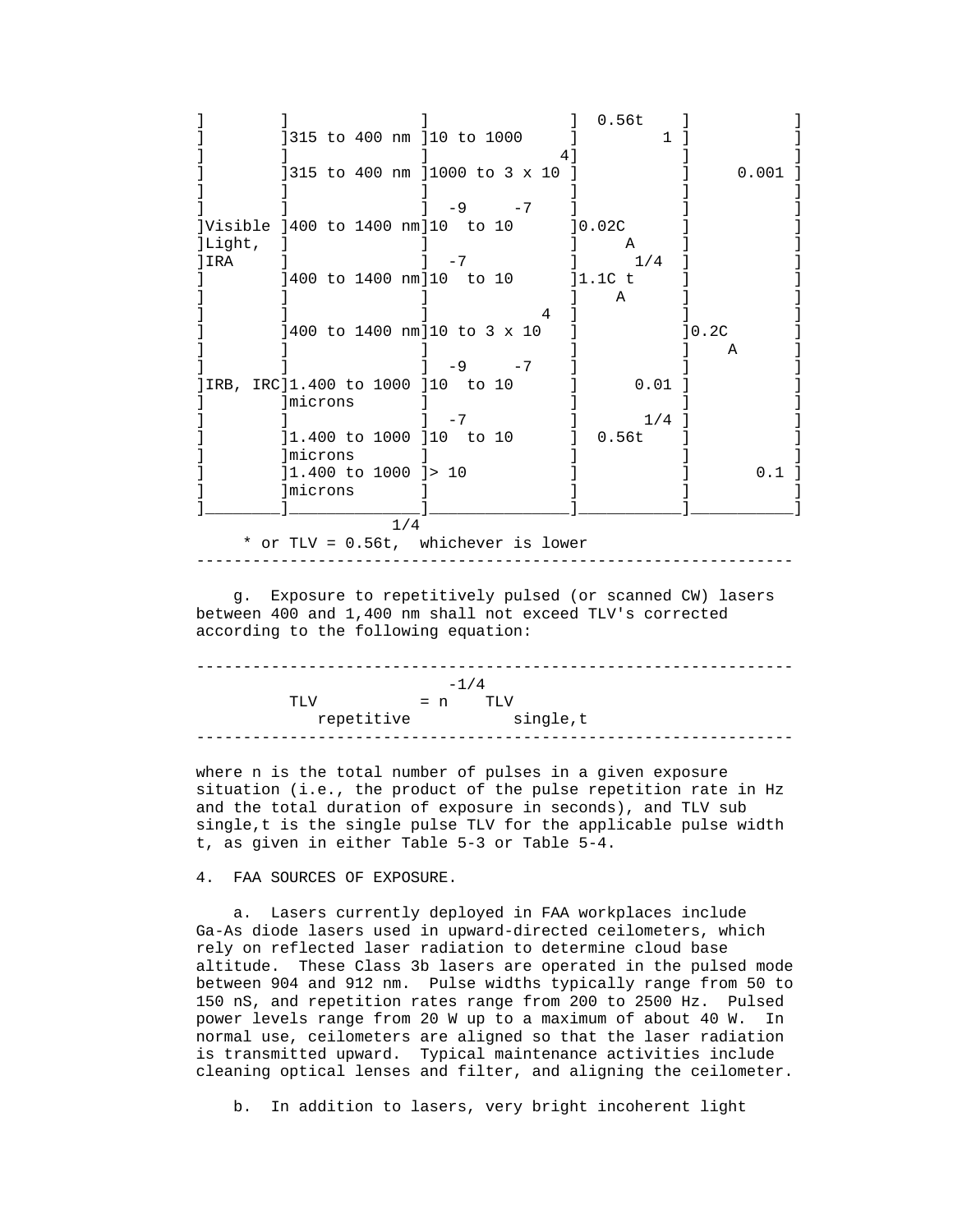sources are used at many FAA facilities to enable efficient and safe operations, for examples to assist in approaches during inclement weather. Where exposure to the sources may be a concern, ACGIH TLV's for exposure to incoherent light should be consulted for reference, and compared to measured intensity and exposure levels.

5. CONTROL MEASURES.

 a. Engineering controls recommended by the Radiation Protection Officer (RPO), and based on current ACGIH and ANSI guidelines, shall be used to limit occupational and public exposure to radiation from FAA lasers such that applicable ACGIH TLV's shall not be exceeded.

 b. Typically, eye exposures are of much greater concern than skin exposures, particularly since most lasers operate within and/or just outside the visible spectrum. Although atmospheric attenuation reduces laser beam intensity over distances, the very small divergence of laser beam limits the protection provided by increased distance, and increases the importance of proper alignment.

 c. Eye exposures may be minimized through (1) remote siting, (2) alignment of laser emitters and optical components such that beam pathways minimize the potential for eye exposures, (3) removal and/or covering of reflective surfaces within potential beam pathways, (4) use of protective eye wear appropriate for the class and wavelength of the laser(s), and (5) avoidance of direct staring into the laser.

 d. In general, the power shall be disconnected prior to any laser maintenance or adjustment operations. In the event that it is necessary to operate the laser during such operations, eye protection indicated by the RPO shall be worn by personnel, and care shall be taken to avoid eye exposure to direct and/or reflected laser radiation.

 e. During any in situ or other (e.g., classroom) demonstrations of laser systems, extreme care shall be taken to ensure that instructors and observers wear proper eye protection, that eye exposures are minimized, and that laser beams are appropriately terminated.

 f. For Class 3b lasers used outdoors by the FAA and its contractors, the following control measures shall apply:

 (1) The region/center Frequency Management Officer (FMO) in coordination with the RPO shall perform an analysis to establish the nominal hazard zone (NHZ) if it not provided as part of the documentation furnished by the manufacturer.

 (2) The NHZ shall be clearly posted with laser warning signs and demarcated and identified as a laser hazard area.

 (3) All personnel authorized to enter the NHZ shall be appropriately trained.